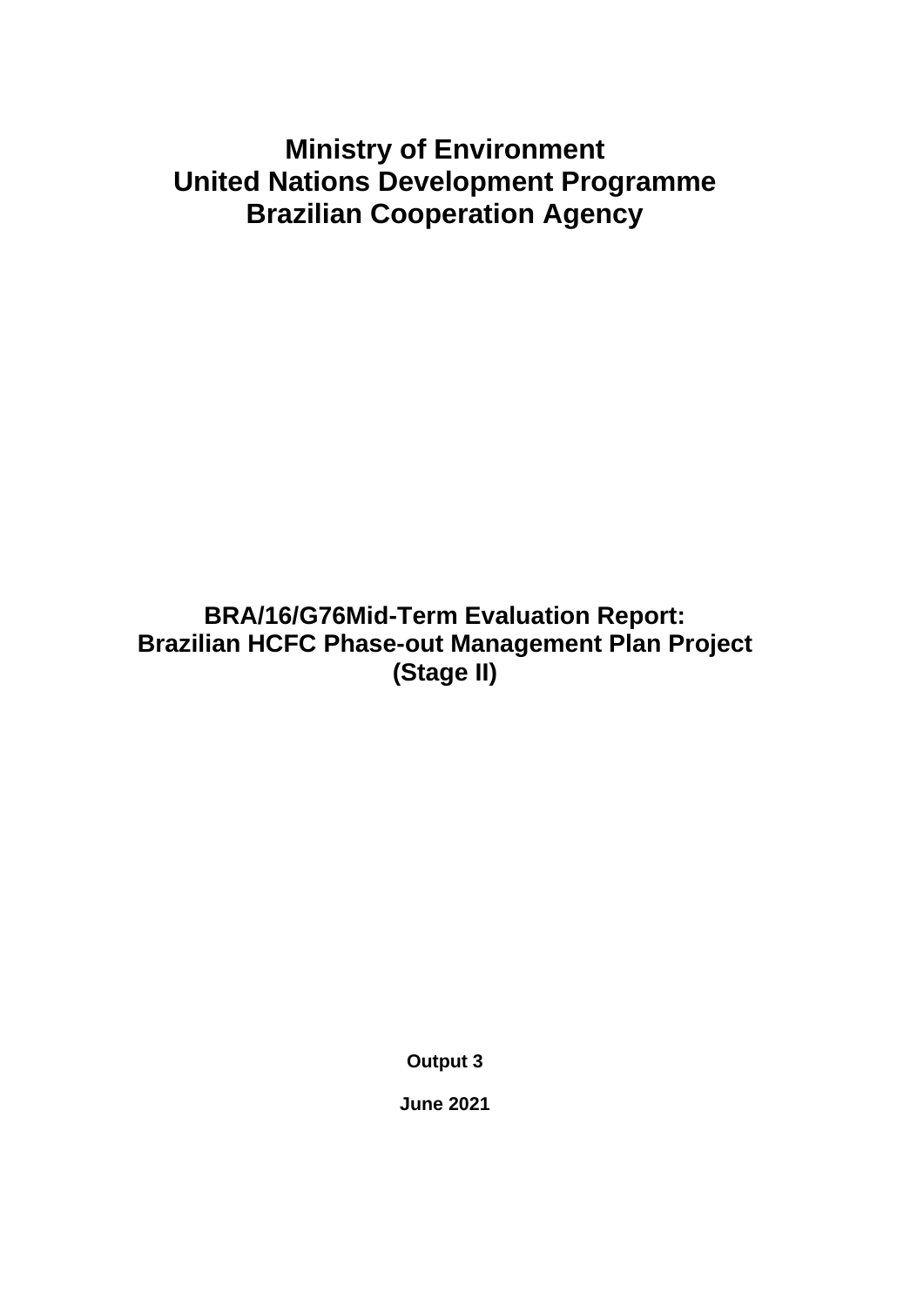# **TABLE OF CONTENTS**

<span id="page-1-0"></span>

| Outcome 1: Project Management implemented (Component 5 of the Brazilian HPMP - Stage    |  |
|-----------------------------------------------------------------------------------------|--|
| Outcome 2: Regulatory framework adjusted (Component 1 of the Brazilian HPMP - Stage II) |  |
| Outcome 3: Industrial Conversion Investment Projects implemented (Component 2 of the    |  |
| Outcome 4: Assistance to Brazilian HPMP components - Stage II related to the RAC sector |  |
|                                                                                         |  |
|                                                                                         |  |
|                                                                                         |  |
|                                                                                         |  |
|                                                                                         |  |
|                                                                                         |  |
|                                                                                         |  |
|                                                                                         |  |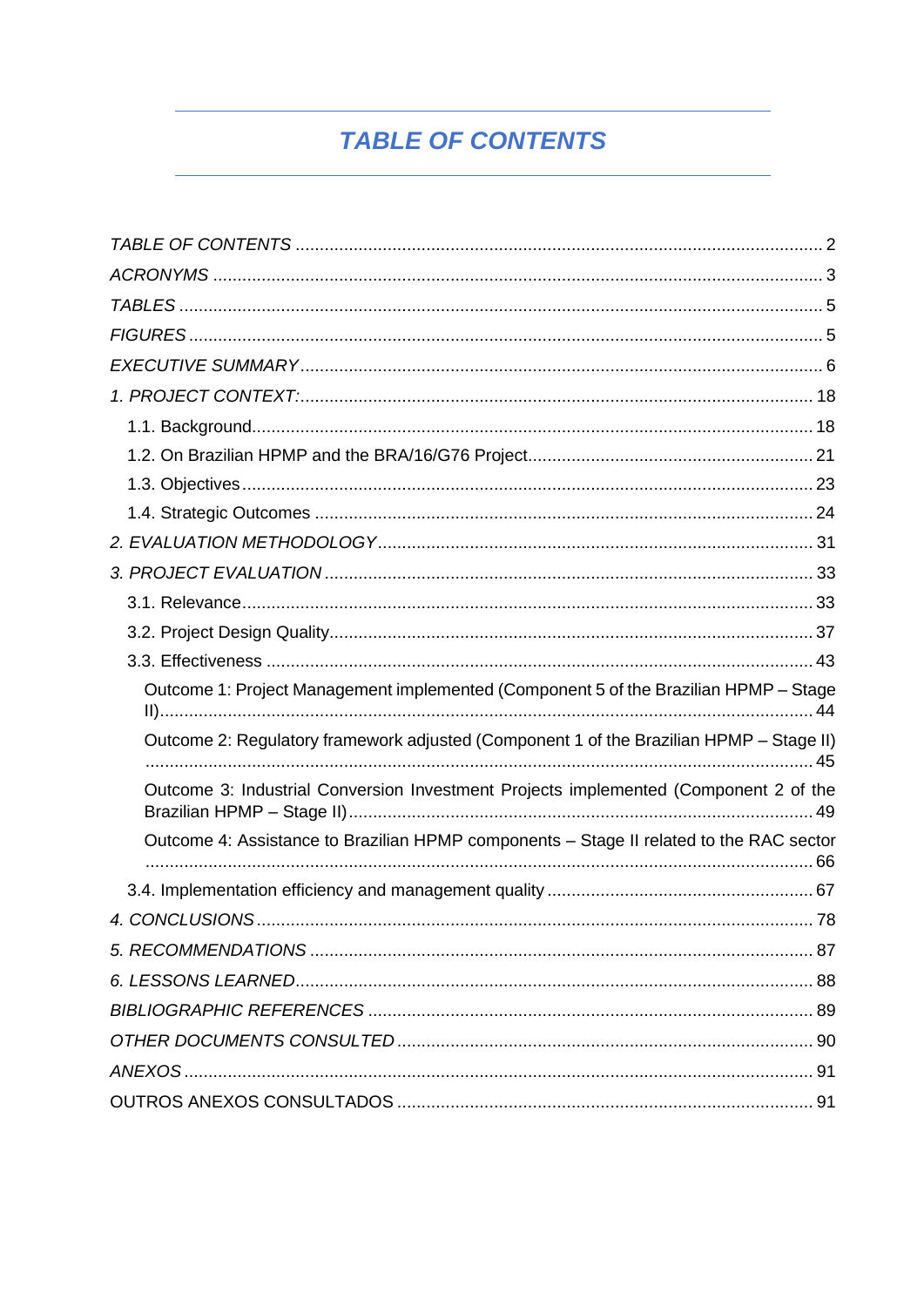# *ACRONYMS*

<span id="page-2-0"></span>**ABC-**Brazilian Cooperation Agency

**ABIQUIM**- Brazilian Chemical Industry Association

**ABNT**- Brazilian Association of Technical Standards

**ABRAVA**-Brazilian Association of Refrigeration, Air Conditioning, Ventilation and Heating

**ABRIPUR** -Brazilian Polyurethane Industry Association

**ACP** – Assessment Committee Projects

**CFC -**Chlorofluorocarbon

**COC**-Certificate of Completion

**CTC -**Carbon tetrachloride

**CTF/APP**-Federal Technical Registration of Potentially Polluting Activities

**DU-E**-Single Export Declaration

**DU-IMP-**Single Import Declaration

**ER**- Export Registry

**EU -**End User

**ExCom -**Executive Committee of the Multilateral Fund for the Implementation of the Montreal Protocol

**GHG-**Greenhouse Gases

**GIZ** -Deutsche GesellschaftfürInternationaleZusammenarbeit

**GPCO**-Ozone Layer Protection Management

**GWP**-Global Warming Potential

**HC** -Hydrocarbon

**HCFC**-Hydrochlorofluorocarbon

**HFC** -Hydrofluorocarbon

**HFO**-Hydrofluorolefin

**HPMP** – HCFC Phase out Management Plan

**IE-**Individual Enterprise

**IBAMA -**Brazilian Institute of Environment and Renewable Natural Resources

**IC**- Individual Contract

**IL**- Import License

**IMU-**Implementation and Monitoring Unit

**IOC**- Incremental Operating Cost

**ISF-**Integral Skin Foam

**LTA -**Long Term Agreement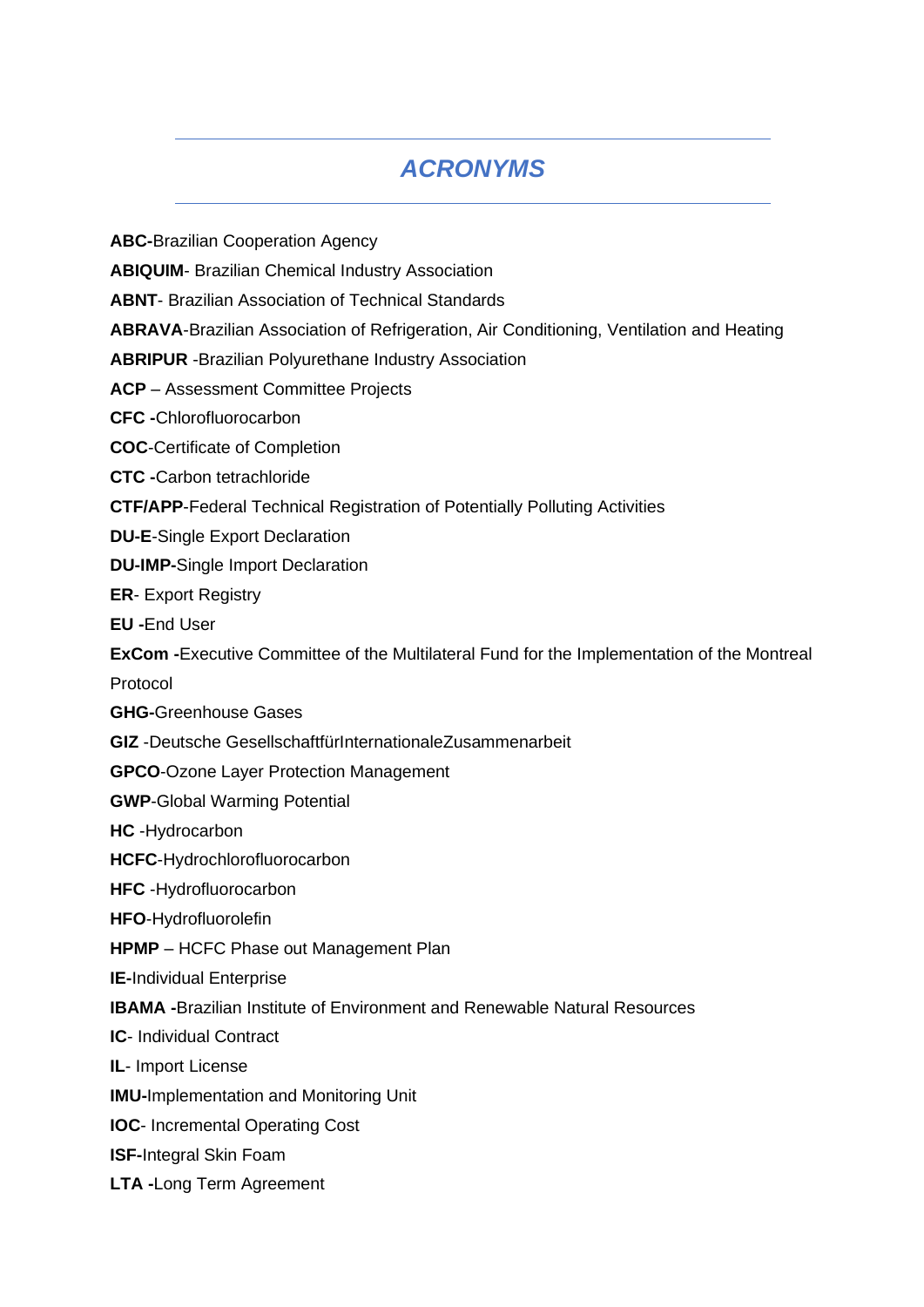**MAPA**-Ministry of Agriculture, Livestock and Food Supply

**MCTIC -**Ministry of Science, Technology, Innovation and Communications

**ME**-Ministry of Economy

**MMA-**Ministry of Environment

**MLF**-Multilateral Fund for the Implementation of the Montreal Protocol

**MS-**Ministry of Health

**IN-**Normative Instruction

**ODP**-Ozone Destruction Potential

**ODS-**Ozone Depleting Substance

**PAC** - Project Assessment Committee

**PR-**Progress Report

**PRODOC**- Project Document

**PROZON-**Interministerial Executive Committee for the Protection of the Ozone Layer

**PU-**Polyurethane

**RAC -**Refrigeration and Air Conditioning

**RPF-**Rigid polyurethane foams

**SDG-** Sustainable Development Goals

**SH**-System House

**SME-**Small and Medium Enterprise

**TOR-**Term of Reference

**UNDP-**United Nations Development Programme

**UNIDO -**United Nations Industrial Development Organization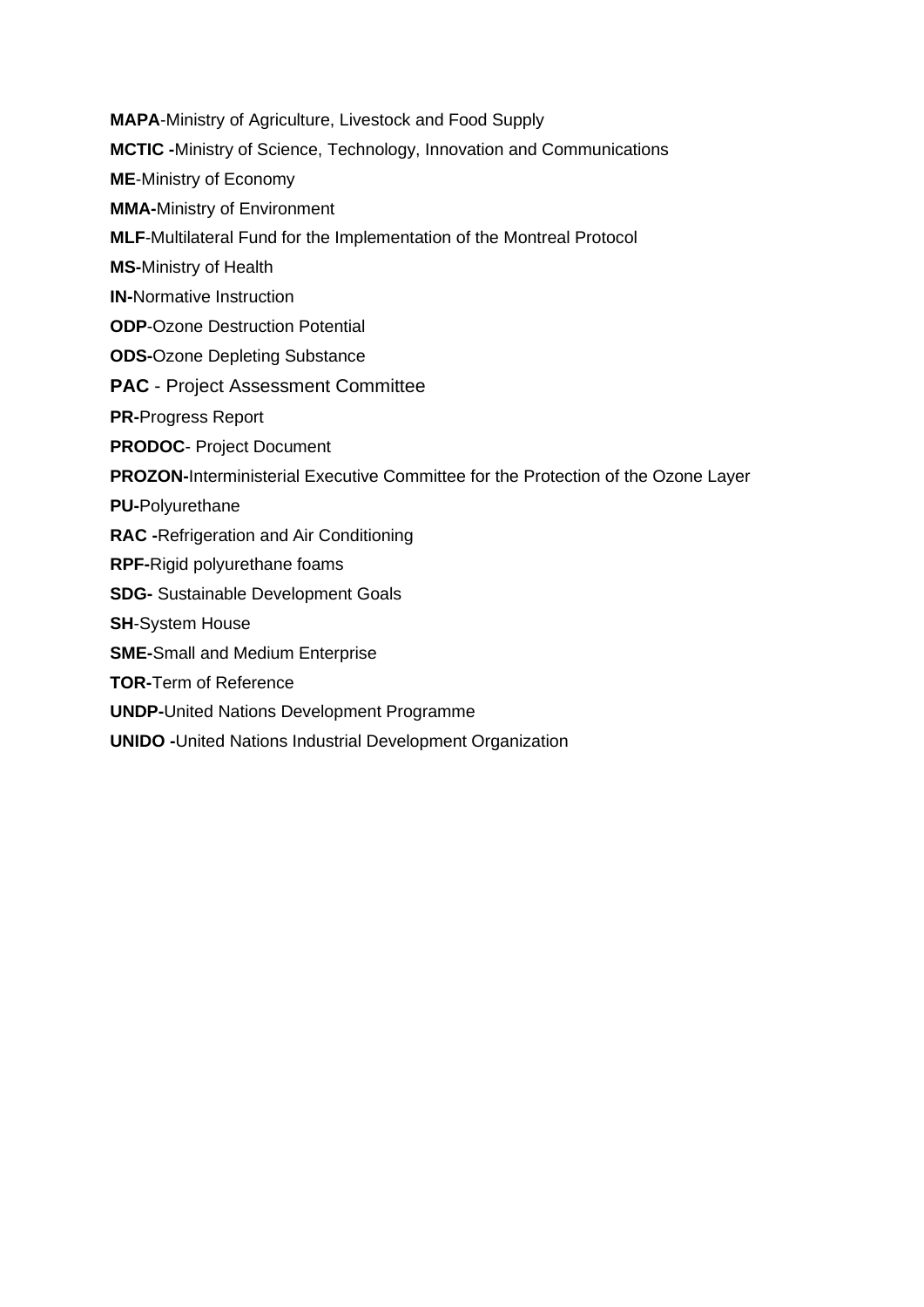# *TABLES*

<span id="page-4-0"></span>

# *FIGURES*

<span id="page-4-1"></span>

| Figure 14: Table of performance of Individual Enterprise conversion agreements 61 |  |
|-----------------------------------------------------------------------------------|--|
|                                                                                   |  |
|                                                                                   |  |
|                                                                                   |  |
|                                                                                   |  |
|                                                                                   |  |
|                                                                                   |  |
|                                                                                   |  |
|                                                                                   |  |
|                                                                                   |  |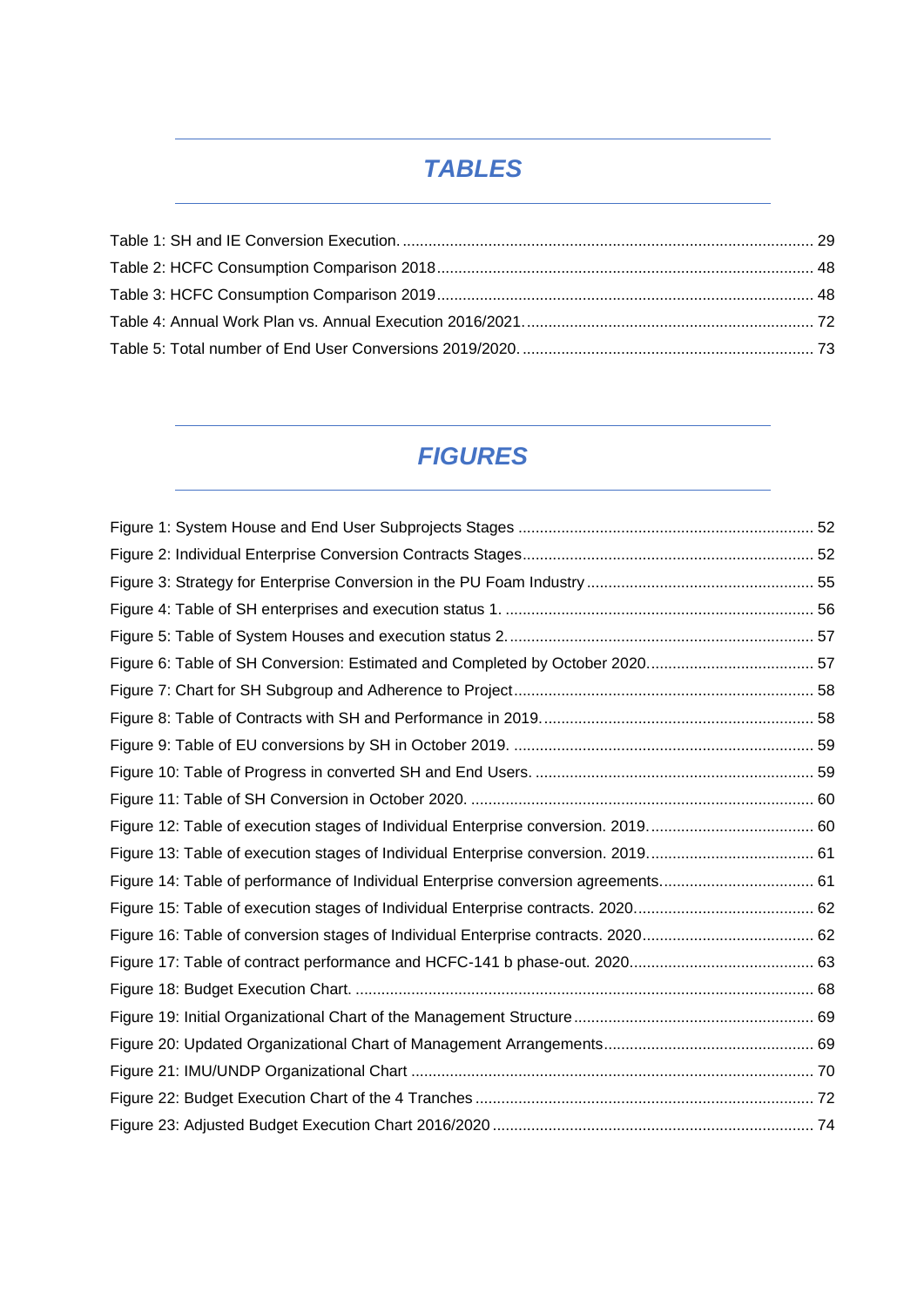### *EXECUTIVE SUMMARY*

#### <span id="page-5-0"></span>*Background*

This document corresponds to the Mid-Term Evaluation Report of the BRA/16/G76 Project "**BRA/16/G76 – Brazilian HCFC Phase out Management Plan - Stage II**." coordinated by MMA, with the UNDP as the implementing agency and funded by the Multilateral Fund for the Implementation of the Montreal Protocol (FML). The Project contributed to the efforts made by the Brazilian Government to fulfill international commitments under the Montreal Protocol on Substances that Deplete the Ozone Layer, an international environmental treaty established in 1987 and ratified by 198 Parties. The Protocol aims to protect the ozone layer, eliminating the production and consumption of Ozone Depleting Substances (ODS). Brazil has been developing measures to protect and recover the ozone layer for over three decades. Brazil adhered to the Vienna Convention and the Montreal Protocol through Decree 99,280 of June 6, 1990, committing itself to the total elimination of chlorofluorocarbons (CFCs), among other measures, in accordance with the goals and indicators agreed through a National Plan. However, since 1988, Brazil has carried out actions to fulfill the Montreal Protocol goals.

For the implementation of actions aimed at the elimination of HCFCs, the Brazilian HCFC Phase out Management Plan (Brazilian HPMP) received financial support from the Multilateral Fund for the Implementation of the Montreal Protocol (FML). The Program has been implemented since 2012, with the support of Project BRA/12/G76, finished in 2020. This Program is in its second stage, with Project BRA/16/G76 referring to the component that supports the foam sector. polyurethane in its conversion process.

In November 2015, during the 75th Ordinary Meeting of the Executive Committee of the Multilateral Fund for the Implementation of the Montreal Protocol (ExCom), resources in the amount of USD 35,963,970 were approved to reduce the consumption of HCFCs in Brazil by 35% by 2020 and 45% by 2021 (Decision 75/43 – Annex III), having established the Associate Agreement, a document of understanding between the Government of Brazil and the Executive Committee of the Multilateral Fund, to reduce the consumption of hydro chlorofluorocarbons (HCFCs). At that time, were defined the planning of resources and the amount to be allocated for the execution of projects to be implemented by the agencies: UNDP, UNIDO and GIZ, including the new Project BRA/16/G76, to be implemented by UNDP.

To achieve these goals, according to BRA/16/G76 PRODOC, the country has committed to: (i) Eliminate the consumption of 1.5 ODP tonnes of HCFC-22 in all sectors and 131.82 ODP tonnes of HCFC- 141b in the polyurethane foam manufacturing sector through Regulatory Actions (Component 1 of the Brazilian HPMP – Stage II); (ii) Eliminate the consumption of 169.08 ODP tonnes of HCFC-141b and 0.60 ODP tonnes of HCFC-22 in the Polyurethane Foam Manufacturing Sector (Component 2 of the Brazilian HPMP – Stage II); (iii) Eliminate the consumption of 100 ODP tonnes of HCFC-22 in the Refrigeration and Air Conditioning Services Sector (RAC) (Component 3 of the Brazilian HPMP – Stage II); (iv) Eliminate the consumption of 61.06 t ODP of HCFC-22 in the RAC Manufacturing Sector (Component 4 of the Brazilian HPMP – Stage II); (v) Carry out actions to implement and monitor Stage II of the Brazilian HPMP (Component 5 of the Brazilian HPMP – Stage II). It is in this context of actions to achieve improvements in the protection of the ozone layer that the BRA/16/G76 Project initiative is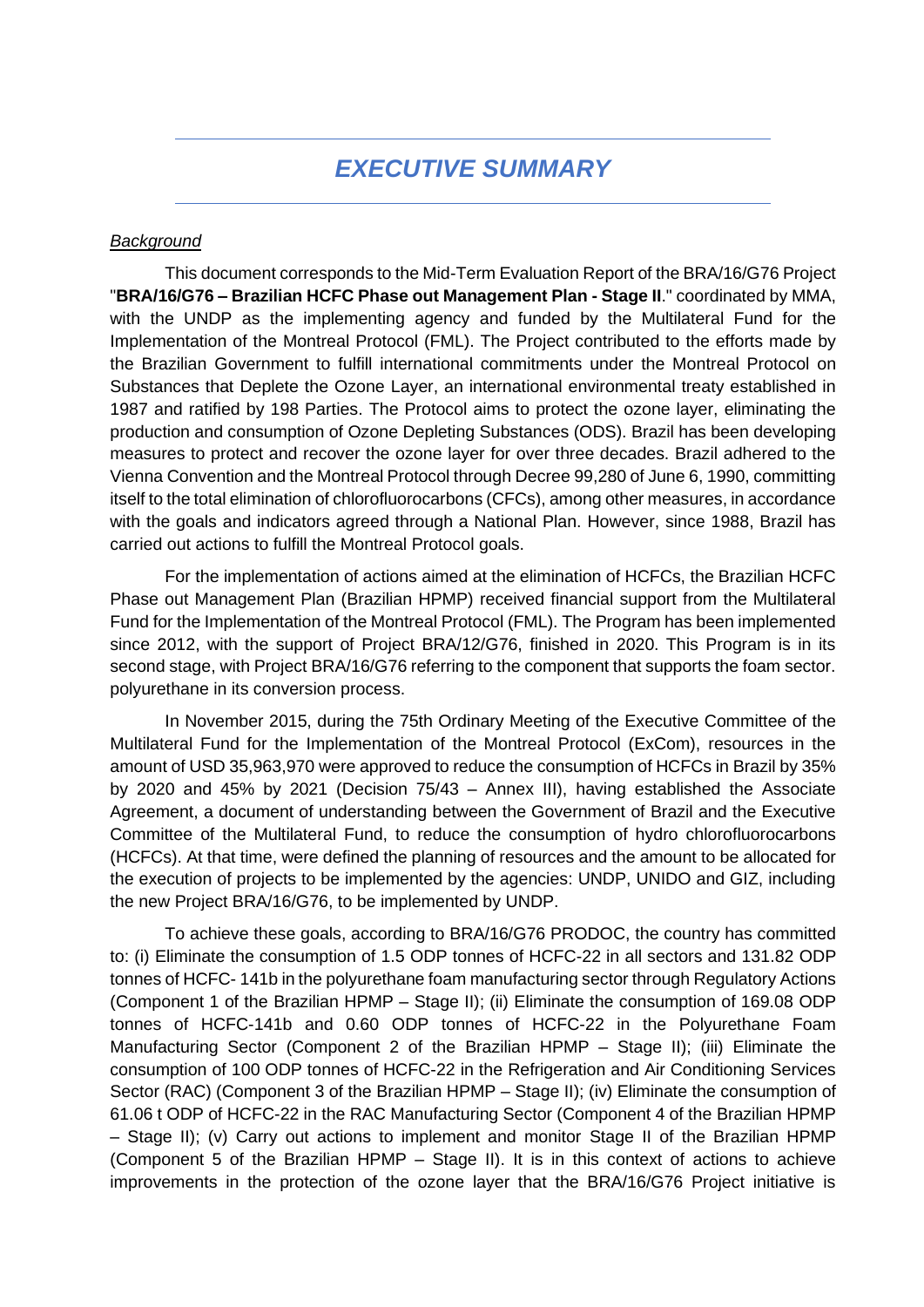approved to be implemented nationwide, coordinated by the Ministry of the Environment and supported by IBAMA, with direct execution by UNDP and MLF funding.

This project was called the Brazilian HCFC Phase Out Management Plan in its Stage II, which continued the actions carried out in Stage I. Stage II has as its general objective the elimination of HCFC consumption in the sector of polyurethane foams and aims to provide technical assistance to the Brazilian government for this purpose. The Project started on the date of its signature, November 29, 2016, and is expected to be completed by December 31, 2021, and the Subprojects destined to the conversion of system houses and individual companies have already been partially completed by December 2020. However, the Project Assessment Committee (PAC) approval meeting took place on May 19, 2016, and the MLF made the Tranche 1 resource available in 2015.

The Brazilian HPMP Country Strategy Agreed between the Brazilian Government and the MLF Executive Committee to meet the targets established in Stage II of the Brazilian HPMP took into account the country scenario in 2013, when the Brazilian consumption of HCFC in ODP was composed of approximately 46 % for the manufacturing sector and 54% for the service sector. Regarding the consumption profile in ODS, the refrigeration and air conditioning service sector corresponded to approximately 66% of the total HCFC consumed in the country.

The project's resources total is US\$ 17,020,000.00 (seventeen million and twenty thousand US dollars). It is being implemented through annual work plans, linked to MLF disbursements, which were carried out in accordance with the rules of the Fund itself, agreed through three Meetings :i) Tranche 1 (75th Meeting, Montreal 16-20 November of 2015) ; ii) Tranche 2 (80th Meeting, Montreal, 13-17 November 2017); and iii) Tranche 3 (82nd Meeting, Montreal, December 3-7, 2018). So far, three disbursements have been made by the Fund, called tranches, requested by the Brazilian Government to the Fund, with the following amounts: US\$ 3,078,900 (Tranche 1); US\$ 2,627,704 (Tranche 2) and US\$ 7,168,396 (Tranche 3), and a new disbursement equivalent to the last tranche of the Project must still be requested, which will be US\$ 3,895,000 meeting the MLF criteria for the release of this last disbursement. Until December 2020, US\$ 8,077,161.42 had been spent, which would represent the use of 63% of the resources made available by the MLF to date, which would total US\$ 12,875,000. However, Project expenditures per tranche indicate that the first tranche was disbursed at 98.94%; in the case of the second it was 83.26%; and third until December 2020 was only 36.21% of the MLF.

#### *Purpose, scope and methodology*

The purpose of the evaluation is to evaluate the results obtained until December 31, 2020, as well as to know the reasons and factors of the degrees of achievement or non-reach, the recommendations and lessons learned allowing the improvement to the future execution of the Project, and future projects aimed at protection of the ozone layer. The evaluation was carried out from February to June 2021, in Brasília, and coordinated by the independent consultant. The evaluation methodology was based on the evaluation guidelines of UNEG and UNDP with regard to the mid-term evaluation of technical cooperation projects, and in accordance with the elaborated Terms of Reference. For this, the criteria of relevance, effectiveness, efficiency, impact, sustainability and project design were used.

The methodology was based on quantitative and qualitative models. Online interviews were conducted with interlocutors; Project reports, reports and documents were consulted. All evaluation findings were cross-checked, and in the best case, there was triangulation of different sources and methods to ensure reliability and credibility. The evaluation was based on the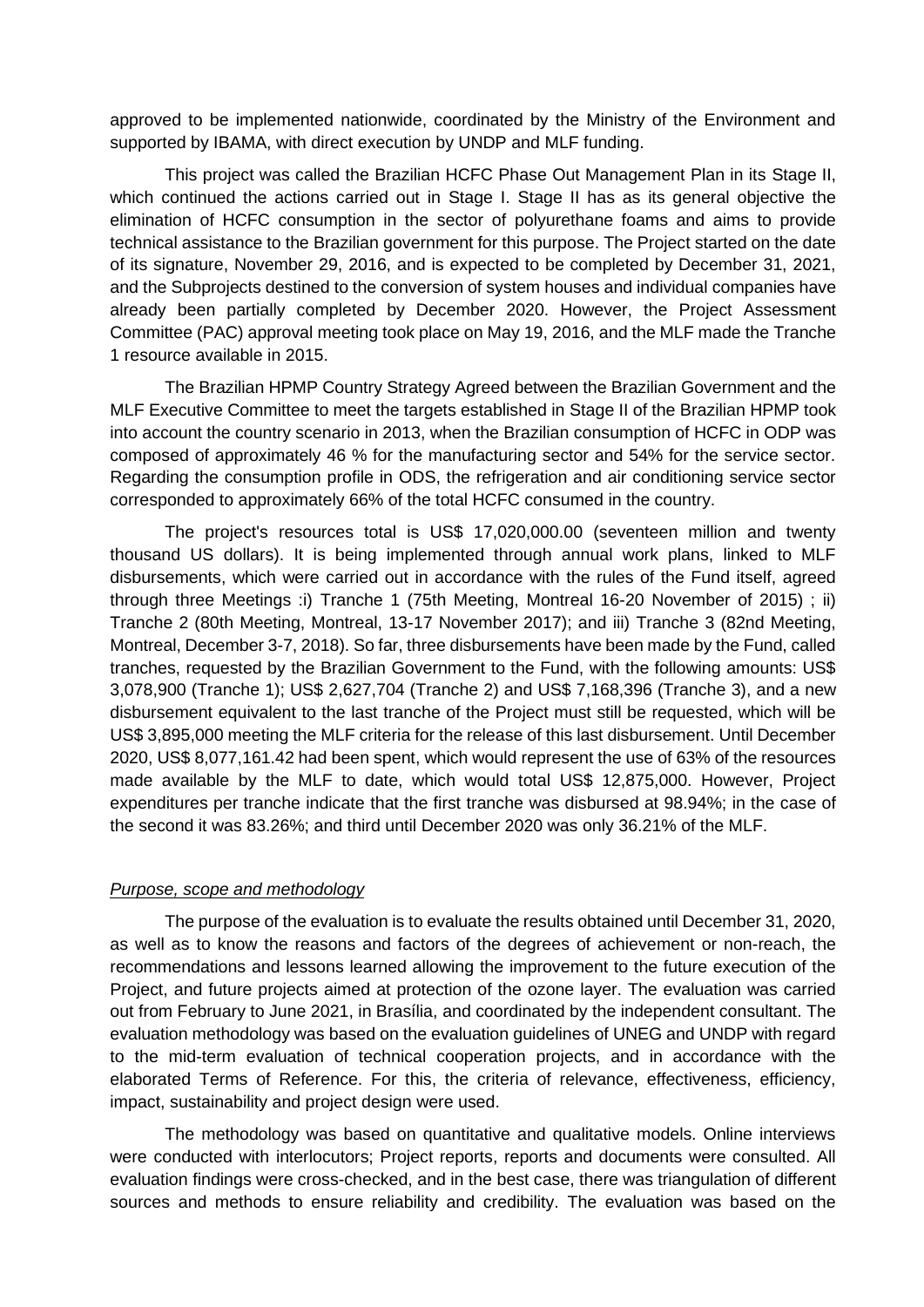Project's logical framework, considering the implementation process and the evaluation criteria, with the respective guiding questions included in the Evaluation Matrix Framework. Due to the number of actor that have been directly participating in the execution of each Product/Outcome, it was possible to conduct interviews with approximately 25 partners and most relevant beneficiaries of the Project: MMA, UNDP, IBAMA and ABC; as well as individual companies, system houses and end users.

#### *Key findings*

The Project originally proposed four Outcomes which are effectively being implemented. These Outcomes aim to produce greater long-term effects. In relation to Project BRA/16/G76 in particular, the following 4 strategic Outcomes were defined: Outcome 1: Implemented Project Management (Component 5 of the Brazilian HPMP – Stage II); Outcome 2: Adjusted regulatory framework (Component 1 of the Brazilian HPMP - Stage II); Outcome 3: Industrial Conversion Investment Projects implemented (Component 2 of the Brazilian HPMP - Stage II) and Outcome 4: Assistance to the components of the Brazilian HPMP - Stage II related to the RAC sector (Component 4 of the Brazilian HPMP – Stage II).

In terms of Project design, it can be said that the goals were clear and ambitious, to be achieved in just five years, and becoming more suitable from June 2019, when the Long Term Agreement (LTA) modality was approved for support the assistance from system houses to users. At the end of 2020, there was already the identification of the need to carry out a Project Review, seeking to: extend the execution period; adjust and replace companies, system houses and end users in the Output 3 Product list (originally made up of 27 subprojects, 13 of which are individual and 14 group subprojects led by system houses in which these would work with companies and end users); as well as compensating for the difficulties faced by the COVID 19 pandemic that started in March 2020, in Brazil. The project's design proved to be adequate to the needs of support to more than 450 national companies and to provide the country with an updated regulatory framework that is adequate for new ones indicators and targets on the topic, agreed with the MFL. In this way, real challenges were faced in achieving the proposed Products, and the project had an initial baseline, an execution strategy based on the experience of the predecessor project BRA/12/G76; having no need to design an exit strategy as it is carried out by the private sector; as well as kept the risk analysis updated during the execution of the Project. The execution was designed and executed by Outcome, maintaining the UNDP's Implementation and Monitoring Unit, acting in collaboration with the Montreal Protocol Coordination in MMA, and monitoring by the Brazilian Cooperation Agency.

The Project had a communication strategy since the beginning of its execution, having included publications, campaigns, websites and folders and meetings with direct beneficiaries of the Project. The design was consistent with the needs for technical support to different types of companies, priorities and policies for protecting the ozone layer in the country, presenting as very positive the formulation of instruments, dissemination of alternatives to the replacement of HCFC-141b, constitution of networks of entrepreneurs, monitoring of proposals or updating of normative instructions pertinent to the topic and completion of demonstration projects in supermarkets in the northern region for the replacement of HCFC-22, as well as support to companies in the improvement of equipment, processes and selection and replacement of HCFC- 141b by substances that do not destroy the ozone layer and have a low global warming power.

The Project has always been in accordance with national policies and international commitments on the subject and has been followed with interest by relevant actors in the sector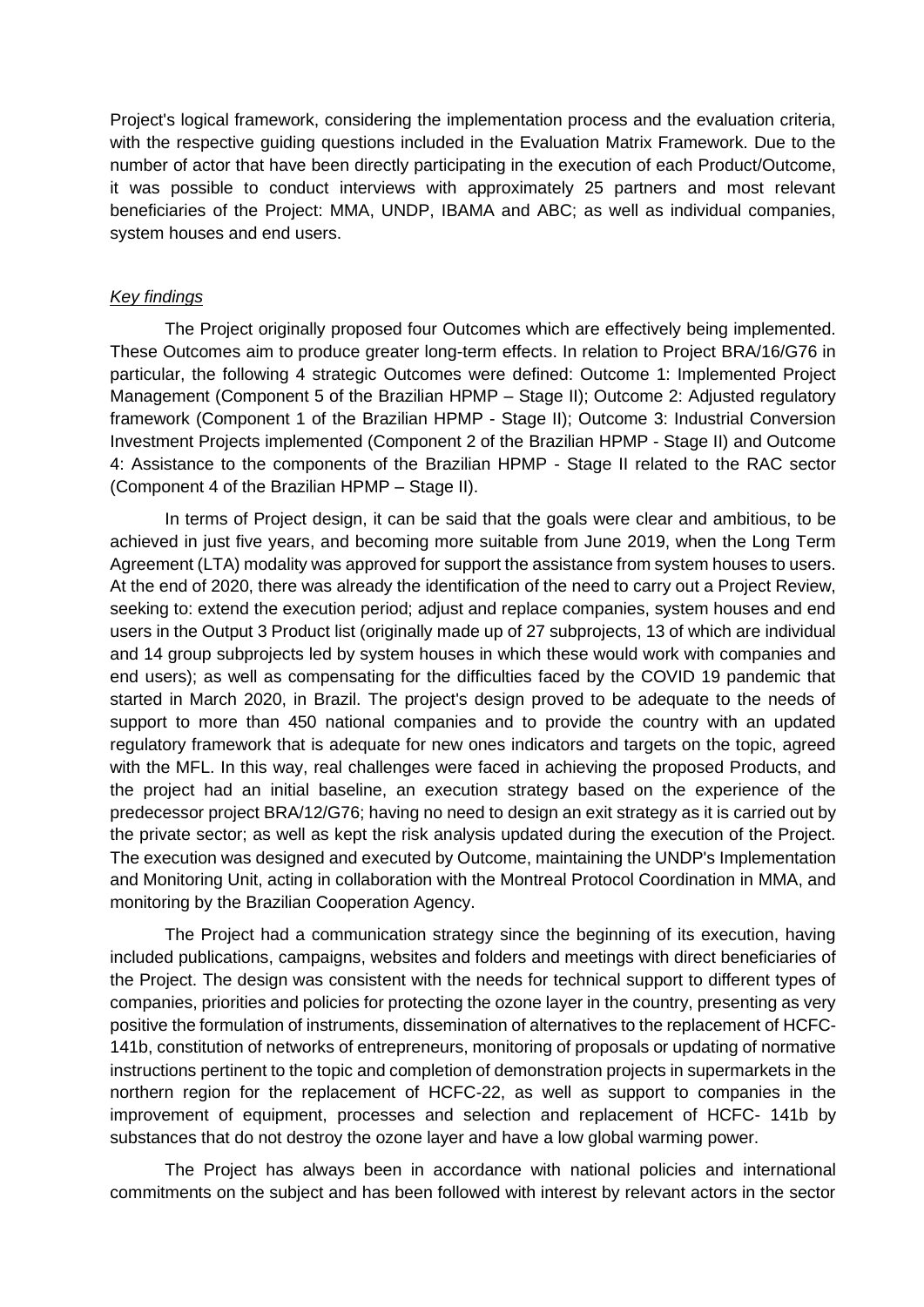and working in areas of interest to the national private sector. It can be considered a Project with a high degree of relevance, as it has supported the production of information, studies, pilot projects, guidelines, surveys of the national situation of use of non-protective substances in the ozone layer, creation and modernization of normative instructions, bringing quality to the regulatory framework on the subject, as well as providing technical support and enabling actions to improve the management of initiatives and policies to protect the ozone layer, in its different aspects involved. The improvement of the regulatory framework on the non-use of HCFCs so far has allowed the fulfillment of the Brazilian Government's international commitments in relation to the agreed targets, in its Stage II of the Brazilian HPMP.

The actions concerning this Project also directly or indirectly dialogue with eight (8) of the 17 Sustainable Development Goals (SDGs): 3, 9, 11, 12, 13, 14, 15, and 17.

In terms of effectiveness, important advances were made in the improvement of the legal and regulatory framework with an important participation of MMA and IBAMA in the approval and/or operation of new normative instructions with an impact on the impediment of HCFC imports, this being restricted to about 10 % for uses in the healthcare sector (needles and instrument parts for use in this sector) and solvent sector. This change was due to the fact that, as of January 1, 2020, Normative Instruction (IN) No. 4 of IBAMA came into effect, whereby the import of HCFC-141b for use by companies that are part of the national production situation would no longer be allowed industrial polyurethane foams throughout the national territory. This IN was preceded by two years by another IN that alerted national businessmen about the cessation of imports as of January 2020.

Furthermore, the Project until December 2020 had ensured the conversion of eight (8) System Houses from the 14 System Houses initially programmed (three of which were ineligible); as well as the conversion of 81 end users out of the total end users to be converted from 445 companies by the completion of the Project. In terms of Individual Companies, nine (9) of the 13 participating companies with individual projects were converted.

In total, the Project promoted, until December 2020, the conversion of 98 companies of a consumption reduction of 68.14 tonnes ODP compared to the total reduction amount by the end of the Project of 169.08 tonnes ODP. In addition, it should be noted that from the last "Report on the Verification of HCFC Consumption Targets in Brazil", covering the years 2018 and 2019, from August 2020, it reported that "the total consumption of HCFC in Brazil, in 2018 and 2019, considering the import minus the export, was 824.96 and 838.85 ODP tonnes, respectively. Therefore, the reductions were 37.85% and 36.80% in relation to the initial point, values much higher in relation to the goals for 2018 and 2019". Therefore, it is possible to evaluate how achieved a high degree of efficiency, due to the reduction of ODSs exceeding what it was agreed with the MLF, without having completed the Project.

In this scenario, it should be noted that by December 2020, the indicator of 98 companies converted from the 470 planned until December 31, 2021, when the conclusion of the Project is expected, had been reached. This represents the reach, by December 2020, of 20.85% of the indicator established in the PRODOC to be obtained as an indicator of the success of this Outcome.

The second success indicator of Outcome 3 refers to the achievement of 27 completed investment subprojects by the end of December 2021. Until December 2020, 17 investment subprojects were carried out exclusively, contemplating the technological conversion of the plant from nine subprojects into group and eight subprojects of individual companies. However, the SH investment subprojects aimed at supporting the technological conversion of end-user companies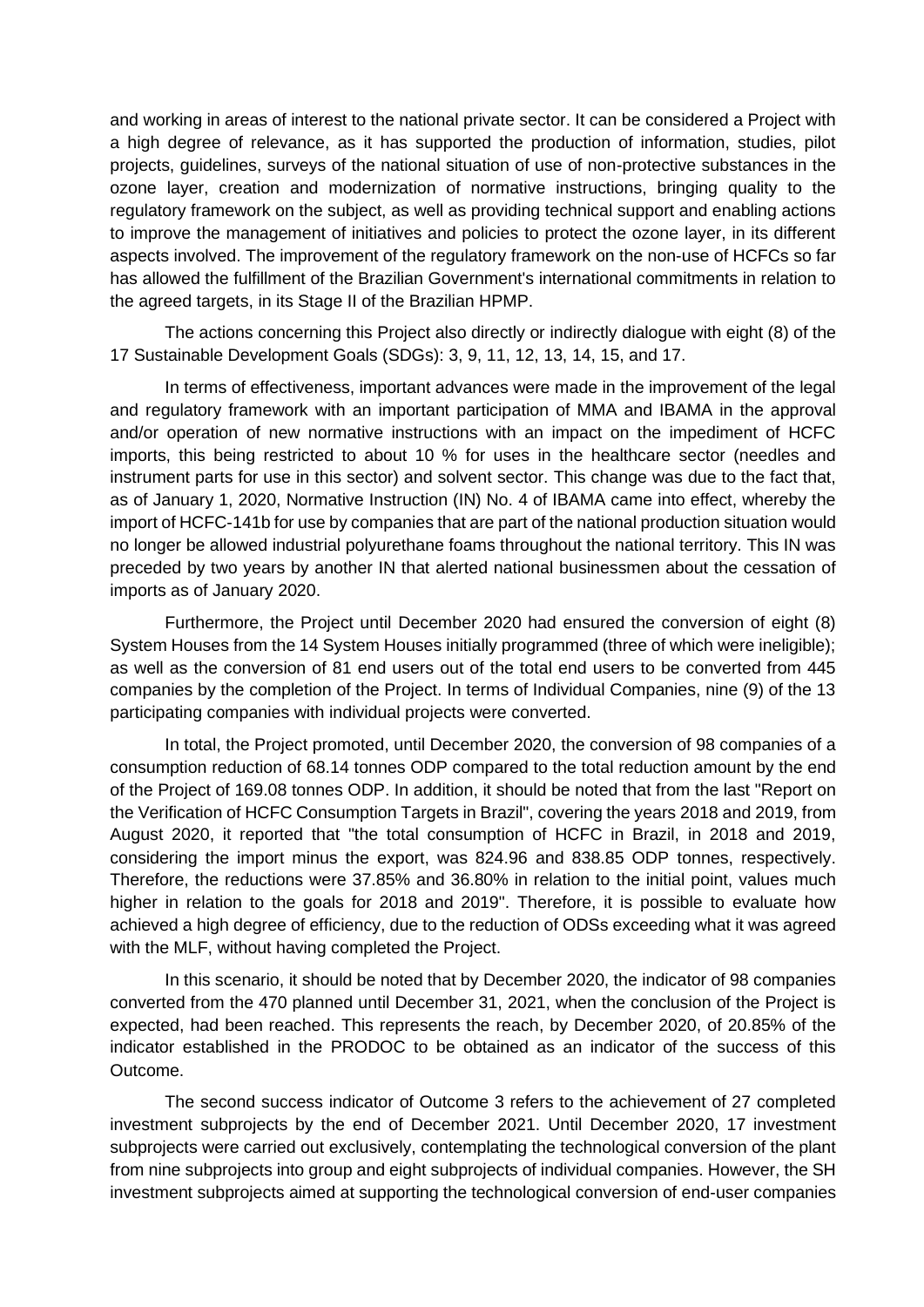are still underway and far from the agreed indicators for each of the investment subprojects for the provision of services.

Therefore, to date, the elimination of consumption was 68.14 ODP tonnes of the 169.08 ODP tonnes agreed, leaving, therefore, 100.94 ODP tonnes to be eliminated by the end of the Project. Thus, from 2016 to December 2020, approximately 40.30% of the agreed target for the indicator was eliminated at the end of the Project's execution. It should be noted that even the reduced reach of the amounts agreed in terms of investment projects and the elimination of HCFC consumption were the result of a set of factors, of which there was a preponderance of the presence of the COVID 19 pandemic in the years 2020 and early 2021 (while this report was being prepared), causing significant delays in the execution of service actions in group projects (SH) with the end users of these companies.

Also, the availability of HFC-365/227 in the domestic market at competitive prices compared to HFO and water-based; the strong marketing strategy, implemented in the past, associating HFC with green technologies; and the belief that HFCs will still be used for a long period, until the country defines its timetable for reducing the use of these substances, have influenced the decision of beneficiary companies to join the Project, making it difficult to guarantee the planned quantities for conversion subprojects .

As seen, from March 2020, there were difficulties in the national productive sector due to the state of pandemic, in which several companies suspended activities or disappeared; faced supply difficulties; and the technical and in-person assistance faced difficulties in being carried out with the end users, in order to materialize the technological conversion changes. In this context, in 2021, adjustments would be made to the time and companies participating in the remaining term of the Project.

Through Outcome 4 of BRA/16/G76, the bilateral agency GIZ has been supported by the Project in the execution of the commitment assumed during Stage I of the Program (Project BRA/12/G76) and the purchase processes of equipment for companies in the commercial refrigeration services sector (supermarkets) necessary for the execution of demonstration projects. Thus, an agreement was established between UNDP and GIZ, as well as the transfer of necessary funds, so that UNDP, as lead agency, could assist GIZ in the implementation process of the aforementioned demonstration projects.

The UNDP Project Monitoring and Implementation Unit has been maintaining a very satisfactory management, monitoring and supervision system for the operationalization of activities and products, supporting investment subprojects in individual companies and system houses, and end users.

Thus, it can be said that the Project, through its actions, allowed it to be achieved to a very satisfactory degree in relation to obtaining the Outcomes indicators, if we consider the difficulties faced in the execution of the Project, due to the effects and measures adopted in the pandemic, which did not depend on the Project's direct decision; as well as, due to the characteristics of the decision-making process of each of the companies that involve more time, as it is related to technological options with effects on the production system and on the composition of costs of each company, covering these strategic decisions of medium and long term in the business field of the polyurethane foam sector.

It should be noted that the initial design of the Project was adequate to the socioeconomic reality of the country, and met the needs of adapting the technological conversion of companies' plant in order to allow the replacement of HCFC-141b in companies in their different types. It should be noted that in the Brazilian market substances are being used that do not destroy the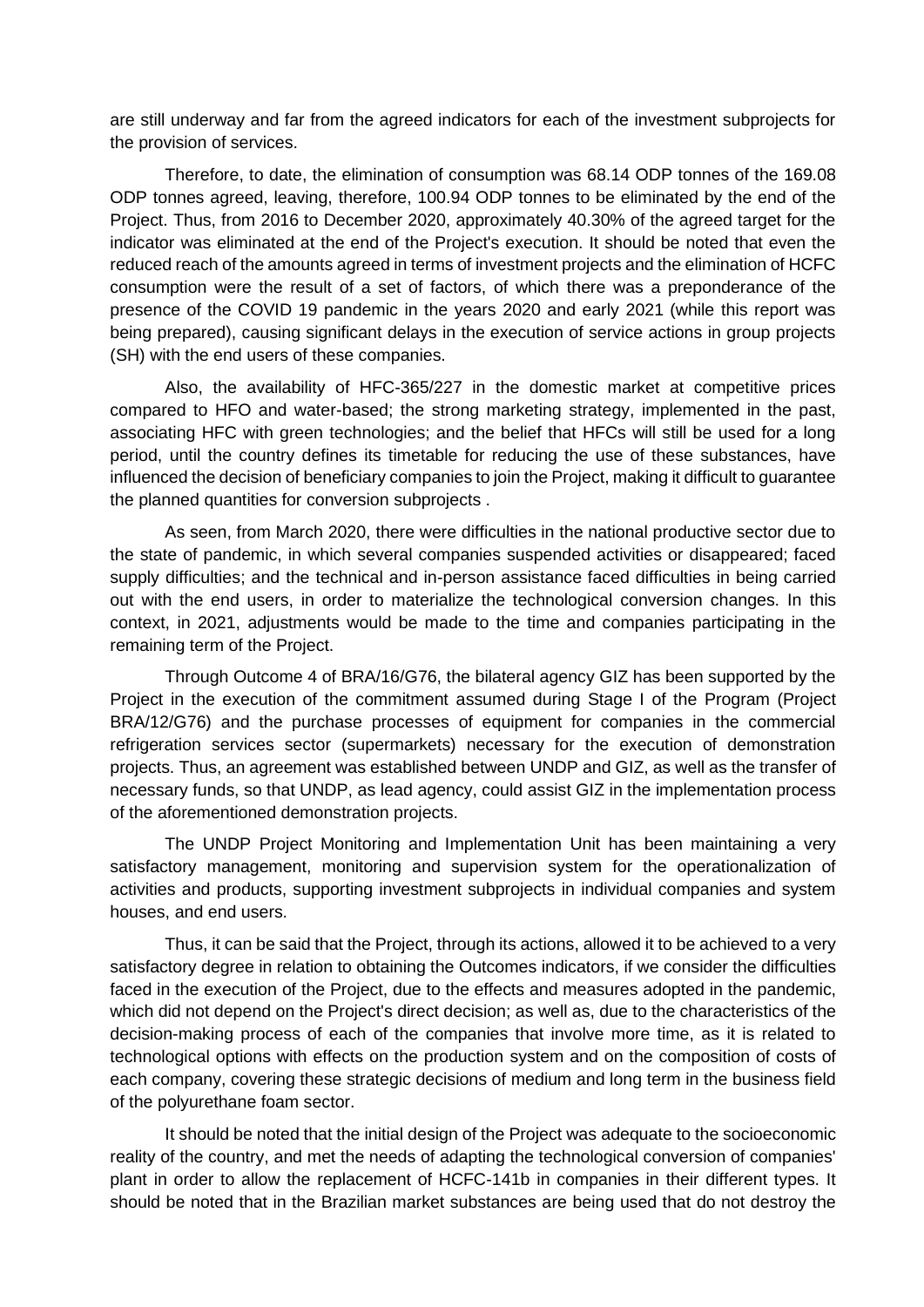ozone layer and replace HCFC-141b (e.g. HFCs - hydrofluorocarbons), but that contribute to climate change through the emission of gases that contribute to warming global. These substances are not prohibited for use by companies under Brazilian legislation and regulations, as Brazil has not yet ratified the Kigali Amendment to the Montreal Protocol, approved in 2016. The Federal Government currently has numerous legislative initiatives that are under review by the National Congress, aimed at combating climate change. In June 2018, the then President of the Republic sent a message to Congress with the text of the Kigali Amendment to the Montreal Protocol, approved in 2016.

It is important to clarify that this Project design has been facing a reality quite different from what would be expected, with the years 2020 and 2021 presenting situations of sanitary crisis in the global and Brazilian scenario, due to COVID 19, with no adjustment being made to the original design, so far, even with the pandemic.

The four Outcomes and 31 Products executed were technically adequate to the needs of the sector, being produced, in general, on time, with adjustments in the execution schedule, generating small term extensions without increases in the costs of activities and Products; and reasonably priced according to the FML manuals. The implementation and respective strategy contributed to promoting favorable conditions of contribution, so far, for the execution of the Project aiming at achieving the Objective, Outcomes and goals agreed in the Project Document, in relation to the contribution to reach Stage II of the Brazilian HPMP, with respect to BRA/16/G76.

It should be noted that the resources provided since the approval of the Project reached the amount of US\$ 17,020,000.00 of which, so far, the FML of the Montreal Protocol has transferred three Tranches out of a total of four Tranches agreed with the Brazilian Government. By December 2020, US\$ 13,125,000.00 had been transferred, representing three tranches in the amounts of: (i) US\$ 3,328,900.00 - Tranche 1; (ii) US\$ 2,627,704 - Tranche 2; and (iii) US\$ 7,168,396.00 - Tranche 3. There would still be the last Tranche 4, in the amount of US\$ 3,895,000.00. Thus, it would be possible to affirm that resources have already been made available to execute the equivalent of 77, 1% of the total Project budget. Due to the characteristics of the conditions for the disbursement of each of the FML Tranches, it should be clarified that from Tranche 1, 98.94% has already been executed; from Tranche 2, 83.26% were executed and from Tranche 3, 36.21% were executed. This means that approximately US\$ 8,077,160.00 of the US\$ 13,125,000.00 have already been executed or committed. What would represent, if added to Tranche 4, the need to execute still around US\$ 5,047,840 (balance of Tranches 1, 2 and 3) and the US\$ 3,895,000 (balance of Tranche 4), which would total the amount still to be executed in the next years of US\$ 8,942,840, in case of substantive review and extension of the execution period (Stage II of the Brazilian HPMP can be concluded until 2024), since the Project would finish on December 31, 2021.

Over the years 2016 to 2020, the average annual disbursement was US\$ 2 million, and in the years 2018 and 2019 (with LTA) it was US\$ 2.4 million. This situation would in principle require that at least three years be added to the completion of the current Project design, with 27 investment subprojects, with the current technical team and installed capacity and available in the CS to support the conversion of the total end users. Currently, the executing agency and MMA are evaluating alternatives to adapt the Project's execution to the times of pandemic; as well as studying the expansion of the capacity to support end users in their respective conversion processes, reinforcing with consultants the technical performance of CS, which serve hundreds of companies as input suppliers. The Project's organizational structure remains the same as proposed in the design of the Project Document, with functions and responsibilities shared in a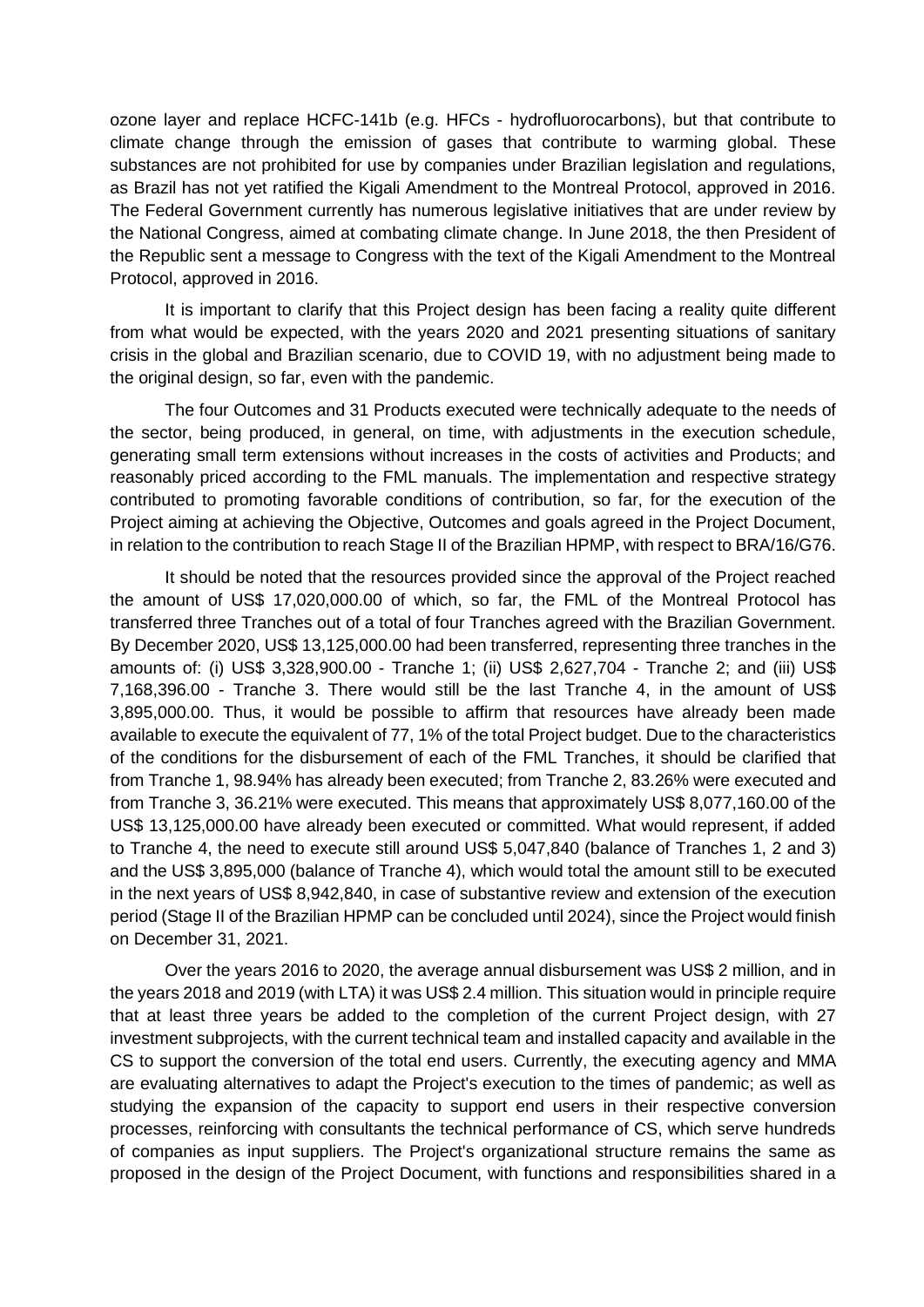fluid and collaborative way among the actors participating in the project's execution, monitoring and evaluation (MMA, UNDP and ABC).

At the same time, whenever necessary, the IMU and the Montreal Protocol team at MMA held meetings to deal with issues that required actions from the Project, which provided greater efficiency in obtaining solutions and referrals for the quality of the Project's management. to the procedures required by the agreement with the FML, under the coordination of MMA, the Project prepares a Progress Report together with the UNIDO and GIZ Agencies, since 2017, presented at the Fund's Executive Committee meetings, covering the technical and financial aspects of the execution of the Projects, which makes up Stage II of the Brazilian HPMP. This instrument is an important element for planning, monitoring and has supported the release of Plots for Project implementation; as well as to monitor the achievement of goals agreed with the Montreal Protocol. So far, no Substantive Reviews of the Project have been carried out, however, the annual activity and resource plans have been updated, for the presentation of the Reports to the FML and at the Tripartite Meetings. General Reviews of budget and financial adjustments were carried out.

The initial Project Work Plan approved with PRODOC, in 2016, provided for the full execution of the Project by December 31, 2021. However, as previously seen, several factors acted to verify important differences in the pace of execution of the 27 investment subprojects (equivalent to 27 Outcome Products 3), bringing the need for adjustments in time, in the modality of service contract (LTA) and in amounts.

A very positive point that brought greater efficiency in Project management was the adoption of the LTA contracts passed with the System Houses, from July 2019, and if there was no COVID 19 (from mid-March 2020), there would be a high probability of higher end-user conversion (average of 20 converted users per month) with the Project likely to reach the target of around 350 to 380 end-users by August 2021.

This would greatly approximate the achievement of the expected goals and results with the proper management of the Project, as the list of end users of each of the System Houses would be updated and revised in 2021 (2021 estimate, with probable cancellation of 23 end user companies for not meeting the criteria or for declining to participate in the Project, due to national market conditions). Therefore, instead of 445 converted end users there would be an immediate reduction in total end users totaling approximately 422 end users at Project completion.

It should also be noted that the degree of efficiency of implementation (adequate resources, implementation time and opportunity for response/solution) and the quality of management (processes, dynamics and instruments) would actually tend to be higher if the Brazilian Government ratified the Kigali Amendment to the Montreal Protocol, which was approved in 2016.

As previously indicated, the original Project execution schedule was being updated by the annual action plans executed by UNDP and agreed with MMA and ABC, as well as with the FML. As of 2019, the products and implemented actions provided for in the action plans are more in line with the capacity to execute and manage this type of Project, which is still very dependent on test and laboratory results; as well as the decisions of each company on the opportunity to carry out the activities proposed in the Project. It was noticed the ability to carry out tests to follow-up initiatives, as well as to promote technical consulting spaces for the validation of products with companies and dissemination of results. It would also involve the ability of IMU's management to articulate partnerships with System House and Individual Companies to support the Project's initiatives. The original Outcomes and Resources Matrix and respective products could be assessed as adequate, if conditions had remained normal, without pandemic, and if the new LTA's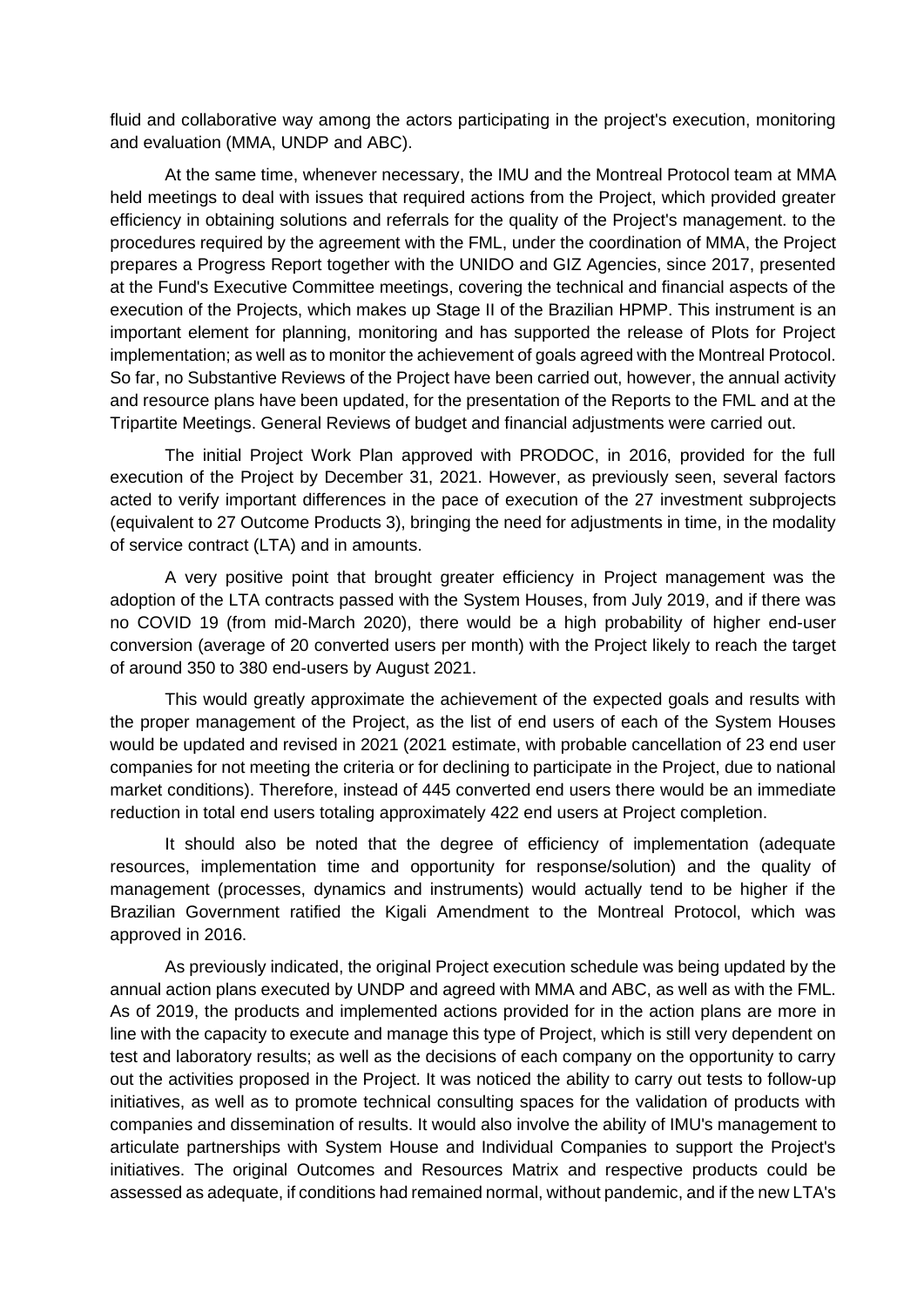contract modality had been approved in 2018, instead of mid-2019. Until the end of the Project, it is expected that these external factors can be overcome in order to allow the Project to present the best pace of implementation, in accordance with the management experience to date.

It should be noted that the initial design of the Project was adequate to the socioeconomic reality of the country, and met the needs of adapting the technological conversion of companies' plant in order to allow the replacement of HCFC-141b in companies in their different types. It should be noted that in the Brazilian market substances are being used that do not destroy the ozone layer and replace HCFC-141b (e.g. HFCs - hydrofluorocarbons), but that contribute to climate change through the emission of gases that contribute to warming global. These substances are not prohibited.

At the same time, whenever necessary, the IMU and the Montreal Protocol team at MMA held meetings to deal with issues that required actions from the Project, which provided greater efficiency in obtaining solutions and referrals for the quality of the Project's management to the procedures required by the agreement with the FML, under the coordination of MMA, the Project prepares a Progress Report together with the UNIDO and GIZ Agencies, since 2017, presented at the Fund's Executive Committee meetings, covering the technical and financial aspects of the execution of the Projects , which makes up Stage II of the Brazilian HPMP. This instrument is an important element for planning, monitoring and has supported the release of Plots for Project implementation; as well as to monitor the achievement of goals agreed with the Montreal Protocol. So far, no Substantive Reviews of the Project have been carried out, however, the annual activity and resource plans have been updated, for the presentation of the Reports to the FML and at the Tripartite Meetings. General Reviews of budget and financial adjustments were carried out.

The initial Project Work Plan approved with PRODOC, in 2016, provided for the full execution of the Project by December 31, 2021. However, as previously seen, several factors acted to verify important differences in the pace of execution of the 27 investment subprojects (equivalent to 27 Outcome Products 3), bringing the need for adjustments in time, in the modality of service contract (LTA) and in amounts.

A very positive point that brought greater efficiency in Project management was the adoption of the LTA contracts passed with the System House , from July 2019, and if there was no COVID 19 (from mid-March 2020), there would be a high probability of higher end-user conversion (average of 20 converted users per month) with the Project likely to reach the target of around 350 to 380 end-users by August 2021.

This would greatly approximate the achievement of the expected goals and results with the proper management of the Project, as the list of end users of each of the System Houses would be updated and revised in 2021 (2021 estimate, with probable cancellation of 23 end user companies for not meeting the criteria or for declining to participate in the Project, due to national market conditions). Therefore, instead of 445 converted end users there would be an immediate reduction in total end users totaling approximately 422 end users at Project completion.

It should also be noted that the degree of efficiency of implementation (adequate resources, implementation time and opportunity for response/solution) and the quality of management (processes, dynamics and instruments) would actually tend to be higher if the Brazilian Government ratified the Kigali Amendment to the Montreal Protocol, which was approved in 2016.

As previously indicated, the original Project's execution schedule was being updated by the annual Action Plans executed by UNDP and agreed with MMA and ABC, as well as with the FML. As of 2019, the products and implemented actions provided for in the Action Plans are more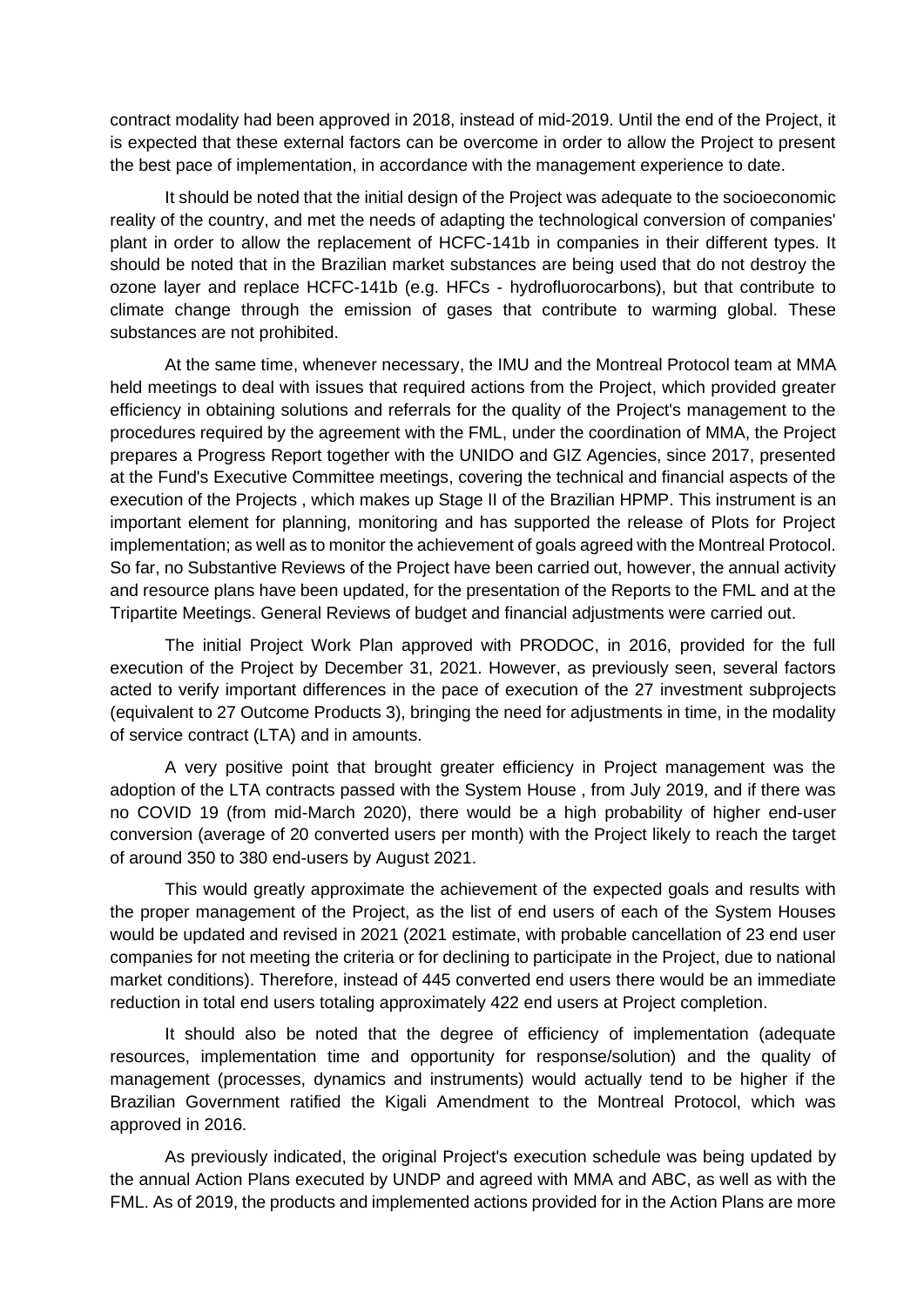in line with the capacity to execute and manage this type of Project, which is still very dependent on test and laboratory results; as well as the decisions of each company on the opportunity to carry out the activities proposed in the Project. There was a great ability to carry out tests to follow-up initiatives, as well as to promote technical consulting spaces for the validation of products with companies and dissemination of results. It would also involve the ability of IMU's management to articulate partnerships with System House and Individual Companies to support the Project's initiatives. The original Outcomes and Resources Matrix and respective Products could be assessed as adequate, if conditions had remained normal, without pandemic, and if the new LTA contract modality had been approved in 2018, instead of mid-2019. Until the end of the Project, it is expected that these external factors can be overcome in order to allow the Project to resume the best pace of implementation, in accordance with the management experience to date.

The financial and administrative management of the Project, ensured by the IMU/UNDP, was considered, to a certain extent, to have a high degree of efficiency, due to professionals with extensive experience in Project execution and memory of projects previously developed in the foam sector; for acting in a timely manner in developing or correcting strategy; adopted transparent and collaborative processes with companies and partners in the foam sector. At the same time, the Project relied on fluid communication between the different actors, collaborators and direct beneficiaries to achieve the results so far. Furthermore, permanent partnerships were established between MMA, UNDP, IBAMA and the international consultant for project management, an efficient implementation of initiatives and responding in time to the demands and specificities of different types of beneficiaries.

In practice, the project has executed and committed approximately 68.5% of the resources made available by December 2020, with the prospect of disbursing the remaining almost US\$ 8.5 million (including the resources related to the last tranche not yet received) in the next three years , in other words, extending the Project's execution period. Its efficiency allowed that the activities and products carried out could contribute, to a certain extent, to the achievement of expected results and effects, with greater results to be achieved for the future conclusion of the technical cooperation. The Project achieved, with adequate costs and with a certain degree of delay, certain expected short and medium-term results and effects. The long-term objectives and goals were guaranteed by the advances in the institutional framework, it is expected that by the end of the Project, greater impacts may be obtained with the probable Brazilian ratification of the Kigali Amendment, as national decisions and strategies are taken in this regard.

Regarding the period from 2016 to 2020, the programming of budget resources by Outcome was constituted as follows: Outcome 1: US\$ 1,594,155.00 of which were executed until December 2020 (3 Tranches) about US\$ 748,931.67 thousand ; Outcome 2: US\$ 120,000.00 thousand of which approximately US\$ 66,082.33 thousand were disbursed by December 2020; Outcome 3: US\$ 14,705,844.92 million of which approximately US\$ 6,697 were disbursed by December 2020 .153.64 million; and Outcome 4: US\$ 600,000.00 thousand of which were disbursed until December 2020 approximately US\$ 564,990.78 thousand

Therefore, the execution of the Outcomes compared to the planned had the following percentages, without involving the committed resources: Outcome 1: 46.0% of the planned; Outcome 2: 55.0% of the planned; Outcome 3: 45.5% of planned and Outcome 4: 94.1% of planned

The degree of efficiency of the Project's implementation and management quality can be considered very satisfactory considering the significant efforts made by the Project's collaborators during the execution. However, due to factors external to the Project, in some years, disbursements were reduced in relation to what was planned; delays in the execution schedule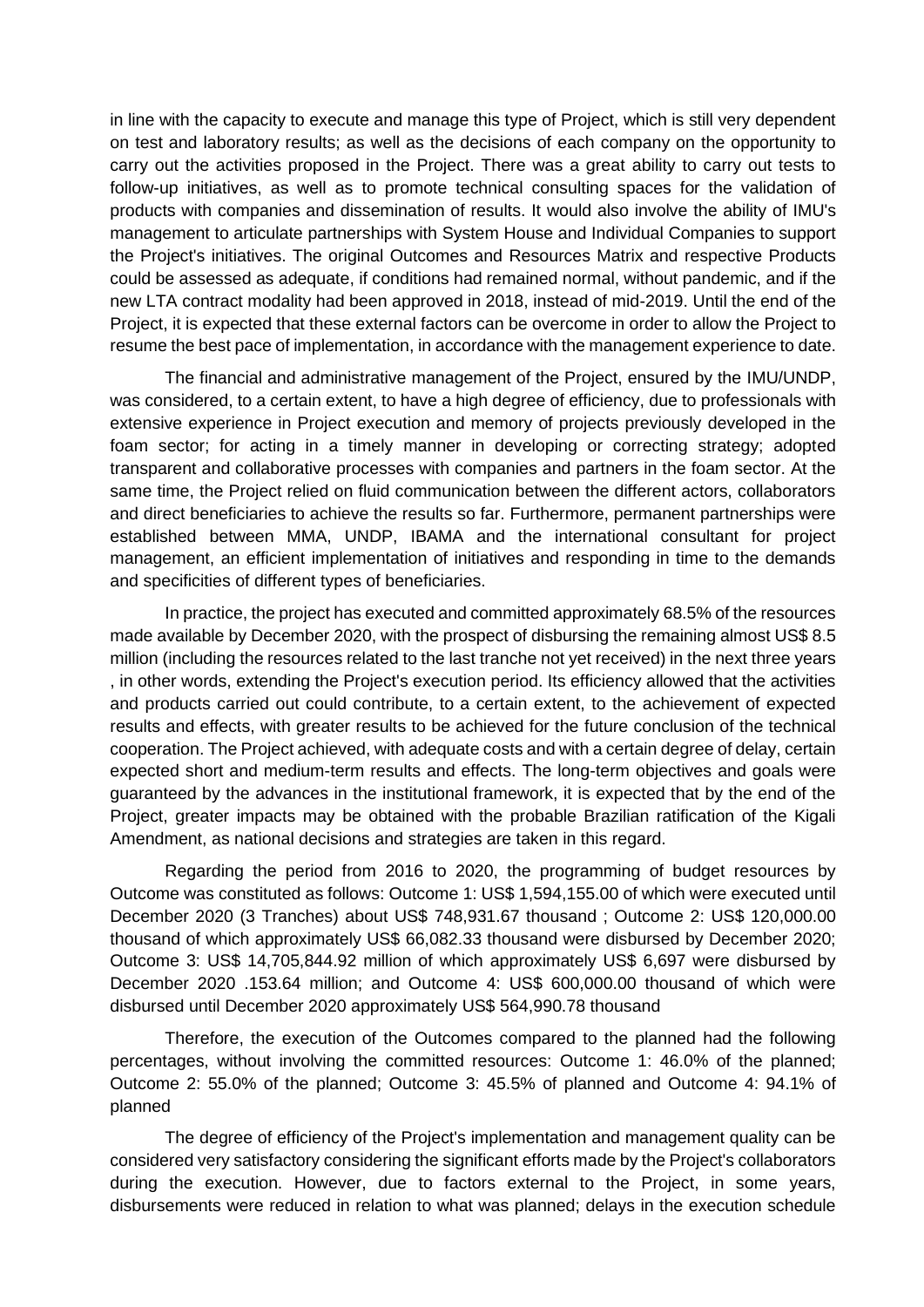of the Project actions; and a high degree of monitoring and evaluation of Outcomes achieved, not just products and activities. The Project executed 64% of the resources made available. With adequate costs, with adequate human and financial resources and with relative delay, it achieved certain expected short-term results and effects, for these five years of the Project, in its axes of action.

#### *Main conclusions*

From the evaluation carried out, it was possible to confirm the high degree of relevance of the Project, so far, since the objectives and results of this international cooperation are enabling the fulfillment of the international commitments assumed by the Brazilian Government in relation to the goals agreed with the Montreal Protocol regarding this Stage II Project - Brazilian HPMP. It also maintains the relevance for the achievement of public policies regarding the Project's contribution to the achievement of existing national goals in the Brazilian HPMP and other documents on the subject for the protection of the Ozone Layer, with the elimination of ODS in the foam sector, as exposed on MMA website.

The adopted strategy, objectives and results expected by the Project and the proposed design remain valid and remain relevant, after five years of Project execution, given the current stage of the national socioeconomic reality, meeting the demands and business capacities in the area of foams installed in the Country .Therefore, it can be evaluated as achieved in a very satisfactory degree of adequacy and relevance of the Project design when compared with the process of execution of the Products and contribution to the Outcomes, and from these to the Development Objective, so far.

The Project acted by disseminating technical information on the subject, disseminating the characteristics and conditions of financial support from the FML for technological conversions; it sensitized national businessmen on the issues of ozone layer protection, climate change and sustainable development, through meetings, communications and direct mailings and the development of a website, which could also be accessed by citizens interested in the subject. Furthermore, information and awareness campaigns were carried out among the population of certain cities through the use of news broadcast by means of urban public transport. The presence of a specialized international consultancy allowed the exchange of information from other international projects on the subject.

As seen: (i) Project management was very satisfactory; (ii) the regulatory framework for the sector was updated and guarantor of non-import of HCFC-141b (and reduction of HCFC-22 imports also in 2021) from January 2020 for the foam sector, although the Amendment is not approved from Kigali; (iii) 17 companies out of 24 were converted (three of which have international capital), and 81 end user companies out of 445 were also converted; and (iv) the completion of the BRA/12/G76 Project component for the purchase of equipment from five supermarkets (RAC) to support pilot experiments was satisfactory, of which were carried out for three supermarkets and the third batch of purchases was redirected to seven technical schools for the purpose of training students in the outcome theme4.

Therefore, the effectiveness of the Project can be evaluated to some extent as very satisfactory, given the progress achieved and the fact that the issue of the execution period of this Project can be finalized by the end of 2024, without prejudice to resources or ability to obtain Project results. If the current date of completion of the Project, which is 12/31/2021, was considered, it would be possible to consider it as moderately satisfactory for an intermediate evaluation, which would be almost a final evaluation, if there was no extension of the execution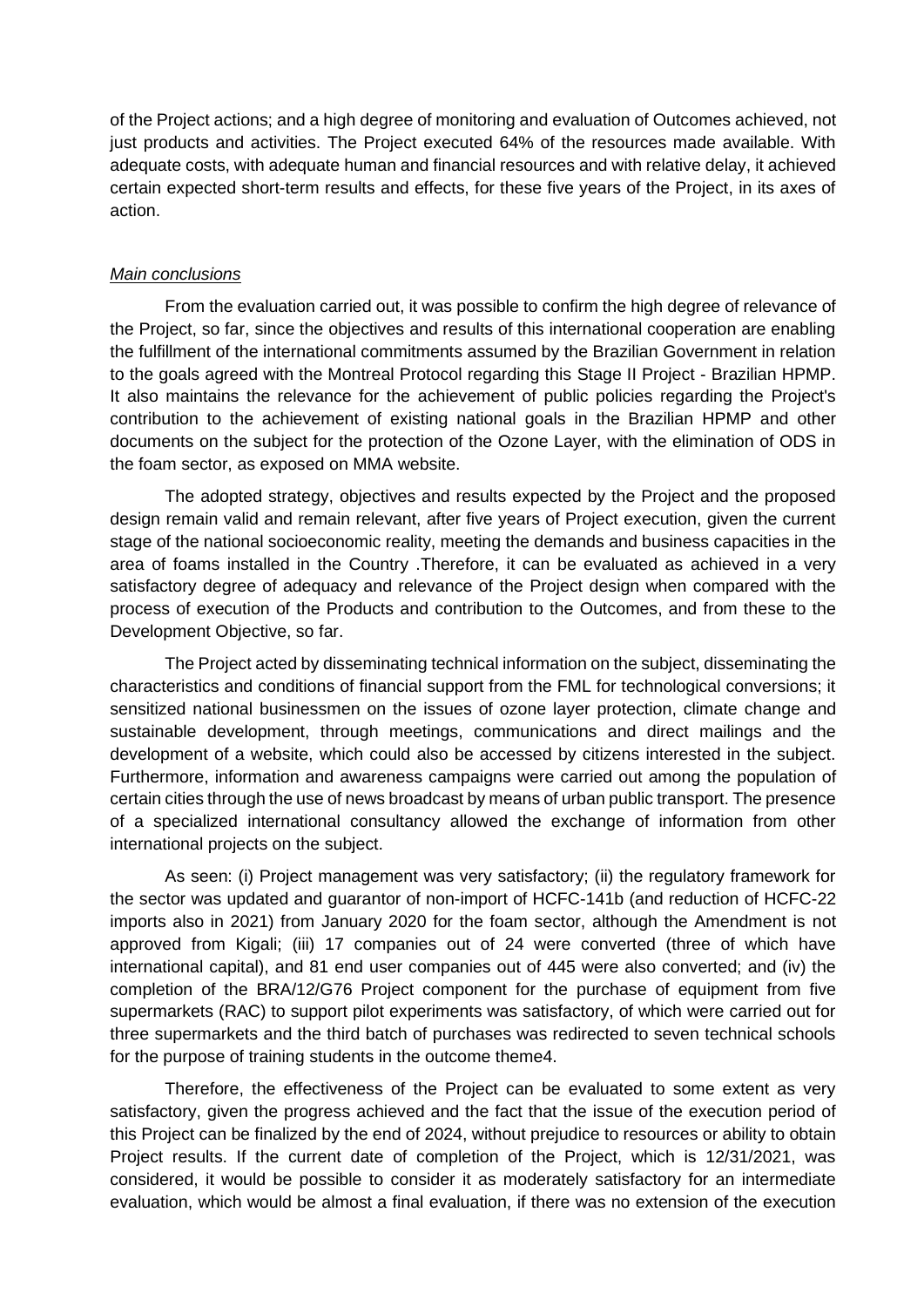term until 2024. It would be important to highlight that the products achieved so far have contributed to the achievement of Outcomes that have shown a significant contribution to the achievement by the end of the Project's General Objective in relation to the Brazilian HPMP - Stage II (which also involves contributions from UNIDO and GIZ).

The degree of efficiency of the Project's implementation and management quality can be considered very satisfactory considering the significant efforts made by the Project's collaborators during the execution. However, due to factors external to the Project, in some years, disbursements were reduced in relation to what was planned; delays in the execution schedule of the Project actions; and a high degree of monitoring and evaluation of Outcomes achieved, not just products and activities. The Project executed 64% of the resources made available. With adequate costs, with adequate human and financial resources and with relative delay, it achieved certain expected short-term results and effects, for these five years of the Project, in its axes of action.

It is true that there is a need to follow up and speed up the ratification by the Brazilian Government of the Kigali Amendment to the Montreal Protocol, in order to guarantee greater impacts in the medium and long term to the Project's results; as well as improving the likelihood of greater sustainability in technological conversion and substitution of substances to HFC by national companies in the coming years.

Therefore, it can be said that the Project has been successfully given the conditions it faced over the five years of execution, due to the magnitude of resources and contracts with private sector companies involved in the execution of initiatives distributed in different regions of the national territory; for acted in a pandemic period; for having been supported by changes in the regulatory framework, for complying with the commitments and goals agreed in the Project and for contributing to the Brazilian HPMP Stage II Agreement and for presenting adequate costs for the Brazilian market and awaiting ratification of the Kigali Amendment to the Montreal Protocol

#### *Recommendations:*

**Recommendation 1:** A substantive revision of the Project is suggested to be carried out in the next two months to adjust the implementation time and budget funds for an extended execution period until 2024, and to confirm the list of enterprises to be technologically converted until the conclusion of the Project.

**Recommendation 2:** It is recommended to extend the execution period without harming the funds allocated and scheduled for disbursement to achieve the expected targets and indicators, allowing to make up for the delays caused by the two years of pandemic and the replacement of the contract model for a more suitable LTA type.

**Recommendation 3:** It is suggested to insist with the National Congress and specific Commissions on the importance to ratify of the Kigali Amendment to the Montreal Protocol.

*Recommendation 4:* It is recommended to hire more national consultants to support SHs, speed up the technological conversion of end-users, and update the list of the enterprises that still adhere to the Project.

*Recommendation 5:* It is proposed the elaboration of two half-yearly progress reports considering the time cycles required for the conversion of the CHs, Individual enterprises and End Users.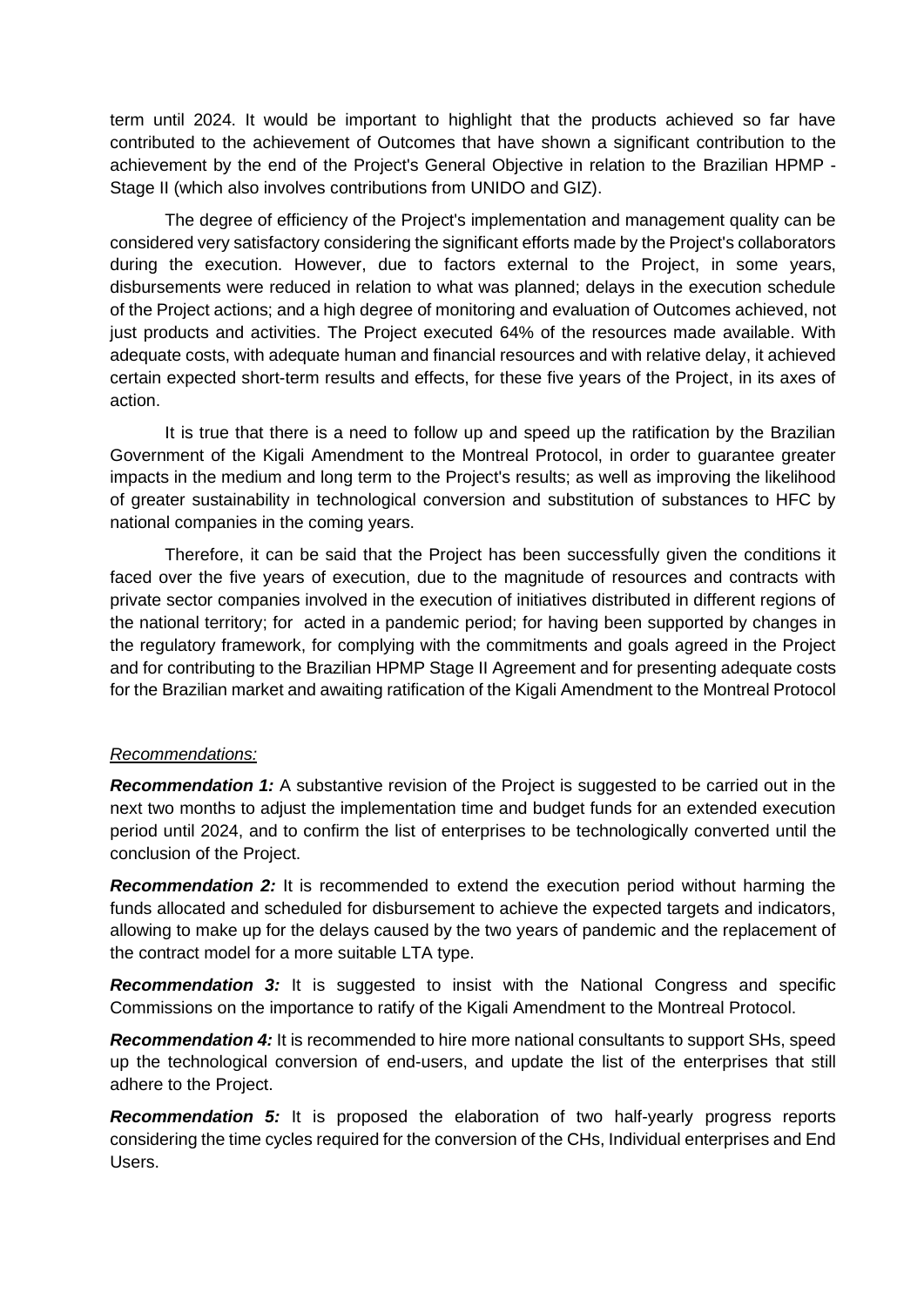**Recommendation 6:** It is suggested to hire a consultant to sustain and update the information flow through the website, brochures, videos and seminars to improve the communication with enterprises, public officials, NGOs, business associations, and the general public.

*Recommendation 7:* It is recommended the elaboration of a document (manual) containing the systematization of the procedures carried out in conversion projects of different kinds, good practices and lessons learned during the different phases of implementation.

*Recommendation 8:* It is recommended to include in the substantive review a column in the section referring to "Assumptions", i.e., prerequisites to be obtained for the achievement of Outputs and Outcomes, and their corresponding risk assessment rating if obtained within the proposed timeframe.

### *Lessons learned*

**Lesson learned 1:** The Project design considered the previous experience with the Brazilian HPMP - Stage I which facilitated the initial stages of the Project in aspects related to management arrangements, monitoring systems, and focal points in enterprises and public agencies.

*Lesson learned 2:* The Project is based on the premise that each enterprise may decide on the substance to be adopted to replace ODS (HCFC-141b) and the corresponding technological conversion adjustments. However, it was overseen the fact that the Brazilian legislation does not prohibit the use of some non-ODS but that generate global warming (high GWP). Hence, an alternative plan B should have been proposed in those cases where those substances were chosen.

**Lesson learned 3:** The service contract model signed by UNDP and SHs involving end-users proved not to be suitable for its intended purpose. The introduction of long-term agreements (LTAs), after two years of implementation, facilitated this process giving greater agility and efficiency to end users' conversion processes.

**Lesson learned 4:** The participation of an international consultant with expertise and a vast experience in international projects promoted an exchange of ideas about similar projects in the region and gave confidence to entrepreneurs.

**Lesson learned 5:** The innovative initiatives (LTA, SH multipliers) undertaken in the Brazilian Project should be systematized in a formal document to be supported and presented by the MLF in the Excom meeting, and to be shared with other countries.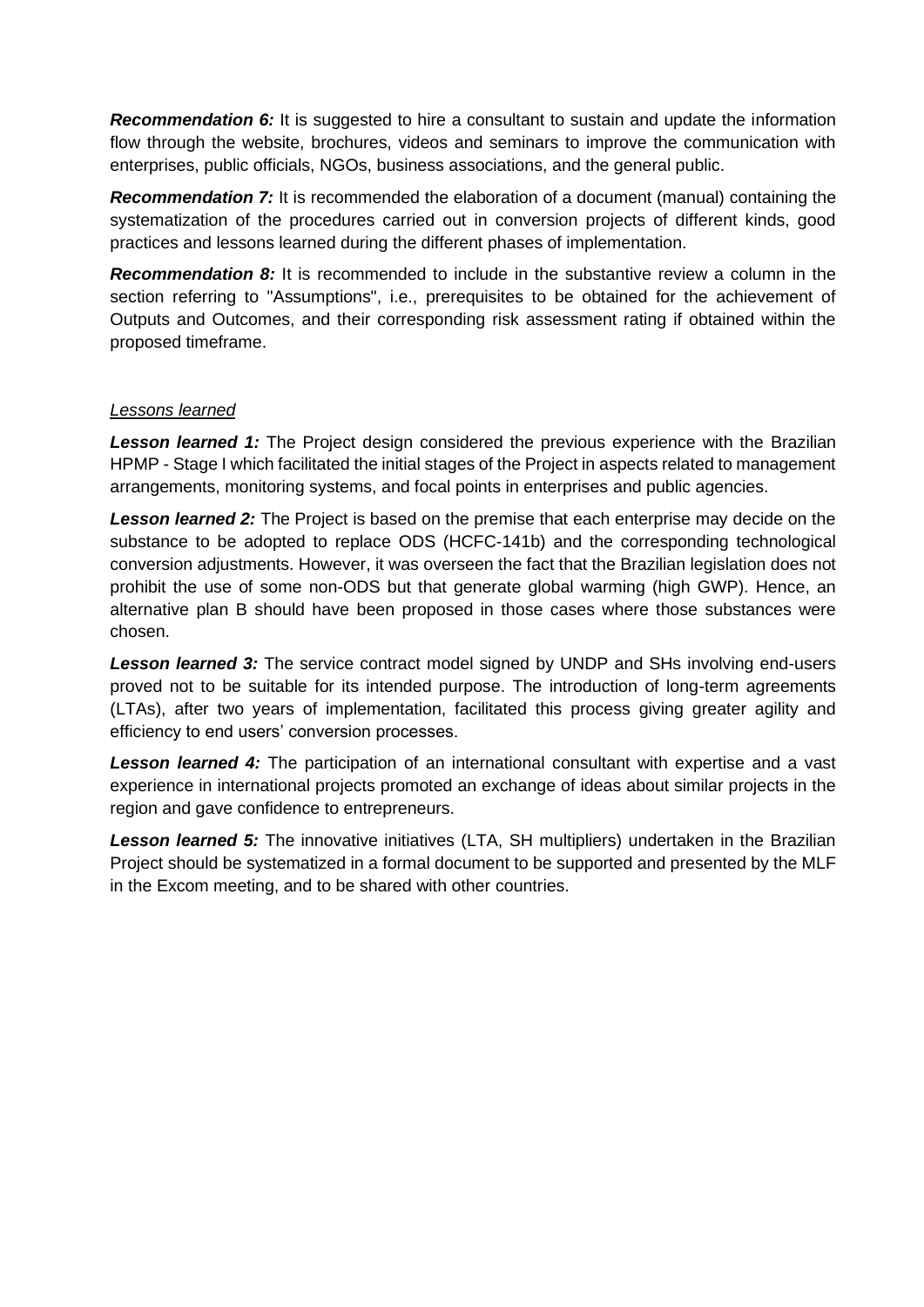#### <span id="page-17-1"></span><span id="page-17-0"></span>**1.1. Background**

The Montreal Protocol on Substances that Deplete the Ozone Layer is an international environmental treaty established in 1987 and ratified by 198 Parties. The Protocol aims to protect the ozone layer by phasing out the production and consumption of Ozone Depleting Substances (ODS).

Brazil has been developing measures to protect and recover the ozone layer for over three decades. The country joined the Vienna Convention and the Montreal Protocol through Decree 99.280 of June 06, 1990, committing to fully phasing out chlorofluorocarbons (CFCs), among other measures, pursuant to targets and indicators agreed upon in a National Plan. However, it should be stressed that Brazil has carried out actions to meet the goals of the Montreal Protocol since 1988.

From 1992 to 2015, several sector projects and activities were carried out, either in groups or individually, aimed to technology conversion in the Foams, Commercial Refrigeration, Solvents, Agriculture and Chemical industries. These projects allowed to phase out consumption of Chlorofluorocarbons (CFC), Halon, Carbon Tetrachloride (CTC) and Methyl Bromide (except for quarantine and pre-shipment uses) and to partially eliminate consumption of Hydrochlorofluorocarbons (HCFC).

In July 2002, the Brazilian government presented the National Plan for CFC Phase out (PNC, as per its Portuguese acronym) to the Executive Committee of the Multilateral Fund for the Implementation of the Montreal Protocol (ExCom). This Plan aimed at implementing strategies for phasing out CFC consumption in Brazil. According to the Ministry of Environment report, in 2007 the country had achieved 95% of decrease in CFC consumption, having met the goal of total elimination of CFCs in 2010, according to the schedule established for developing countries. Moreover, the country has been supported in the execution of several projects in this area with funds from the Multilateral Fund for the Implementation of the Montreal Protocol, which was created in 1990 and became a financial mechanism for technical and financial assistance to the Parties to Article 5 of the Montreal Protocol

It should be noted that between 1995 and 2020 several projects were approved for Brazil by the Montreal Protocol with non-reimbursable funds, resulting in the reducing CFC consumption in 95%, according to MMA 2007 report.

With the financial support of the Multilateral Fund for the Implementation of the Montreal Protocol (MLF), the use of previously consumed CFCs in Polyurethane (PU) foam manufacturing and Refrigeration and Air-Conditioning (RAC) industries has been completely discontinued, as well in industrial applications in solvents, sterilization and pharmaceutical areas.

To implement actions aimed at phasing out HCFCs, the Brazilian HCFC Phase-out Program (Brazilian HPMP) has received financial support from the Fund. The Program, which has been implemented since 2012, is in its second phase, and Project BRA/16/G76 refers to the component that supports the polyurethane foam sector in its conversion process. Subsequent chapters will give special attention to this project.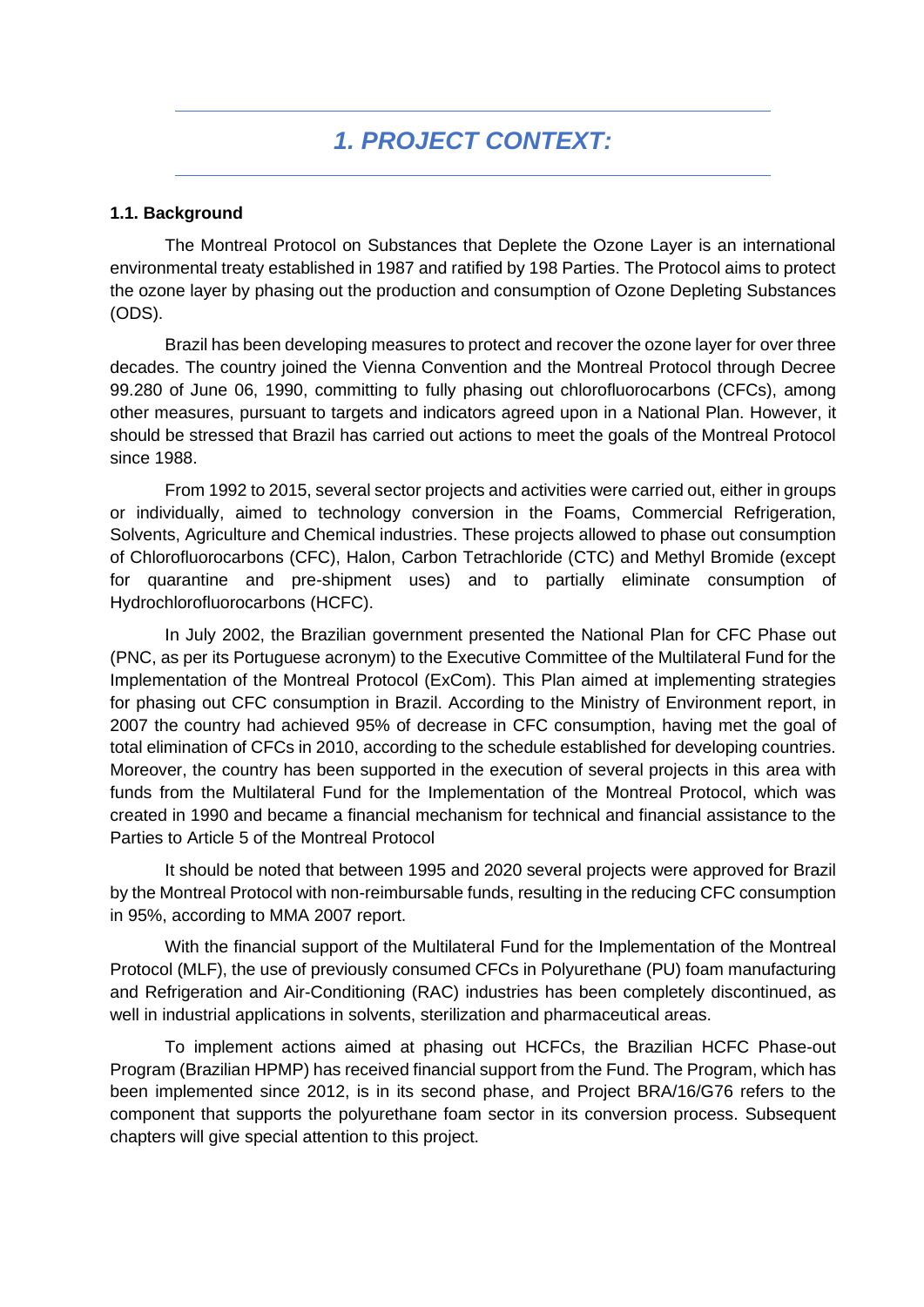#### *Coordination of the activities to implement the Montreal Protocol in Brazil*

Since the MLF provides financial assistance to developing countries through multilateral and bilateral agencies and governmental institutions, the United Nations Development Program (UNDP) in Brazil has been the lead agency for the implementation of MLF-supported projects in Brazil and the Ministry of Environment (MMA) is the coordinating agency. Besides UNDP, two other agencies are active in project implementation in Brazil, Deutsche Gesellschaft für Internationale Zusammenarbeit (GIZ) and the United Nations Industrial Development Organization (UNIDO).

As the formulator of the national environmental policy, MMA is the technical interlocutor on ozone under the Montreal Protocol, and has relied on the support of the Interminister Executive Committee for the Protection of the Ozone Layer (Prozon) to foster initiatives and design guidelines for the protection of the ozone layer in Brazil.

PROZON was created through the March 2003 Decree, which was revised in 2015 and concerned seven Ministries (Environment, Agriculture, Livestock and Supply (MAPA); Foreign Affairs (MRE); Development, Industry and Foreign Trade (MDIC); Finance (MF); Science, Technology, Innovation and Communications (MCTIC) and Health (MS)). The last ministerial reform renamed or integrated ministries into new organizations as is the case, for example, of the Ministry of Finance that became the Ministry of Economy, incorporating the MDIC. Prozon was extinguished by Decree 9,759 of April 11, 2019.

Moreover, the HCFC Working Group was established by Ordinance No. 41 of February 25, 2010, with the objective of assisting the Brazilian government in drafting and implementing the Brazilian HCFCs Elimination Program (Brazilian HPMP). Ordinance No. 179, dated June 24, 2015, recreated the HCFCs WG and kept it active until December 31, 2020. The HCFCs WG was composed of representatives of public and private entities and aimed to contribute to: (i) implementing actions to protect the Ozone Layer; (ii) meeting the goals set by the Montreal Protocol(iii) encouraging the use of substances that do not delete the ozone layer and of technologies with a low impact on the global climate system; and (iv) drawing up and implementing the Brazilian HCFC Phase out Management Plan (Brazilian HPMP) and its respective projects. The GT-HCFC was discontinued by Decree 9,759 of April 11, 2019.

The role played by IBAMA is also relevant in this scenario. The Brazilian Institute for the Environment and Renewable Natural Resources (IBAMA), an agency attached to MMA, is responsible for controlling ODS production, import, export, and consumption in Brazil.

Among its attributions, IBAMA is responsible for controlling the Federal Technical Registry of Potentially Polluting Activities and/or Users of Environmental Resources (CTF / APP as per its Portuguese acronym) and for monitoring the ODS commercialization and use.

#### *Technical Cooperation*

At the same time, following the adoption of the Montreal Protocol and the adherence of the Brazilian Government to it, collaborations between MMA and UNDP were expanded through the direct execution by the UNDP, as the executing agency, of funds from the Multilateral Fund allocated for the phasing out of substances that delete the ozone layer, as is the case of the project to be evaluated.

Therefore, one of the objectives of this technical cooperation between UNDP and MMA is to support the actions aimed at allowing the Brazilian Government to meet the international commitments made to the Montreal Protocol and substantiated through this evaluation in the Brazilian HCFC Phase-out Program- Stage II, through the BRA/16/G76 Project.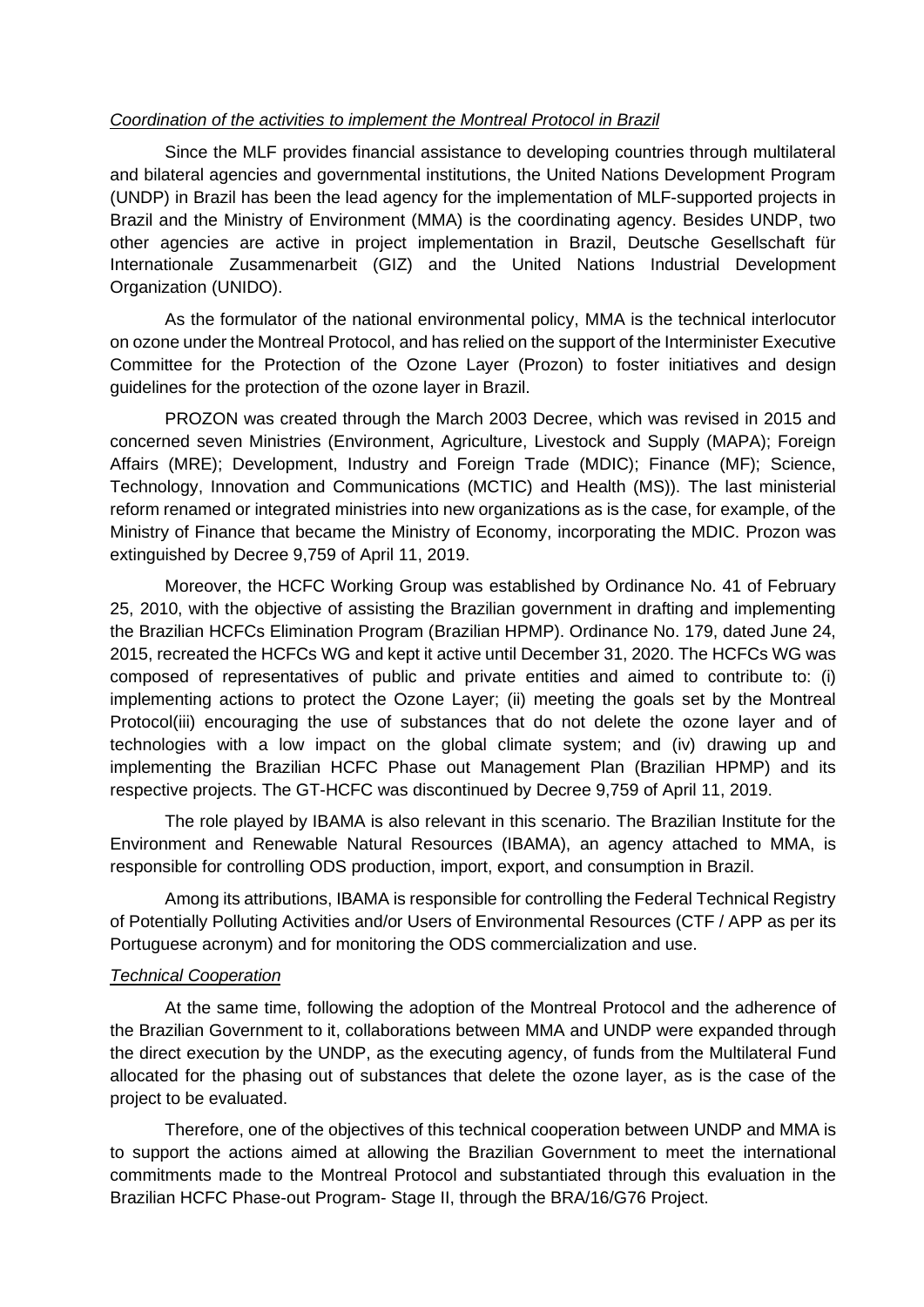#### *BRA/12/G76 Project*

It should be noted that prior to BRA/16/G76, the BRA/12/G76 Project - Brazilian HCFC Phase-out Program – Stage I - was executed between 2012 and June 2020. During 2020, the final evaluation of the latter, aimed at actions concerning the production of polyurethane foams, was carried out.

This Project supported actions relating to components (related to meeting Brazilian HPMP goals): Component 1: Regulatory Actions; Component 2: Investment Projects for technological conversion of enterprises in the foam sector; and Component 4: Monitoring and Evaluation Unit.

The following are the main conclusions of the evaluation of Project BRA/12/G76, from its final evaluation report<sup>1</sup>:

*"Based on the XIX/6 decision agreed on at the 19th meeting of the parties to the Montreal Protocol on Annex C, Substances of Group I, the Parties agreed to anticipate the schedule for phasing out the production and consumption of HCFCs. For countries covered by Article 5 of the Montreal Protocol, which included Brazil, the following total reduction targets were agreed: (a) 10% by 2015; (b) 35% by 2020; (c) 67.5% by 2025; (d) 97.5% by 2030; (e) Allow the annual average of 2.5% for maintenance services during the period 2030-2040. The strategy outlined for Brazil included, in its first phase, the freezing of consumption in 2013 relative to the baseline, which was based on the average consumption in 2009 and 2010 (maximum consumption of 1,327.30 t ODP) and, in 2015, a total reduction of 16.60% (1,107.00 t ODP) from the baseline. In addition, a reduction rate of 32.36% was defined for HCFC-141b and 6.51% for HCFC-22, according to Normative Instruction (NI) IBAMA No. 14, of December 20, 2012."*

*"The targets were successfully achieved and as of February 14, 2018, IBAMA published NI no.4, keeping the total quota for HCFCs phasing out at 16.60% up to 2019. As of January 2020, the total quota for HCFCs phasing out was decreased to 39.30% (806.10 t ODP) from the baseline, with 100% phase out projection by 2040 and the specific quota of HCFC-141b decreased to 90.03%, in addition to the ban on the HCFC-141b import for the foam manufacturing industry in 2020. However, limited imports of around 10% were still allowed for healthcare uses (manufacturing needles and other consumables) and use as a solvent."*

As to the BRA/12/G76 Project, its final evaluation was carried out in 2020 and stressed the high effectiveness level achieved:

*"Regarding effectiveness, the Brazilian HCFC Phase-Out Management Plan (*Brazilian *HPMP) –BRA 12/G76 Project - Stage I - Foam Sector, the revised goal for phasing out the HCFC-141b consumption by 1.0%, which resulted in cutting down 164.38 t of ODP (Ozone Depleting Potential)."*

Also, according to the final evaluation report of the BRA/12/G761 Project<sup>1</sup>:

*"The initial target provided for the elimination of 168.88 t of ODP from HCFC-141b in the polyurethane foam manufacturing industry by 2020, and was later revised to 10162.88 t of ODP, due to three investment projects initially planned and not carried out, but the difference was reconciled by means of normative instruments established by the Brazilian Government, thus achieving the goal agreed upon with the Montreal Protocol."*

*"The strategy initially adopted established that out of the total 168.8 tonnes of ODP, 32.35 tonnes corresponded to individual projects, with application in continuous panels; 86.81 tonnes, to individual and group projects with applications in Integral Skin Foam and Molded*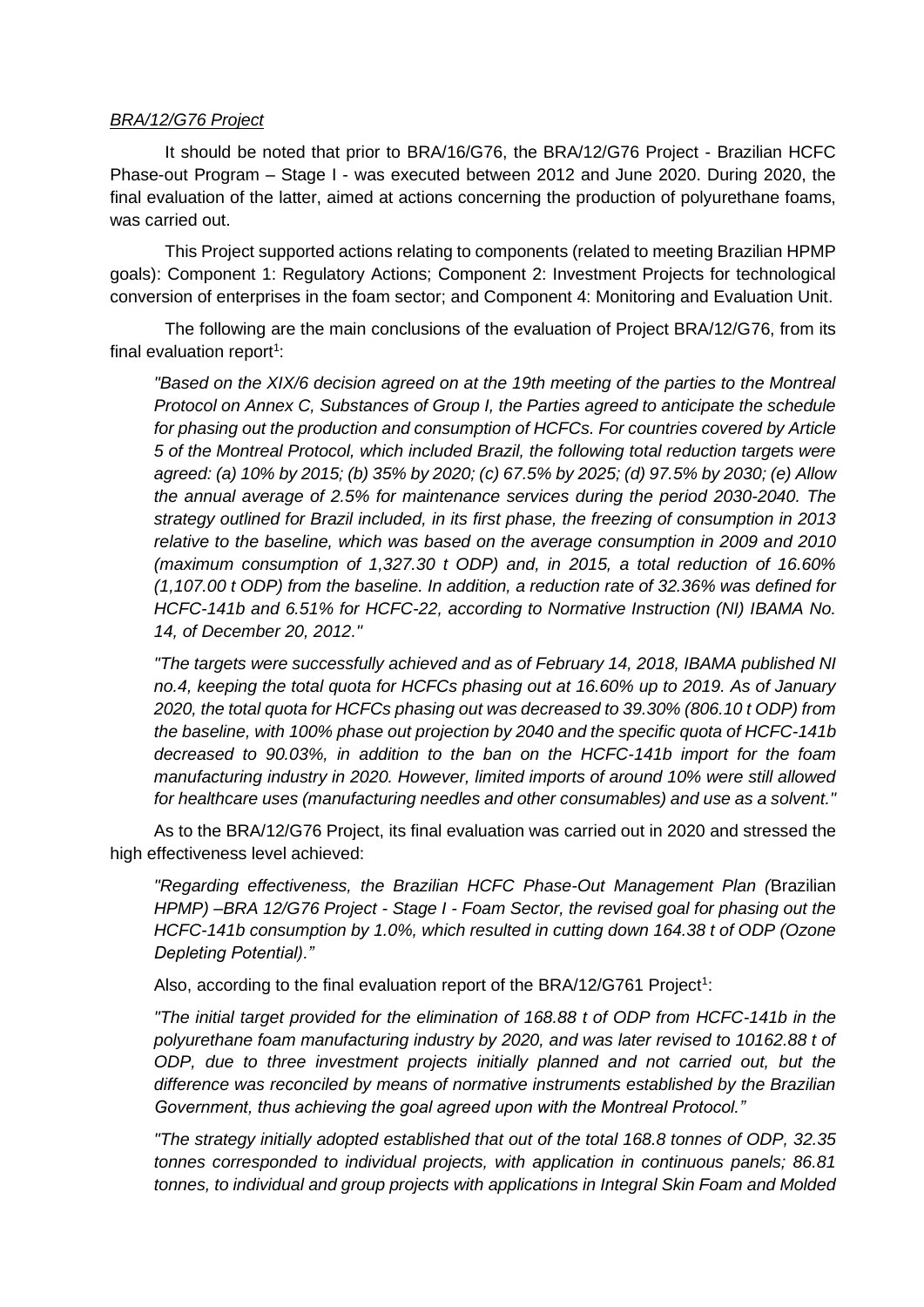*Flexible Foam; and 49.60 tonnes, to group projects, with applications in Rigid Polyurethane (water heaters, pipe in pipe insulation, thermo ware and packaging)."*

*"This was achieved through the technological conversion of 249 enterprises that used HCFC-141b and adopted new technologies, with Zero Ozone Depletion Potential - ODP, in addition to low Global Warming Potential - GWP and refer the actions implemented under Component 2 - Investment projects for the technological conversion of enterprises in the foam sector."*

Thus, the execution of the BRA/12/G76 Project within the foam industry allowed the BRA/16/G76 Project to start its activities building upon important progress in the procedures that led to a more agile implementation, due in part to the lessons learned and the good practices of the Project.

It should be noted that since 1992 the MLF has supported almost a hundred projects with Brazil, with UNDP as the implementing agency. Several projects have been developed, always with the aim of implementing the commitments made by the Parties pursuant to the Montreal Protocol. At the same time, the projects were directly targeted to support enterprises, service areas or production processes that required major changes in the last decades, including support for changes in the legal framework and regulatory, as well as technical assistance to achieve these results and changes.

#### <span id="page-20-0"></span>**1.2. On Brazilian HPMP and the BRA/16/G76 Project**

According to the Final Evaluation Report of the BRA/12/G76 Project, Stage II of the Brazilian HCFC Phase-out Program (Brazilian HPMP - Stage II) was prepared and detailed in 2013 and 2014 and went through broad debates and discussions that included organizations representing the public and private sectors. This process was completed after a Public Consultation held by Ministry of Environment, open to comments from any interested party. The document produced was entitled "Brazilian HCFC Phase out Program - Stage II" and was approved by Interminister Executive Committee for the Protection of the Ozone Layer (PROZON), which was disbanded in 2019.

According to the PRODOC<sup>2</sup>, in November 2015, during the 75th Ordinary Meeting of the ExCom, the Executive Committee of the Multilateral Fund of the Montreal Protocol approved funds amounting to USD 35,963,970.00 to phase out HCFC consumption in Brazil by 35% by 2020 and 45% by 2021 (Decision 75/43 - Annex III). On that occasion, funding planning and tranches to be allocated for the execution of projects to be implemented by the UNDP, UNIDO and GIZ were defined, among which the new BRA/16/G76 Project, to be implemented by the UNDP.

As a consequence of the country strategy, the Brazilian HPMP aimed to meet the agreedupon targets<sup>2</sup>: to enable a decrease 35% in the Brazilian HCFC consumption in 2020 and 45% in 2021, having as a baseline the average consumption in 2009 and 2010, which was of 1,327.30 t of ODP.

To achieve these goals, in accordance with the BRA/16/G76 PRODOC<sup>2</sup>, the country committed to:

i) Phase out the consumption of 1.5 ODP tonnes of HCFC-22 in all industries and 131.82 ODP tonnes of HCFC-141b in the polyurethane foam manufacturing sector through Regulatory Actions (Component 1 of the Brazilian HPMP - Stage II),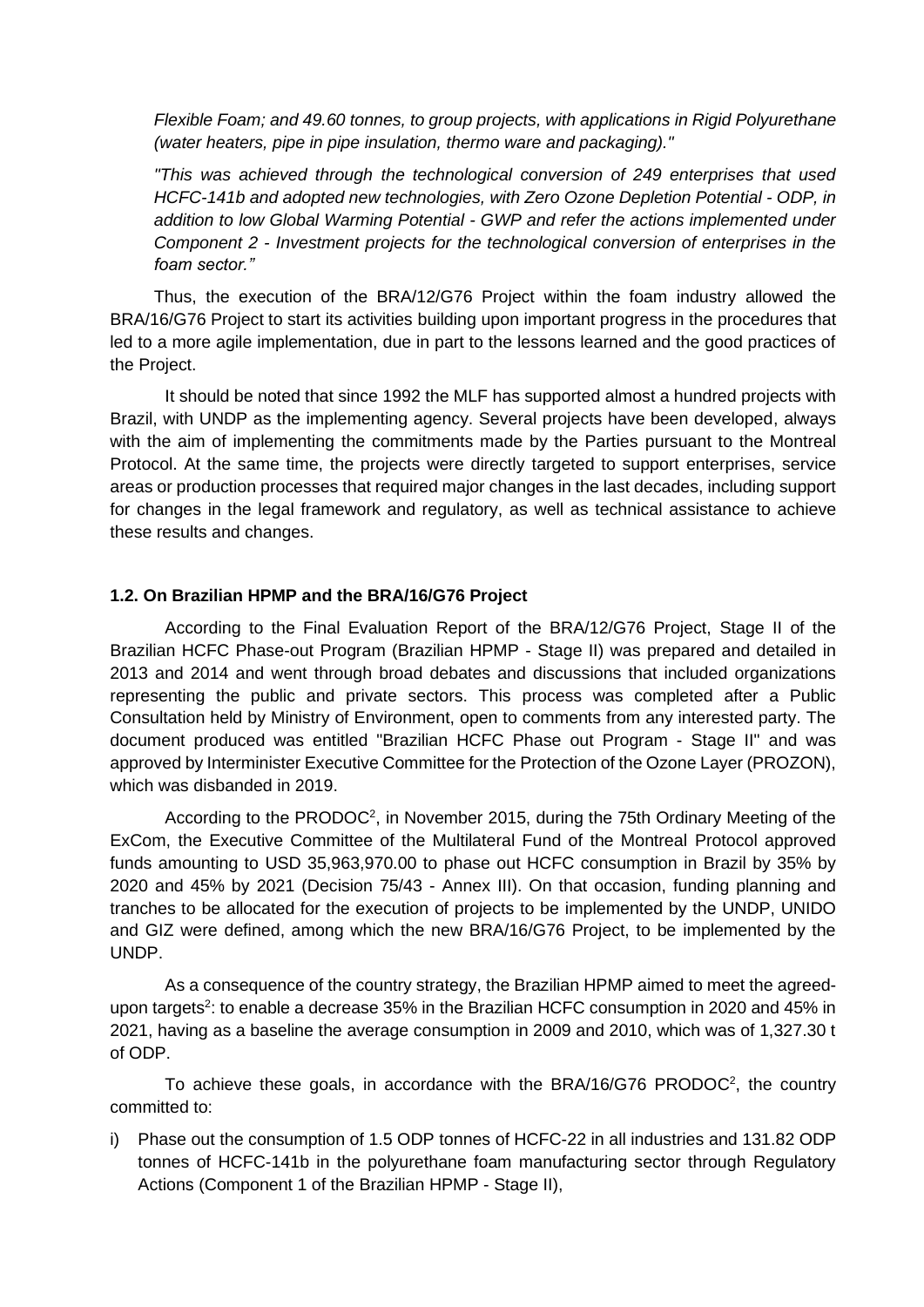- ii) Phase out the consumption of 169,08 tonnes ODP t of HCFC-141b and 0.60 ODP tonnes of HCFC-22 in the Polyurethane Foam Manufacturing Sector (Component 2 of the Brazilian HPMP – Stage II),
- iii) Phase out the consumption of 100 ODP tonnes of HCFC-22 in the Service Sector in RAC (Component 3 of the Brazilian HPMP - Stage2),
- iv) Phase out the consumption of 61.06 ODP tonnes of HCFC-22 in the RAC Manufacturing Sector (Component 4 of the Brazilian HPMP - Stage II),
- v) Carry out implementation and monitoring actions for Stage II of the HPMP (Component 5 of the HPMP - Stage II).

It is in this context of actions aimed to improve protection of the ozone layer that the BRA/16/G76 Project initiative is inserted, implemented nationwide, coordinated by Ministry of Environment and supported by IBAMA, under the direct execution of the UNDP and funding by the MLF.

The BRA/16/G76 Project was designed throughout 2015 and refined in 2016. It aimed at supporting the implementation of the Country Strategy within initiatives aimed at achieving components and targets agreed upon in Stage II of the Brazilian HPMP by providing support to: strategic management actions; adjustment of the regulatory framework (Component 1 of the Brazilian HPMP); investment projects for industrial conversion of enterprises in the polyurethane foam industry (Component 2 of the Brazilian HPMP); and assistance to components of the HPMP Stage I related to RAC services, as well as to generating information for the purposes of planning, monitoring and evaluation of progress in the areas supported by Stage II of the Brazilian HPMP, mainly enterprises supported by the BRA/16/G76 Project (Component 5 of the Brazilian HPMP).

This project was called the Brazilian HCFC Phase Out Management Plan (Stage II) in its Stage II, which continued the actions carried out during Stage I. Stage II has as its general objective the phase out of HCFC consumption in the polyurethane foam industry and aims to provide technical assistance to the Brazilian government to this end.

The Project started on the date it was signed, November 29, 2016, and should be completed by December 31, 2021, with the Subprojects for the conversion of System Houses and individual enterprises already partially completed by December 2020. However, the PAC approval meeting took place on May 19, 2016, and the MLF made the Tranche 1 funding available in 2015.

The project's resources total is US\$ 17,020,000.00 (seventeen million, twenty thousand American dollars). It is being implemented by means of Annual Work Plans, linked to MLF disbursements, which have been carried out according to the Fund's own rules, agreed upon through Meetings<sup>3</sup>: *i) Tranche 1 (75th Meeting, Montreal 16-20 November 2015); ii) Tranche 2 (80th Meeting, Montreal, 13-17 November 2017); and iii)Tranche 3 (82nd Meeting, Montreal, 3-7 December 2018)*.

To date, three disbursements of the Fund, called Tranches, have been made, as requested by the Brazilian Government to the Fund, with the following amounts: US\$ 3,078,900 (Tranche 1); US\$ 2,627,704 (Tranche 2) and US\$ 7,168,396 (Tranche 3). A new disbursement, equivalent to the last tranche of the Project, of US\$ 3,895,000 has yet to be requested, meeting the MLF criteria for the release of this last disbursement.

By December 2020, US\$ 8,077,161.42 had been spent, which would mean 63% of the resources already made available by the MLF<sup>4</sup> had been spent, which totals US\$ 12,875,000. However, the Project's expenditures<sup>5</sup> by tranche indicate that 98.94% of the first tranche was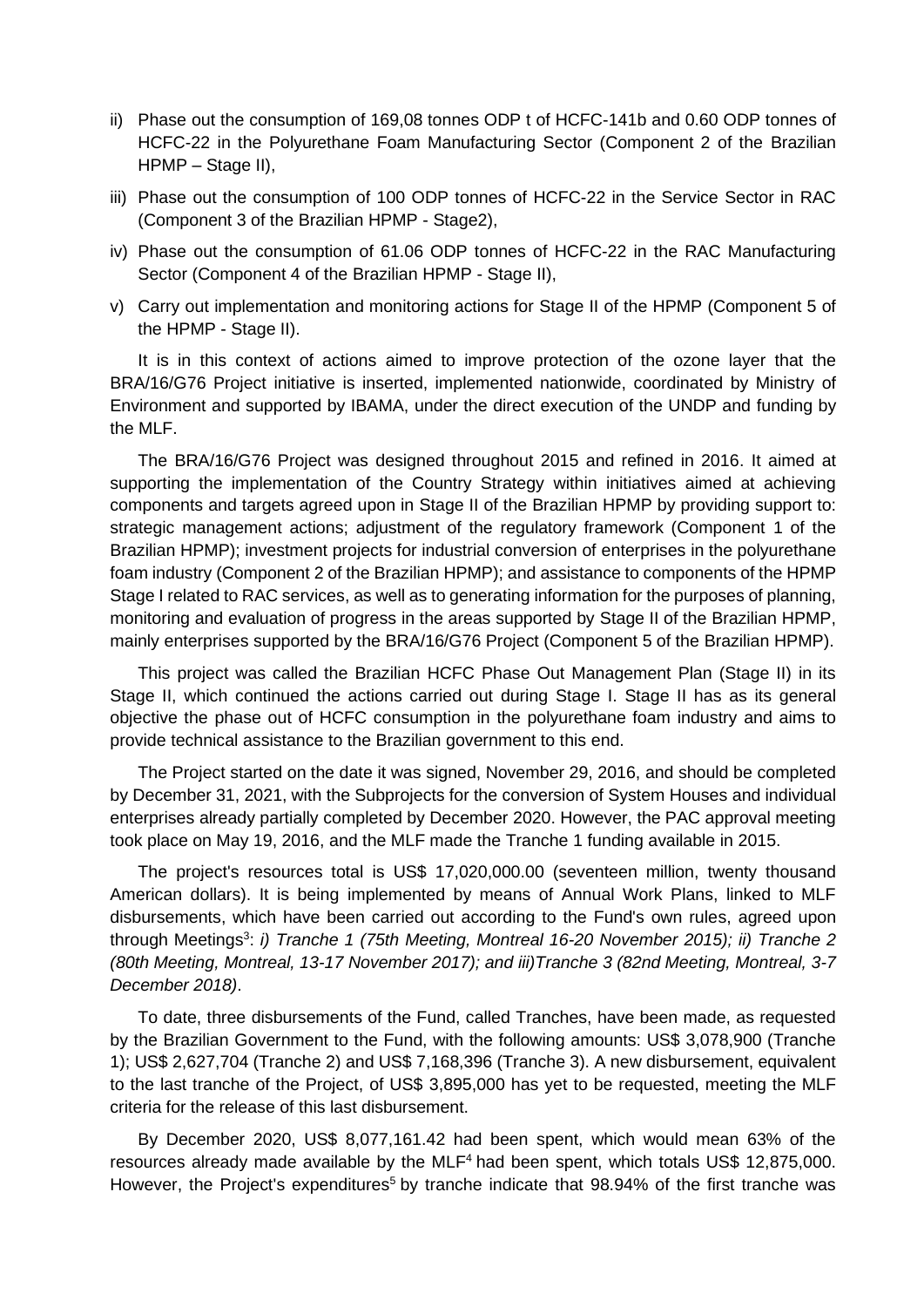disbursed, 83.26% of the second tranche, and only 36.21% of the third tranche as of December 2020.

The Brazilian HPMP Country Strategy<sup>1</sup> agreed upon by the Brazilian Government and the MLF Executive Committee to comply with the Montreal Protocol for the phase out of HCFCs in Stage II of the Brazilian HPMP took into account the country's scenario in 2013, when the Brazilian consumption of HCFCs in ODP was due to approximately 46% from the manufacturing sector and 54% from the service sector. In terms of the ODS consumption profile, the refrigeration and air-conditioning service industry accounted for approximately 66% of total HCFC consumption in the country.

According to the information submitted for approval of the BRA/16/G76 Project Document, HCFC-141b consumption in the polyurethane foam manufacturing industry accounted for approximately 27% of HCFC consumption, and HCFC-22 consumption in the service sector accounted for 54.4% of total ODP consumption. The domestic refrigeration industry, which includes non-A5 capital multinational enterprises, accounted for 38.50 ODP tonnes of HCFC-141b consumption.

All information collected when preparing Stage II of the Brazilian HPMP confirmed that, unlike for HCFC-22, for HCFC-141b there are technologically and technically feasible alternatives with low global warming potential (GWP) and currently available on the market as hydrocarbon, methyl formate, methylal, water-based systems and hydrofluorolefins (HFOs).

Since no HCFCs are manufactured domestically, the HCFC-141b pathway in the foam manufacturing process begins with importing enterprises, some of which are also distributors, input producers for the foam industry or system houses. Others have their own distributor networks or sell directly to system houses and large individual consumers.

System Houses play a relevant role in the HCFC consumption circuit, due to their direct contact with consumers of all sizes. They buy HCFCs from importers or distributors, formulate and sell the systems to the user enterprises.

In this context, eligible domestic enterprises in the sector of rigid polyurethane foam for all applications, except those already included in Stage I of the Brazilian HPMP, would receive nonreimbursable funds from the Multilateral Fund to enable technological conversion of production processes, equipment and/or technologies. In order to participate, companies had to meet the eligibility criteria established in the Montreal Protocol. Stage I of the Brazilian HPMP included all rigid polyurethane manufacturing enterprises for continuous panel applications, and a few rigid polyurethane manufacturing enterprises for solar heaters, thermo sets, pipe and packaging coating, and integral skin and flexible molded foam applications.

#### <span id="page-22-0"></span>**1.3. Objectives**

In this context, the strategy for the Stage II Project was defined, aiming at certain strategic objectives: provide support to achieving the Brazilian HCFC Phase out Program - Stage II goals; and help honor commitments made with the Montreal Protocol.

Therefore, actions developed within the scope of the BRA/16/G76 Project were based on the **Brazilian HPMP - Stage II Document and the Associated Agreement<sup>5</sup>** , especially with regard to its Annex 6-A, having as objectives: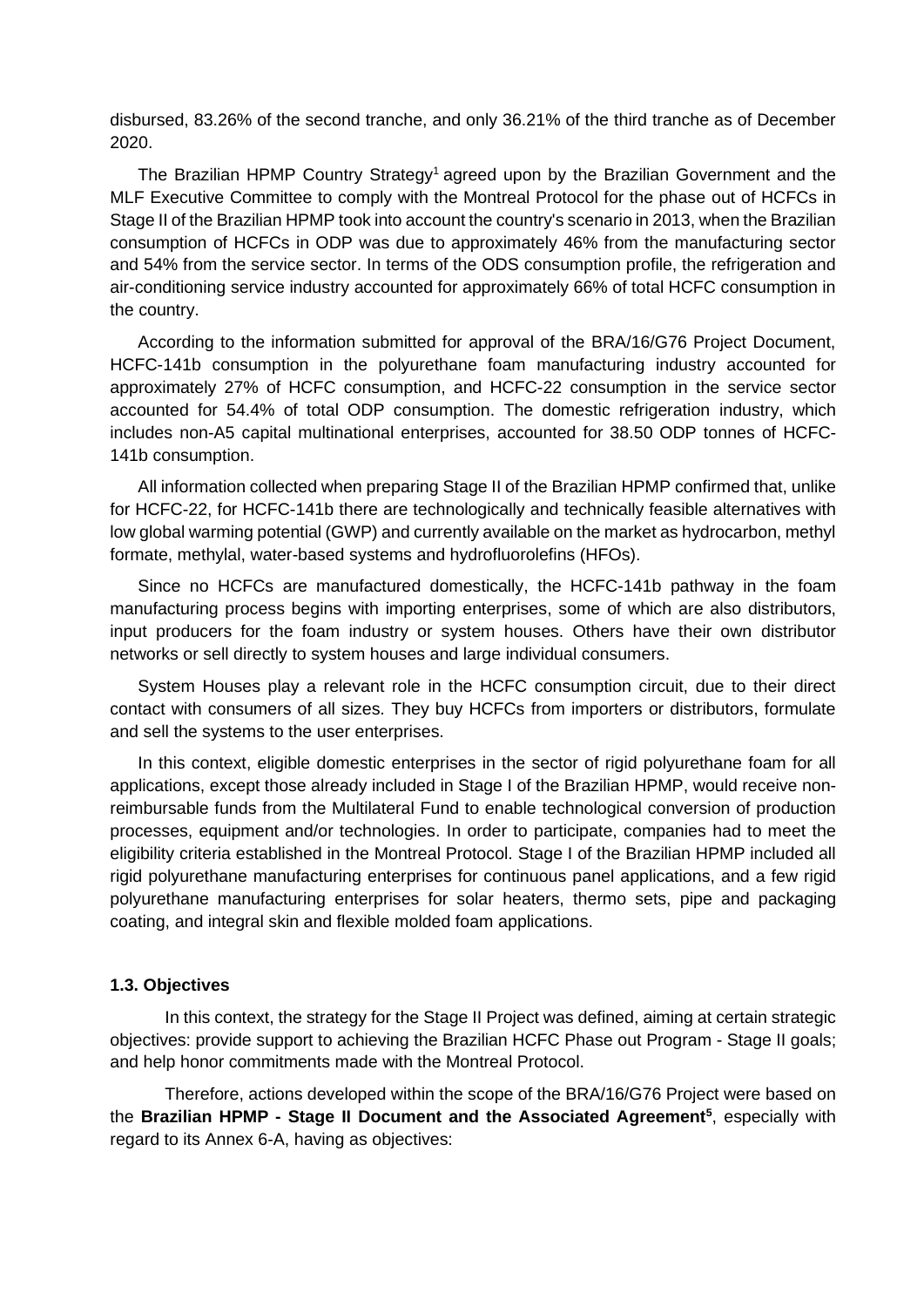### **General objective:** *Phase out HCFC consumption in the polyurethane foam industry and provide assistance to the Brazilian Government in the implementation of Stage II of the* **Brazilian** *HPMP*

### **Specific Objectives:**

**SO1**. Directly execute actions that guarantee the implementation of Components 2 e 5;

**SO2**. Provide technical assistance to the Government, ensuring the implementation of Component 1;

**SO3**. Ensure the coordinated and articulated management of the activities listed under the five components that make up Stage II of the Brazilian HPMP under the coordination of the Brazilian government, thus ensuring their complementarities and execution according to the commitments made with the funding agent.

### <span id="page-23-0"></span>**1.4. Strategic Outcomes**

Specifically, for the **BRA/16/G76 Project**, the following 4 strategic outcomes were established:

**Outcome 1:** *Project management is implemented (Component 5 of Brazilian HPMP – Stage II)*

**Outcome 2:** *Regulatory framework is adjusted (Component 1 of Brazilian HPMP – Stage II)*

**Outcome 3:** *Industrial Conversion Investment Projects are implemented (Component 2 of Brazilian HPMP – Stage II)*

**Outcome 4:** *Assistance to Brazilian HPMP components– Stage II related to the RAC sector (Component 4 of Brazilian HPMP – Stage II)*

The following Outputs are linked to **Outcome 1**:

*Output 1*: Technical, operational, physical, and financial execution is completed.

*Output* 2: Progress Reports and Annual Work Plans prepared and submitted to the MLF Executive Committee.

*Output 3*: Implementation and Monitoring of Investment Subprojects completed.

**Output 4:** Annual data verification completed.

The following Output is linked to **Outcome 2**:

*Output 1*: Draft instruments and legal norms aimed at phasing out HCFCs completed.

As to **Outcome 3**, which concentrates almost all the Project resources, it encompasses the following Outputs, divided into System Houses and Individual Companies, each initiative with enterprises being classified as a subproject, totaling **27 subprojects, each one relative to one Output**.

*Output 1*: Investment Subproject AMINO Group (Rigid Foams) implemented up to 2018(year 3).

*Output 2*: Investment Subproject ARISTON Group (Rigid Foams) implemented up to 2018 (year 3).

*Output* 3. Investment Subproject BASF Group (Rigid Foams) implemented up to 2019 (year 4).

*Output 4*. Investment Subproject COMFIBRAS Group (Rigid Foams) implemented up to 2019 (year 4).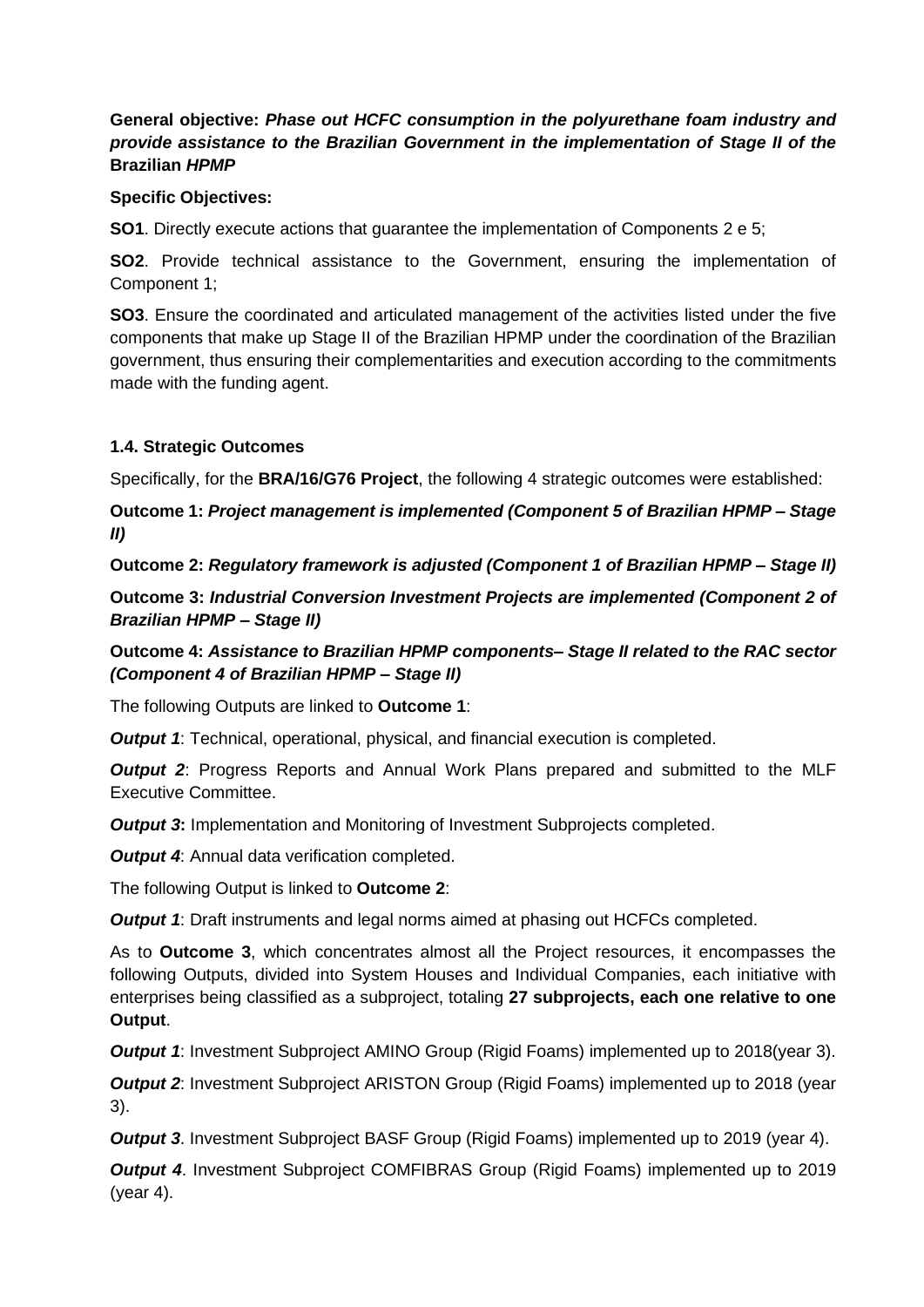**Output 5.** Investment Subproject DOW Group (Rigid Foams) implemented up to 2019 (year 4).

*Output 6*: Investment Subproject ECOBLASTER Group (Rigid Foams) implemented up to 2018 (year 3).

*Output 7:* Investment Subproject FLEXIVEL Group (Rigid Foams) implemented up to 2019 (year 4).

*Output 8:* Investment Subproject MCASSAB Group (Rigid Foams) implemented up to 2019 (year 4).

**Output 9:** Investment Subproject POLISYSTEM Group (Rigid Foams) implemented up to 2018 (year 3).

*Output 10*: Investment Subproject POLYURETHANE Group (Rigid Foams) implemented up to 2019 (year 4).

**Output 11:** Investment Subproject PURCOM Group (Rigid Foams) implemented up to 2018 (year 3).

*Output 12:* Investment Subproject SHIMTEK Group (Rigid Foam) implemented up to 2019 (year 4).

**Output 13:** Investment Subproject UNIVAR Group (Rigid Foam) implemented up to 2018 (year 3).

*Output* 14: Investment Subproject UTECH Group (Rigid Foams) implemented up to 2016.

*Output* 15: Individual Investment Subproject ANANDA METAIS (Rigid Foams) implemented up to 2018 (year 3).

*Output 16:* Individual Investment Subproject ÁRTICO (Rigid Foams) implemented up to 2019 (year 4).

*Output 17:* Individual Investment Subproject BULLTRADE (Rigid Foams) implemented up to 2019 (year 4)

*Output 18*: Individual Investment Subproject COLD AIR (Rigid Foams) implemented up to 2017 (year 2).

*Output 19*: Individual Investment Subproject FURGÕES IBIPORÃ (Rigid Foams) implemented up to 2019 (year 4).

*Output 20*: Individual Investment Subproject GELOPAR (Rigid Foams) implemented up to 2019 (year 4).

**Output 21:** Individual Investment Subproject IBF (Rigid Foams) implemented up to 2017 (year 2).

*Output* **22:** Individual Investment Subproject ISAR (Rigid Foams) implemented up to 2017 (year 2).

**Output 23:** Individual Investment Subproject NIJU (Rigid Foams) implemented up to 2019 (year 4).

*Output 24*: Individual Investment Subproject REFRIMATE (Rigid Foams) implemented up to 2019 (year 4).

*Output 25:* Individual Investment Subproject SÃO RAFAEL (Rigid Foams) implemented up to 2021 (year 6).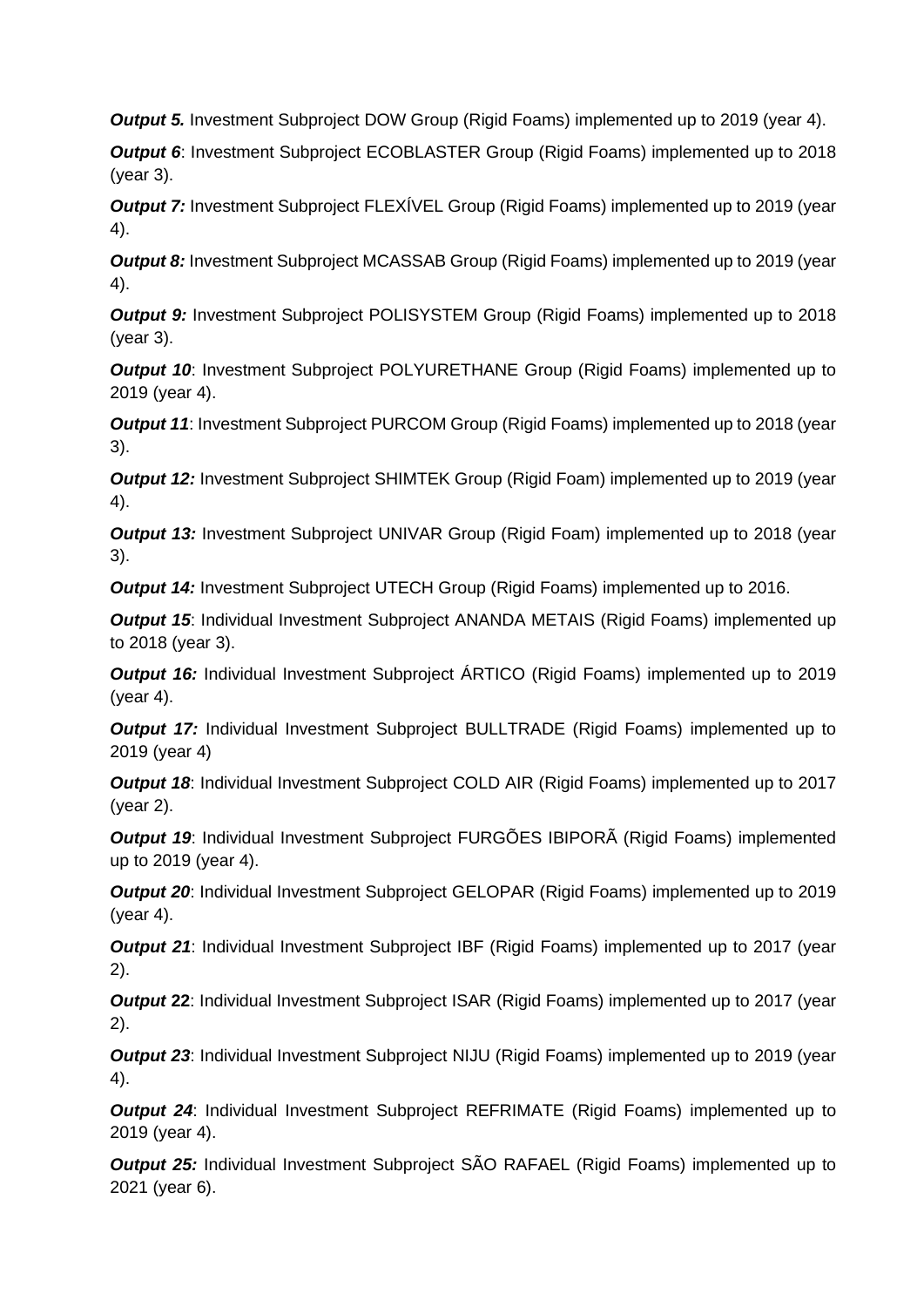*Output 26:* Individual Investment Subproject TECPUR (Rigid Foams) implemented up to 2021 (year 6).

*Output 27:* Individual Investment Subproject THERMOTELHAS E THERMJET (Rigid Foams) implemented up to 2021 (year 6).

The following Output is linked to **Outcome 4**:

*Output 1*: Equipment and parts for refrigeration systems needed for the implementation of five demonstration projects carried out.

The project relies on the Logical Matrix, which substantiates through the BRA/16/G76 Outcome and Resource Matrix, which includes indicators, targets, responsibilities and expected outputs that contribute to achieving outcomes and expected effects of project actions. This Matrix was used to prepare the 2019 and 2020 Annual Progress Reports, when tripartite meetings were held with the main project players and ABC. Please find Matrix in Annex 1.

The Project is national in geographic scope, since the beneficiary enterprises are from the five regions of the country, and the project deploys more direct action in the following Brazilian regions, states and municipalities where SHs and participating Individual Companies are located:

### **Southeast Region:**

State of São Paulo: Bariri, Barueri, Diadema, Jundiaí, Louveira, Mococa, Osasco, São Paulo, Vinhedo.

State of Minas Gerais: Ibirité.

### **South Region:**

State of Rio Grande do Sul: Novo Hamburgo, Porto Alegre.

State of Santa Catarina: Blumenau, Chapecó, Jaraguá do Sul.

State of Paraná: Araucária, Colombo, Ibiporã.

#### **Northeast Region:**

State of Ceará: Fortaleza.

To implement the BHP, the Brazilian government, stakeholders and partners faced strong initial challenges regarding projects that supported the execution of Stage I and BRA/16/G76 - Stage II. Many of the challenges concerned structuring and taking in account new policies and normative instructions aimed at allowing the expected changes in the project's strategic themes, as well as, articulating and awareness-raising among enterprises so that the latter would implement these projects and access the MLF financial and technical support.

Briefly, the Brazilian actions aimed at phasing out HCFCs were divided into three stages. **Stage I** of the Brazilian HCFC Phase-out Management Plan- **Brazilian HPMP**, completed in December 2019, established a detailed strategy for phasing out 220.3 ODP tonnes of the ozone depleting substances (ODS) by 2015, of which 168.8 tonnes, initially planned, concerned technology conversion projects in the integral skin foam and flexible molded foams industries, as well as rigid PU foams in continuous panels, water heaters, piping, thermal containers and packaging applications.

Similarly, according to the Report of the 75th ExCom Meeting, **Stage II of the Brazilian HPMP<sup>2</sup>** for the foam sector has been undertaking actions aimed at phasing out 464.06 ODP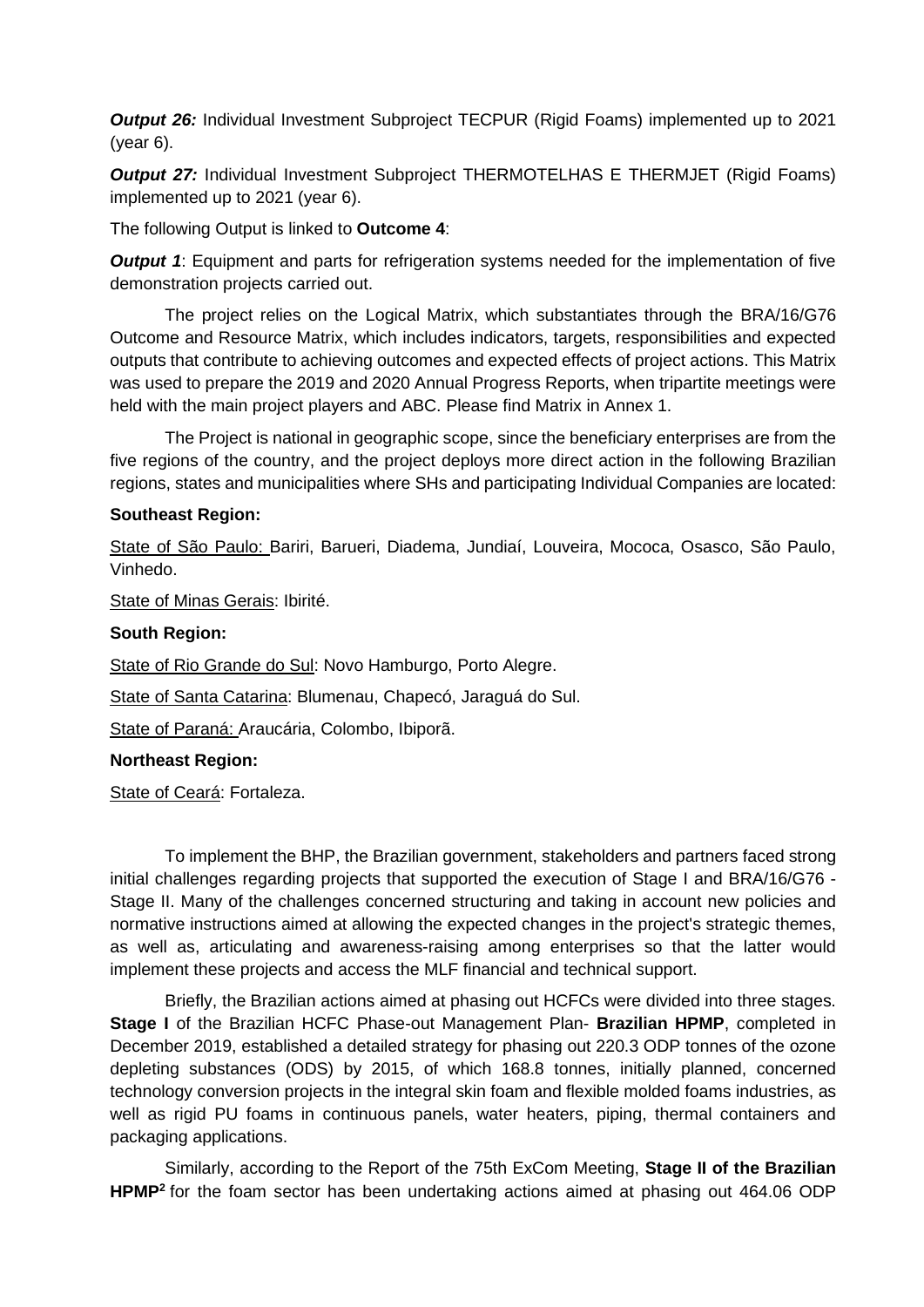tonnes of HCFCs, including 300.9 ODP tonnes of HCFC-141b still in use for rigid PU applications, by 2020. Finally, **Stage III** of the Brazilian HPMP, to be implemented starting in 2022, will address a comprehensive strategy and required actions to phase out the remaining HCFC consumption by 2040.

In order to minimize the economic, social and technical impacts of the HCFC-141b consumption phase out in the foam industry, the Project prioritized the selection of specific industrial subsectors that have received technical assistance and financial compensation to convert their industrial processes, switching to environmentally adequate raw materials instead of HCFC-141b.

The subprojects included technological conversion of enterprises that used HCFC-141b in their production processes so they can use ODS-free (Ozone Depleting Substances), low global warming potential (GWP) technologies. Costs associated with technological conversion encompassed equipment adjustment and/or acquisition, application in new operational processes, technical support and incremental operational costs. In return, enterprises committed to co-finance, if necessary, additional costs they would incur in order to stop using HCFC-141b to manufacture polyurethane foams, among other commitments described in the Term of Commitment agreed upon by parties.

Stage I of Brazilian HPMP<sup>2</sup>for the foam sector, (BRA/12/G76 Project), which included 23 (twenty-three) investment projects, of which 9 (nine) group projects and 14 (fourteen) individual projects, allowed 249 enterprises of the foam sector, of which 226 end-users, to convert.

Under Stage II of the Brazilian HPMP supported by the Project for the polyurethane foam industry, BRA/16/G76 includes 27 (twenty-seven) investment subprojects, of which 14 (fourteen) are group subprojects and 13 (thirteen) are individual subprojects. As of December 31, 2020, 9 (nine) individual subprojects were completed, two projects were under execution, one declined participation, and one was being contracted. Of the group subprojects (System Houses), 9 (nine) had already conducted the conversion, one had declined, one was being contracted and 3 (three) had not yet accepted to contract.<sup>4</sup>

From November 2016 to December 31, 2020, the Project allowed 98 enterprises in the foam industry to convert<sup>6</sup>, of which 81 were end-users. By its completion, however, the Project aims to support the conversion of 445 end-users. The Project is initially scheduled to end on December 31, 2021.

For the execution of the project, institutional arrangements were achieved through articulation between MMA (general coordinating entity), IBAMA (player in charge of regulations and control of ozone depleting substances - ODS) and the UNDP (implementing agency of the Montreal Protocol and its MLF).

An Implementation and Monitoring Unit was set up within the UNDP; in the other public administration bodies involved, technical-administrative units were identified as focal points for the implementation of BRA/16/G76. It is worth mentioning the international coordination role of the Brazilian Cooperation Agency, under the Brazilian Ministry of Foreign Affairs, as the coordinator of international technical cooperation actions.

The BRA/16/G76 Project has worked on the four expected Outcomes, achieving progress in the four strategic axes; conversions have been made in System Houses (SH) and in individual enterprises, both end users and beneficiaries. It is worth mentioning that almost one hundred enterprises (around 98 of the 445 planned) have been converted, with HCFC-141b no longer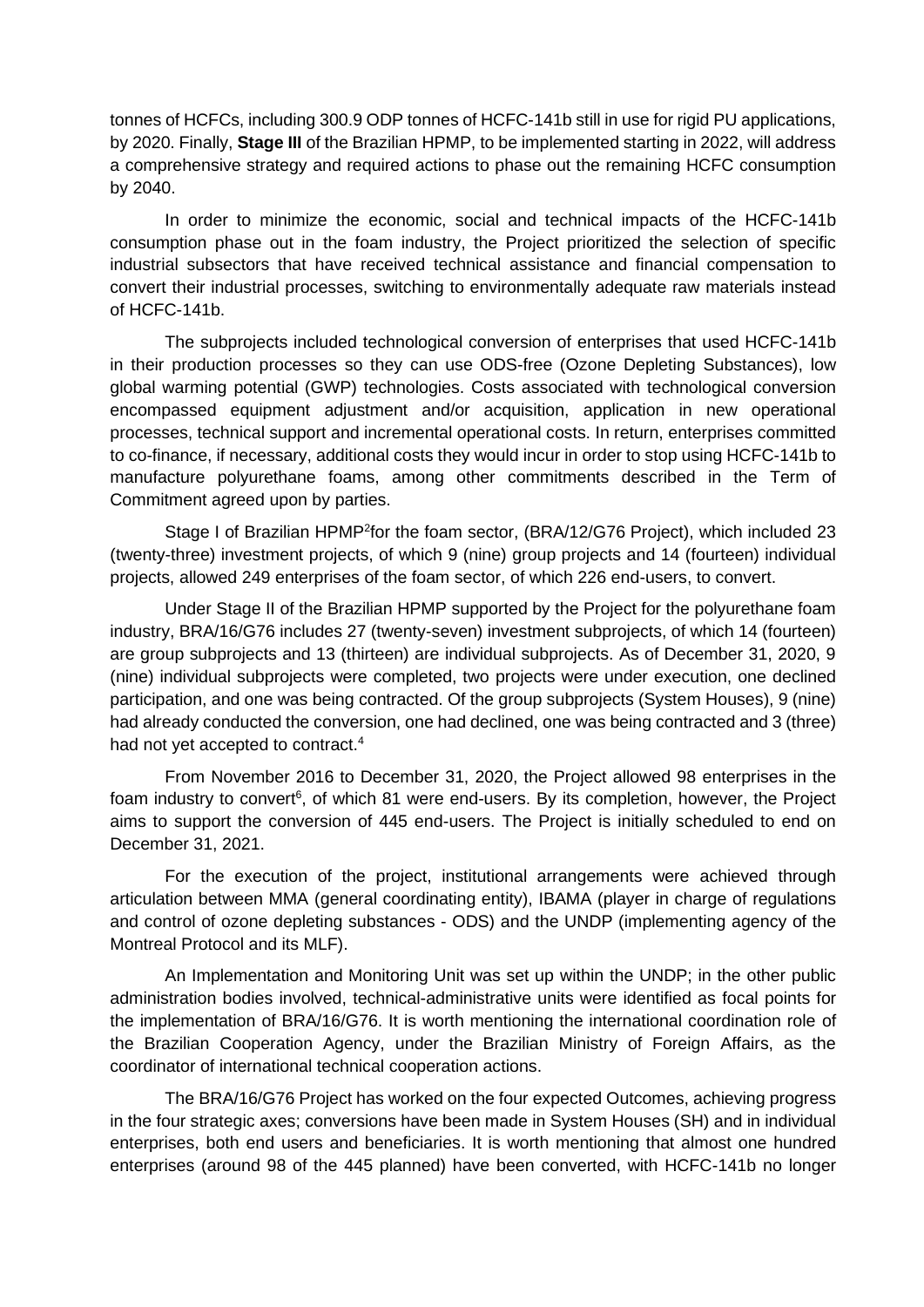being used, both in system houses and in individual enterprises (close to 22% of the planned replacement level).

Important progress has been made so far in improving the legal and regulatory framework, with an important participation of MMA and IBAMA in the adoption and/or operating of new normative instructions with a bearing on the prevention of HCFC imports, which is limited to about 10% for use in the healthcare (needles and instrument parts) and solvent sector.

It is worth pointing out that the Project is national in scope, with a particular focus on the southern and southeastern regions of Brazil, and that, in the latter region, participants were mostly Individual Companies, System Houses and End Users.

To support project's actions, partnerships were established with Individual Enterprises and System Houses, which relied on a service contracting modality established between UNDP and the individual enterprises and system houses to execute their investment projects. These partnerships were necessary to achieve important progress in execution and fund disbursement, as well as to establish progress reports for each of the 27 subprojects. The status of the subprojects supported by BRA/16/G76 as of by December 2020is shown below: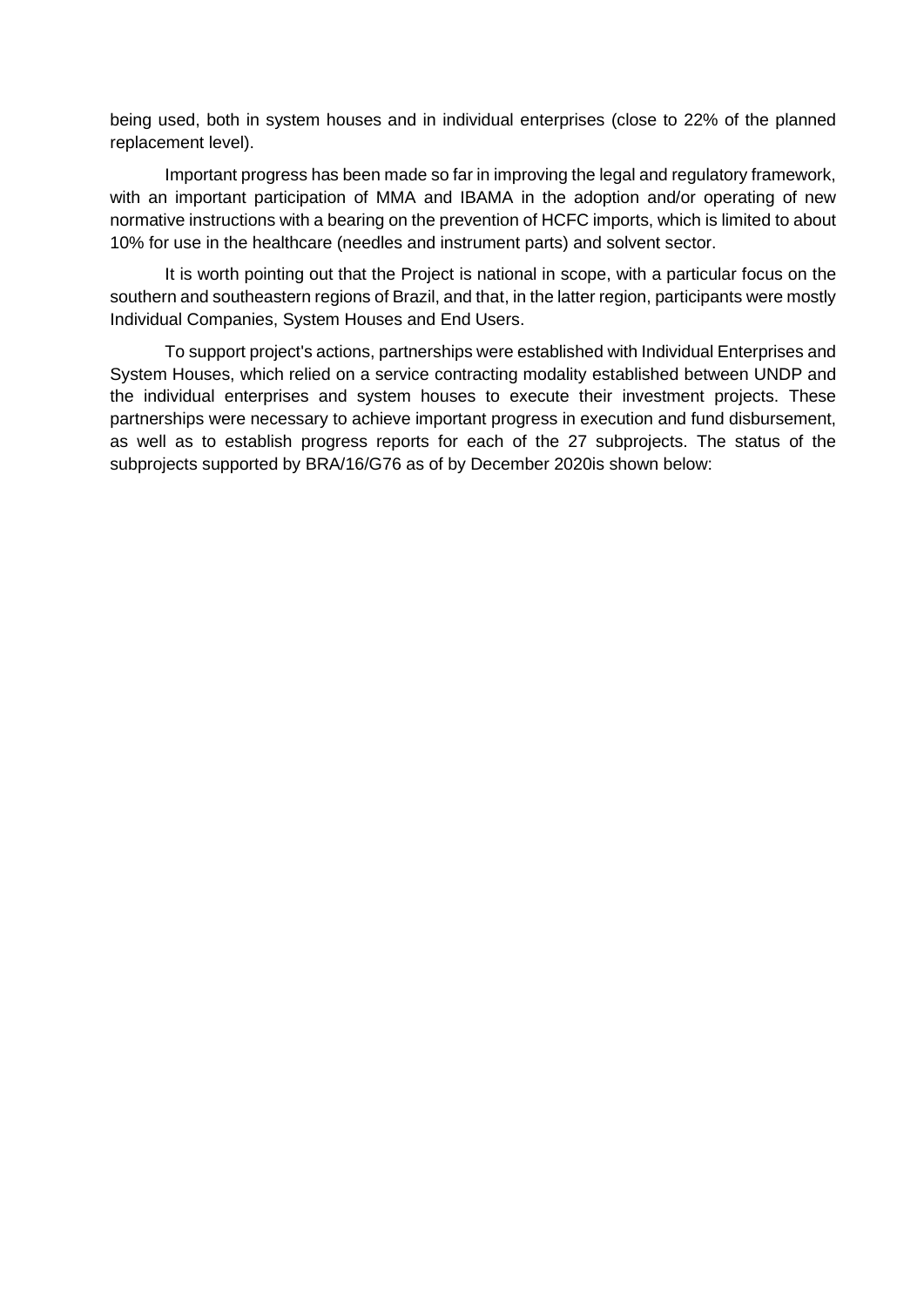| Projects |                | Selection of<br>technology       | <b>Industrial Plant</b><br><b>Conversion Plan</b> | <b>Industrial Plant</b><br>Conversion | Certificate of<br>Suitability | Finished<br>Conversion<br>$(1)$ Yes; $(0)$<br>No |                |
|----------|----------------|----------------------------------|---------------------------------------------------|---------------------------------------|-------------------------------|--------------------------------------------------|----------------|
|          | $\mathbf{1}$   | <b>AMINO</b>                     | Executed                                          | Executed                              | Executed                      | Executed                                         | $\mathbf{1}$   |
|          | $\overline{2}$ | <b>ARISTON</b>                   | Executed                                          | Executed                              | Executed                      | Executed                                         | $\mathbf{1}$   |
|          | 3              | <b>BASF</b>                      | Empresa inelegível                                |                                       |                               | $\mathbf{0}$                                     |                |
|          | 4              | <b>COMFIBRAS</b>                 | Não iniciado                                      | Não iniciado                          | Não iniciado                  | Não iniciado                                     | 0              |
|          | 5              | <b>DOW</b>                       | Empresa inelegível                                |                                       |                               |                                                  | $\mathbf{0}$   |
|          | 6              | <b>ECOBLASTER</b>                | Executed                                          | Executed                              | Executed                      | Executed                                         | $\mathbf{1}$   |
|          | 7              | <b>FLEXÍVEL</b>                  | Executed                                          | n.a.(2)                               | n.a.(2)                       | n.a.(2)                                          | $\mathbf{1}$   |
| U Rigid  | 8              | <b>MCASSAB</b>                   | Executed                                          | n.a.(2)                               | n.a.(2)                       | n.a.(2)                                          | $\mathbf{1}$   |
|          | 9              | <b>POLISYSTEM</b>                | <b>Not Started</b>                                | <b>Not Started</b>                    | <b>Not Started</b>            | <b>Not Started</b>                               | $\overline{0}$ |
|          | 10             | <b>POLYURETHANE</b>              | Executed                                          | Executed                              | Executed                      | Executed                                         | $\mathbf{1}$   |
|          | 11             | <b>PURCOM</b><br>QUÍMICA         | Executed                                          | Executed                              | Executed                      | Executed                                         | $\mathbf{1}$   |
|          | 12             | <b>SHIMTEK</b>                   | <b>Not Started</b>                                | <b>Not Started</b>                    | <b>Not Started</b>            | <b>Not Started</b>                               | 0              |
|          | 13             | <b>UNIVAR</b>                    | Not elegible                                      |                                       |                               |                                                  | $\mathbf{0}$   |
|          | 14             | <b>UTECH</b>                     | Executed                                          | Executed                              | Executed                      | Executed                                         | $\mathbf{1}$   |
| PU Rigid | 15             | <b>ANANDA METAIS</b>             | <b>Not Started</b>                                | <b>Not Started</b>                    | <b>Not Started</b>            | <b>Not Started</b>                               | $\mathbf{0}$   |
|          | 16             | ÁRTICO                           | Executed                                          | Executed                              | Executed                      | n.a.(2)                                          | $\mathbf{1}$   |
|          | 17             | <b>BULLTRADE</b>                 | Executed                                          | Executed                              | Executed                      | n.a.(2)                                          | 0              |
|          | 18             | <b>COLD AIR</b>                  | Executed                                          | Executed                              | Executed                      | Executed                                         | $\mathbf{1}$   |
|          | 19             | <b>FURGÕES</b><br><b>IBIPORÃ</b> | Executed                                          | Executed                              | Executed                      | n.a.(2)                                          | $\mathbf{1}$   |
|          | 20             | <b>GELOPAR</b>                   | Executed                                          | Executed                              | Executed                      | n.a.(2)                                          | $\mathbf{1}$   |
|          | 21             | <b>IBF</b>                       | Executed                                          | Executed                              | Executed                      | Executado                                        | $\mathbf{1}$   |
|          | 22             | <b>ISAR</b>                      | Executed                                          | Executed                              | Executed                      | Executado                                        | $\mathbf{1}$   |
|          | 23             | <b>NIJU</b>                      | Executed                                          | Executed                              | Executed                      | n.a.(2)                                          | $\mathbf{1}$   |
|          | 24             | REFRIMATE                        | Executed                                          | Executed                              | Executed                      | n.a.(2)                                          | $\mathbf{1}$   |

<span id="page-28-0"></span>Table 1: SH and IE Conversion Execution.

Source: IMU/UNDP. Tripartite Meeting. 2020.

The BRA 16/G76 Project document points out the strategies to be developed for the due engagement of stakeholders, allowing an alignment of expectations of each participating institution, including enterprises who would benefit from the Outcomes defined in the Project Outcomes and Resources Matrix<sup>7</sup>, which constitutes its Logical Framework.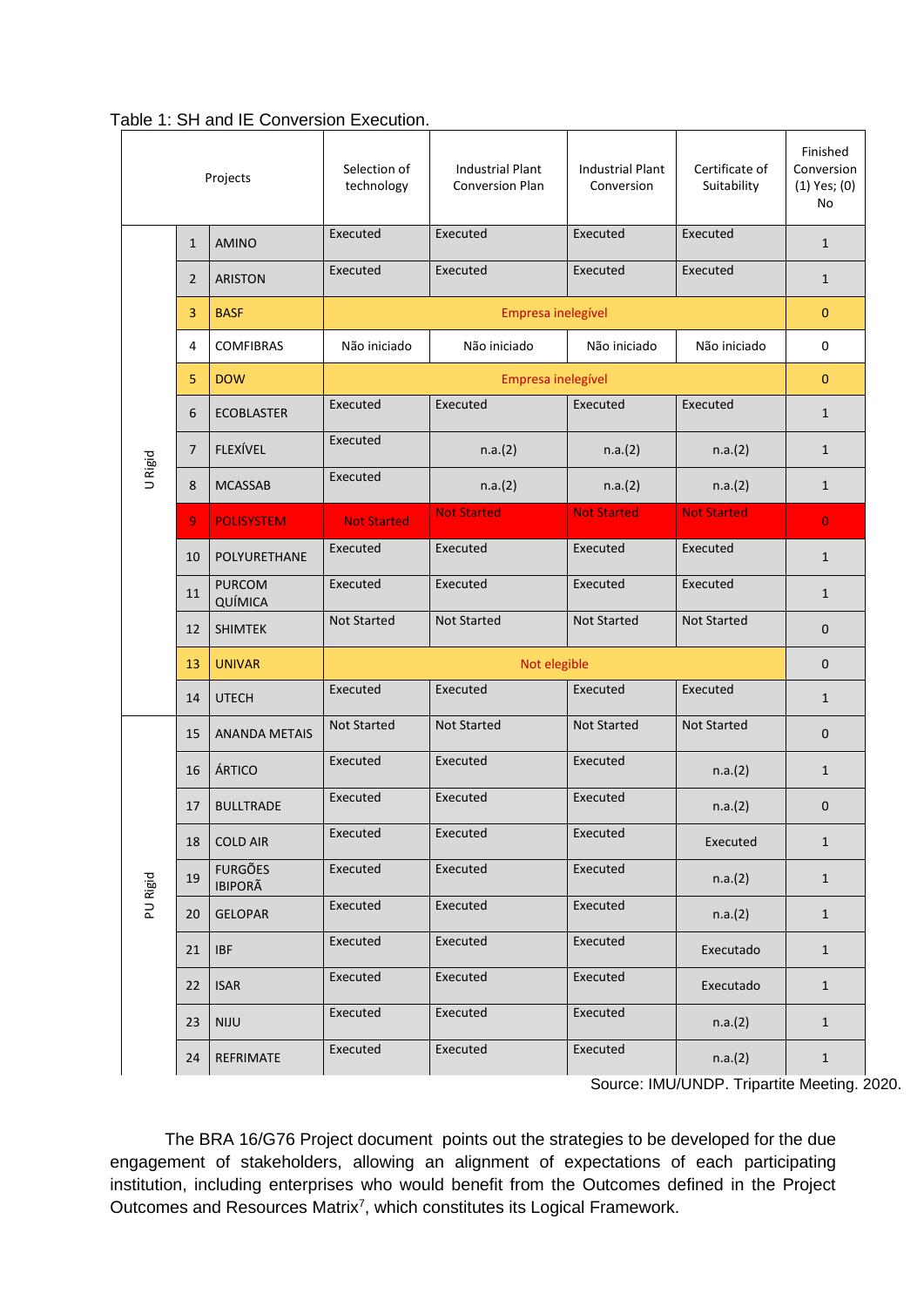The project institutional arrangement included three institutions -ABC/MRE, MMA and UNDP/IMU-, which acted as pillars of institutional articulation, general coordination, and Project implementation, respectively. It is worth mentioning the technical support offered by IBAMA, which institutionally plays the role of controlling and inspecting imports of substances detrimental to the ozone layer by means of the Federal Technical Registry (CTF, as per its Portuguese acronym).

Project beneficiaries participated through specific Service Delivery Contracts between the UNDP and the enterprises (System Houses and Individual Companies), as provided for by the initial project. This contract modality posed several difficulties for end users conversion, because this mechanism did not allow migration of the funds earmarked to end users conversion, when necessary and swiftly, from a contract with a System House to a contract with a different System House and/or End User enterprises; the IMU/UNDP looked for alternative solutions to lessen these difficulties enterprises pointed out.

To this end, as of July 2019 Contracts of the Long Term Agreement (LTA) modality were used; Annex 2 shows the respective operational flow. This type of contracts, approved in May 19, 2019for use in Montreal Protocol projects and already being used by the UNDP, allowed the payment or transfer of funds received from the project to different enterprises, pursuant to rules and regulations already widely used by the international body.

According to the interviews carried out, it was possible to expedite their implementation and allow provide flexibility to end users, taking into account the alternation of suppliers (System Houses) by end users, a characteristic of the polyurethane foam manufacturing industry.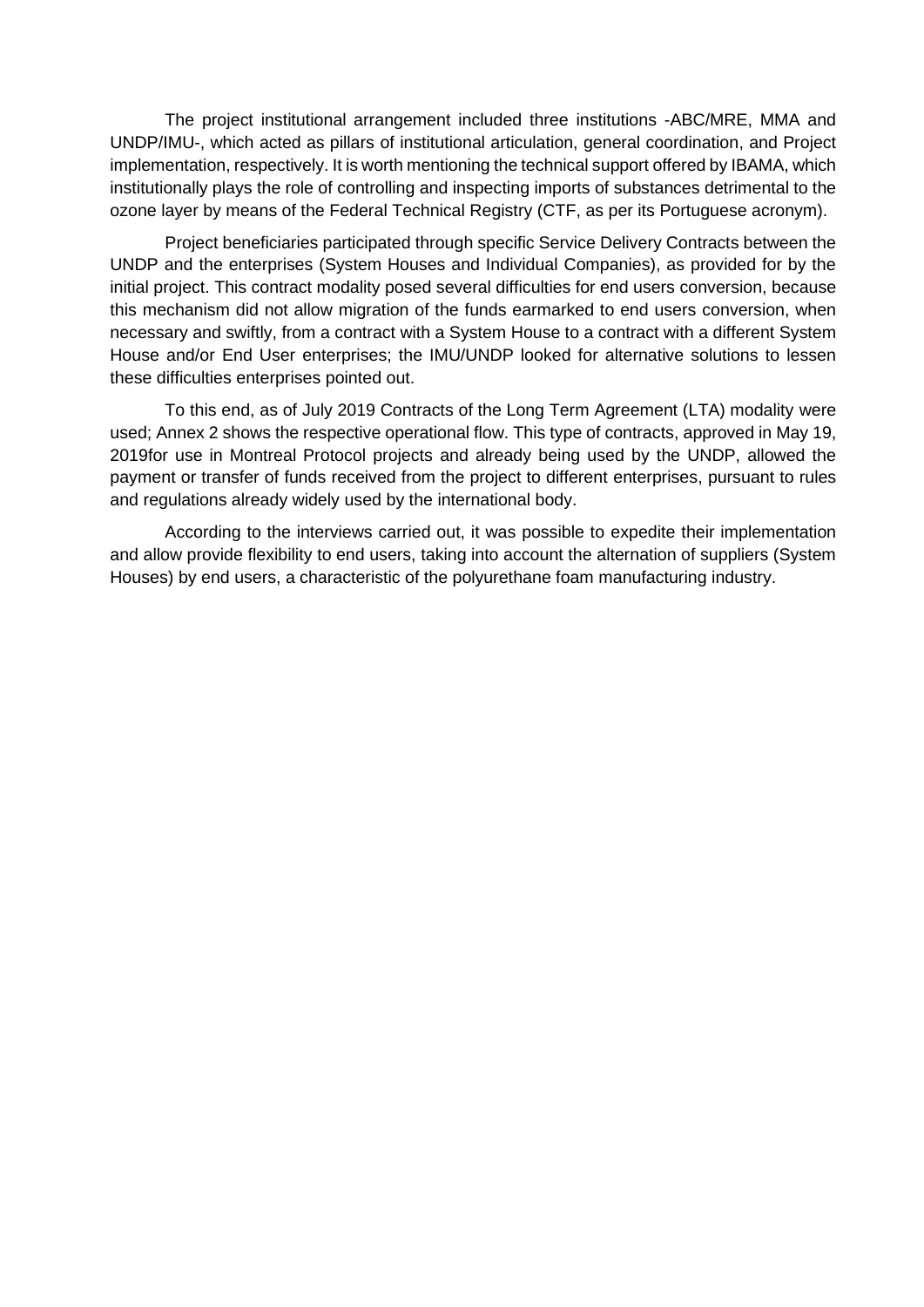## *2. EVALUATION METHODOLOGY*

<span id="page-30-0"></span>The objectives of the mid-term evaluation are stated below, as per Annex 3:

(i) Conducting the project mid-term evaluation emphasizing relevance, project design, effectiveness, efficiency,

(ii) Preparing a document containing lessons learned and detailed recommendations regarding implementation strategies; implementation processes; resources used; partnerships and cooperation,

(iii) Analyzing the data on project expenses, vis-à-vis the outcomes achieved relative to the resources made available annually; these resources are relative to the annual work plans for the development of the project, identifying promoting and obstructing factors for achieving its effects and sustainability,

(iv) Proposing a set of actions to be undertaken after the completion of cooperation, strengthening appropriation, replication and sustainability of the Project's effects.

The evaluation was carried out by analyzing the following points in an interdependent manner: (i) quality of the project conception and design; (ii) efficiency of the project in achieving the planned objectives, including the capacity to mobilize and manage resources (budget, inputs, activities and human resources); (iii) whether unexpected positive or negative effects were brought about by the project as a result of its implementation; (iv) identification of lessons learned and good practices that can be used in future actions for formulating public policies and planning new initiatives.

At the same time, recommendations were formulated considering the need for follow-up actions to contribute to enhance sustainability or to improve the effects up to project completion.

The evaluation identified to what extent the implementation process (structure, arrangements and mode of administrative and financial operation) led to the achievement of the project's inputs and activities, outputs and strategic objectives. At the same time, an evaluation of technical outputs allowed to check the different degrees of achievement of the outputs so far.

The methodology used took into account the United Nations Evaluation Group (UNEG) guidelines for mid-term evaluation of technical cooperation projects. Therefore, this document considered the evaluation criteria of relevance, efficiency and effectiveness to look into the project, designing an Evaluation Guideline Matrix, as per Annex 4.Emphasis has been placed on a complementary evaluation criterion that should gather additional information on the project design.

These evaluation criteria are defined in the documents used to methodologically guide evaluations carried out within the UN system:

(i) relevance is related to the degree to which an initiative and its expected outputs and effects are in line with national and thematic policies and priorities, as well as to the extent to which it meets beneficiaries needs.

(ii) effectiveness is the extent to which the project has achieved the expected outcomes (outputs and effects) and the extent to which it has made progress towards achieving these effects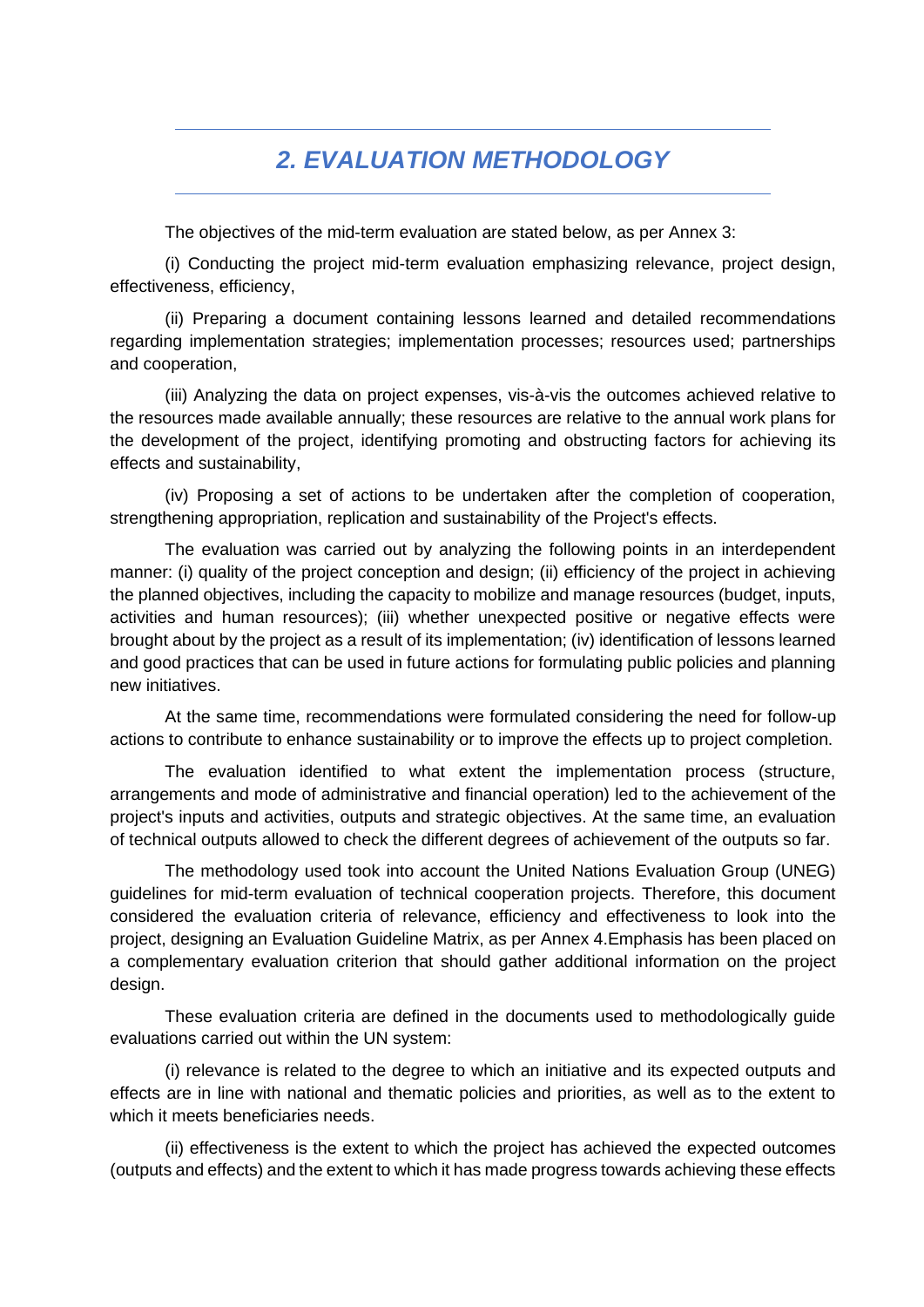and outputs. This evaluation involves cause and effect analysis, i.e., whether it is possible to attribute certain changes to the project's outputs and effects.

(iii) efficiency measures whether the inputs or resources (funds, experience, time, and opportunity) have translated into outputs in an economical way. A project is efficient when it uses resources appropriately and economically to generate the desired outputs. Efficiency is important to make sure that resources are used appropriately and to state whether they could have been used more effectively.

This evaluation contemplated the following moments:

(a) *Identifying the achievement of key outputs agreed upon in the Project development axes for the 2016/2020e period* and check the validity of processes and instruments used to implement work plans and achieve outcome/performance indicators. (Baseline).

(b) *Examining the implementation process* aimed at achieving the agreed indicators and outcomes for this period, allowing the identification of factors that contributed to achieving the outcomes or decreased their reach.

(c) *Looking into elements, outcomes and management processes* that contributed to achieving immediate effects and likely long-term impacts, as well as into actions taken to promote better ownership of the effects achieved so far.

(d) *Identifying the causal relationships* to establish factors that facilitated or hindered effectiveness and efficiency in achieving the outcomes/objectives, which allows to identify lessons learned and general recommendations on this topic.

For this evaluation, online interviews were carried out with the main players and beneficiaries of the project: MMA (3); IBAMA (3); ABC (1); IMU/UNDP (2); System Houses (4); Individual Enterprises (5); End Users (7); ABIQUIM (1) International Consultant (1). For this purpose, 3 interview guide/scripts were prepared according to interviewees' typology, included in Annex 5.Interviewguide/ scripts were prepared according to the characteristics of the player: (i) ABC, MMA, IBAMA and IMU/UNDP; (ii) SH; IE and EU; and (iii) ABIQUIM.

The following criteria were used to select enterprises executing the 3 types: SH; Individual Enterprise and End User: (i) from the set of 9 SH subprojects, 4 enterprises were selected by consumption, stage and number of EU to be supported; Poly Urethane; Ariston; Univar; and Ecoblaster; (ii) from the 13 Individual Enterprise subprojects the following 5 were selected by consumption and execution profile: São Rafael; Bulltrade; Furgão Ibiporã; Ananda Metais; and Tecpur; (iii) End User: from the set of 81 enterprises, 7 were selected: FKL; Fachini; Mega Brasil; Thermolex; Refribrasil; Isonoxe Diana Refrigeração.

The selection of players to be interviewed was agreed upon with the IMU/UNDP based on the criteria proposed by the evaluator to achieve representativeness of company typologies, stages of implementation and decrease in HCFC-141b consumption.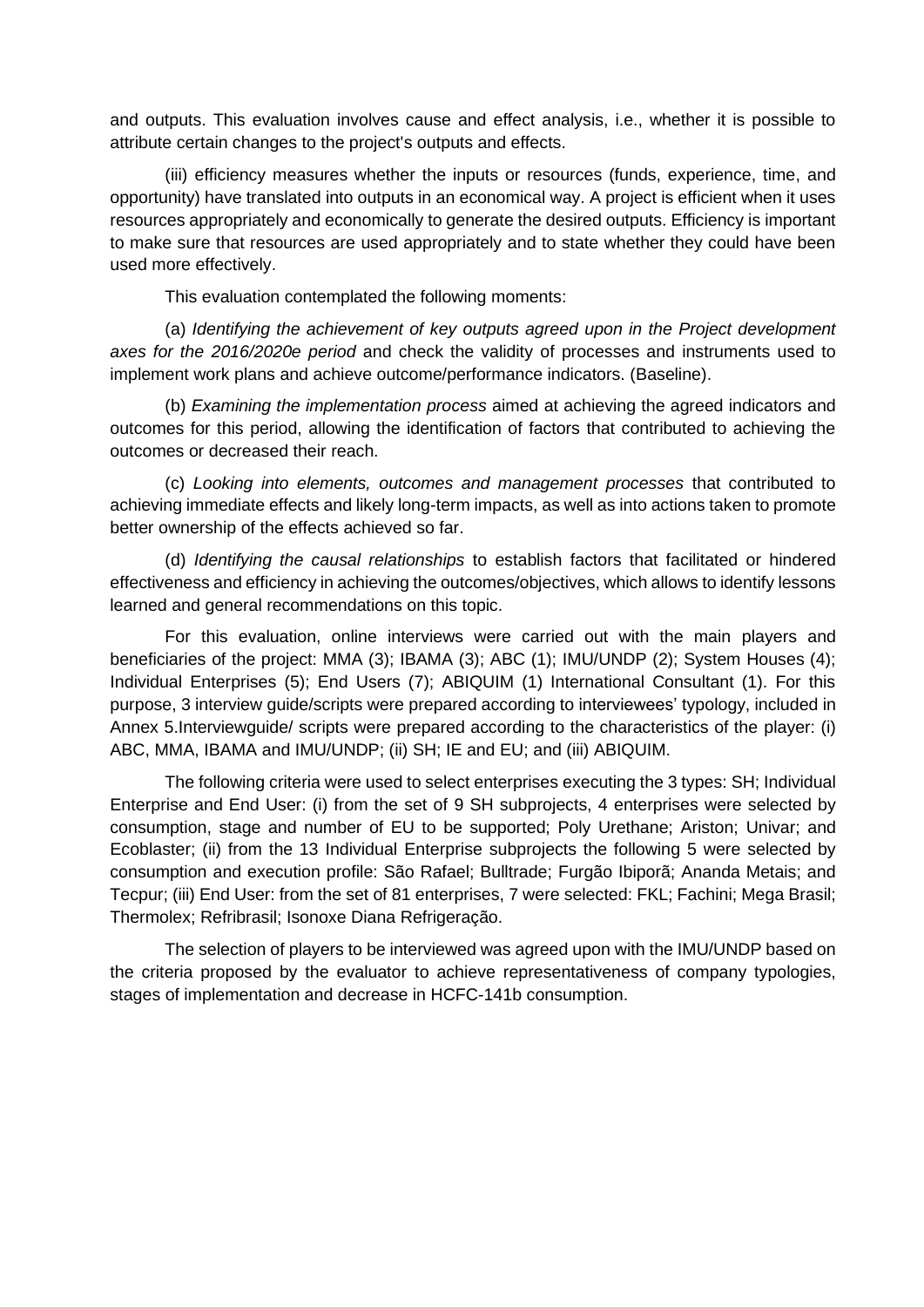# *3. PROJECT EVALUATION*

<span id="page-32-0"></span>Based on the evaluation of the project mid-term evaluation criteria, which are stated in the Terms of Reference and adopted by the UNEG, this evaluation must take into account the criteria of Relevance, Effectiveness and Efficiency, as they will be further analyzed in the mid-term evaluation.

Annex 3 includes the Evaluation Methodology, which was presented in Output 1 of this consultancy, relative to the presentation of the Work Plan and Methodology to be used.

Annex 4 presents the evaluation guiding questions, as well as the instruments and procedures used to obtain information and answers to the Evaluation Matrix.

#### <span id="page-32-1"></span>**3.1. Relevance**

The Montreal Protocol on Substances that Deplete the Ozone Layer is an international environmental treaty established in 1987 and ratified by 198 Parties. The Protocol aims to protect the ozone layer by phasing out production and consumption of Ozone Depleting Substances (ODS).

For over three decades, Brazil has been developing measures to protect and recover the ozone layer. It joined the Vienna Convention and the Montreal Protocol through Decree No. 99.280, dated June 6, 1990, by which the country committed to totally eliminate chlorofluorocarbons (CFCs), among other measures, pursuant to targets and indicators agreed upon as part of a Brazilian Program. However, since 1988, Brazil has carried out actions to achieve the Montreal Protocol goals.

From 1992 to 2015, several sector projects and activities were carried out, in groups or individually, aimed at technological conversion in the Foams, Commercial Refrigeration, Solvents, Agriculture and Chemical Industries. These projects allowed to phase out consumption of Chlorofluorocarbons (CFC), Halon, Carbon Tetrachloride (CTC) and Methyl Bromide (except for quarantine and pre-shipment uses) and to partially eliminate consumption of Hydrochlorofluorocarbons (HCFC).

In 2002, the Brazilian government approved the Brazilian CFC Phase out Plan (PNC) whose goals, set for up to 2010, and were successfully achieved. It should be noted that, between 1995 and 2020, several projects were approved for Brazil by the Montreal Protocol with nonreimbursable funds, resulting in the phase out of 95% of CFC consumption, as per the 2007 MMA report.

These actions aimed at enhancing protection of the ozone layer constitute the context for this Project initiative, implemented nationwide under the coordination of the Ministry of Environment, executed by the UNDP, and funded by MLF.

The BRA/16/G76 Project encompasses initiatives aimed at achieving components and goals agreed upon for Stage II of the Brazilian HPMP, supporting: strategic management actions; adjustment for regulatory framework ; industrial conversion investment projects; assistance to Brazilian HPMP- Stage II components related to the RAC services industry; and information generation to be used for planning, monitoring and evaluating progress in the areas supported by Brazilian HPMP- Stage II, with an emphasis on enterprises supported by the BRA/16/G76 Project.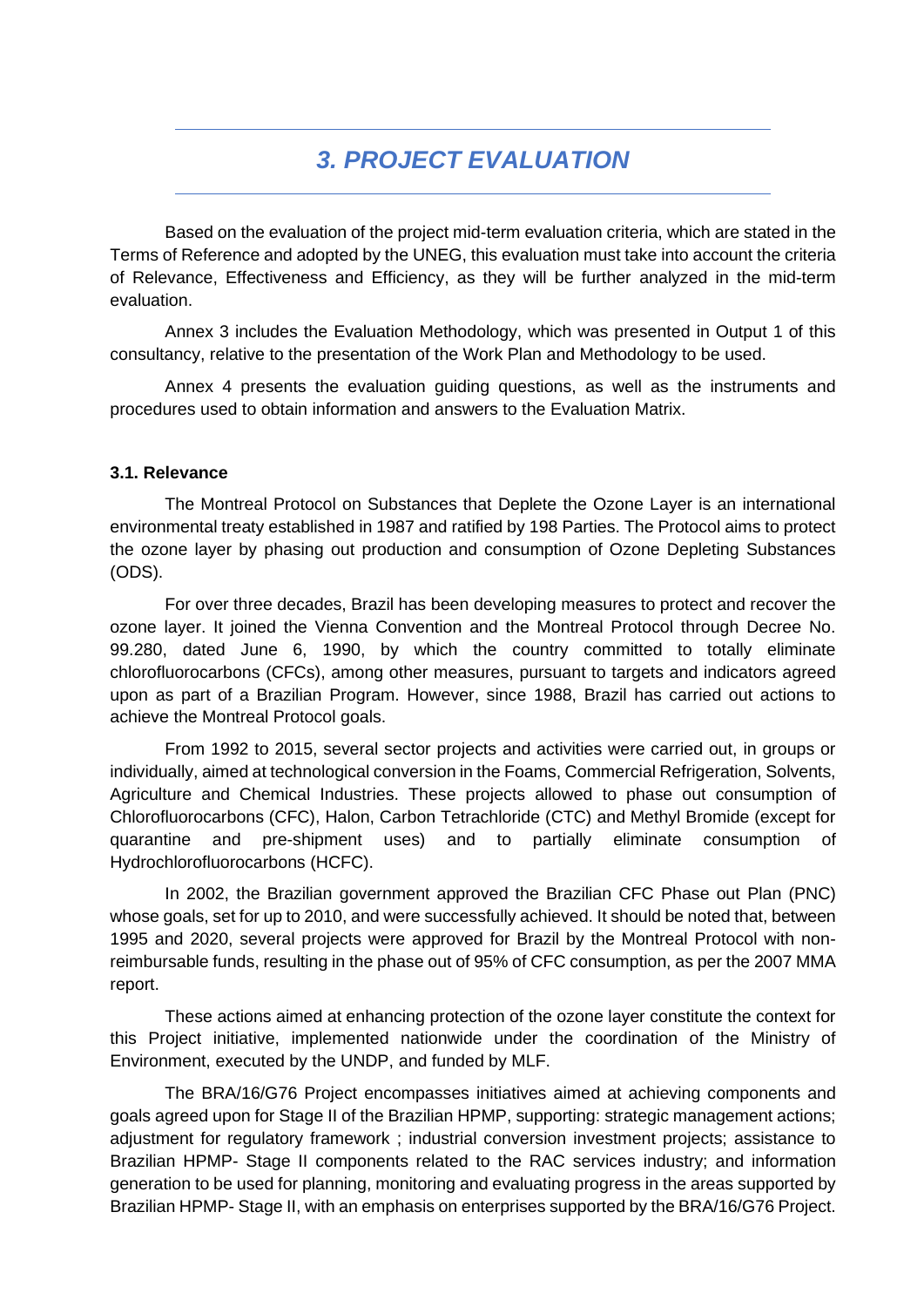Ministry of Environment (MMA) and IBAMA (Brazilian Institute of Environment and Renewable Natural Resources) have collaborated with the United Nations Development Program (UNDP) for over twenty years in the execution of projects in the modality form of National Execution; these projects have supported structuring, planning, monitoring and formulation of public policies in different areas of interest.

At the same time, following the adoption of the Montreal Protocol and the adherence of the Brazilian government to it, collaboration between MMA and the UNDP was expanded by means of the direct execution by the United Nations Development Program, as the executing agency, of the funds from the Multilateral Fund allocated for phasing out substances that deplete the ozone layer, as is the case of the project being evaluated.

Therefore, one of the objectives of this technical cooperation between the UNDP and MMA is to support the Brazilian government's actions aimed to meet its international commitments in relation to the Montreal Protocol and substantiated in this assessment of the Brazilian HCFC Phase-out Program - Stage II, through the BRA/16/G76 Project.

The improvement of the regulatory framework on the non-use of HCFCs has so far allowed the Brazilian Government to meet its international commitments concerning the targets agreed upon in the Stage II of the HPMP.

According to the PRODOC<sup>2</sup>, since no HCFCs are manufactured domestically, the HCFC-141b pathway in the foam manufacturing process begins with importing enterprises, some of which are also distributors, input producers for the foam industry or System Houses. Others have their own distributor networks or sell directly to system houses and large individual consumers. System Houses play a relevant role in the HCFC consumption circuit, due to their direct contact with consumers of all sizes. They buy HCFCs from importers or distributors, formulate and sell the systems to the user enterprises.

Thus, this scenario has changed due to the fact that IBAMA's Normative Instruction (NI) no. 48<sup>8</sup>, became effective as of January 1, 2020. According to it, imports of HCFC-141b would no longer be allowed for use by enterprises within the polyurethane foam industrial park in the entire national territory. Two years prior to this NI, a different NI warned Brazilian entrepreneurs that imports would be discontinued as of January 2020.

Furthermore, by December 2020, the Project had already ensured the conversion of eight System Houses, out of the fourteen initially planned (three became ineligible), thus promoting a decrease in consumption by December 2021 of 68.14 ODP/year, whereas the total cut down by the end of the Project is 169.08 ODP/year. At the same date, 81 end users were converted out of the total of 445 enterprises to be converted by the end of the Project. Moreover, nine of the thirteen participating Individual Companies were converted with individual projects.

It should be pointed out that the initial design of the Project matched the socio-economic reality of the country and met the need for plant technological conversion in order to allow the adequate substitution of HCFC-141b according to different types of enterprises. By means of interviews, it was possible to confirm this design adequacy in terms of agreed goals, strategy adopted by System Houses and funding to support the conversions. Interviews also confirmed the Project's relevance for the enterprises to continue their production activities while processing conversions agreed upon in Projects.

Therefore, after 5 years of Project execution, the strategy adopted, the objectives and the expected outputs of the Project, as well as the proposed design are still valid and remain relevant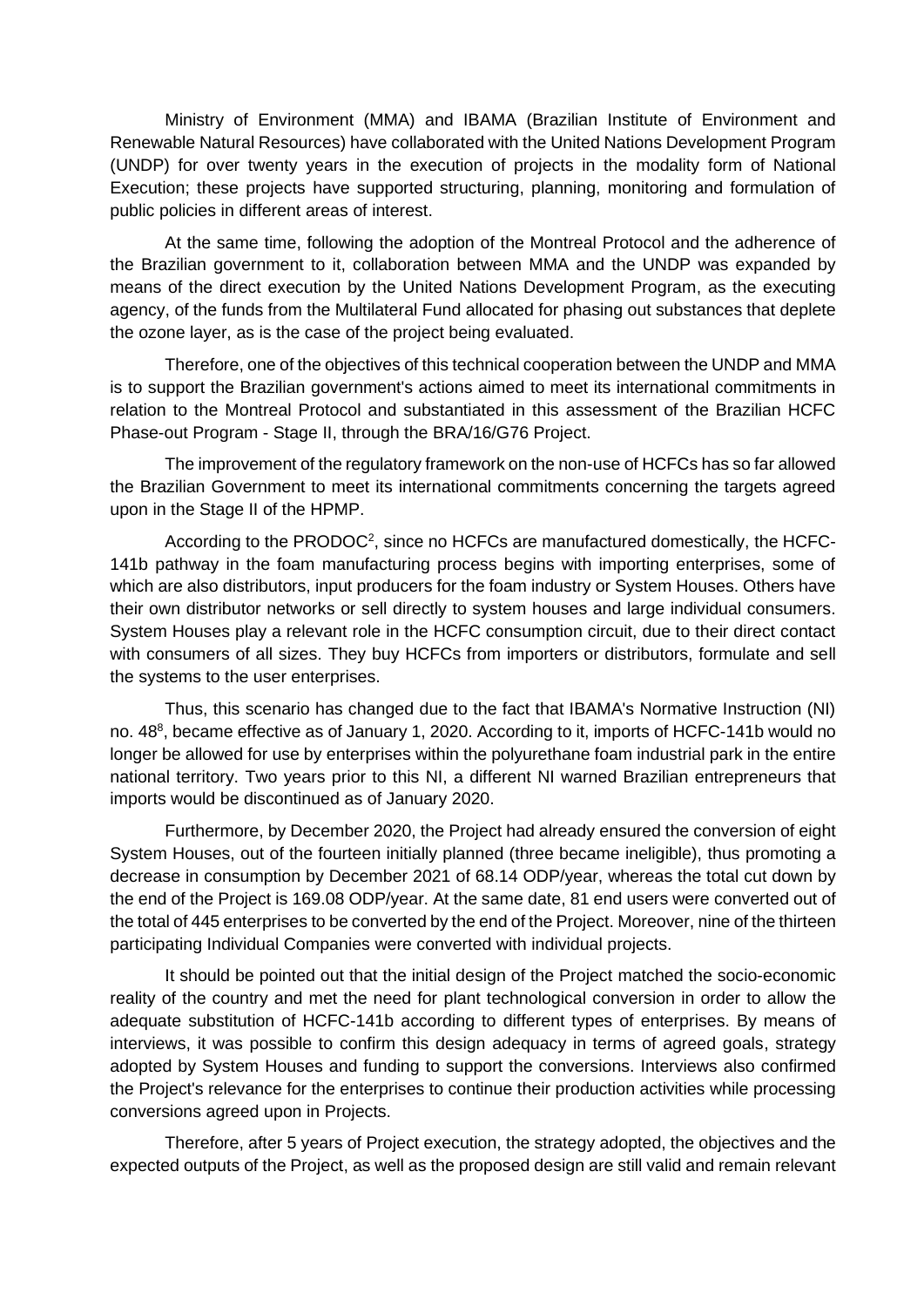in the current stage of national socio-economic reality, meeting the demands and the installed capacity in the area of foams.

It should be pointed out that the enterprises relied on technical support from the Project to make feasible their choices in technological conversion to replace HCFC-141b taking into account the national and international markets in 2016-2020. According to interviewees, in 2020-2021, the pandemic entailed difficulties in input supply, after conversion, for a number of enterprises on the domestic market, a situation that is independent of the Project's direct action and stresses the relevance of the Project.

Thus, by means of different interviews, it is possible to evaluate as high the relevance of this Project for honoring the Brazilian Government's international commitments in relation to the goals agreed upon with the Montreal Protocol for this Brazilian HPMP - Stage II Project. It also retains, to a certain degree, great relevance for the success of public policies concerning the Project's contribution to the attainment of existing goals established in Brazilian HPMP and other documents for the protection of the Ozone Layer, by phasing out HCFCs in the foam sector, as indicated in MMA website.

This Project is even more relevant when the same scenario faced by the enterprises in the polyurethane foam industry participating in the Project and distributed throughout the national territory is evaluated for 2016-2019.The Project had not started, which meant limited funds to invest in technological conversion in an immediate and strategic way, with no specialist guidance as to priorities in technological options and initiatives to face the new conversion challenges. Moreover, enterprises had to act and respond, in an agile and efficient way, to meet demands associated with the implementation of policies (INs) of non-use of HCFC-141b that were in the process of being approved and were eventually adopted. The relevance of the Project was confirmed by all the interviewed enterprises, which are the direct beneficiaries of the 27 subprojects implemented under BRA/16/G76.

It is important to highlight the Project's contributions to the achievement of targets related to Sustainable Development Goals (SDGs) and Agenda 2030; its execution in this global and national context has a certain degree of relevance. The Agenda 2030 is an action plan for the development of people, for the planet and for enhanced social, economic and environmental balance, seeking to strengthen human peace by means of freedom. The eradication of poverty in all its forms and dimensions, including extreme poverty, is one of the great global challenges in the coming decades and an important requirement for sustainable development. The Agenda 2030 includes seventeen SDGs with 169 associated goals, which are integrated and indivisible.

The actions in this project also engage in a cross-dialogue with 08 of the 17 Sustainable Development Goals (SDGs): 3, 9, 11, 12, 13, 14, 15 and 17. Indirectly, the Project's initiatives help achieving SDGs 3, 11,14, 15 and 17:

(i) Goal 3: Good health and well-being: the absence of ODS emissions helps decrease the number of skin cancers, of blindness cases and avoids weakening the immune system in the population,

(ii) Goal 11: Sustainable cities and communities: enterprises in the foam industry that have carried out the technological conversion become more environmentally sustainable, favoring a responsible and more sustainable production for cities and societies,

(iii) Goal 14: Life below water: the absence of ODS emissions helps avoiding deterioration of marine life (aquatic organisms and phytoplankton),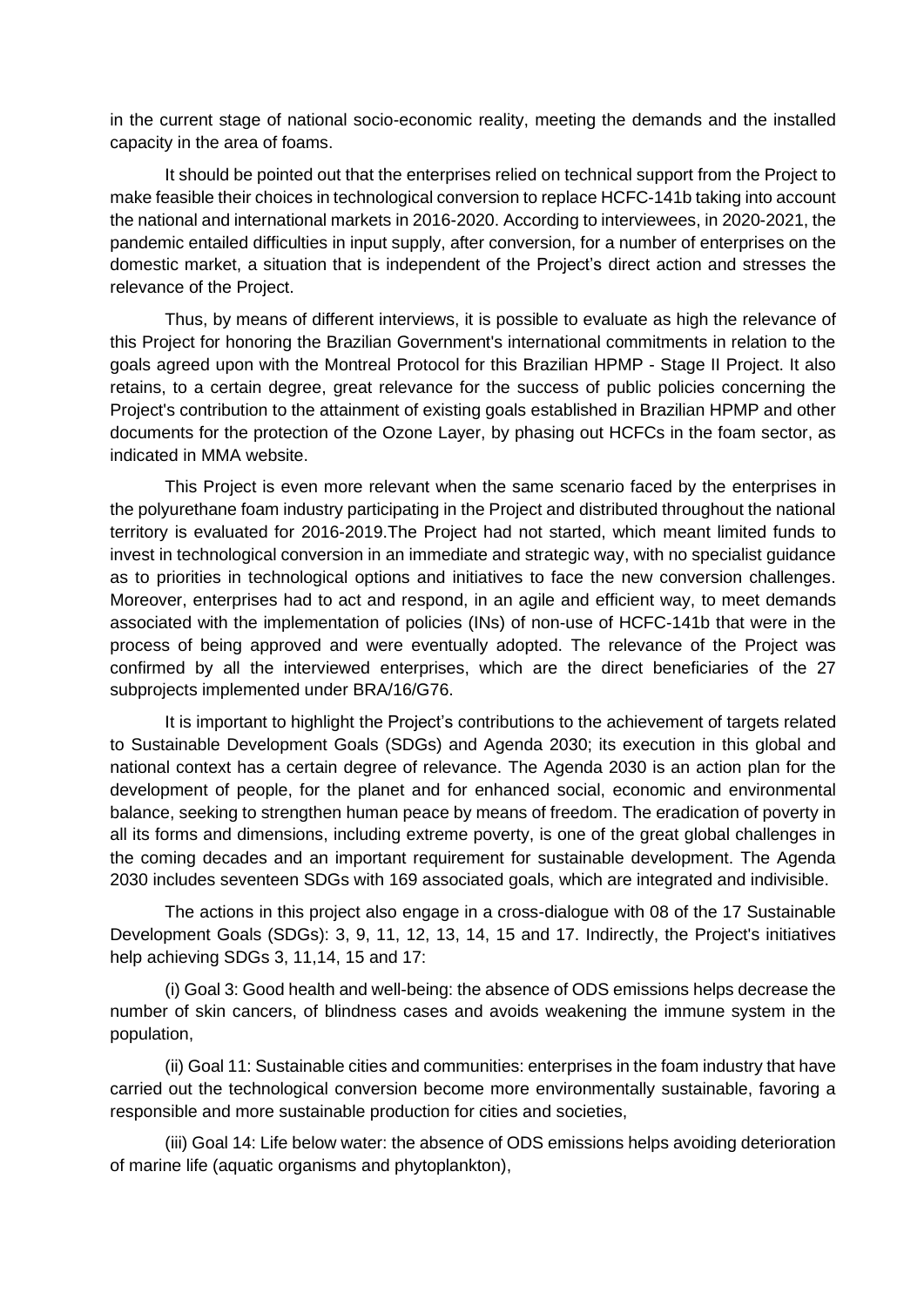(iv) Goal 15: Life on land: the absence of ODS emissions helps avoiding deterioration of life on land (plant growth),

(v) Goal 17: Partnerships for the goals, means of implementation: non-reimbursable resource transfer mechanisms in support of technological conversion.

The Project relates most directly to the SDGs 9, 12 and 13:

(i) *Goal 9 – Industry, innovation and infrastructure*: wide dissemination of technologies alternative to ODS for the production of polyurethane foams, with zero ODP and low GWP, aa well as the implementation of investment projects for industrial conversion, help disseminate new environmentally appropriate technologies for the improvement of the infrastructure and operational safety of the foam industry;

(ii) *Goal 12 – Responsible consumption and production*: awareness-raising and dissemination of information to the general population and to the productive sector regarding the importance of not using ODS in goods, services and production processes in order to raise awareness about the importance of responsible consumption and production;

*(iii) Goal 13 – Climate action (against global climate change)*: in addition to their Ozone Depletion Potential, HCFCs are greenhouse gases (GHG) with high GWP. Actions taken by the Project to phase out or eliminate the use of ODS in old equipment, as well as the technological conversion of industries that use these substances as an input, are important measures to mitigate adverse impacts on the climate regime. Until the completion of this project, it is planned that the emission of about 2.1 million tonnes of CO2 equivalent will be avoided.

During the evaluation process, a majority of interviewees confirmed the relevance and adequacy of the Project to beneficiaries needs, highlighting the outputs of the Project's action and the sustainability of technological conversions and HCFC-141b replacement.

At the same time, the Project also worked together with other initiatives undertaken by Brazilian enterprises and institutions associated in the area of industrial development; as well as worked together with other partners, aimed at strengthening entrepreneurial and technical capabilities.

#### *Mid-term Conclusions:*

Therefore, it can be evaluated that the Project had a high degree of relevance for achieving the goals established in the Brazilian HPMP Stage II Project and for supporting the enterprises directly involved in it. At the same time, it generates examples of successful conversions conducted by enterprises participating in the Project, with a high degree of replication, as long as funds for strategic investments are provided, even if dependent on entrepreneurial decisions.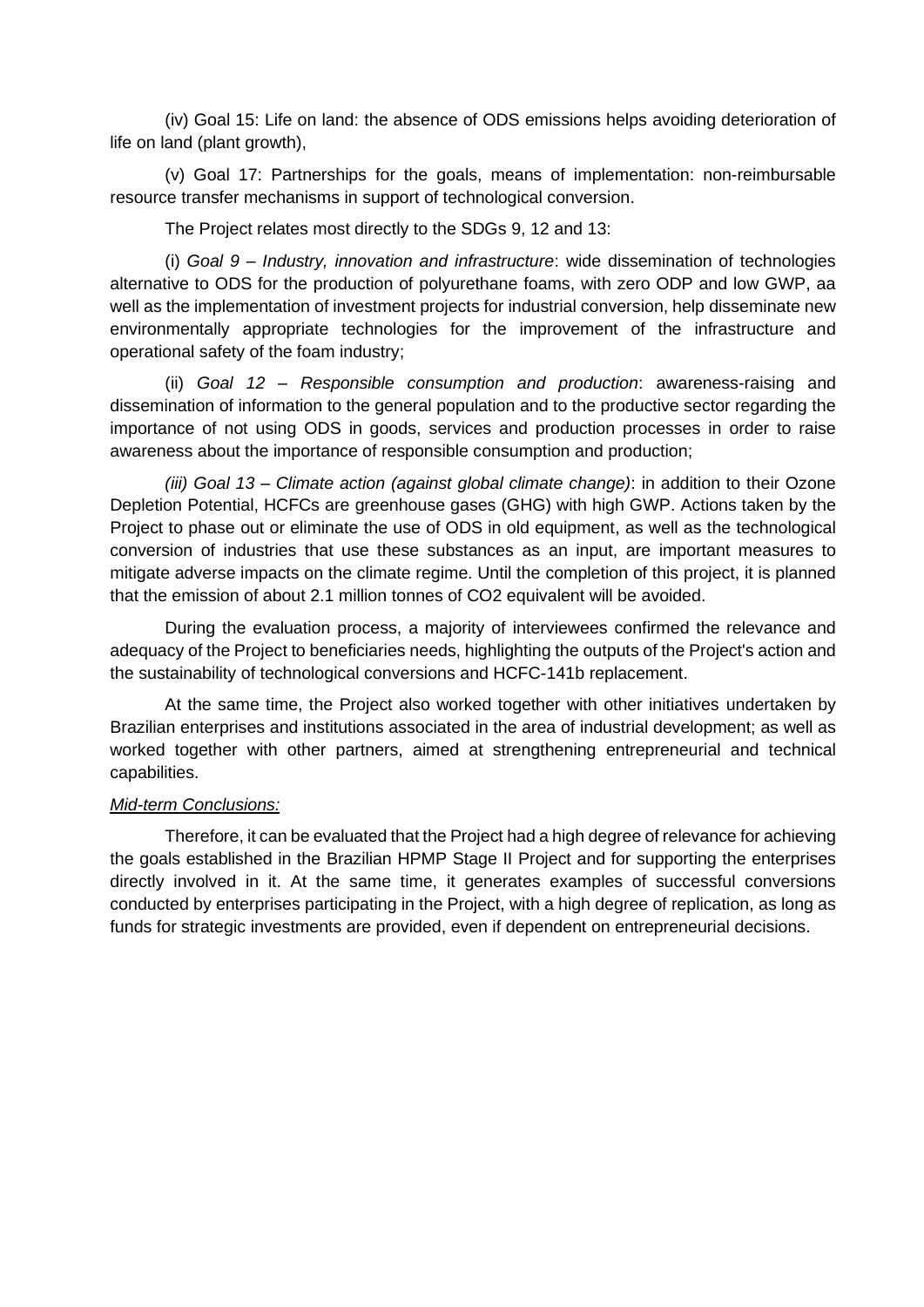### **3.2. Project Design Quality**

The initial design of the Project<sup>2</sup>, due to its characteristics, fits into a project that has a defined set of subprojects aimed to meet the need for conversion of 27 enterprises<sup>9</sup> directly and 445 enterprises indirectly, having as inputs the information, management structure and lessons learned from the implementation of the previous Project BRA/12/G76 - Stage I of the Brazilian HPMP, also funded by the MLF and running in the foam sector. Although it was partially carried out at the same time, the above-mentioned project preceded the proposal for the design of Project BRA/16/G76 - Stage II of the Brazilian HPMP. It should be noted that the goals and objectives of Stage II had already been agreed with the Fund at ExCom meetings.

In this regard, the activities and outputs of Project BRA/16/G76 were directly related to the national technical and institutional needs to meet the technological conversions and replacement of HCFC-141b by Brazilian enterprises, in order to achieve the goals agreed upon under the Montreal Protocol. At the same time, it presented a previous definition of activities and outputs aimed at reaching the initial strategic Objectives, which were concentrated in 2 technical and final Outcomes (normative institutional framework and enterprise subprojects), 1 mid-term Outcome (Project management) and 1 residual technical Outcome of Project BRA/12/G76 (executed by another cooperation agency) aimed at the acquisition of equipment.

The Project's objectives were clear, being suitable to the period and desired goals to be achieved with the execution in five years, since the actions developed under Project BRA/16/G76 were based on the **Brazilian HPMP – Stage II Document** and the **Associated Agreement**, with the following objectives:

**General Objective:** *Phase out the consumption of HCFCs in the polyurethane foam industry and provide assistance to the Brazilian Government in the execution of Stage II of the Brazilian HPMP.*

### **Specific Objectives:**

**SO1**. Directly carry out actions that ensure the implementation of Components 2 and 5;

**SO2**. Provide technical assistance to the Government, ensuring the implementation of Component 1;

**SO3**. Ensure the coordinated management of the activities listed in the five components that make up Stage II of the Brazilian HPMP, under the coordination of the Brazilian Government, ensuring their complementarity and execution in accordance with the commitments signed with the funding agent.

In this context, the Project design quality has to be evaluated by focusing on the four Outcomes contained in the PRODOC, which have proven to be suitable so far, since they have not been subject to a Substantive Revision.

It is important to highlight that there was an improvement in the design of the subprojects' implementation arrangements involving a more suitable, agile, and flexible procedure to enable the establishment of Service Contracts through Long Term Agreements (LTA) with the System Houses (group subprojects), allowing them to work by supporting the technological conversion of plants and HCFC-141b replacement by End-User enterprises, as well as with Individual Enterprises (individual subprojects).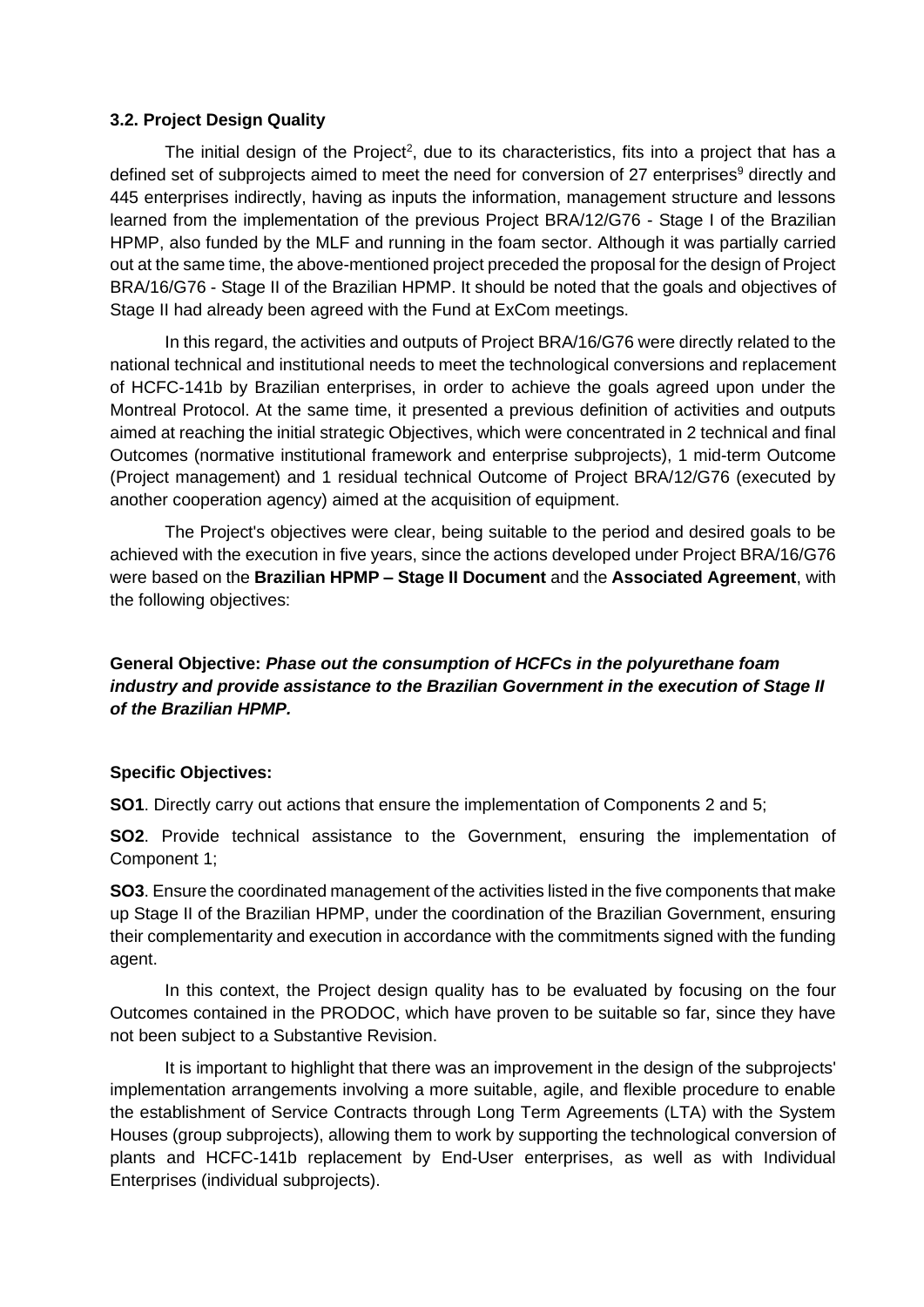The Project has proven to be suitable to support Brazilian enterprises in meeting changes in national policies and standards for the mandatory replacement of HCFC-141b in (rigid) polyurethane foam enterprises, with the ban on national imports of this substance, which occurred on January 1<sup>st</sup>, 2020. Therefore, the strategy adopted in the initial design of the Project to gradually support the enterprises proved to be adequate and well-timed, according to the interviews conducted.

The initial design stage of the Project was proposed aiming to approach a significant number of enterprises that had already had previous successful experiences of executing subprojects with the UNDP and the MLF in past years, including the 1990s. Accordingly, the strategy designed to influence new industries to join the project proved to be technically and operationally valid, with strong technical and enterprise support from an international consultant and the UNDP technical team. Through interviews, it was reported that this initial support was a key driver for the enterprise's individual decision to join the Project. As well as the strategy of using System Houses as strategic vectors of technical support and disseminators of new technologies, processes and substances that were suitable for replacing HCFC-141b in the plants of each end-user enterprise of large Brazilian suppliers.

It should be noted that the cooperation was proposed and prepared by a team of the UNDP, MMA and an international consultant that put forward the Project Document, and later the support of the UNDP staff was technically adequate for the final detailing of the annual Work and Resources Plans<sup>4</sup>, all of which were approved by MMA. National players and partners outside MMA were not consulted or participated in the proposition of the cooperation design, since the Brazilian HPMP had been previously subject to Public Consultation and dialogue with the business sector. Throughout the cooperation implementation process, the same procedure was adopted in the successive updates of Work and Resources Plans, that is, the UNDP management team worked under the guidance of MMA and as agreed with the Montreal Protocol.

During the evaluation process, it was possible to identify the existence of proposed indicators for Project Outcomes and Outputs for each of the Subprojects corresponding to each of the System Houses and their End Users, and for each of the Individual Enterprises with their goals. These indicators proved to be relevant for achieving the national goals agreed with the MLF of the Montreal Protocol, as well as success indicators were proposed for the contributions of each enterprise or System House in the 27 Subprojects.

The design was also adequate, with a detailed description of responsibilities, the structure and dynamics of the monitoring and evaluation process of the Project's implementation, through technical follow-up, management and decision-making involving Tripartite Meetings, Planning and Management Adjustment Meetings<sup>9</sup>, Reports to the Fund<sup>3</sup> and Progress Reports<sup>11</sup>.

Based on interviews conducted, it was made clear that, in the Project implementation strategy, each of the 27 Subprojects was subject to the conception of a technical, financial and operational project. These instruments per enterprise were proposed from the beginning of the Project's design, allowing the creation of monitoring and verification means, together with the technical missions and visits to the Subprojects, which were defined annually due to the certainty of the MLF tranche disbursements, in accordance with international cooperation standards.

The original proposal for the development of resulting actions contained a logical matrix or theory of change with a description of the Project's final scenario. Its indicators were the general and immediate objectives of the Brazilian HPMP Stage II, with the respective Outcomes and associated Outputs to be achieved.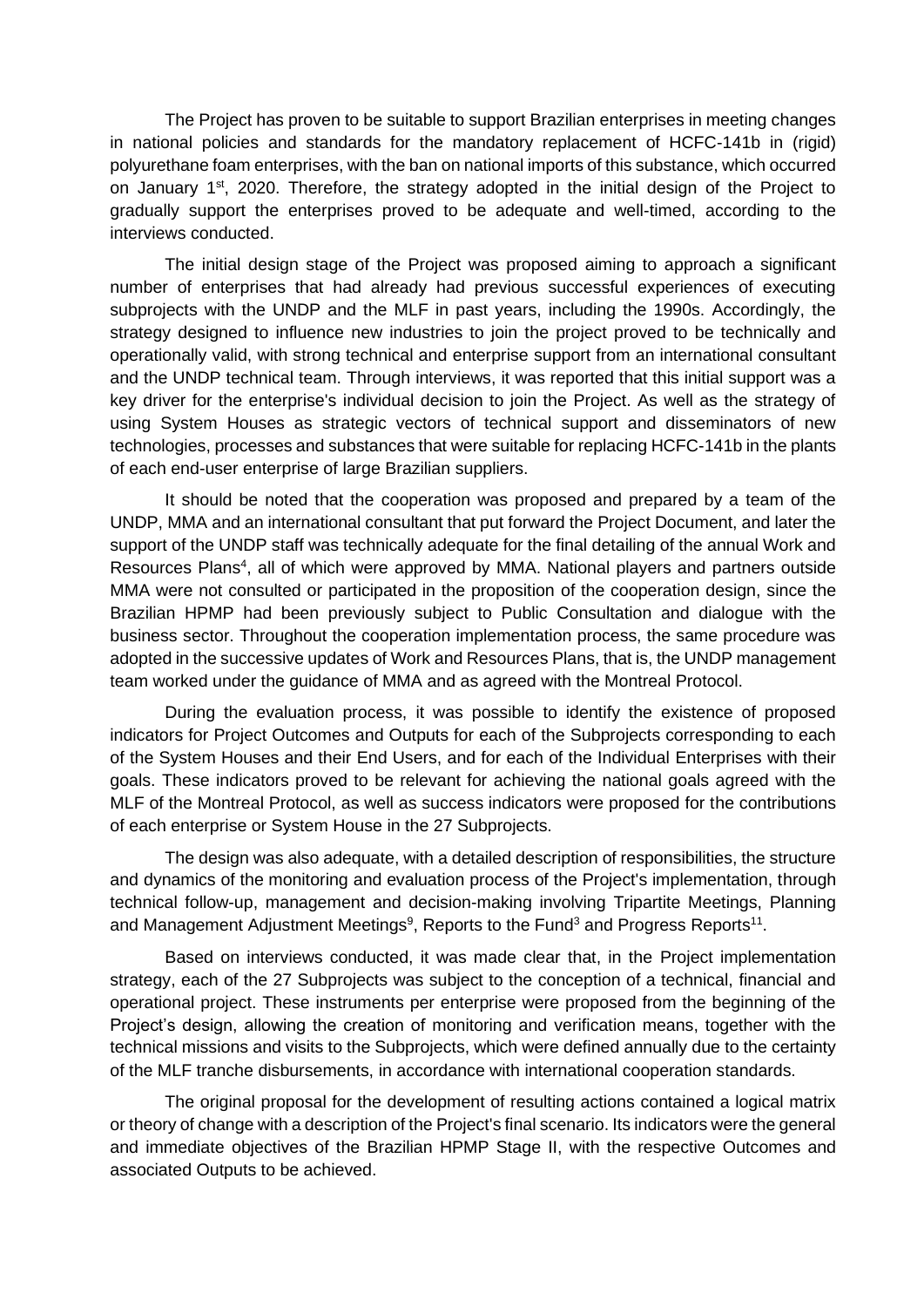Based on adjustments in the Brazilian economic scenario and more detailed analyses of the capital composition of some System Houses, the list of Subprojects should present changes from a revision to be made in 2021. For different reasons, some enterprises will have to be replaced, considering the availability of funds to be transferred to the technological conversion and replacement with non-ozone depleting substances that do not contribute to global warming and climate change.

It should be noted that non-ozone depleting substances that replace HCFC-141b (e.g.: HFCs – hydrofluorocarbons) are being used in the Brazilian market, but they contribute to climate change by emitting gases that contribute to global warming.

These substances are not prohibited for use by enterprises under Brazilian legislation and standards, as Brazil has not yet ratified the Kigali Amendment to the Montreal Protocol, approved in 2016 by Parts under Montreal Protocol

The Federal Government currently has numerous legislative initiatives under consideration by the National Congress aimed at combating climate change. In June 2018, the then President of the Republic sent the Congress a message with the text of the Kigali Amendment to the Montreal Protocol, approved in 2016. The international provision aims to control hydrofluorocarbons (HFCs), used in refrigeration and air-conditioning systems. The substance has been disseminated among the industry as a technological alternative that is harmless to the ozone layer and cheaper than substances that meet the criteria of ozone layer protection and of not contributing with greenhouse gases to worsen global warming.

In this scenario, for the selection of the participating enterprises, the initial design of the Project considered that they should simultaneously meet the two criteria for financial support from the MLF: (i) technological conversion to a non-ozone depleting substance and (ii) to a substance with no global warming potential substance (climate change/Paris Agreement).

However, since 2018, the Kigali Amendment continues to be analyzed by the National Congress and, as a result, many Brazilian enterprises have been replacing HCFC-141b with substances that are non-ozone depleting but that contribute to climate change. Through interviews, it was pointed out that the costs of these substances favored entrepreneurial decisions to adopt them, since they are not legally prohibited for use throughout the country.

These observations indicate that the Project's design was adequate in 2015, and its revision in light of the current stage of the Kigali Amendment should await the National Congress' position on the subject, which is independent of the Project execution. Therefore, the revision of the Project should consider the degree of likelihood of ratification of such Amendment in the coming months.

The Project's design followed similar guidelines as for projects funded by the MLF of the Montreal Protocol. All the necessary elements for a phase-out project were included in the PRODOC, in the Brazilian case, making it efficient for the MLF's funding. It should also be noted that the lessons learned from the previous project were taken into account in the design of this Project.

The Project's design considered the diagnosis made specifically for the sector in Brazil as an input for action planning, meeting the deadlines and indicators agreed upon with the Fund to fulfill the established commitments, since Brazil is a signatory to the Montreal Protocol.

The original design of the cooperation had a baseline in 2016, as it can be identified in the Outcome and Resource Matrix (Logical Framework)7 and in the Progress Reports produced by the Project. Accordingly, the inclusion of expert consultants to assess the progress of key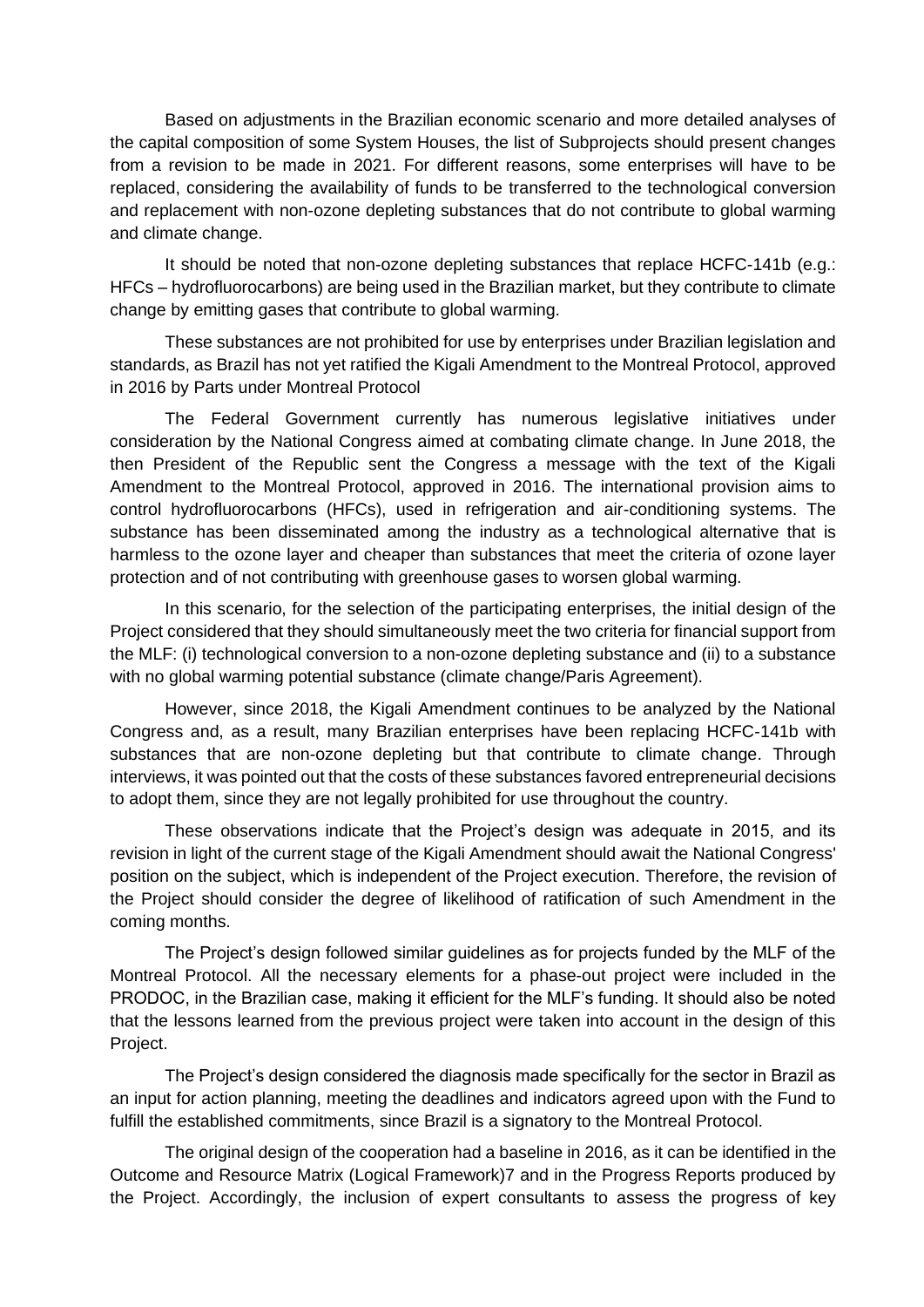indicators for the description of Stage II of the Brazilian HPMP (Project BRA/16/G76), which affords the status of HCFC-141b use reduction, providing data obtained both directly and indirectly, was important for the Project's design. These indicators on the performance of enterprises and System Houses have greatly supported the process of monitoring the Project's achievements for Brazilian contributions in the international scenario on this topic. The Reports are available for consultation with MMA and IMU/UNDP teams.

It is important to make clear that this Project design has been facing a reality quite different from what would be expected, with the years 2020 and 2021 presenting COVID-19-related health crisis situations in the Brazilian and global scenarios. And, even with the pandemic, no adjustment has been made to the original design, so far.

It also had a highly satisfactory monitoring and evaluation system with MLF, UNDP and ABC, in relation to the Project's development axes, focusing on the outputs produced and activities carried out. Enterprises were required to submit reports on the activities and outputs of the contracts under the Project. These contracts have similar structures in terms of presentation of four outputs, which are presented by the enterprises and associated with the respective disbursements owed by the Project to the enterprises. Accordingly, there is a step-by-step monitoring of the physical and financial progress of each individual Contract or LTA. These reports also served as alert systems for the correction of difficulties and technical or operational support from the IMU team.

In interviews, it was pointed out that, due to the entrepreneurial nature of the decisions made by enterprises, no exit strategy was proposed under the Project (actually, 27 Subprojects) regarding the completion of BRA/16/G76, since it did not allow for this planning, as enterprises had already made investments in technological conversion of plants and replacement of HCFC-141b, and the continuity would depend on each enterprise's strategic decisions. As a safeguard instrument for the future, the Project's design provided for enterprises to sign a document of commitment to continue using substances and technologies that are non-ozone depleting and have no global warming potential substances and technologies in the future. Therefore, an instrument was designed to ensure ownership by the Project's beneficiaries, along with the procedure of changing production processes, thus ensuring greater sustainability and impact generation. These documents of commitment of each participating enterprise are available for consultation with the UNDP.

The feasibility for implementing the Project's design required effective coordination between different national and international players and the focal points in different Brazilian cities and states where the enterprises were located, as well as a permanent dialogue between enterprises and IMU/UNDP and MMA, involving the managers who, directly or indirectly, were working to achieve the Project's outcomes. Through interviews, all the interviewed enterprises of System Houses and Individual Enterprises reported the permanent contact and support from the Project's technical team for the successful execution of each enterprise's subprojects.

The institutional coordination between MMA, ABC and UNDP and the maintenance of the Project's quality were carried out by Project Assessment Committee (PAC), proposed in the initial design, which worked much more strategically and at specific moments of annual, national and international planning (ExCom of the MLF).

Although they were not included in the Project's initial design, MMA and UNDP agreed to use synergy with another MLF Project of institutional strengthening and executed by MMA, in order to support the actions of information dissemination and communication of advances in the Project, including websites.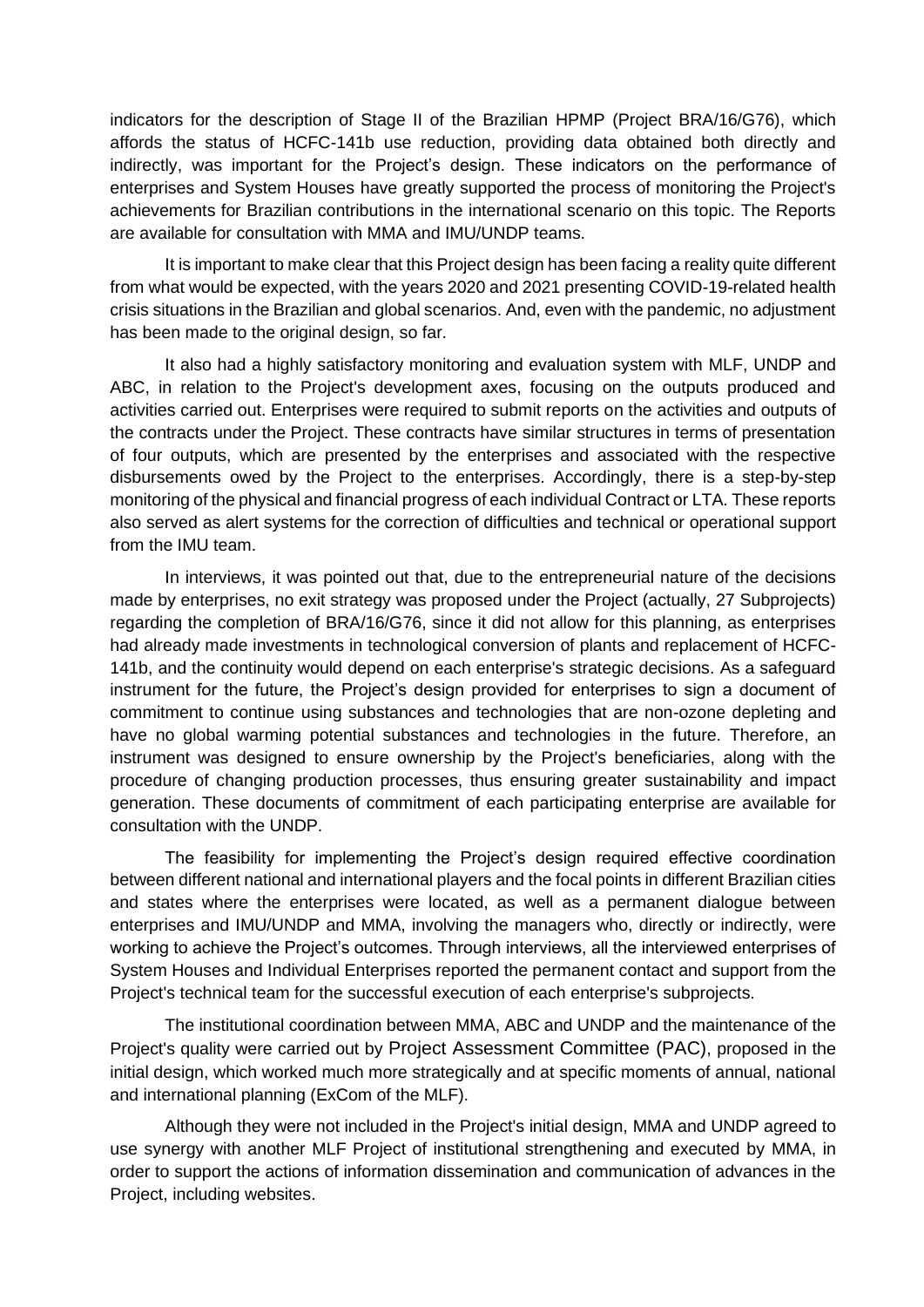The issue of promoting information dissemination and data communication should have been introduced in the initial Project design, if there was no other Project to meet this need to add a communicator to the Project's team to perform these activities. MMA's national coordination team and IMU/UNDP's support team worked as privileged interlocutors with the enterprises, enabling certain information under the Project to be shared more fluidly among the different enterprises.

The risk management and monitoring in the Project's implementation were carried out through meetings between MMA and IMU/UNDP teams, aimed at the preparation of annual Work and Resources Plans, as well as Progress Reports for each of the enterprise Subprojects and Normative Instructions on the subject.

Perhaps, one of the key points to work on, after the next meeting of the ExCom of the MLF, is the proposal of a Project adjustment strategy considering the revision of the Subprojects in light of: (i) replacement of Individual Enterprises, End Users and System Houses in view of the pandemic continuity scenario still in 2021/2022 in Brazil; (ii) the domestic market and unit cost per ton of substances to be used in replacement of HCFC-141b by meeting the two MLF criteria; and (iii) the likelihood that the Brazilian ratification of the Kigali Amendment of the Montreal Protocol will not yet be achieved in the next 3 years.

The likelihood of the Kigali Amendment not being approved in the short term could be dependent on the emergence of other national priorities more focused on combating the pandemic. Other priorities can be economic and fiscal balance; addressing social issues related to job creation; and the holding of national, state, and local elections in the next two years. Accordingly, the climate change and ozone layer protection issues could become secondary in the current political context. The future scenario may produce changes in national authorities and a renewal of part of the National Congress, which may or may not pose difficulties for moving forward certain topics in the Committees active in the Congress, such as the Environment Committee.

The financial and administrative execution was carried out by IMU/UNDP, directly in Brasília, which was decided upon the signing of the Project, in accordance with the modality of direct execution of Projects of this nature by UNDP. The technical coordination of the Project was performed by MMA, also located in Brasília. The Project execution relied on enterprises distributed in several regions of the country.

Thus, it is possible to note that the expected changes with the Project were being developed annually through the Work Plans and the detailing of enterprise Subprojects (corresponding to each of the 27 Outputs of Outcome 3). From the interviews and data analysis, it was possible to see the important progress already made in meeting the conditions established for the fulfillment of the Project's goals and its contribution to achieving the national goals agreed with the MLF of the Montreal Protocol, considering the pandemic conditions in Brazil as of 2020.

The Project has clearly defined, measurable and verifiable indicators, and the Outcomes can be achieved over time. Furthermore, these indicators are relevant to honor the commitments agreed upon between the Brazilian government and the Montreal Protocol, without causing economic dysfunctions or maladjustments in the sector and in the enterprises.

Therefore, one can note that the initial design of the Project was suitable to the technical and institutional priorities established by MMA and agreed with the MLF of the Montreal Protocol in relation to Project BRA/16/G76 (Stage II) of the Brazilian HPMP and the 2030 Agenda, as well as to the technical cooperation guidelines at that time.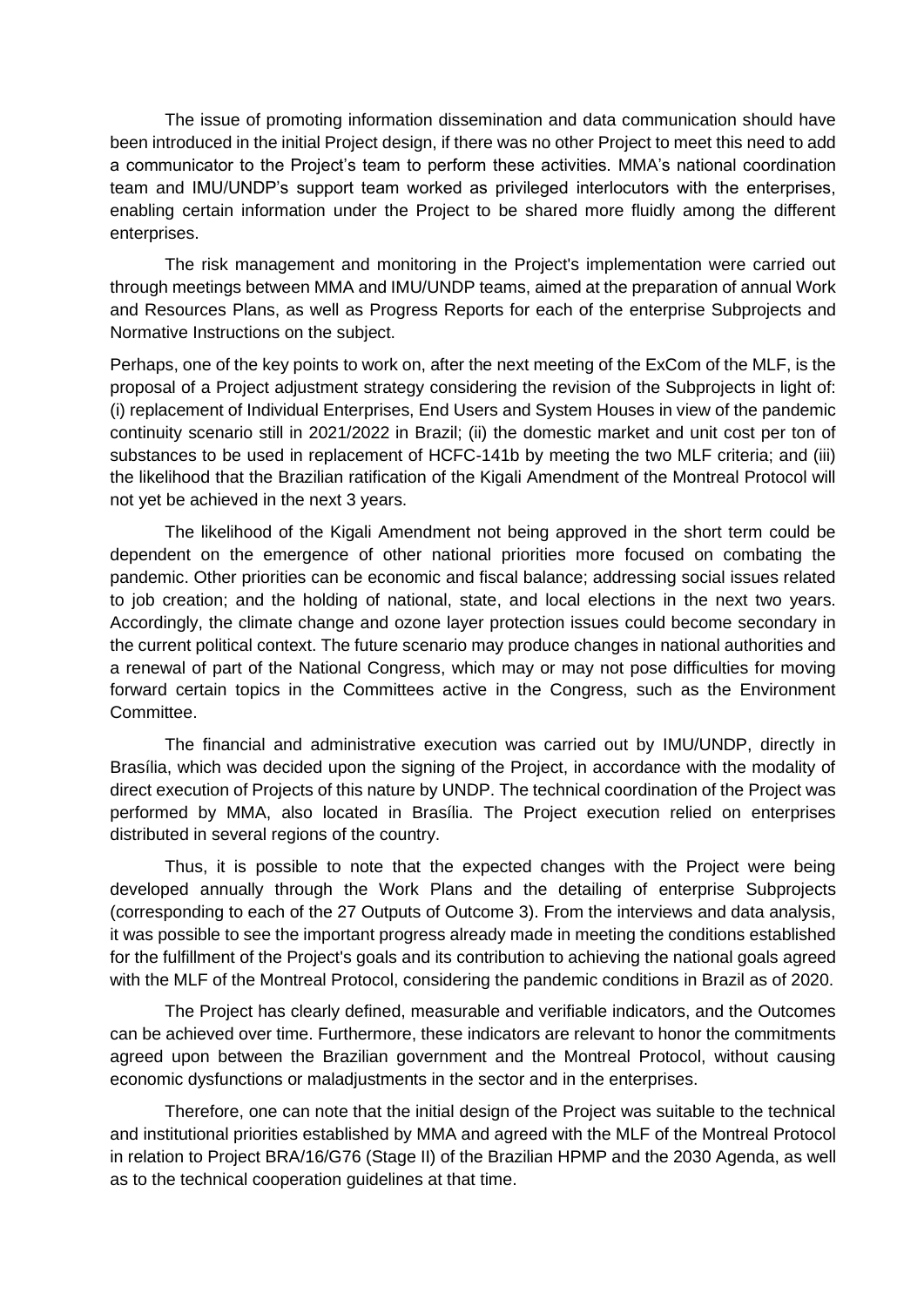This type of design is suitable to situations of greater previous definitions about the activities and outputs to be produced and, at the same time, it presented the necessary flexibility for the design of each enterprise subproject due to each enterprise's individual adoption of the type of technology and substance to replace the use of HCFC-141b. It should be remembered that a subproject design was adopted for being in compliance with the reference guides and manuals prepared by MLF, indicating the phases and estimated funds needed to support the changes to be made by each enterprise, taking into account the different technologies and substances to be adopted according to each enterprise's production capacity and characteristics.

The Project has supported the following: changes in the ozone layer protection policy at the national level and in each enterprise; enterprise evaluation processes; formulation of inputs and technological conversion of enterprises; new priorities for investments and maintenance of industrial systems and plants; and dissemination of information necessary for the decision-making and strategic process of Brazilian enterprises in the rigid polyurethane foam (RPF) sector.

This suggests that the shorter the execution time of a cooperation, the closer it remains to the political and institutional priorities in place.

There was an execution lag in relation to the Project's annual physical and budget planning, especially in 2019 and 2020. These gaps were identified by analyzing the original annual plans and disbursement forecasts related to the activities and outputs to be carried out per year.

These gaps were more significant in these two years as they represent execution reductions over the plan of around 66% and 55%, respectively, due to: no ban on HFC use by enterprises; commercial availability and competitive pricing of HFCs; changes in federal authorities; and the COVID-19 pandemic.

Therefore, the initial design can be considered suitable by proposing work plans consistent with the existing technical cooperation management capacities, when compared to the number of activities planned annually for execution and the existing annual demands, as well as the Brazilian execution capacity for the other projects with the Fund.

The Project has not formally set strategies to replicate this experience to other Brazilian states and other countries in Latin America. However, MMA has used the South-South cooperation meetings to do this dissemination of best practices. It is suggested that an activity to systematize best practices and lessons learned from Project BRA/16/G76 be included, with support from MMA's institutional strengthening project, backed up by the MLF, which has already been providing assistance to the communication processes.

#### *Intermediate conclusions:*

It can be said that the Project's design was very satisfactory and consistent with the needs indicated in the national diagnosis and with the modality of direct execution by UNDP, using annual work plans, structure and institutional arrangement agreed with MLF. This Project design has supported the following: adoption of new technologies and use of other substances to replace HCFC-141b by national enterprises in the rigid polyurethane foam (RPF) sector; creation of standards aimed at the non-use of HCFCs by enterprises of this sector in Brazil; and development of capabilities and production of knowledge to monitor fulfilment of international commitments assumed by Brazil with MLF of the Montreal Protocol in relation to this Project.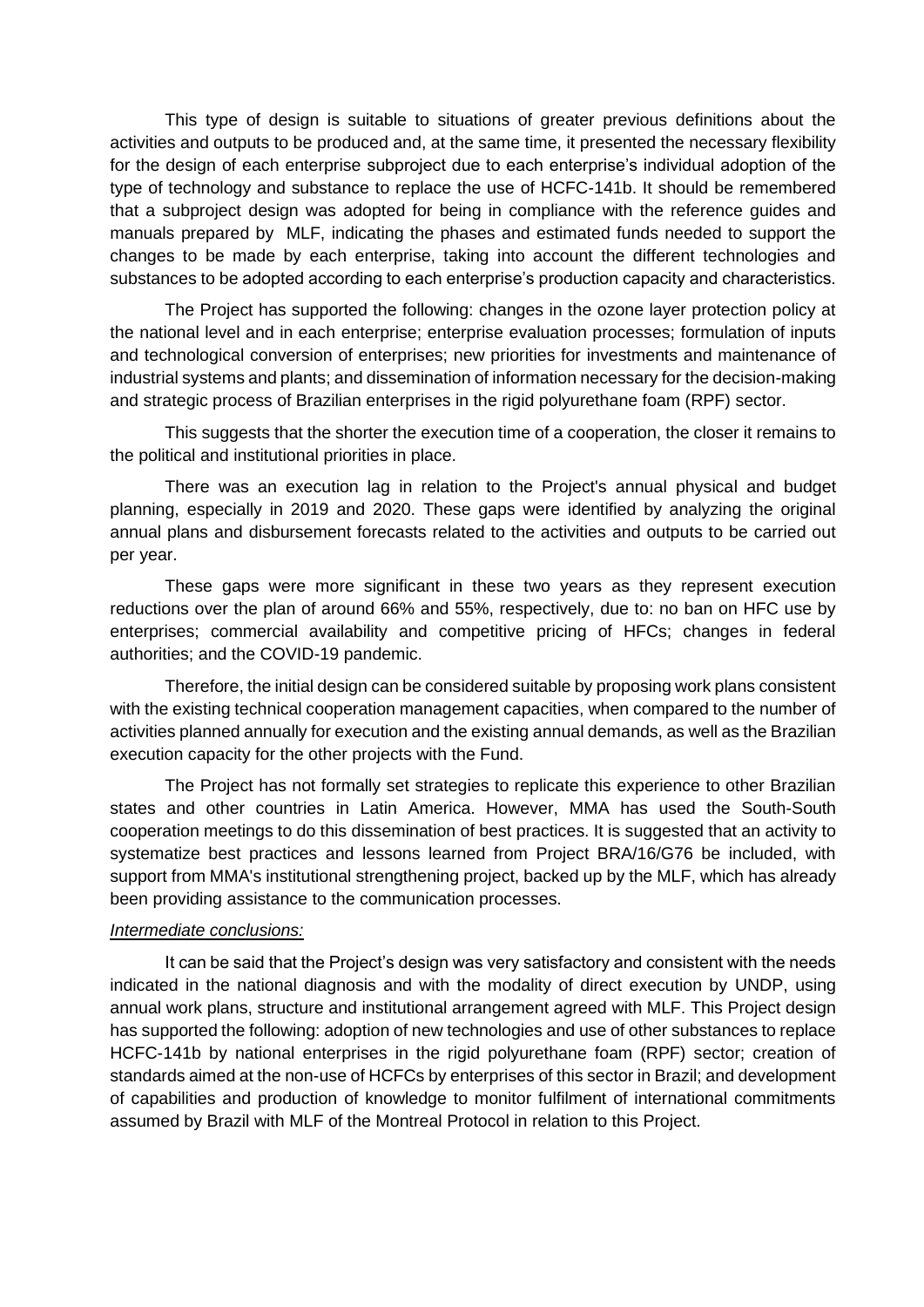#### **3.3. Effectiveness**

Due to the characteristics of this Project, the effectiveness evaluation will be presented considering the Logical Framework, the Work Plans agreed upon annually, in direct relation to the funds made available by the tranches disbursed by the MLF and taking into account the Outcomes achieved; as well as the Outputs have contributed to obtaining the Outcome indicators.

It should be noted that Project BRA/16/G76 is included in Stage II of the Brazilian HPMP, and its main objective would be to phase out the use of HCFC-141b, in accordance with the goals and deadlines agreed with the MLF, thus producing significant ODS reductions through the Brazilian contribution in this second stage, in terms of converted amounts of ODS used in the rigid polyurethane foam sector.

The analysis of the Project's expected Objectives allows us to note that the instruments, processes and methodologies for achieving Outcomes and Outputs in this Stage II also included a set of initiatives focused on Outputs, which, in the case of the Project's direct action, were called Subprojects, totaling in the initial forecast 27 initiatives for technological conversion and HCFC-141b replacement in the industrial process of each enterprise, involving several players.

Therefore, in final terms, the Project was developed in two strategic axes of action, allowing the execution of outcome-generating activities in order to obtain measurable indicators. Thus, for the purposes of this evaluation, quantitative indicators will be used, whose annual Work Plans included success indicators. In the case of the Subprojects, they were evaluated based on the accomplishment of the processes for technological conversion and replacement of HCFC-141b with new substances in compliance with the use criteria agreed upon through the contracts approved under the Agreement with the MLF of the Montreal Protocol.

Concerning the Project, it can be said that the initiatives have contributed to the long-term achievement of the General Objective of Stage II of the Brazilian HPMP: *Phase out the consumption of HCFCs in the polyurethane foam sector and provide assistance to the Brazilian Government in the execution of Stage II of the* Brazilian *HPMP.*

At the same time, the Project's actions were carried out in order to support the initiatives for implementing Stage II of the Brazilian HPMP (only those described in the Project Document and included in the Logical Framework of BRA/16/G76), by working together with the national enterprises to accomplish technological changes and substance replacement in order to reach the goals agreed for Stage II. These actions were characterized by high effectiveness, according to the achievement of the goals of the indicators established in each of the contracts with the participating enterprises that joined this national effort, as shown in the table in Annex 1, prepared and monitored by the IMU/UNDP.

From interviews conducted and reading of technical reports, it can be stated that the Project has been implemented in such a way that, upon its completion, its Outcomes will have contributed to achieve this General Objective, having taken the support to Brazilian enterprises to a very advanced stage.

The contributions to achieving each of the expected Outcomes of BRA/16/G76 and the respective contributions to achieving the strategic objectives of the Brazilian HPMP Stage II, under the agreements and plans agreed with the MLF, are indicated below.

The four Outcomes expected to be achieved with the implementation of Project BRA/16/G76 are evaluated below, one of which would be for Project Management: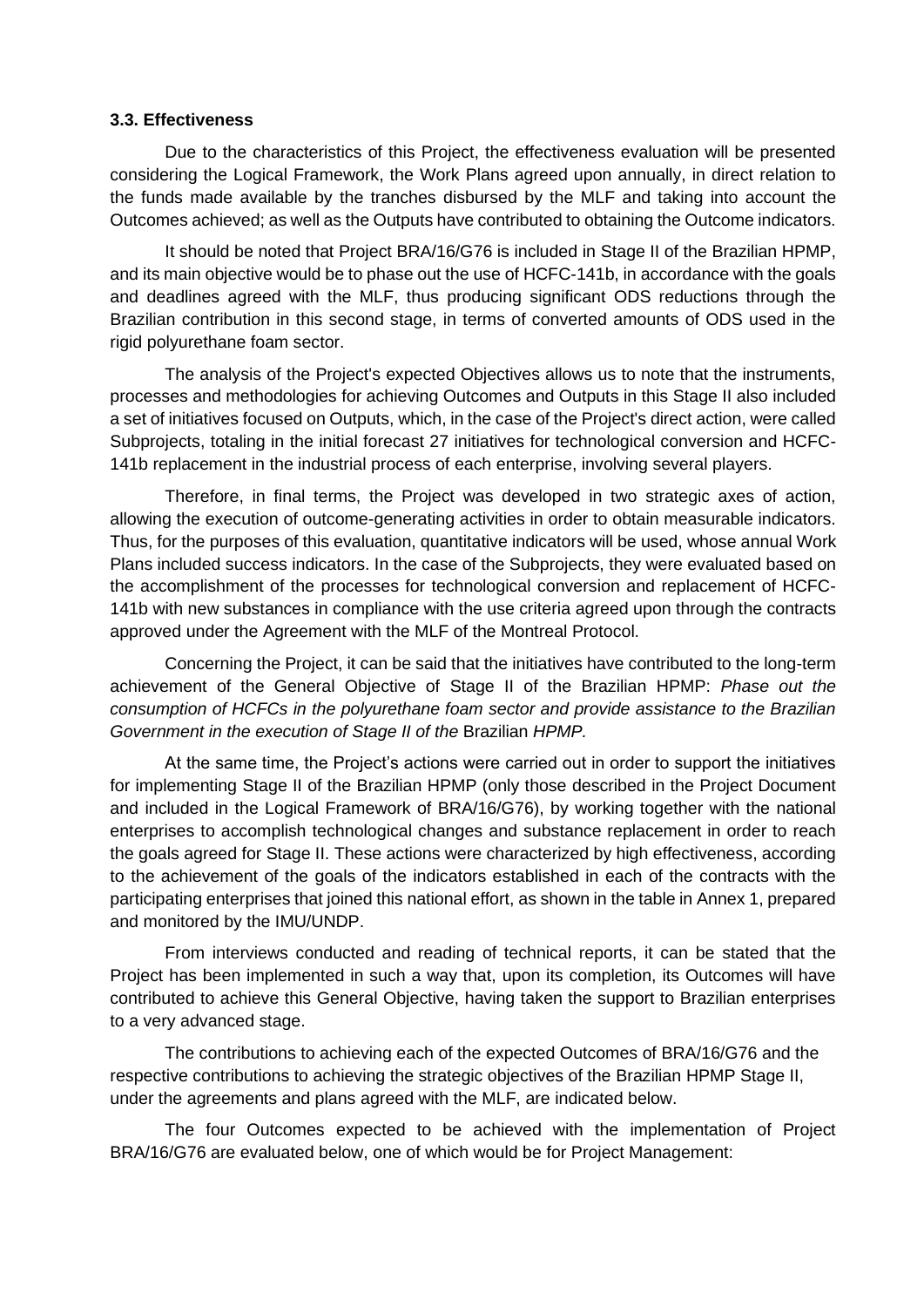### Outcome 1: Project Management implemented (Component 5 of the Brazilian HPMP – Stage II)

| <b>Indicator</b>                                                                  | <b>Baseline</b> | Goals |
|-----------------------------------------------------------------------------------|-----------------|-------|
| # of technical, operational, physical and financial execution<br>reports prepared |                 |       |
| # of Progress Reports and Annual Work Plans - Executive<br>Committee of the MLF   |                 |       |
| # of investment subprojects implemented                                           | 24              |       |
| # of data verification reports prepared                                           |                 |       |

Concerning Outcome 1, the following indicators were selected, with the baseline and goal survey:

*Output 1*: Technical, operational, physical and financial execution carried out.

*Output 2*: Progress Reports and Annual Work Plans prepared and submitted to the Executive Committee of the MLF for consideration.

*Output 3***:** Implementation and Monitoring of the Investment Subprojects carried out.

*Output 4:* Annual data verification performed.

This Outcome, aimed at ensuring the Project management, was achieved through MMA's Coordination and the IMU's operational, administrative, and technical efforts for the implementation of the Project. They relied on national and international technical resources to help address the issues related to compliance with the conditions established by the MLF (funding agent) and, at the same time, the management procedures and mechanisms of UNDP (implementing agency).

Regarding Output 1, the following processes contributed to the Project management: annual planning with the updating of Work Plans and respective budgeted funds; physicalfinancial monitoring and internal and MLF evaluations, which were carried out periodically; tripartite meetings with MMA, ABC, and UNDP; meetings of the Executive Committee of the MLF of the Montreal Protocol.

It is also worth highlighting the technical visits and missions to the enterprises participating in the Project to technically support and monitor the enterprise subprojects, which included the participation of the IMU/UNDP team, an international consultant and MMA. This execution was also carried out through video conferences, use of different multimedia applications and support from IMU and an international consultant to the entrepreneurs throughout the implementation process of each subproject. General revisions of fund adjustments were made per budget line, per annual funds forecast and incorporation of the tranches disbursed by the MLF to the Project, in compliance with the criteria.

The IMU has used existing UNDP project follow-up mechanisms for the execution of 17 enterprise subprojects so far, including 8 for systems houses and 9 for individual enterprises, and 27 subprojects are expected to be implemented by the end of Project BRA/16/G76. The service contracts and LTAS entered into with each of the enterprises were executed in accordance with the UNDP guidelines for the subject, specifically prepared for the Montreal Protocol and GEF projects. For each stage of the subproject, the enterprise presented a technical, financial and operational report to the IMU/UNDP, allowing the monitoring of progress, correction of difficulties and preventive actions by the Project managers.

As part of the contractual obligations with the MLF, the outcomes of the verification of the data on import and export, production and phase-out of Hydrochlorofluorocarbons (HCFCs) for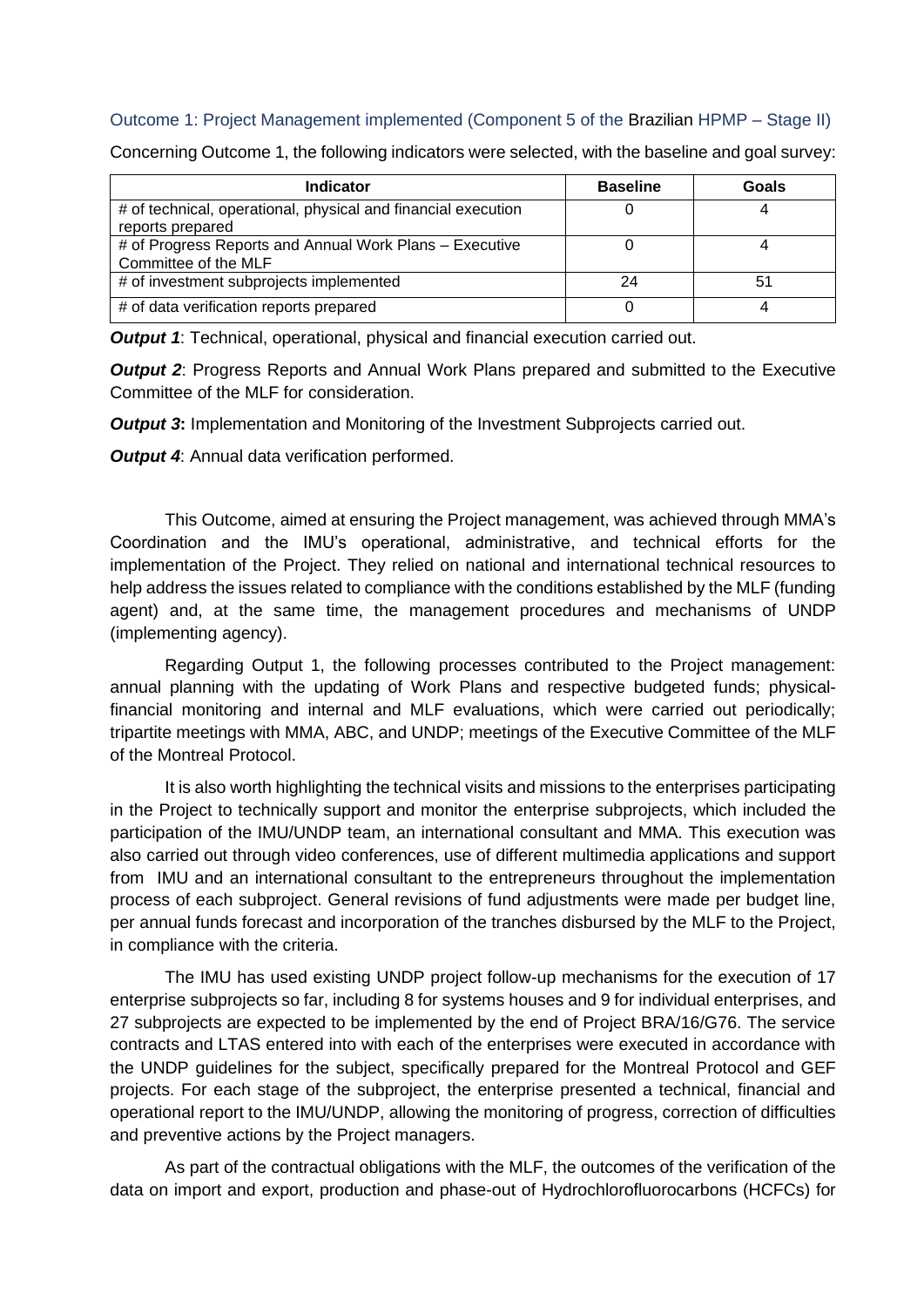the base years 2017, 2018 and 2019, listed in appendix 1-A of the Agreement between the Government of the Federative Republic of Brazil and the Executive Committee of the Multilateral Fund for the HCFC consumption reduction, in compliance with Stages 1 and 2 of the Brazilian HCFC Phase-out Management Plan (Brazilian HPMP), were presented to the Fund. To this end, two consultants were hired, and they prepared the aforementioned reports within the scope of Project BRA/16/G76 – Brazilian HCFC Phase-Out Management Plan – Stage II.

At the same time, IBAMA and MMA officials updated the regulatory framework on HCFC consumption and the HCFC import and export control procedures in Brazil. They also made a quantitative survey on Brazil's official HCFC import and export data, issued by IBAMA, and compared the official information on national consumption, issued by the Montreal Protocol Secretariat, with the import and export authorization data provided by IBAMA/MMA, and prepared by the consultants hired by the Project to draw up the HCFC Consumption Verification Report in Brazil.

So far, as a result of permanent monitoring of the Project's progress, the following indicators have been achieved: two Progress Reports were prepared for the presentation to ABC/MRE; four Progress Reports and Annual Work Plans were submitted to the Executive Committee of the MLF ( $80<sup>th</sup>$ ,  $82<sup>nd</sup>$  and  $86<sup>th</sup>$  Meetings); and four Annual Expenditure Reports (Combined Delivery Report – CDR) containing the financial execution for the years 2016, 2017, 2018, and 2019, demonstrating the IMU's ongoing follow-up of the Project management progress. Additionally, three reports on the outcomes of the verification of the data on import and export, production and phase-out of Hydrochlorofluorocarbons (HCFCs) in Brazil, for the years 2017, 2018 and 2019, were prepared by consultants and presented to the Executive Committee of the MLF. There were four coordination meetings, held in 2016, 2017, 2018 and 2019, for presentation of outcomes from the previous year (technical, operational, physical, and financial execution) and/or planning of activities for the current year.

Considering the data presented in the Progress Report of BRA/16/G76, dated August 2020 and sent to the MLF<sup>11</sup>, the last verification made concluded that "the commitments assumed by the Brazilian Government through the Brazilian HPMP were fulfilled in accordance with the last Progress Report and Action Plan, submitted to the Executive Committee of the Multilateral Fund in August 2020"<sup>12</sup> .

Through interviews, reading of documents and reports, it was possible to evaluate that the Project BRA/16/G76 management has been implemented effectively (or rather, efficiently), so far having achieved the Outcome 1 indicators according to the current Project execution schedule, which presented a significant delay due to factors not controlled by the Project management.

These factors include: consequences of the pandemic globally and in the country, in 2020 and 2021; the rising increases in unit values per kg/ton of certain substances that are non-ozone depleting and have no global warming potential in the domestic market for inputs of rigid polyurethane foam industries; and competitive and attractive prices for enterprises operating in the sector of that do not deplete the ozone layer but contribute to global warming/climate change, since they can be marketed under Brazilian legislation.

| <b>Indicator</b>                                                 | <b>Baseline</b> | Goal       |
|------------------------------------------------------------------|-----------------|------------|
| # of Normative Instructions for regulating HCFC imports into the | NI 14/2012      | NI 14/2012 |
| country, updated                                                 |                 |            |
| # of Normative Instructions for the proper management of ODS,    |                 |            |
| established                                                      |                 |            |
| # of Technical Standards prepared and submitted to ABNT          |                 |            |

Outcome 2: Regulatory framework adjusted (Component 1 of the Brazilian HPMP – Stage II)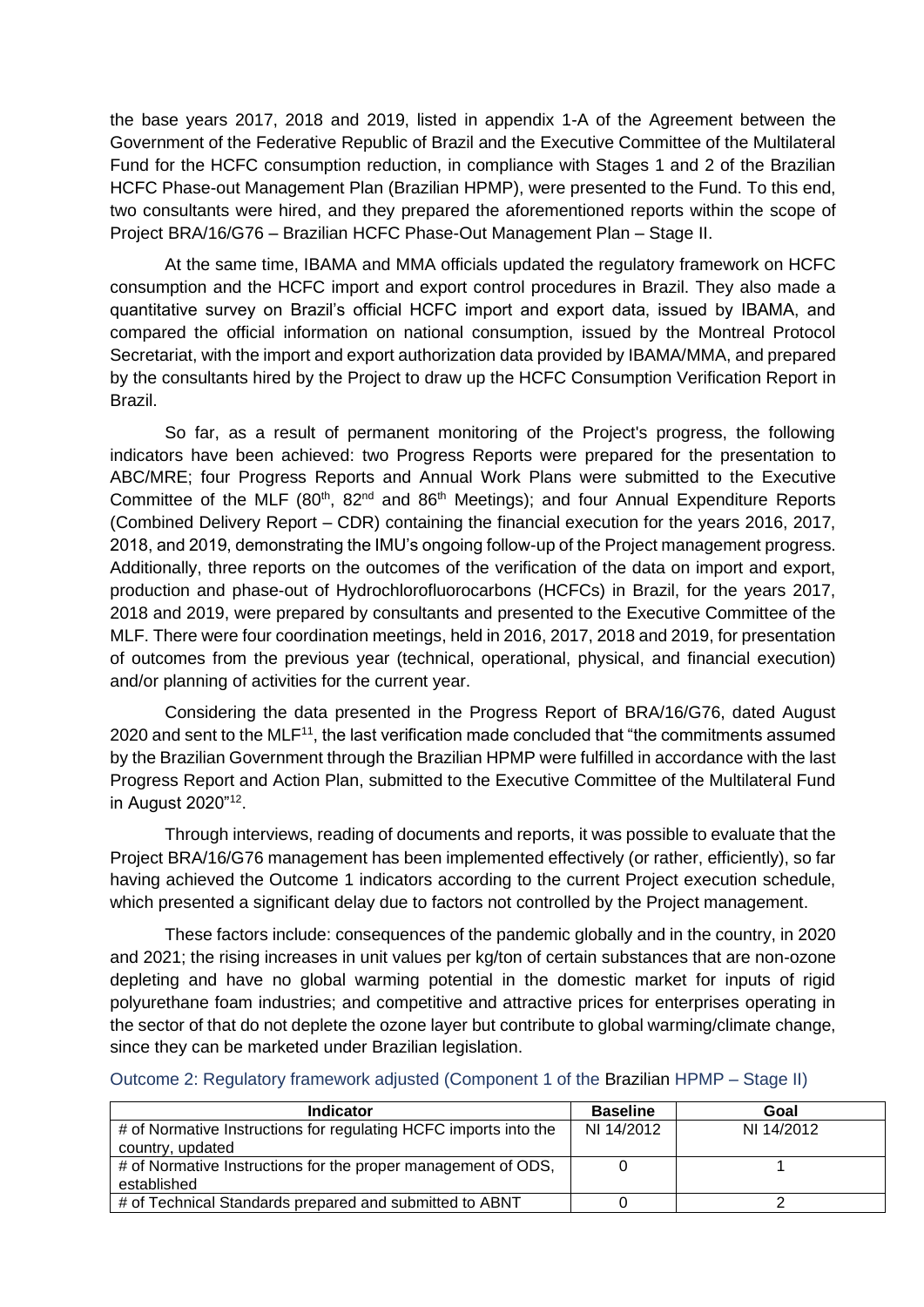| # of Legal instruments designed to regulate the manufacture, |  |
|--------------------------------------------------------------|--|
| import and export of formulated polyol and foam containing   |  |
| HCFC-141b and import of equipment containing HCFC-22         |  |

Concerning Outcome 2, the only contributor is:

**Output 1**: Drafts of legal instruments and rules aimed at HCFC phase-out prepared.

According to the Progress Report, the HCFC Data Verification Reports in Brazil<sup>12</sup> and the interviews conducted, it was found that the Regulatory Framework has been adjusted. Normative Instruction no. 14/2015 was updated, and IBAMA's Normative Instruction no. 4/2018 was generated, with relevant effects on the import of HCFC-141b into the country, which became prohibited, from January 1<sup>st</sup>, 2020, for the foam sector. In this context, as Brazil is not a producer of HCFCs, the use of HCFC-141b will no longer occur as soon as domestic stocks are depleted at the enterprises in the sector.

Listed below are the regulatory initiatives with important consequences for the dynamics of the sector, with the replacement of HCFC-141b with other substances, as well as the extinction of the HCFC Working Group (GT-HCFC) in 2019, which had been created in 2015.

(i) Publication of Ordinance no. 197, of July 6, 2015, appointing the representatives of the HCFC Working Group (GT-HCFC), created by Ordinance no. 179/2015.

(ii) Publication of Ordinance no. 326, of July 26, 2016, which changes the representative of the Ministry of Foreign Affairs in the HCFC Working Group (GT-HCFC).

(iii) Publication of Ordinance no. 565, of December 30, 2016, which changes the representative of the Ministry of Industry, Foreign Trade and Services and the alternate representative of the National Association of Electro-Electronics Manufacturers (ELETROS) in the HCFC Working Group (GT-HCFC).

(iv) Publication of Ordinance no. 171, of June 19, 2015, which changes the members of the Ministry of Science, Technology and Innovation (MCTI) and Ministry of Health (MS) in the Interministerial Executive Committee for the Protection of the Ozone Layer (PROZON).

(v) Publication of Ordinance no. 563, of December 30, 2016, which changes the alternate representative of the Ministry of Industry, Foreign Trade and Services in PROZON.

(vi) IBAMA Normative Instruction no. 4, of February 14, 2018, which regulates the control of imports of Hydrochlorofluorocarbons – HCFCs and blends containing HCFCs, in compliance with Decision XIX/6 of the Montreal Protocol, and makes other provisions.

(vii) IBAMA Normative Instruction no. 5, of February 14, 2018, which regulates the environmental control of the exercise of potentially polluting activities regarding substances subject to control and phase-out according to the Montreal Protocol.

(viii) Decree no. 9,398, of June 4, 2018, which amends the Decree of March 6, 2003, which creates the Interministerial Executive Committee for the Protection of the Ozone Layer, with the purpose of establishing guidelines and coordinating actions related to the protection of the ozone layer.

(ix) Decree no. 9,759, of April 11, 2019, which extinguishes and establishes guidelines, rules and limitations for collegiate bodies of the federal public administration.

(x) Decree no. 10,223, of February 5, 2020, which revokes the Decrees of 03/06/2003 and no. 9,398 of 06/04/2018.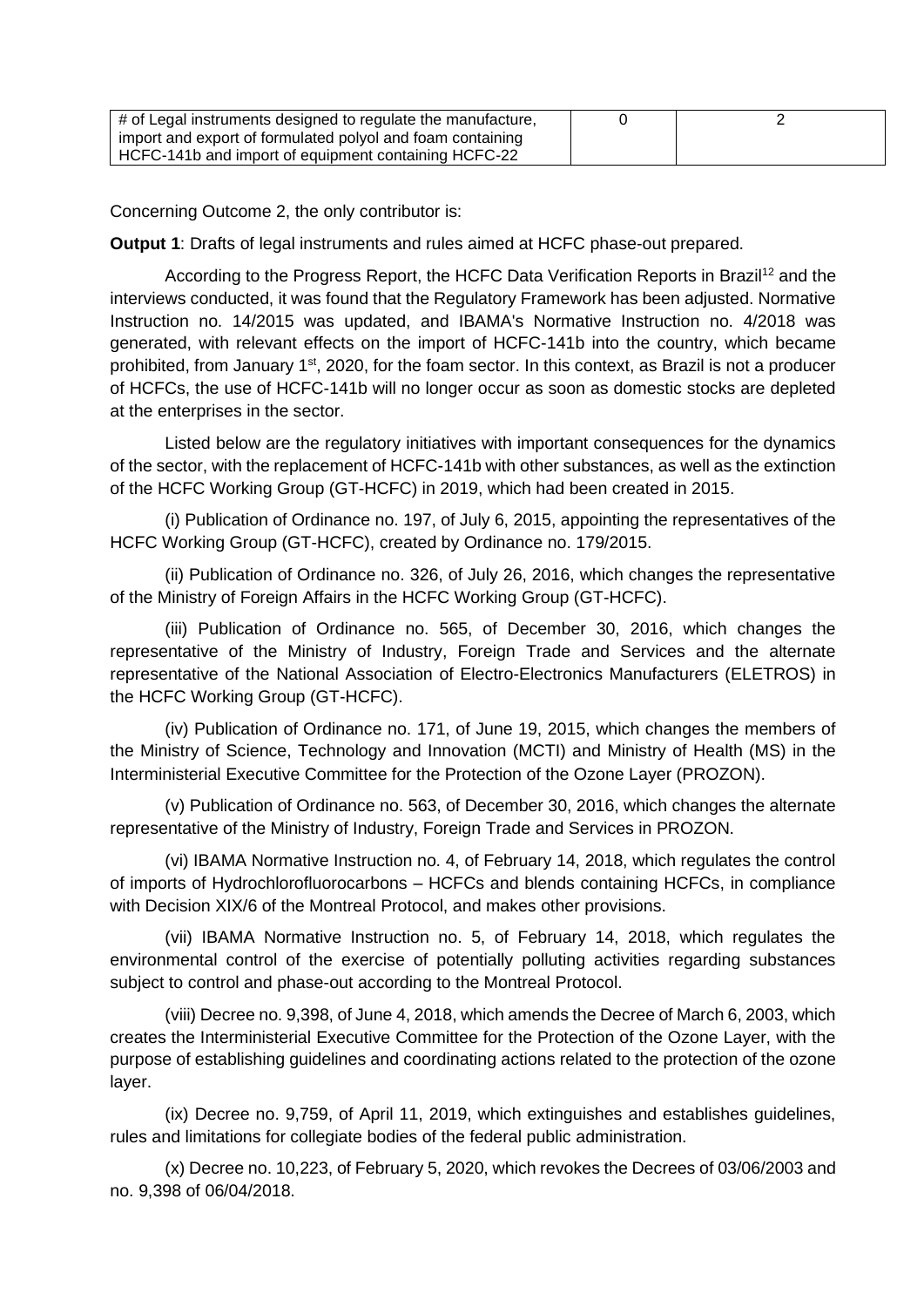Both PROZON and the HCFC Working Group (GT-HCFC) were extinguished, according to the guideline issued by Decree no. 9,759. The activities resulting from these groups continue to be carried out under the coordination of Ministry of Environment within its scope of authority, according to the interview conducted.

As seen, Brazil does not produce HCFC-141b. So, the ODS control actions takes place at the import and export of these substances by enterprises. The Brazilian Institute for the Environment and Renewable Natural Resources – IBAMA is the federal agency responsible for controlling the substances marketed and used in Brazil so that the country fulfills its part in the Montreal Protocol.

On February 14, 2018, IBAMA Normative Instruction (IN) no. 4 was published, which dealt with the control of imports of Hydrochlorofluorocarbons – HCFCs and blends containing HCFCs, in compliance with Decision XIX/6 of the Montreal Protocol. Legal entities that import, export, resell, and technically use these substances, as well as enterprises that recycle, regenerate, and incinerate controlled substances, should be registered in the Federal Technical Cadaster of Potentially Polluting Activities and/or Users of Environmental Resources (CTF/APP) and provide the necessary information, according to this Normative Instruction. Legal entities should also register in the categories of activities developed by the enterprise and inform which activities related to the Montreal Protocol they are engaged in, according to the table indicated in the regulation.

From interviews conducted, it was possible to see that improvements are currently being made to the regulation of Normative Instruction no. 4, in order to better guide entrepreneurs, after some years of experience in the operationalization of the NIs on the subject. It should be noted that indicator 2 of Outcome 2 was met by IN no. 5.

Therefore, IN no. 4 revised the import limits for HCFCs and blends containing the compound, reducing the total HCFC import quota by 39.30%, as of January 1<sup>st</sup>, 2020, and with a further reduction of 51.60%, as of January  $1<sup>st</sup>$ , 2021. Specifically, for the polyurethane foam sector, IN no. 4 also determined the ban on HCFC-141b imports, as of January  $1<sup>st</sup>$ , 2020.

Whereas IN no. 5 regulated the environmental control of activities that use substances that are harmful to the ozone layer and established the procedures that enterprises and users of these compounds must follow in order to remain in compliance with the legislation applicable to the topic.

Both normative instructions reflect the efforts made by Brazil to meet the goals set by the Montreal Protocol and are the result of a joint process between the Government, society, and the productive sector.

Also, in relation to the improved Regulatory Framework, in 2018, a seminar was held in Brasília to encourage the international exchange of information on the replacement of HCFC-141b – an ozone-depleting substance – in the polyurethane foam sector. It had the collaboration of the international consultant and expert in the field, Miguel Quintero, who presented the Colombian demonstration project for the use of HFO as a blowing agent in the manufacture of discontinuous panels.

This Project initiative aimed to provide information to around 40 specialists and entrepreneurs in the polyurethane foam manufacturing sector, in order to prepare themselves in business terms for the new regulatory framework and expand adherence to the Brazilian HCFC Phase-out Management Plan (Brazilian HPMP) – Stage II, supporting the productive sector technically and financially in replacing HCFCs with environmentally suitable substances.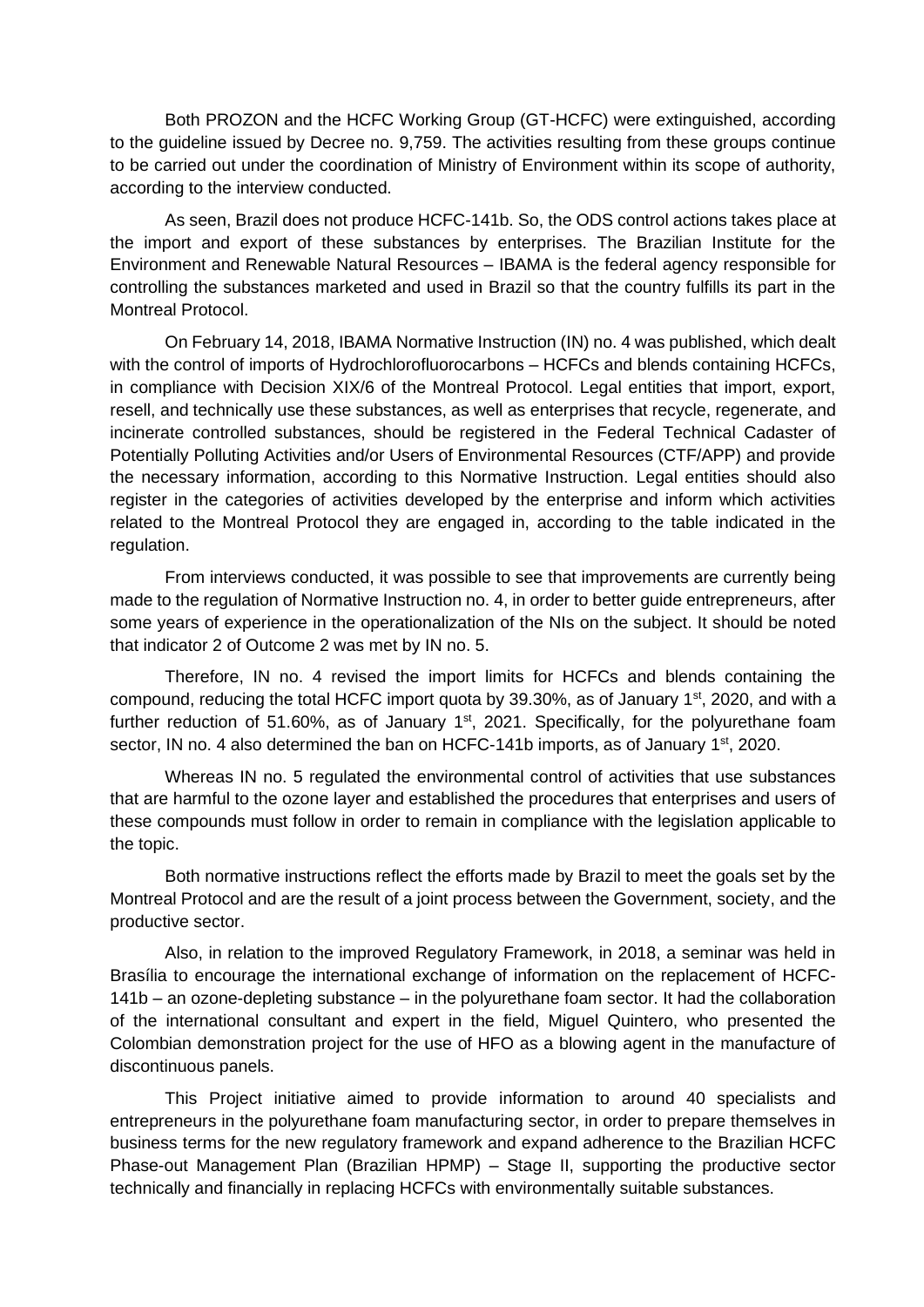With IBAMA's Normative Instruction no. 4/2018, as of January 1<sup>st</sup>, 2020, the total import quota for HCFCs would be reduced by 39.3% and the specific import quota for HCFC-141b would have a reduction of 90.03%. For the polyurethane foam sector, the NI also determined a ban on the import of HCFC-141b for foam manufacturing, as of January 1<sup>st</sup>, 2020, and a ban on the import and export of formulated polyol containing HCFC-141b in Brazil, as of January  $1<sup>st</sup>$ , 2021.

According to studies conducted in recent years, HFOs are considered to be one of the alternatives to HCFC-141b for the sector because, unlike CFCs and HCFCs, they have no ozone depleting potential. Additionally, HFOs have no global warming potential either and, therefore, are an environmentally suitable substance.

It should be noted that from the last "Report on Verification of HCFC Consumption Targets in Brazil", covering the years 2018 and 2019 and released in August 2020, consultant Eng. Carlos Alberto Ferreira Rino, PhD.<sup>12</sup>, reported that "total HCFC consumption in Brazil in 2018 and 2019, considering imports minus exports, was 824.96 and 838.85 tonnes of ODP, respectively. Therefore, the reductions were 37.85% and 36.80%, respectively, in relation to starting point, values far above the targets for 2018 and 2019". The data is shown below as per tables prepared by the aforementioned consultant $12$ :

| <b>Starting point for</b><br>consumption reductions<br>(ODP tonnes) | Target for 2018<br>(ODP tonnes) |      | <b>Consumption in</b><br>2018 (ODP tonnes) | <b>Reduction</b><br>in 2018 (%) |
|---------------------------------------------------------------------|---------------------------------|------|--------------------------------------------|---------------------------------|
| 1.327.3                                                             | 1.194.6                         | 10.0 | 824.96                                     | 37.85                           |

### Table 3: HCFC Consumption Comparison 2019

| <b>Starting point for</b><br>consumption reductions<br>(ODP tonnes) | Target for 2019<br>(ODP tonnes) | <b>Target for</b><br>2019(%) | <b>Consumption in</b><br>2019 (ODP tonnes) | <b>Reduction</b><br>in 2019 (%) |
|---------------------------------------------------------------------|---------------------------------|------------------------------|--------------------------------------------|---------------------------------|
| 1.327.3                                                             | 1.194.6                         | 10.0                         | 838.85                                     | 36.80                           |

Source: Rino, Carlos Alberto. Relatório de Verificação de Metas de Consumo 2028 e 2019. MMA. Brasília, 2020

In this context, it can be assessed that the Brazilian HPMP Coordination actions of MMA, along with the collaboration of IBAMA, were very effective in bringing about substantial improvements in the Regulatory Framework aimed at banning the import of HCFC-141b by Brazil, as of January 2020, with the entry into force of the update of IBAMA's NI no. 4 in 2018.

At the same time, the coordination of MMA, collaboration of IBAMA and technical and managerial support from UNDP (Project implementing agency) have been following up the meetings of Brazilian Association of Technical Standards (ABNT), by providing information and data to the work of the Association's Technical Committees aiming at drafting standards involving topics related to the non-use of ODS in different industrial processes. However, no normative instruction or other legal instrument of interest to the Montreal Protocol was formalized.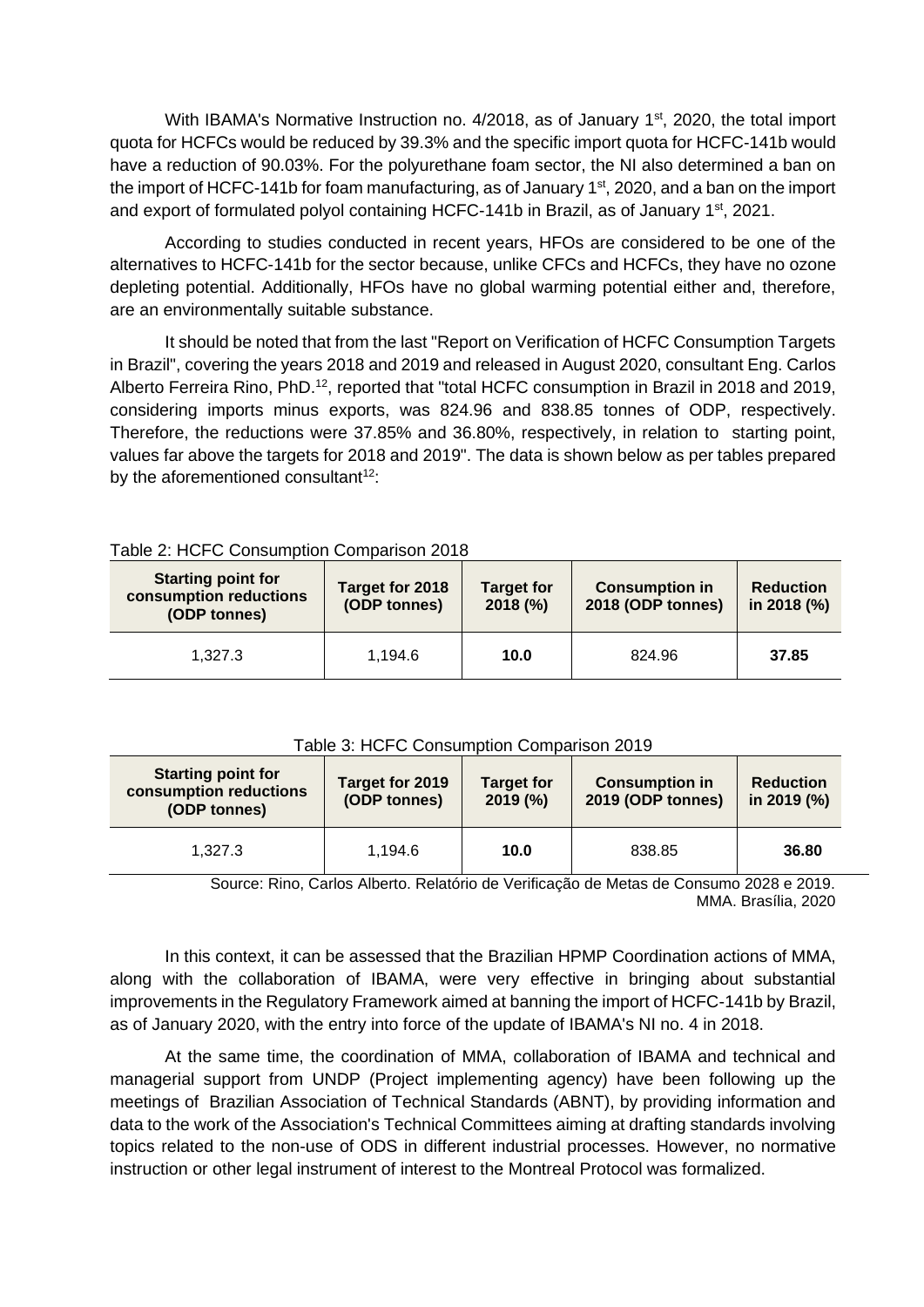On this topic, the Progress Report for Stages I and II of the Brazilian HPMP, prepared for the period 2017-2018 and presented to the ExCom of the MLF in August 2019, reports that: "Regarding flammable alternatives, the Brazilian Government, together with UNDP and GIZ, has been promoting awareness campaigns on the safe handling of alternatives with a low negative impact on the global climate system that present some degree of flammability".

Additionally, the Government has supported ABNT in developing specific technical standards to ensure nationwide "standardization of the handling, installation and maintenance of equipment using flammable substances alternative to HCFCs". The main initiatives include: (i) revision of the ABNT NBR 16069 standard on "Security in refrigeration systems"; according to the latest version of the international standard ISO 5149; (ii) preparation of a technical standard on terminology and safety classification of refrigerants based on ANSI/ASHRAE 34; (iii) preparation of a standard for "Installation of residential split and compact AC systems"; and (iv) revision of the ABNT NBR 15833 standard on "Reverse production of refrigerators".

It should be noted that, for technological conversion projects in the polyurethane foam sector, the adoption of national and international industrial safety parameters, proven by a safety certification issued by a qualified entity, is a necessary condition for approval of the technological conversion and release of funds to the Brazilian HPMP's beneficiary enterprises opting for flammable alternatives. Currently, a proposal for a technical standard for the safe use of flammable blowing agents in the production chain of the polyurethane foam sector is being prepared for submission to ABNT.

The safety certification issue continues to be evaluated by the Project's executors as a critical point for completion of the Stage II Projects and the transfer of funds planned to support some SHs and respective end users, as well as individual enterprises participating in BRA/16/G76.

In relation to the indicator of legal instruments designed to regulate the manufacture, import and export of formulated polyol and foam with HCFC-141b and the import of equipment containing HCFC-22, progress has been made within IBAMA, and through its website and interviews conducted it is possible to see that proposals for legal instruments in this field are still under study, together with the Federal Revenue Service working on these topics in order to complement IBAMA's NI no. 4.

However, in terms of regulatory framework, two important consultative bodies for advances in the implementation of the Montreal Protocol, with a variety of relevant players and public, private and non-governmental partners, such as PROZON and the GT-HCFC, were extinguished in recent years. In interviews with MMA representatives, it was clarified that, even though these committees and working groups are no longer formally constituted, consultations and contacts continue to be made with some regularity by the Coordination.

| Indicator                                                                                                              | <b>Baseline</b> | Goal |
|------------------------------------------------------------------------------------------------------------------------|-----------------|------|
| # of investment subprojects completed                                                                                  | 24              | 51   |
| # of beneficiary enterprises with HCFC consumption above 100<br>kg/year converted to HCFC-free technologies if low GWP | 250             | 720  |

Outcome 3: Industrial Conversion Investment Projects implemented (Component 2 of the Brazilian HPMP – Stage II)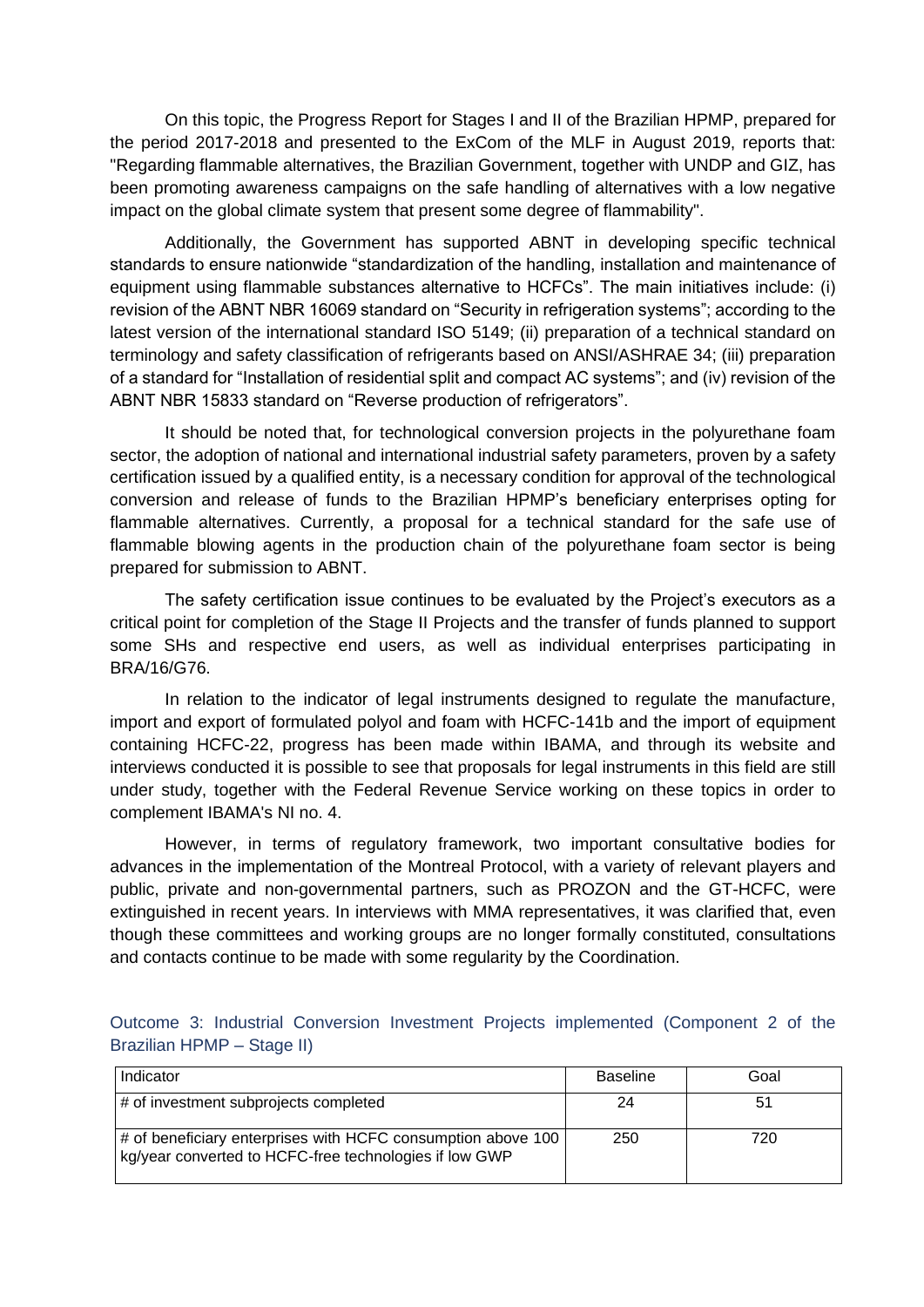For **Outcome 3**, which concentrates almost all Project's funds, there are 27 Products, divided into System Houses and Individual Enterprises, classified by enterprise as a subproject, totaling 27 subprojects, each one corresponding to one of the 27 Outputs in the Project's Logical Framework.

Regarding the Outcome, which deals with the technological conversion of enterprises in the polyurethane foam sector that use or used HCFC-141b, there is a list that was prepared and attached to the approved PRODOC<sup>2</sup>, detailing the following:

- a) Investment project to phase out HCFC-141b and HCFC-22 in rigid foam manufacturing subsectors for the technological conversion of system houses and small and medium enterprises (SMEs) end users of polyurethane systems,
- b) Investment project to phase out HCFC-141b in rigid foam manufacturing subsectors for the technological conversion of individual enterprises*.*

Funding for technology conversion and transfer activities was specifically earmarked for enterprises eligible through a consultation process and approved by the Executive Committee of the Multilateral Fund for Implementation of the Montreal Protocol for consumption phase-out in this Stage II. The initial list of enterprises that were part of the investment group of System Houses or Individual Enterprises was defined in the preparation of PRODOC, using the information and the existing diagnosis from Stage I of the Brazilian HPMP and updated during the preparatory phase of Stage II. For changes in the funding amount to enterprises or changes in enterprises who receive funding for implementing modifications, the IMU must comply with the clauses of the Agreement signed with the Fund.

# *Actions prior to the start of BRA/16/G76 implementation, as facilitators to increase effectiveness in obtaining outcomes:*

For the effectiveness analysis: due to the specific characteristics of this Project design, which includes 27 subprojects, and certain System House subprojects would generate new technical assistance, that is, these are umbrella projects, which could generate 30-50 new subprojects for end users (new individual enterprises) by each one of the System Houses.

For this reason, in order to set the amount of the service contracts and/or contracts that were established with each of the enterprises belonging to the two investment groups in the project design stage, the limits of action and scope of the investments in each enterprise were defined in accordance with the handbooks and guidelines prepared by the MLF.

The Project's structure was designed according to the investment baseline collected from the end beneficiary: system house, end user and individual enterprises. All beneficiaries committed to phase out HCFC-141b and HCFC-22 from their production process by signing a specific document, that is, a document of commitment.

Therefore, the Brazilian HPMP Stage II Project's priority was to ensure the complete phase-out of HCFC-141b consumption in the polyurethane foam sector through:

a) Investment projects for the rigid polyurethane foam subsector,

b) A regulatory action banning the import of HCFC-141b by the polyurethane foam industry as of January 1st, 2020.

c) A regulatory action banning the import and export of formulated polyol containing HCFC-141b as of January 1st, 2021.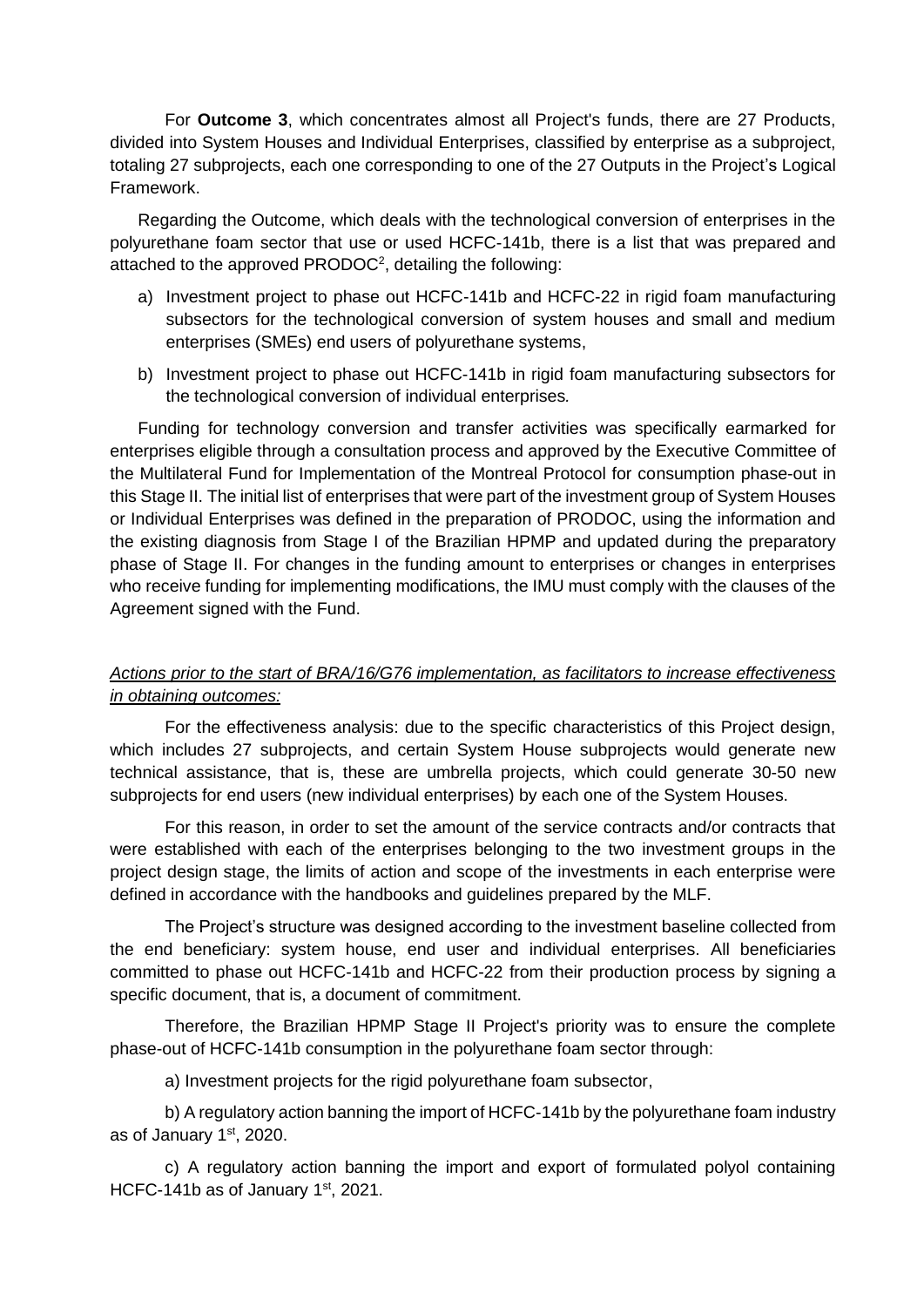The adoption of this strategy was justified by the following characteristics observed for the subsector in Brazil, based on the data collected in Stage I of the Brazilian HPMP (Project BRA/12/G76), according to that project's Final Evaluation Report<sup>1</sup>:

a) Predominance of micro, small and medium enterprises with A-5 capital (Montreal Protocol classification), which, in many cases, worked with multiple applications,

b) System Houses were the only suppliers for this market and, therefore, the end-user enterprises were highly dependent on them, although changing suppliers is frequent,

c) 57.45 ODP tonnes of HCFC-141b used by the rigid polyurethane foam subsector in 2013 were consumed by ineligible enterprises in that subsector, all of which being virtually dependent on system houses,

d) 8.7 ODP tonnes of HCFC-141b, imported by Brazil in 2013, were exported to other countries in the form of formulated polyol.

This avoided market distortions by not allowing only a small number of ineligible enterprises to continue using HCFC-141b, while the rest of the market was converted. The complete phase-out of HCFC-141b used in the foam sector was in line with Decision 74/50 of the Montreal Protocol, which recommended prioritizing the phase-out of high-ODP HCFCs. Furthermore, it significantly contributed to achieving the country's goal of reducing global HCFC consumption by 35%, by 2020, and 45%, by 2021, according to the latest HCFC Consumption Verification Report sent to the Fund, with 2019 as the base year.

As one of the requirements for receiving MLF funds, enterprises should fulfill obligations related to the Brazilian environmental legislation, especially as to:

a) obligations related to ODSs, including the corresponding state and/or municipal environmental licenses required for their operation,

b) being registered in the correct category of the CTF/APP – IBAMA,

c) being up-to-date with ODS purchase, sale, transfer and use reports;

d) being up-to-date with the Certificate of Good Standing issued by the CTF/APP - IBAMA.

As agreed with MLF for this Project BRA/16/G76 - Stage II of the Brazilian HPMP, 169.08 ODP tonnes of HCFC-141b and 0.60 ODP tonnes of HCFC-22 should be phased out by the end of its execution through two approaches: group subprojects and individual subprojects. The execution stages of technological conversion for each type of enterprise in the Project are summarized below, according to the IMU/UNDP's presentation at the last Tripartite Meeting, held in 2020: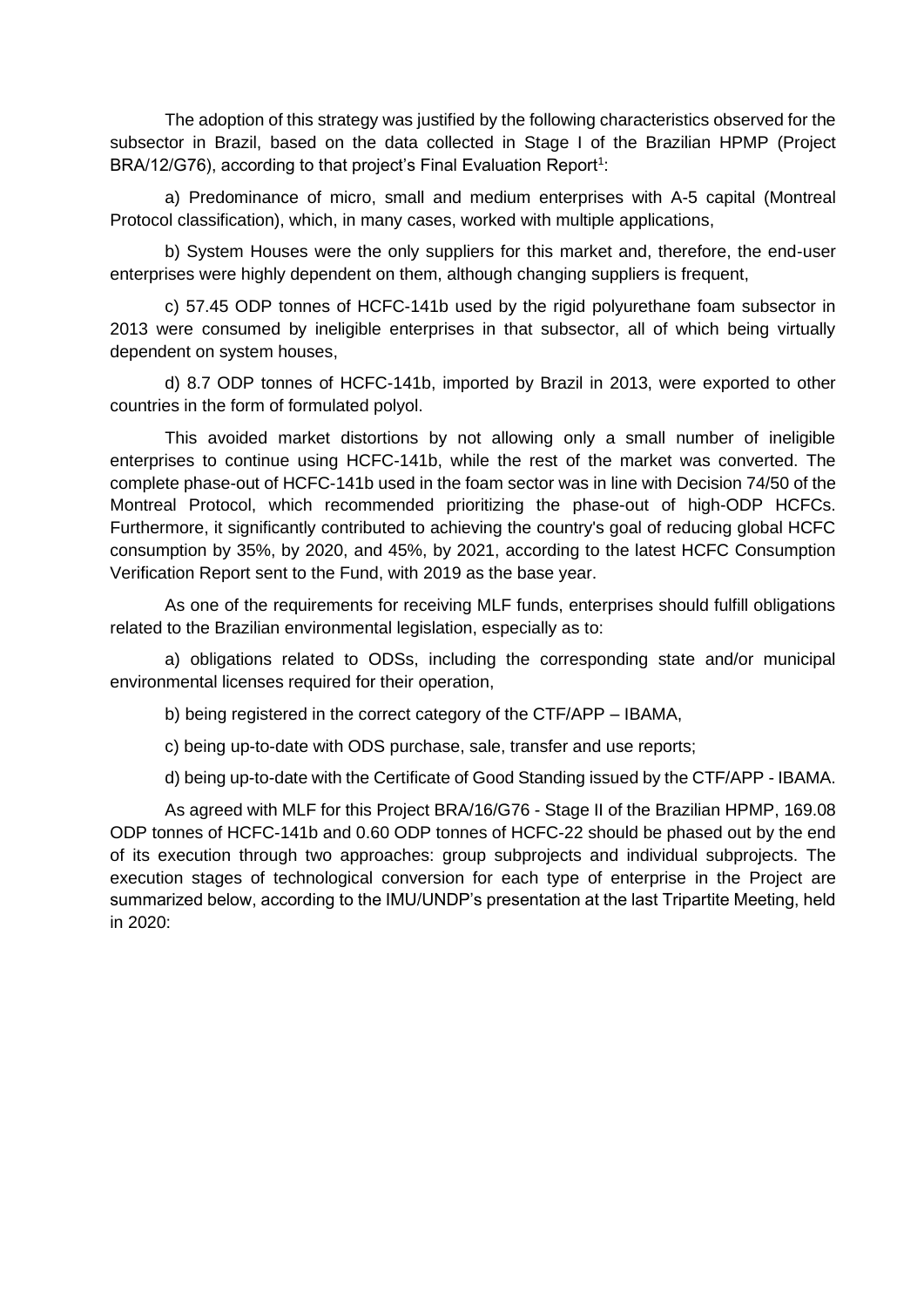

## Figure 1: System House and End User Subprojects Stages

Source: Progress Report. IMU/UNDP. 2020

### Figure 2: Individual Enterprise Conversion Contracts Stages



Source: Tripartite Meeting Presentation. IMU/UNDP. 2020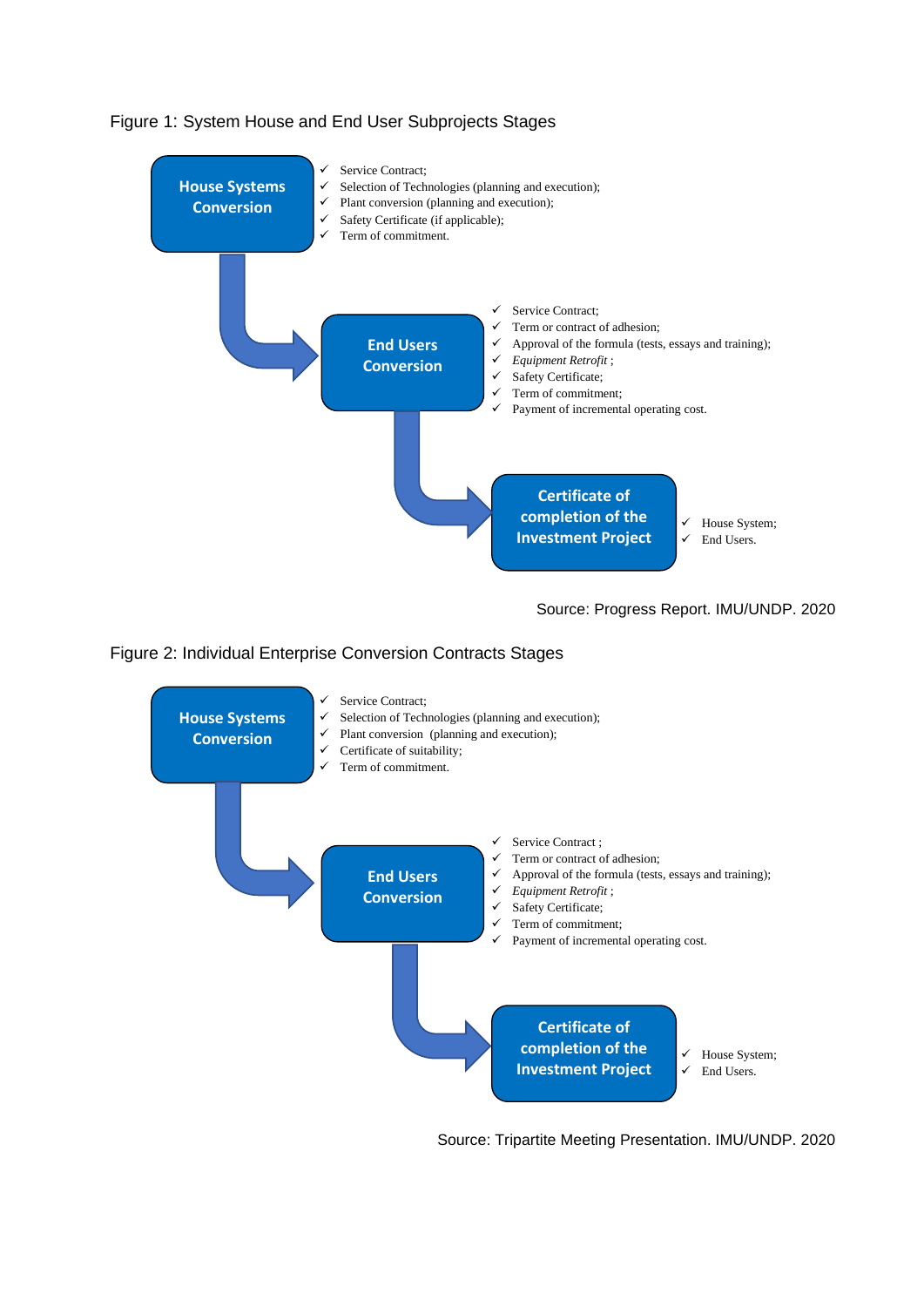**Group subprojects** have been led by System Houses, which provide technical support to end users of the formulated systems and have been prepared in accordance with the criteria and guidelines established by Decision XIX/6 and Decision 74/50 of the Executive Committee (ExCom) of the Multilateral Fund (MLF) for the Implementation of the Montreal Protocol.

These subprojects have been prepared based on information provided by the System Houses and the following eligibility criteria: a) A-5 capital enterprise (Montreal Protocol); b) Enterprise established by September 21, 2007; c) HCFC-141b consumption lower than 20 tonnes/year, considering the 2013 baseline (Brazilian HPMP Stage II).

During their preparatory stage, relevant information was presented to help System Houses make decisions about the technology to replace HCFC-141b that best suits their needs. However, the final decision was up to them as it involved strategic corporate business plan decisions.

The end-user enterprises supported by System Houses were classified into three categories, according to their level of consumption, based on information from the year 2013<sup>5</sup>:

a) Consumption higher than or equal to 500 kg/year;

b) Consumption lower than 500 kg/year and higher than or equal to 100 kg/year;

c) Consumption lower than 100 kg/year.

Through PRODOC it has been estimated "that approximately 927 end-user enterprises will be converted under 14 projects, led by 11 A-5 capital System Houses and 3 non-A-5 capital System Houses (national capital). However, only 445<sup>2</sup> of those with consumption higher than 100 kg in 2013 had funds related to incremental capital cost and incremental operating cost approved by the MLF for their conversion."

The 27 subprojects approved by the MLF for investment, either by Group (SH) or Individual enterprise, within the scope of the Project are listed below.

**Output 1:** AMINO Group Investment Subproject (Rigid Foam) implemented by 2018 (year 3).

**Output 2:** ARISTON Group Investment Subproject (Rigid Foam) implemented by 2018 (year 3).

*Output 3:* BASF Group Investment Subproject (Rigid Foam) implemented by 2019 (year 4).

*Output 4:* COMFIBRAS Group Investment Subproject (Rigid Foam) implemented by 2019 (year 4).

**Output 5:** DOW Group Investment Subproject (Rigid Foam) implemented by 2019 (year 4).

*Output 6:* ECOBLASTER Group Investment Subproject (Rigid Foam) implemented by 2018 (year 3).

*Output 7:* FLEXIVEL Group Investment Subproject (Rigid Foam) implemented by 2019 (year 4).

**Output 8:** MCASSAB Group Investment Subproject (Rigid Foam) implemented by 2019 (year 4).

*Output 9:* POLISYSTEM Group Investment Subproject (Rigid Foam) implemented by 2018 (year 3).

**Output 10:** POLYURETAHNE Group Investment Subproject (Rigid Foam) implemented by 2019 (year 4).

*Output 11:* PURCOM Group Investment Subproject (Rigid Foam) implemented by 2018 (year 3).

*Output 12:* SHIMTEK Group Investment Subproject (Rigid Foam) implemented by 2019 (year 4).

**Output 13: UNIVAR Group Investment Subproject (Rigid Foam) implemented by 2018 (year 3).**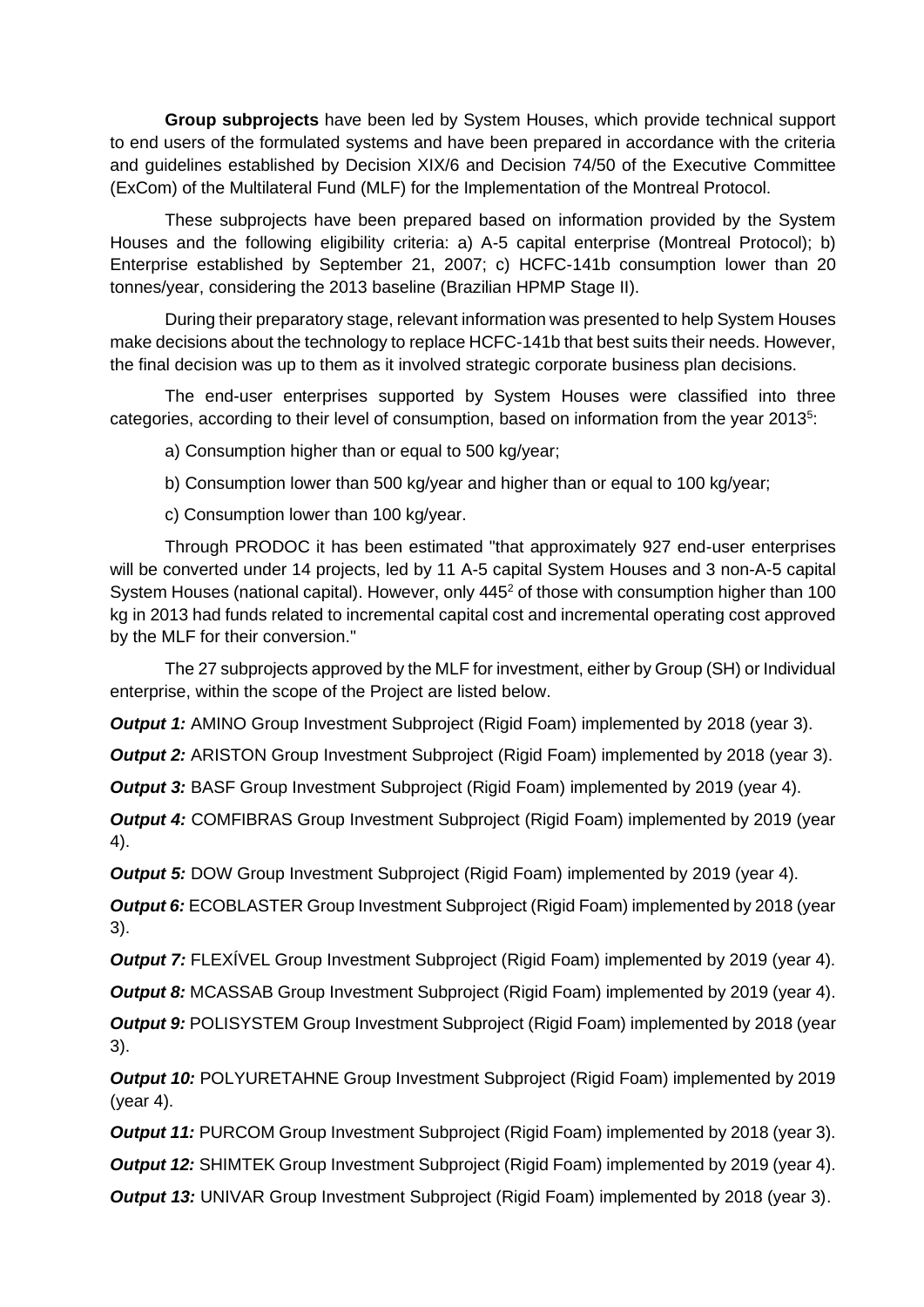**Output 14:** UTECH Group Investment Subproject (Rigid Foam) implemented by 2016 (year 3).

*Output 15:* ANANDA METAIS Individual Investment Subproject (Rigid Foam) implemented by 2018 (year 3).

**Output 16:** ÁRTICO Individual Investment Subproject (Rigid Foam) implemented by 2019 (year 4).

*Output 17:* BULLTRADE Individual Investment Subproject (Rigid Foam) implemented by 2019 (year 4).

**Output 18:** COLD AIR Individual Investment Subproject (Rigid Foam) implemented by 2017 (year 2).

*Output 19:* FURGÕES IBIPORÃ Individual Investment Subproject (Rigid Foam) implemented by 2019 (year 4).

**Output 20:** GELOPAR Individual Investment Subproject (Rigid Foam) implemented by 2019 (year 4).

*Output 21:* IBF Individual Investment Subproject (Rigid Foam) implemented by 2017 (year 2).

**Output 22: ISAR Individual Investment Subproject (Rigid Foam) implemented by 2017 (year 2).** 

**Output 23:** NIJU Individual Investment Subproject (Rigid Foam) implemented by 2019 (year 4).

**Output 24: REFRIMATE Individual Investment Subproject (Rigid Foam) implemented by 2019** (year 4).

*Output 25:* SÃO RAFAEL Individual Investment Subproject (Rigid Foam) implemented by 2021 (year 6).

*Output 26:* TECPUR Individual Investment Subproject (Rigid Foam) implemented by 2021 (year 6).

**Output 27:** THERMOTELHAS E THERMJET Individual Investment Subproject (Rigid Foam) implemented by 2021 (year 6).

# *Current stage of implementation of the 27 proposed subprojects, according to existing Contracts.*

The Project effectively started in 2016, with a total budget of US\$ 17,020,000, US\$ 14.7 million of which were planned to be used in conversion projects of 27 industrial conversion subprojects  $-14$  subprojects in the SH group and 13 individual subprojects  $-$  where the conversion of about 470 enterprises in the polyurethane foam sector was expected, especially micro, small, and medium enterprises (MSME), with a nationwide distribution and with a focus on the rigid PU foam sector.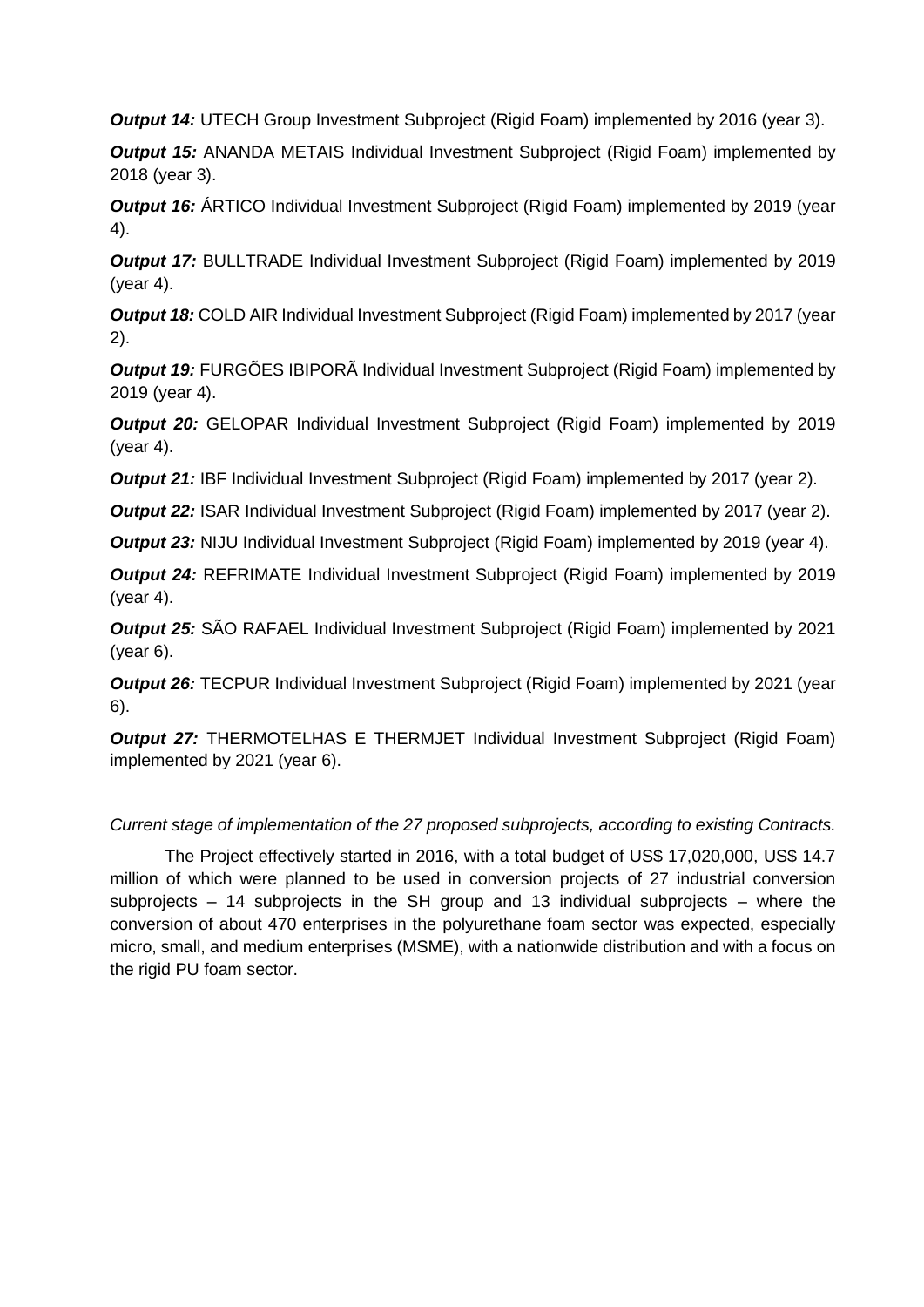



Source: Presentation Brazilian HPMP. SRI/MMA.2019.

Therefore, the strategy adopted was for the IMU to sign Service Agreements with each of the SH group and individual enterprises, having the MLF determine the amounts allocated for conversion, for each technological conversion and for assistance to end users, as well as the amounts to be passed on to the enterprises and users as ICC and IOC compensation, as well as of ICC of the SH. For consultation purposes, the agreements signed with the SH group enterprises, Individual Enterprises and End Users instruments are available at the IMU/UNDP. These agreements describe the procedures adopted in terms of stages, time, activities, expected outcomes and associated costs.

Thus, IMU/UNDP followed the UNDP implementation manual approved by MLF, which had been tested and revised during Stage I of the Brazilian HPMP (Project BRA/12/G76) and had the support of an international consultant for technical or strategic decisions of each of the participating enterprises, had previously approved and standardized models and instruments to be used in the implementation of the Project, and had performance schedules for each of the conversion projects based on the individual Plan developed by each participating enterprise.

Three System Houses would not receive support from the Project for technological conversion because they did not meet the requirements established by the Agreement with the Montreal Protocol, in terms of capital composition, two were multinational enterprises: DOW and BASF. A third enterprise, Univar, was also ineligible, allowing only participation in actions with end users. Both BASF and DOW play an important role in the domestic market of rigid polyurethane foam production and are input suppliers for a large percentage of industries in the sector. By the end of 2020, the UNDP was unable to advance in negotiations with these two enterprises in order to sign the Long-Term Agreement.

According to interviews conducted, the Service Agreement (Direct Contracting) signed with the SH group enterprises and individual enterprises proved difficult to be used with SH enterprises for the transfer of funds to the end-user enterprises of the SH. Direct contracting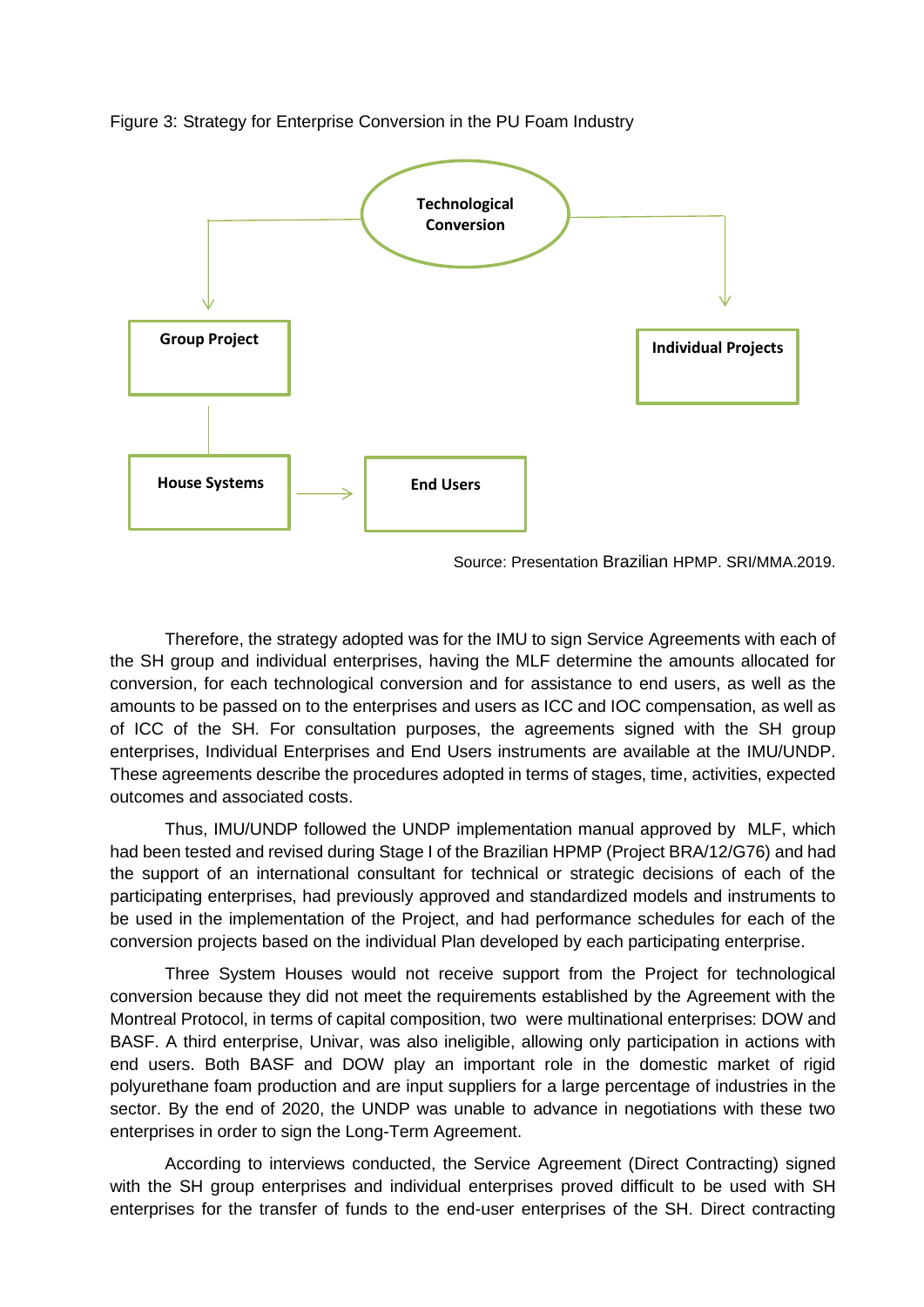through service agreements proved appropriate in the case of plant technology conversion projects for HCFC-141b replacement in SH group enterprises and individual enterprises.

This issue was only resolved by the Project starting in July 2019, after the Assessment Committee Project (ACP) approved the use of Long-Term Agreements to support the technology conversion services of small and medium enterprises in the polyurethane foam sector for HCFC-141b replacement, which relied on the direct action of the Project SHs. This type of contract had the advantage of allowing extending the execution period or adding two additional years without having to be approved by regional decision-making bodies in the development of the Project.

Thus, in general, in the first half of 2017, conversion agreements were signed with six SHs: Amino, Ariston, Ecoblaster, Flexível (formulation), Polyurethane and Univar (validation of end-user information). As of 2019, these enterprises would sign Long Term Agreements (LTAs) to provide services for the conversion of eligible beneficiary enterprises in the polyurethane foam sector. IMU and the international consultant played a major role in providing technical support to enterprises in implementing these agreements, as well as acting to resolve questions of different natures presented by SH enterprises or end users, according to interviews carried out with enterprises benefiting from the Project.

As an example of the analysis carried out on the contribution of each SH enterprise and the IMU follow-up system to achieve the effectiveness indicators agreed upon in Outcome 3 of the Project, the SH enterprise Amino carried out the agreement for conversion of its plant in 2017/2018, at US\$ 337,200.00. Through a new LTA, it committed to convert 46 end users between 07/26/2019 and 07/26/2021, signing an agreement totaling US\$ 904,389.20. By 12/31/2020, the enterprise had completed its plant conversion and the conversion of six end users. Therefore, it had executed about US\$ 147,873.86 of the agreement for EU conversion, that is, only 16.4% of the agreement funds; and 13.0% of the total of converted EU enterprises, having eliminated 1.2 ODP metric tonnes of expected 12.37 ODP metric tonnes, including conversion.

As of March 2020, the national production sector faced difficulties due to the pandemic, where several enterprises suspended activities or disappeared; they faced supply obstacles; and technical and on-site assistance was difficult to be carried out with end users so as to materialize the technological conversion changes. Through the presentation of the Project at the Tripartite Meeting held in October 2020, the status of the Project in terms of SH Subprojects and Individual enterprise Subprojects is indicated below:

| <b>Product</b> | <b>Enterprise</b> | <b>Material</b> | <b>Tecnology</b> | <b>Status</b>                                                      |
|----------------|-------------------|-----------------|------------------|--------------------------------------------------------------------|
|                | Amino             | <b>PUR</b>      | Methylal         | Conversion already done. In process of<br>conversion of users end. |
| $\overline{2}$ | Ariston           | <b>PUR</b>      | Methylal         | Conversion already done. In process of<br>conversion of users end. |
| 3              | Basf              | <b>PUR</b>      | <b>HFO</b>       | Not in process of adhesion to the Project.                         |
| 4              | Comfibras         | <b>PUR</b>      | <b>HFO</b>       | Environmental license not yet obtained.                            |
| 5              | Dow               | <b>PUR</b>      | <b>HFO</b>       | Not in process of adhesion to the Project.                         |
| 6              | Eco Blaster       | <b>PUR</b>      | Methyl Formate   | Conversion already done. In process of<br>conversion of users end. |
|                | Flexível          | <b>PUR</b>      | <b>HFO</b>       | In process of conversion of users end.                             |

Figure 4: Table of SH enterprises and execution status 1.

Source: Presentation Tripartite Meeting. IMU/UNPD. 2020.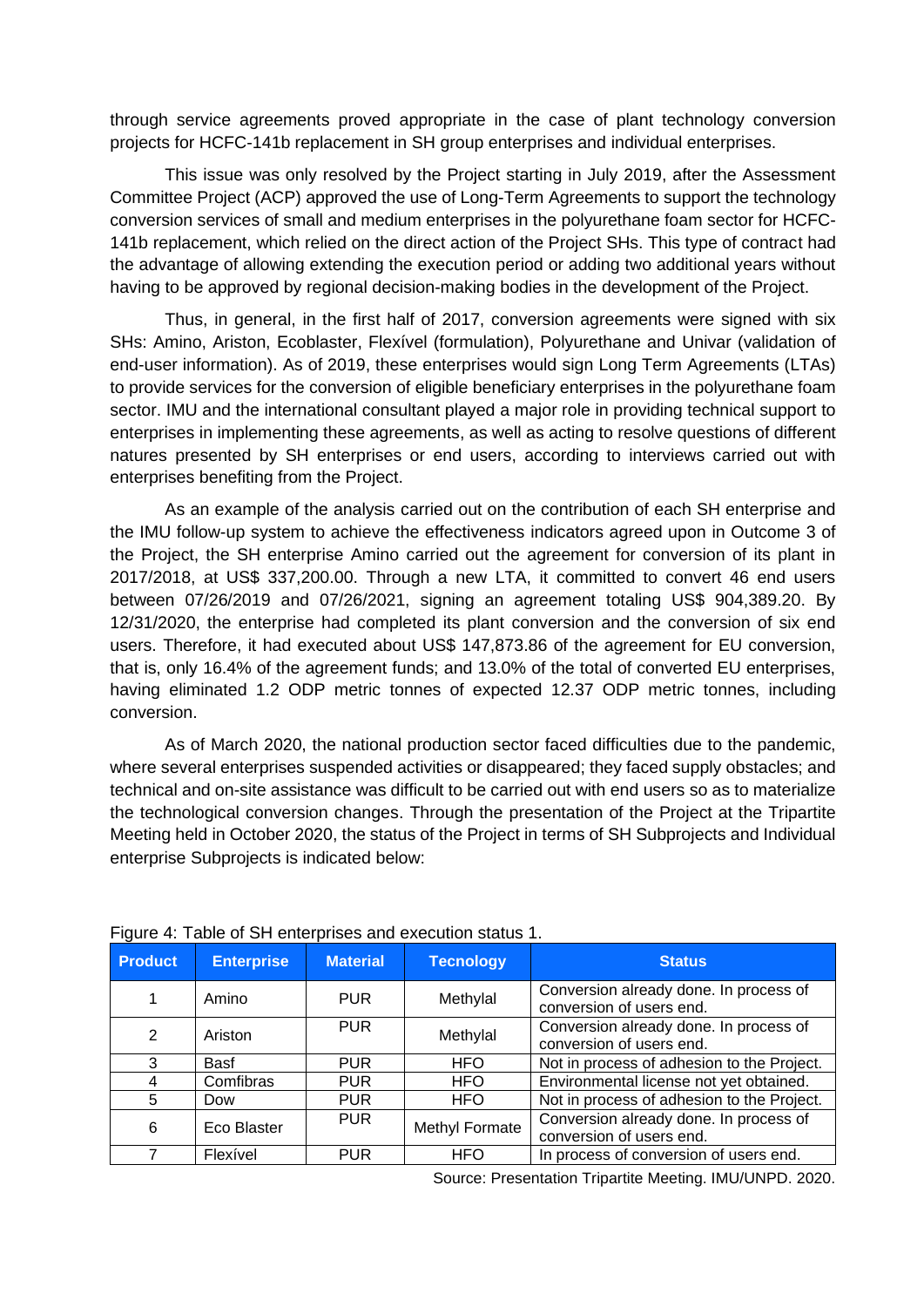| <b>Product</b> | <b>Enterprise</b> | <b>Material</b> | <b>Technology</b>              | <b>Status</b>                                                                                                                                                |
|----------------|-------------------|-----------------|--------------------------------|--------------------------------------------------------------------------------------------------------------------------------------------------------------|
| 8              | M. Cassab         | <b>PUR</b>      | CO <sub>2</sub>                | Conversion already done. In process of<br>conversion of users end.                                                                                           |
| 9              | Polisystem        | <b>PUR</b>      | Methyl Formate                 | Not interested in participating Stage II.                                                                                                                    |
| 10             | Polyurethan<br>е  | <b>PUR</b>      | Methyl Formate                 | Conversion already done. In process of<br>conversion of users end.                                                                                           |
| 11             | Purcom            | <b>PUR</b>      | Methyl Formate                 | Conversion already done. In process of<br>conversion of users end.                                                                                           |
| 12             | <b>Shimtek</b>    | <b>PUR</b>      | <b>HFO</b>                     | Invitation letter to enterprise to<br>be<br>elaborated.                                                                                                      |
| 13             | Univar            | <b>PUR</b>      | Methylal                       | Conversion already done. In process of<br>conversion of users end.                                                                                           |
| 14             | Utech             | <b>PUR</b>      | Methyl Formate /<br><b>HFO</b> | Conversion already done. In process of<br>conversion of users end. Waiting to solve<br>problem with CFH use in the Stage I to<br>begin end users conversion. |

|  |  |  | Figure 5: Table of System Houses and execution status 2. |  |
|--|--|--|----------------------------------------------------------|--|
|  |  |  |                                                          |  |
|  |  |  |                                                          |  |

Source: IMU/UNPD. 2020.

The analysis of this information allows us to verify that in October 2020 five enterprises had not joined the Project and of the remaining nine, eight SH enterprises carried out their industrial conversion process with support from the Project and one SH enterprise, as it was ineligible to receive funds from the MLF, carried out its industrial conversion with its own resources. Of the nine enterprises, only one had not started the conversion of end users.

Regarding SH enterprises and their action with End Users, the data that IMU prepared for the 2020 Tripartite Meeting are presented below, describing what had been planned and executed in the conversion of End Users. By October 2020, 80 End Users had been converted. One more End User was converted totaling 81 end users by December 2020.

| <b>PRODUCT</b> | <b>Enterprise</b> |                             | <b>CONVERSION</b>            | <b>HCFC-141b</b><br><b>Eliminated (ODP</b><br>tonnes) |                              |                |                 |
|----------------|-------------------|-----------------------------|------------------------------|-------------------------------------------------------|------------------------------|----------------|-----------------|
|                |                   | <b>Planned</b><br><b>SH</b> | <b>Finished</b><br><b>SH</b> | <b>Planned</b><br>EU                                  | <b>Finished</b><br><b>EU</b> | <b>Planned</b> | <b>Finished</b> |
| 1              | Amino             |                             |                              | 46                                                    | 6                            | 12,37          | 1,20            |
| $\overline{2}$ | Ariston           |                             |                              | 28                                                    | $\mathbf 0$                  | 3,27           | 0               |
| 3              | Basf              |                             | 0                            | 8                                                     | 0                            | 3,02           | 0               |
| 4              | Comfibras         |                             | 0                            | 12                                                    | 0                            | 0,80           | 0               |
| 5              | Dow               |                             |                              | 11                                                    | $\mathbf 0$                  | 12,88          | 0               |
| $\,6$          | Eco Blaster       |                             |                              | 31                                                    | 3                            | 8,91           | 0,59            |
| 7              | Flexível          |                             |                              | 33                                                    | 7                            | 8,23           | 2,55            |
| 8              | M. Cassab         |                             | 1                            | 23                                                    | 3                            | 7,08           | 1,83            |
| 9              | Polisystem        |                             |                              | 47                                                    |                              | 13,09          |                 |
| 10             | Polyurethane      |                             |                              | 34                                                    | 24                           | 4,06           | 5,16            |
| 11             | Purcom            |                             |                              | 73                                                    | 26                           | 15,03          | 6,75            |
| 12             | <b>Shimtek</b>    |                             | 0                            | 23                                                    | $\Omega$                     | 5,08           | 0               |
| 13             | Univar            |                             |                              | 84                                                    | 11                           | 24,63          | 11,10           |
| 14             | Utech             |                             |                              | 5                                                     | $\mathbf 0$                  | 0,95           | 0               |
|                | <b>TOTAL</b>      | 11                          | 8                            | 458                                                   | 80                           | 119,4          | 29,18           |

Figure 6: Table of SH Conversion: Estimated and Completed by October 2020.

Source: IMU/UNPD. Tripartite Meeting. October 2020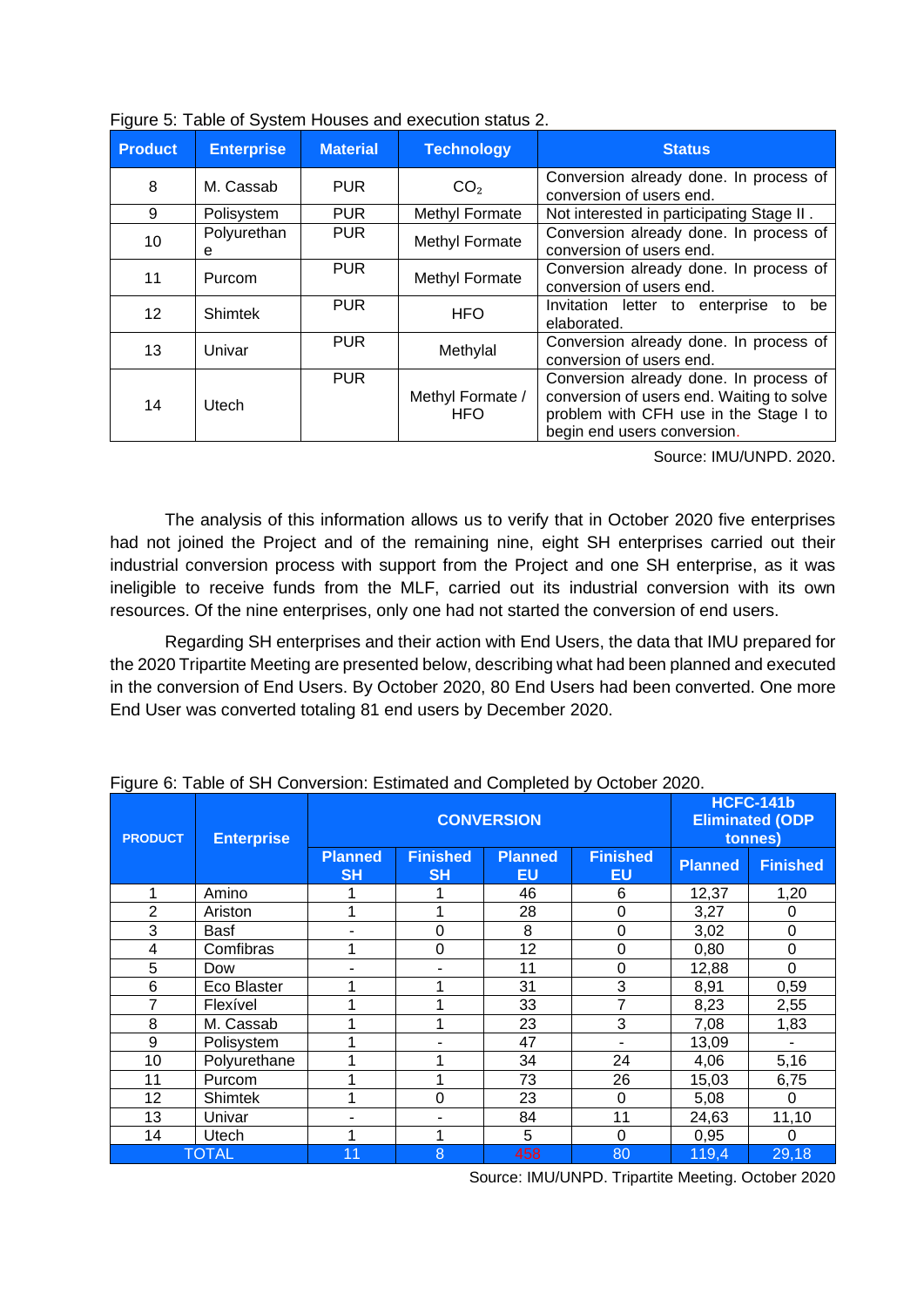### Figure 7: Chart for SH Subgroup and Adherence to Project



Source: IMU/UNPD. Presentation Tripartite Meeting. 2020.

As can be seen in the figure 7: 57% are in process of conversion, 36% not yet confirm their adhesion to the Project and 7% are facing other problems.

Therefore, still in October 2020, around 36% of SH enterprises (5 out of 14 enterprises) had not joined the Project, compromising the long-term achievement of the Project indicators according to PRODOC and the commitments to the Montreal Protocol.

According to this table prepared by IMU, in October 2019 the six SH enterprises disbursed around US\$ 1,176,000.00 by October 2019 on the conversion agreements for their plants and in the other cases, the amounts also involve End Users conversion.

This table includes: (i) four enterprises that had not signed the agreements: BASF, Comfibras, Shimtek, and Polisystem (indicated as zero); (ii) Basf, with an agreement signed for EU conversion, since it was ineligible for plant conversion by the MLF; (iii) Comfibras and Polisystem: the amount includes SH plant conversion and support to End Users; (iv) Dow had not signed a conversion agreement as it was ineligible for plant conversion; (v) M. Cassab had not signed a plant conversion agreement. This situation of non-eligibility of two SH plus the withdrawal of another SH enterprise (Polisystem) by December 2020 entailed decisions to be made by the enterprises and the Project management in the process of replacing or not replacing enterprises previously selected and approved in the Project document, by the MLF ExCom, in 2015/2016.

| <b>Product</b> | <b>Enterprise</b> | <b>Contract amount</b><br>(US\$) | <b>Performance</b><br>28/10/2019 (US\$) | % Finished |
|----------------|-------------------|----------------------------------|-----------------------------------------|------------|
|                | Amino             | 337.200,00                       | 337.200,00                              | 100,00     |
| 2              | Ariston           | 98.600,00                        | 98.600,00                               | 100,00     |
| 3              | Basf*             | 277.319,90                       |                                         |            |
| 4              | Comfibras*        | 146.658,90                       | 0                                       | $\Omega$   |
| 5              | Dow               |                                  |                                         |            |
| 6              | Eco Blaster       | 238.200,00                       | 238.200,00                              | 100,00     |
| 7              | Flexível          | 36.600,00                        | 36.600,00                               | 100,00     |
| 8              | M. Cassab         |                                  |                                         |            |
| 9              | Polisystem*       | 950.561,53                       | ი                                       | $\Omega$   |
| 10             | Polyurethane*     | 235.600,00                       | 235.600,00                              | 100,00     |
| 11             | Purcom            | 124.000,00                       | 124.000,00                              | 100.00     |
| 12             | Shimtek*          | 211.113,50                       |                                         | 0          |
| 13             | Univar            | 16.800,00                        | 16.800,00                               | 100,00     |
| 14             | Utech             | 89.000,00                        | 89.000,00                               | 100,00     |
|                | <b>TOTAL</b>      | 2.761.653.83                     | 1.176.000.00                            |            |

Figure 8: Table of Contracts with SH and Performance in 2019.

Source: Presentation at Tripartite Meeting. IMU/ UNPD. October/2019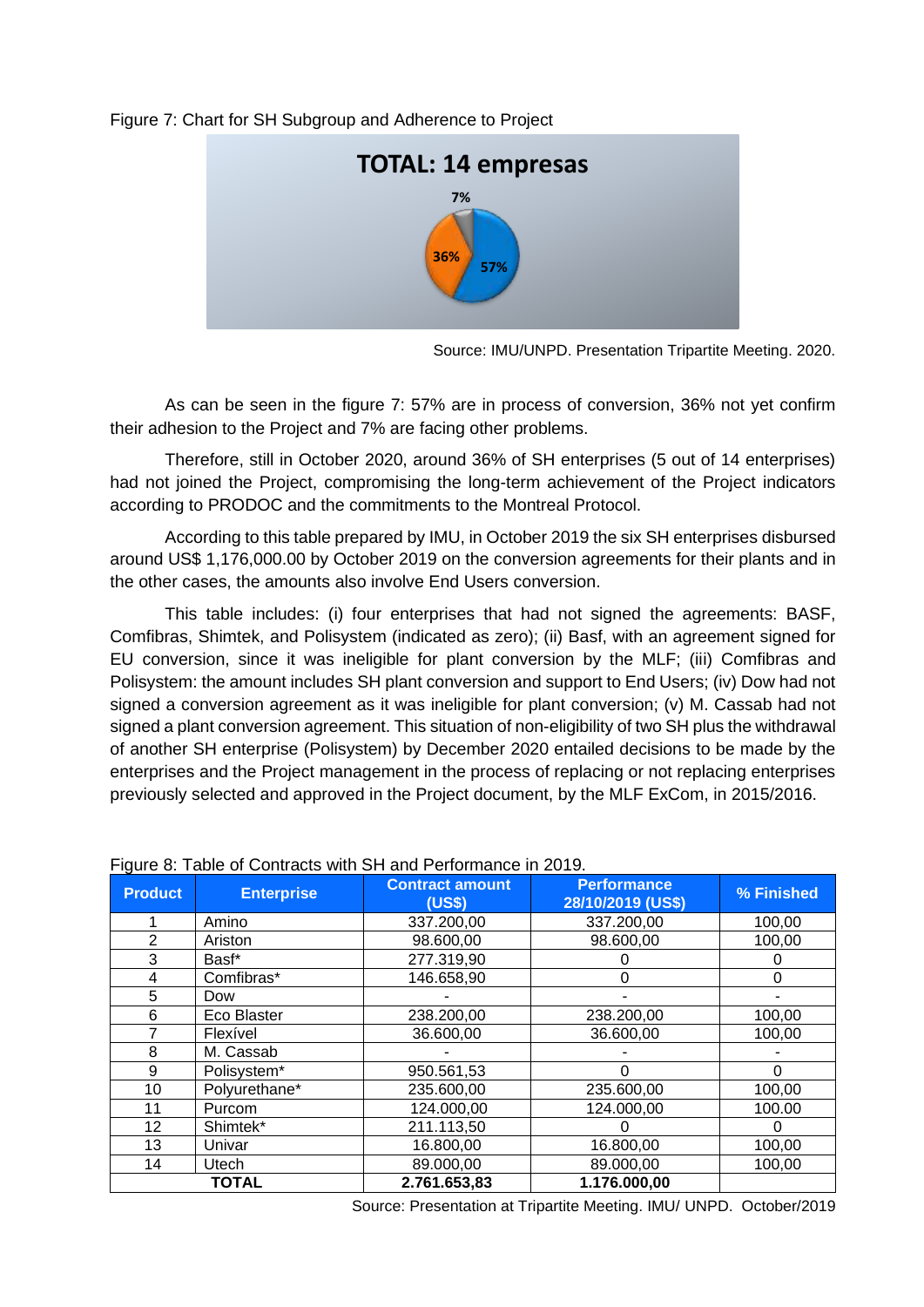In terms of Long-Term Agreements (LTA), they represent approximately 56% of total funds of the 3 Tranches disbursed for the Project, by the MLF, which reached the amount of US\$ 13,125,000. This percentage would be 43% if the total amount of the Project, which is US\$ 17,020,000, was considered. As of October 2019, approximately 10% of the amounts contracted under the LTAs for End User conversion had been disbursed. This was due to the short time elapsed from the period in which the contracts were signed, as the use of LTAs was initiated in July 2019, following the approval of this instrument for use in the Project.

| <b>Product</b> | $\frac{1}{2}$<br><b>Enterprise</b> | $\frac{1}{2}$<br><b>Converted</b><br><b>End Users</b> | <b>Contract</b><br>amount<br>(US\$) | <b>Performance</b><br>28/10/2019 (US\$) | % Finished |
|----------------|------------------------------------|-------------------------------------------------------|-------------------------------------|-----------------------------------------|------------|
| 1              | Amino                              | 2                                                     | 904.389,20                          | 71.599,37                               | 8          |
| $\overline{2}$ | Ariston                            | $\Omega$                                              | 457.004,03                          | 0                                       | 0          |
| 3              | Basf**                             |                                                       |                                     |                                         |            |
| 4              | Comfibras**                        |                                                       |                                     |                                         |            |
| 5              | Dow**                              |                                                       |                                     |                                         |            |
| 6              | Eco Blaster                        | $\Omega$                                              | 731.004,06                          | $\Omega$                                | 0          |
| 7              | Flexível                           | 0                                                     | 794.433,21                          | 0                                       | 0          |
| 8              | M. Cassab                          | $\Omega$                                              | 506.101,18                          | 0                                       | 0          |
| 9              | Polisystem**                       |                                                       |                                     |                                         |            |
| 10             | Polyurethane                       | 5                                                     | 688.221,26                          | 269.023,11                              | 39         |
| 11             | Purcom                             | 24                                                    | 1.098.067,81                        | 381.288,90                              | 35         |
| 12             | Shimtek**                          |                                                       |                                     |                                         |            |
| 13             | Univar                             | $\Omega$                                              | 2.162.813,63                        | 0                                       | 0          |
| 14             | Utech                              |                                                       |                                     |                                         |            |
|                | <b>TOTAL</b>                       | 31                                                    | 7.342.034,38                        | 721.911,38                              |            |

#### Figure 9: Table of EU conversions by SH in October 2019.

Source: IMU/UNPD. Tripartite Meeting. October 2019

### Figure 10: Table of Progress in converted SH and End Users.

| <b>PRODUCT</b> | <b>Enterprise</b> |                             | <b>CONVERSION</b>            | <b>HCFC-141b</b><br><b>ELIMINATED (ODP</b><br>tonnes) |                       |                |                  |
|----------------|-------------------|-----------------------------|------------------------------|-------------------------------------------------------|-----------------------|----------------|------------------|
|                |                   | <b>Planned</b><br><b>SH</b> | <b>Finished</b><br><b>SH</b> | <b>Planned</b><br><b>EU</b>                           | <b>Finished</b><br>EU | <b>Planned</b> | <b>Finished</b>  |
|                | Amino             |                             |                              | 46                                                    | 6                     | 12,37          | 1,20             |
| $\overline{2}$ | Ariston           |                             |                              | 28                                                    | 0                     | 3,27           | 0                |
| 3              | Basf              |                             | $\overline{0}$               | 8                                                     | $\mathbf 0$           | 3,02           | $\boldsymbol{0}$ |
| 4              | Comfibras         |                             | 0                            | 12                                                    | 0                     | 0.80           | 0                |
| 5              | Dow               |                             |                              | 11                                                    | $\Omega$              | 12,88          | $\Omega$         |
| 6              | Eco Blaster       |                             |                              | 31                                                    | 3                     | 8,91           | 0,59             |
| 7              | Flexível          |                             |                              | 33                                                    | 7                     | 8,23           | 2,55             |
| 8              | M. Cassab         |                             |                              | 23                                                    | 3                     | 7,08           | 1,83             |
| 9              | Polisystem        |                             |                              | 47                                                    |                       | 13,09          |                  |
| 10             | Polyurethane      |                             |                              | 34                                                    | 24                    | 4,06           | 5,16             |
| 11             | Purcom            |                             |                              | 73                                                    | 26                    | 15,03          | 6,75             |
| 12             | <b>Shimtek</b>    |                             | $\Omega$                     | 23                                                    | $\Omega$              | 5,08           | 0                |
| 13             | Univar            |                             |                              | 84                                                    | 11                    | 24,63          | 11,10            |
| 14             | Utech             |                             |                              | 5                                                     | $\Omega$              | 0,95           | $\Omega$         |
|                | <b>TOTAL</b>      | 11                          | 8                            | 458                                                   | 80                    | 119,4          | 29,18            |

Source: IMU/UNPD. Tripartite Meeting. October/2019.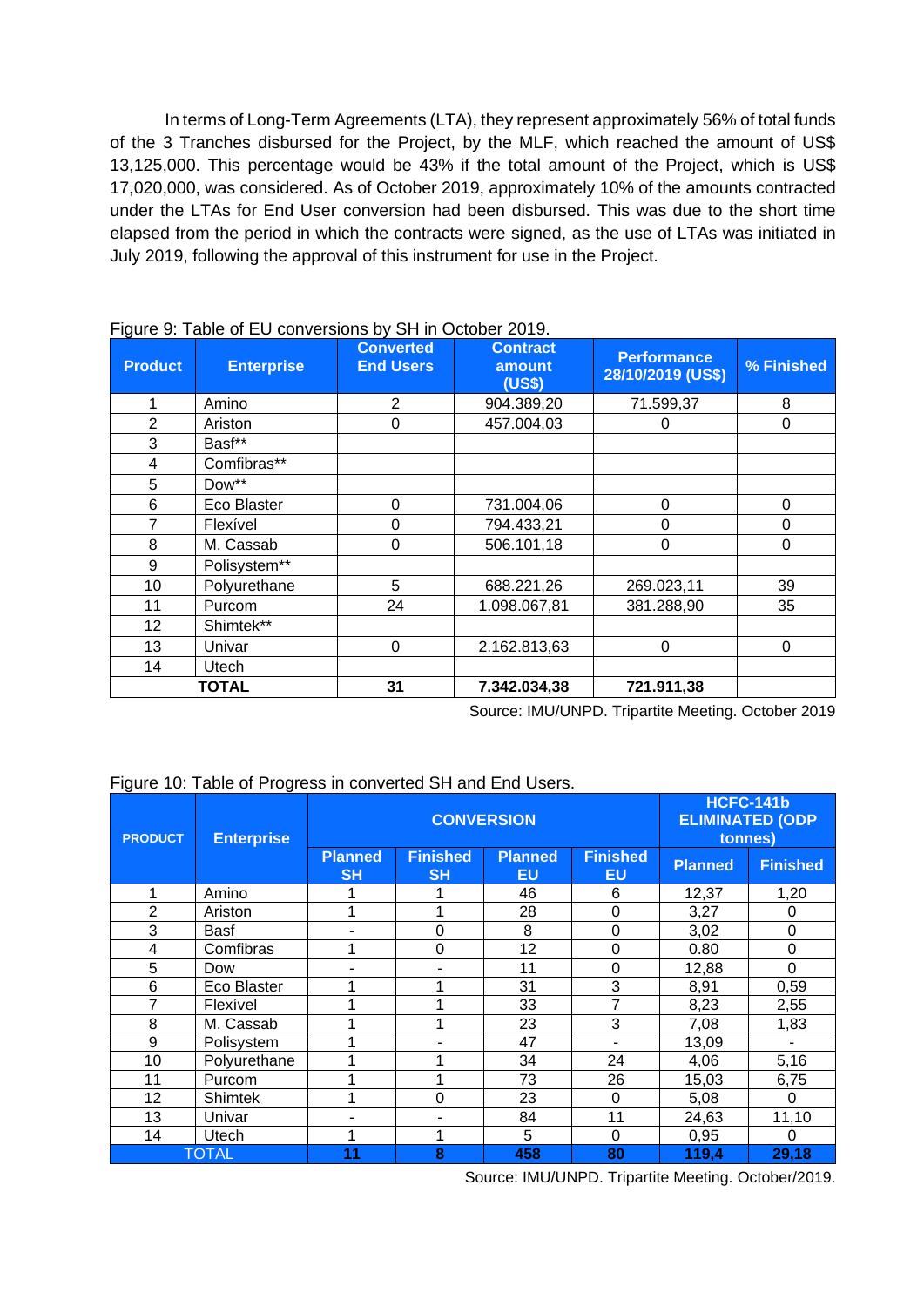Comparing the two tables regarding the conversion of EU and their SH, in October 2019 and October 2020, we see that in 2019 EU were converted by action of three SHs, while in 2020, 80 EU had already been converted by action of seven SHs. By December 2020, another EU was converted, totaling 81 converted EU since the beginning of the Project. During 2019 and 2020, HCFC-141b phase-out remained at 29.18 ODP tonnes of expected 119.4 ODP tonnes, which represented consumption reduction of 24.4 % from the total planned by the end of the Project.

In 2020 certain enterprises showed better physical performance: (I) SH Polyurethane with the conversion of 26 EU and (ii) Purcom with the conversion of 24 EU. These enterprises reduced HCFC-141b consumption by 11.91 ODP tonnes. At the same time, SH Univar carried out the conversion of 11 End Users, eliminating 11.10 ODP tonnes. SH Polyurethane had planned to eliminate 4.06 ODP t and reached 5.16 ODP tonnes, exceeding the initial forecast.

| <b>PRODUCT</b> | <b>Enterprise</b> | <b>CONVERSION</b>           |                              |                      |                       | <b>HCFC-141b</b><br><b>ELIMINATED (ODP</b><br>tonnes) |                 |
|----------------|-------------------|-----------------------------|------------------------------|----------------------|-----------------------|-------------------------------------------------------|-----------------|
|                |                   | <b>Planned</b><br><b>SH</b> | <b>Finished</b><br><b>SH</b> | <b>Planned</b><br>EU | <b>Finished</b><br>EU | <b>Planned</b>                                        | <b>Finished</b> |
| 1              | Amino             |                             |                              | 46                   | 6                     | 12,37                                                 | 1,20            |
| $\overline{2}$ | Ariston           | 1                           |                              | 28                   | 0                     | 3,27                                                  | 0               |
| 3              | Basf              |                             | $\overline{0}$               | 8                    | $\overline{0}$        | 3,02                                                  | 0               |
| 4              | Comfibras         | 1                           | $\Omega$                     | 12                   | 0                     | 0.80                                                  | 0               |
| 5              | Dow               |                             |                              | 11                   | 0                     | 12,88                                                 | 0               |
| 6              | Eco Blaster       |                             |                              | 31                   | 3                     | 8,91                                                  | 0,59            |
| $\overline{7}$ | Flexível          |                             |                              | 33                   | 7                     | 8,23                                                  | 2,55            |
| 8              | M. Cassab         |                             | ◢                            | 23                   | 3                     | 7,08                                                  | 1,83            |
| 9              | Polisystem        |                             |                              | 47                   |                       | 13,09                                                 |                 |
| 10             | Polyurethane      |                             |                              | 34                   | 24                    | 4,06                                                  | 5,16            |
| 11             | Purcom            |                             |                              | 73                   | 26                    | 15,03                                                 | 6,75            |
| 12             | <b>Shimtek</b>    | 1                           | $\Omega$                     | 23                   | 0                     | 5,08                                                  | 0               |
| 13             | Univar            |                             |                              | 84                   | 11                    | 24,63                                                 | 11,10           |
| 14             | Utech             |                             |                              | 5                    | 0                     | 0,95                                                  | 0               |
|                | <b>TOTAL</b>      | 11                          | 8                            | 458                  | 80                    | 119,4                                                 | 29,18           |

Figure 11: Table of SH Conversion in October 2020.

Source: IMU/UNPD. Tripartite Meeting. October 2020.

The table below shows the status in October 2019 regarding the Individual Enterprises subprojects, according to data reported by IMU/UNDP during the October 2019 Tripartite Meeting:

|  |  |  | Figure 12: Table of execution stages of Individual Enterprise conversion. 2019. |  |
|--|--|--|---------------------------------------------------------------------------------|--|
|  |  |  |                                                                                 |  |
|  |  |  |                                                                                 |  |
|  |  |  |                                                                                 |  |

| <b>Product</b> | <b>Enterprise</b> | <b>Material use</b>                     | <b>Technology</b> | <b>Status</b>                                                                             |
|----------------|-------------------|-----------------------------------------|-------------------|-------------------------------------------------------------------------------------------|
| 15             | Ananda<br>Metais  | <b>PUR</b><br>(discontinuous<br>panels) | HC -<br>Pentane   | Enterprise not yet took a decision<br>to participate in the Project.                      |
| 16             | Artico            | PUR (discontinuous<br>panels)           | CO <sub>2</sub>   | Finished conversion Nov/2018.                                                             |
| 17             | <b>Bulltrade</b>  | PUR (discontinuous<br>panels)           | <b>HFO</b>        | Conversion planned to Dec/2019.<br>Difficulties to stabilize material to<br>produce blocs |
| 18             | Cold Air          | <b>PUR</b> (discontinuous<br>panels)    | Methil<br>Formate | Finished conversion Jun/2017.                                                             |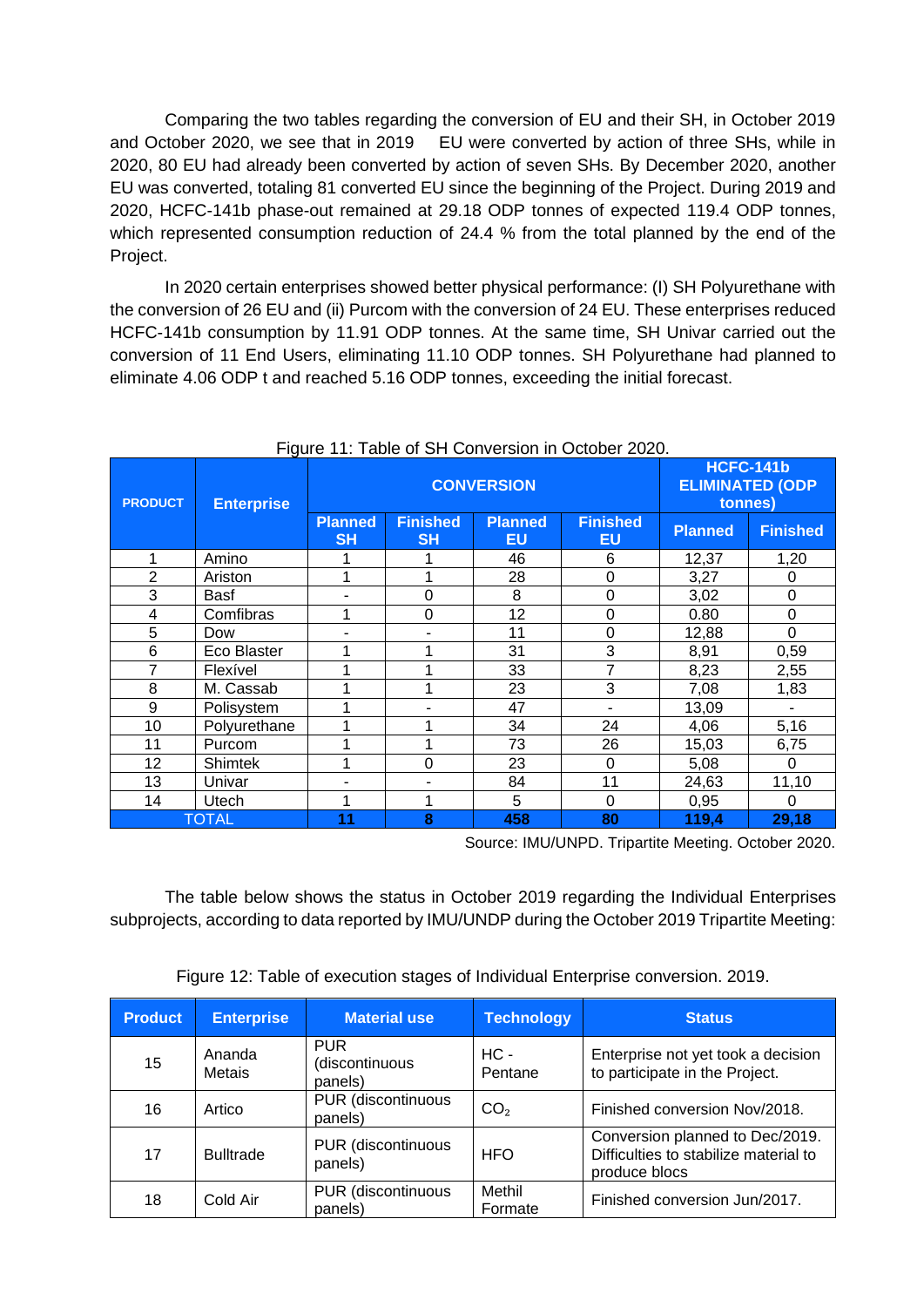| 19 | Furgão<br>Ibiporã | PUR (discontinuous<br>panels)     | <b>HFO</b> | Finished conversion Set/2019. |
|----|-------------------|-----------------------------------|------------|-------------------------------|
| 20 | Gelopar           | PUR (commercial<br>refrigeration) | <b>HFO</b> | Finished conversion Set/2019. |

Source: IMU/UNPD. Tripartite Meeting. 2019.

|  |  |  | Figure 13: Table of execution stages of Individual Enterprise conversion. 2019. |  |
|--|--|--|---------------------------------------------------------------------------------|--|
|  |  |  |                                                                                 |  |

| <b>Product</b> | <b>Enterprise</b>        | <b>Material use</b>                      | <b>Technology</b>                 | <b>Status</b>                                                                                              |
|----------------|--------------------------|------------------------------------------|-----------------------------------|------------------------------------------------------------------------------------------------------------|
| 21             | <b>IBF</b>               | PUR (discontinuous<br>panels)            | Methyl<br>Formate                 | Finished conversion Jun/2017.                                                                              |
| 22             | Isar                     | PUR (use material in<br>blocs and spray) | Methyl<br>Formate and<br>Methylal | Finished conversion Jan/2018.                                                                              |
| 23             | Niju                     | PUR (refrigeration in<br>transport)      | <b>HFO</b>                        | Signed Contract Out/2019, in<br>process of conversion.                                                     |
| 24             | Refrimate                | PUR (discontinuous<br>panels)            | <b>HFO</b>                        | Planned conversion to Dez/2019.<br>Difficulties do adhesion of material<br>to the blocs.                   |
| 25             | São Rafael               | PUR (commercial<br>refrigeration)        | CO <sub>2</sub>                   | Signed contract Set/2019,<br>conversion in process.                                                        |
| 26             | Tecpur                   | PUR (material use in<br>blocs)           | <b>HFO</b>                        | Conversion in process. Difficulties<br>to commercialize product.<br>Contract will be finished<br>Dez/2019. |
| 27             | Thermjet/<br>Thermotelha | PUR (discontinuous<br>panels and spray)  | <b>HFO</b>                        | In process of conversion. Contract<br>will be finalized Dez/2019.                                          |

Source: IMU/UNPD. Tripartite Meeting. October/2019.

The data provided by IMU/UNPD shows that from the 13 individual enterprises in October 2019: (i) four had difficulties in completing the conversion process; (ii) one had not decided to participate in the Project, (iii) six had completed converting, and (iv) two were just starting.

As for the performance of the technological conversion agreements by these enterprises, their financial physical performance was more advanced than the conversion of SH enterprises (plant complexity, size of machinery to be replaced/modified, continuity of production as suppliers) for different factors.

| <b>Product</b> | <b>Enterprise</b>        | <b>Contract amount</b><br>(US\$) | <b>Performance</b><br>28/10/2019 (US\$) | % Finished |
|----------------|--------------------------|----------------------------------|-----------------------------------------|------------|
| 15             | Ananda Metais            | O                                |                                         | 0          |
| 16             | Artico                   | 673.454,31                       | 673.454,31                              | 100        |
| 17             | <b>Bulltrade</b>         | 197.500,00                       | 142.500,00                              | 72         |
| 18             | Cold Air                 | 156.526,00                       | 156.526,00                              | 100        |
| 19             | Furgão Ibiporã           | 300.000,00                       | 300.000,00                              | 100        |
| 20             | Gelopar                  | 504.015,00                       | 504.015,00                              | 100        |
| 21             | IBF.                     | 136.441,00                       | 136.441,00                              | 100        |
| 22             | Isar                     | 954.028,06                       | 954.028,06                              | 100        |
| 23             | Niju                     | 195.710,00                       |                                         | 0          |
| 24             | Refrimate                | 258.635,04                       | 216.807,77                              | 84         |
| 25             | São Rafael               | 211.175,00                       | 0                                       | 0          |
| 26             | Tecpur                   | 120.900,00                       | 70.140,00                               | 58         |
| 27             | Thermjet/<br>Thermotelha | 407.465,00                       | 248.732,50                              | 61         |
|                | <b>TOTAL</b>             | \$4.115.849,41                   | \$3.402.644,64                          |            |

Figure 14: Table of performance of Individual Enterprise conversion agreements.

Source: IMU/UNPD. Tripartite Meeting. October/2019.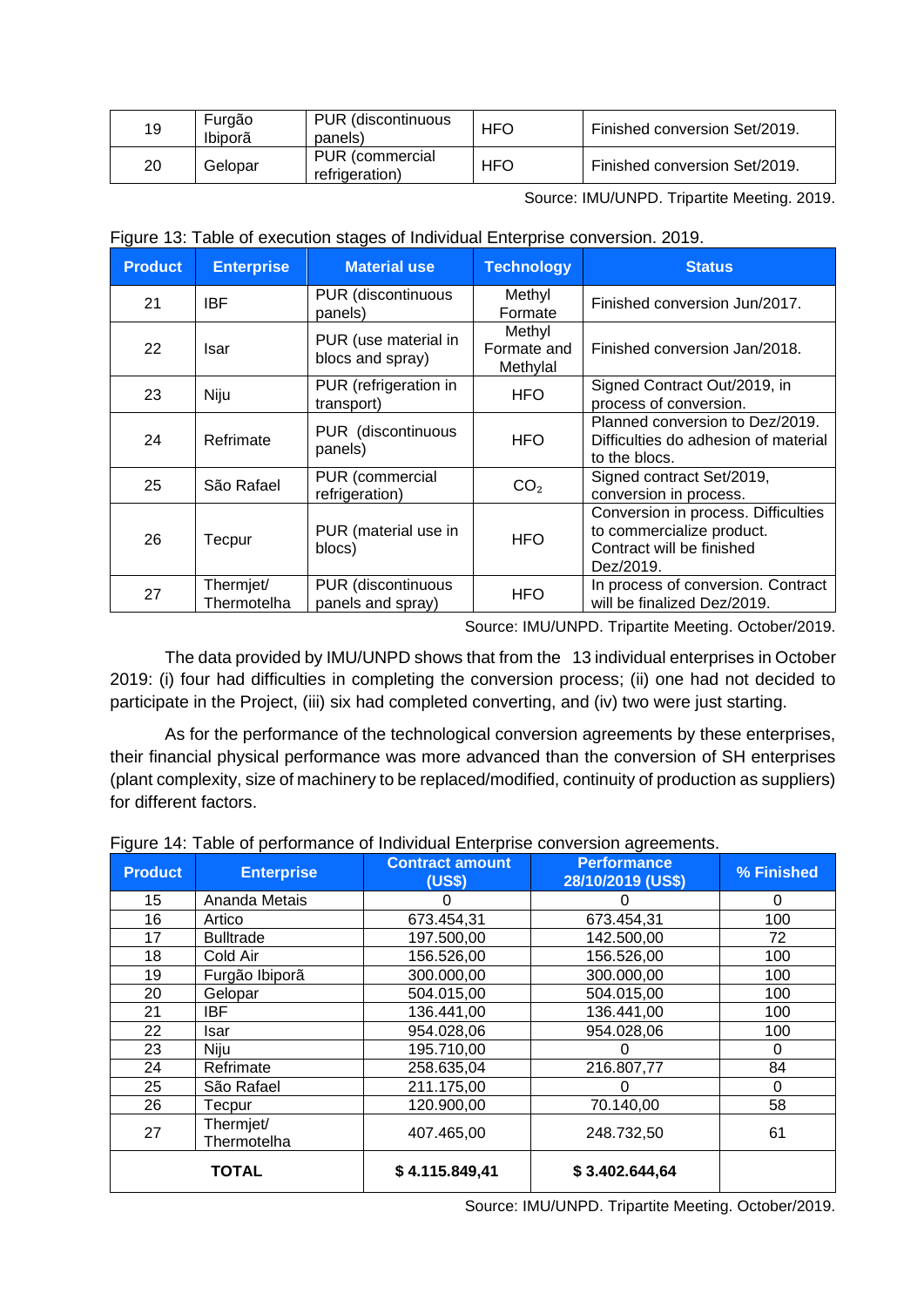Therefore, at the funds secured through agreements with 12 individual enterprises to be used in their conversions, we note that: (i) Ananda Metais had not signed an agreement; (ii) enterprises Niju and São Rafael had not made disbursements; and (iii) enterprises Artico, Cold Air, Furgão Ibiporã, Gelopar, IBF, and Isar had already concluded their respective agreements.

Thus, out of the 12 agreements signed with IE in the amount of US\$ 4,115,849.41, only 82.7% had been performed, that is, US\$ 3,402,644.64. Meanwhile, of this total performed, six enterprises had concluded agreements worth US\$ 2,724,464.37, representing about 80% of the amounts executed in individual agreements. Of the total amount of 12 agreements, only 66% of US\$ 4,115,849.41 had been concluded.

Regarding the progress made until December 2020 (data coinciding with the October 2020 Tripartite Meeting), the IMU reported decisions made by individual enterprises in relation to October 2019 and progress observed in relation to agreement performance, as shown below:

| <b>Product</b> | <b>Enterprise</b>       | <b>Material use</b>                                     | <b>Technology</b> | <b>Status</b>                                                                                 |
|----------------|-------------------------|---------------------------------------------------------|-------------------|-----------------------------------------------------------------------------------------------|
| 15             | Ananda<br><b>Metais</b> | PUR (discontinuous<br>panels)                           | $HC -$<br>Pentane | Invitation to be send.                                                                        |
| 16             | Artico                  | PUR (discontinuous<br>panels)                           | CO <sub>2</sub>   | Finished conversion nov/2018.                                                                 |
| 17             | <b>Bulltrade</b>        | PUR (discontinuous<br>panels to blocs and<br>injection) | <b>HFO</b>        | Planned conversion to jul/2021.<br>Difficulties to stabilize the material<br>to use in blocs. |
| 18             | Cold Air                | PUR (discontinuous<br>panels)                           | Methyl<br>Formate | Finished conversion<br>nov/2018.jun/2017.                                                     |
| 19             | Furgão<br>Ibiporã       | PUR (discontinuous<br>panels)                           | <b>HFO</b>        | Finished conversion<br>nov/2018.set/2019.                                                     |
| 20             | Gelopar                 | PUR (commercial<br>refrigeration)                       | <b>HFO</b>        | Finished conversion<br>nov/2018.set/2019.                                                     |

Figure 15: Table of execution stages of Individual Enterprise contracts. 2020.

Source: IMU/UNPD. Tripartite Meeting. October 2020.

Enterprise Ananda Metais showed interest in participating in the Project and is currently in the process of responding to the Letter of Invitation sent by UNDP. Bulltrade continues to carry out improvement procedures for the stabilization of material to produce blocks using HFO.

| <b>Product</b> | <b>Enterprise</b>        | <b>Material use</b>                                 | <b>Technology</b>              | <b>Status</b>                                                       |
|----------------|--------------------------|-----------------------------------------------------|--------------------------------|---------------------------------------------------------------------|
| 21             | <b>IBF</b>               | PUR (discontinuous<br>panels)                       | Methyl Formate                 | Finished conversion jun/2017.                                       |
| 22             | Isar                     | PUR (use in blocs<br>and spray)                     | Methyl Formate<br>and Methylal | Finished conversion jan/2018.                                       |
| 23             | Niju                     | PUR (transport<br>refrigeration)                    | <b>HFO</b>                     | Finished conversion may/2018.                                       |
| 24             | Refrimate                | PUR (discontinuous<br>panels)                       | <b>HFO</b>                     | Finished conversion aug/2018.                                       |
| 25             | São Rafael               | PUR (commercial<br>refrigeration))                  | CO <sub>2</sub>                | Contract signed set/2019,<br>already present Products 1 and<br>2.   |
| 26             | Tecpur                   | PUR (use in blocs)                                  | <b>HFO</b>                     | Will not participate in the<br>Project.                             |
| 27             | Thermjet/<br>Thermotelha | <b>PUR</b><br>((discontinuous)<br>panels and spray) | <b>HFO</b>                     | In process of conversion.<br>Contract will be finished<br>Dez/2019. |

Figure 16: Table of conversion stages of Individual Enterprise contracts. 2020

Source: IMU/UNPD. Tripartite Meeting. October/2020.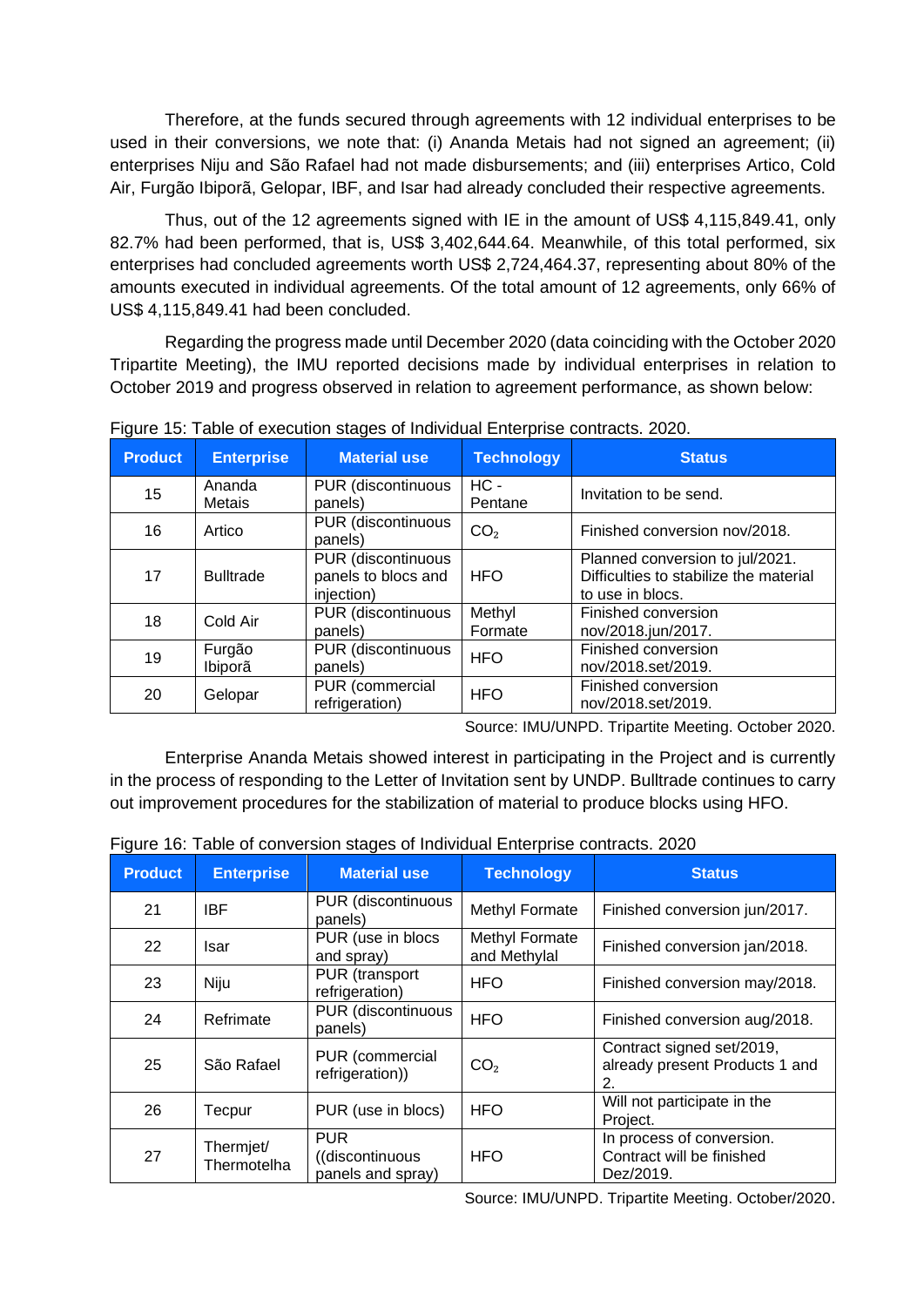From the set of 13 individual enterprises, it can be observed that:

(i) Tecpur declined the contract, which had been partially performed until 2019 for different reasons, being relevant the fact that the input to be used did not meet one of the MLF criteria for funding,

(ii) enterprises Bulltrade, Thermjet, and São Rafael were still in the conversion process,

(iii) Ananda Metais started in 2020 to respond to the UNDP Invitation Letter,

(iv) eight individual enterprises completed their conversions in: two enterprises in 2017; two enterprises in 2018; two enterprises in 2019; and two enterprises in 2020.

| <b>PRODUCT</b> | <b>Enterprise</b>        |                | <b>CONVERSION</b> |                | <b>HCFC-141b</b><br><b>ELIMINATED (ODP</b><br>tonnes) | <b>%Contract</b><br><b>Execution</b> |
|----------------|--------------------------|----------------|-------------------|----------------|-------------------------------------------------------|--------------------------------------|
|                |                          | <b>Planned</b> | <b>Finished</b>   | <b>Planned</b> | <b>Finished</b>                                       |                                      |
| 15             | Ananda Metais            |                | 0                 | 6,93           | 0                                                     | 0                                    |
| 16             | Artico                   |                | 1                 | 2,62           | 2,62                                                  | 100                                  |
| 17             | <b>Bulltrade</b>         | 1              | $\Omega$          | 3,03           | 0                                                     | 72,00                                |
| 18             | Cold Air                 |                | 1                 | 2,81           | 2,81                                                  | 100                                  |
| 19             | Furgão Ibiporã           | 1              | 1                 | 5,28           | 5,28                                                  | 100                                  |
| 20             | Gelopar                  |                | 1                 | 7,13           | 7,13                                                  | 100                                  |
| 21             | <b>IBF</b>               | 1              | 1                 | 2,52           | 2,52                                                  | 100                                  |
| 22             | Isar                     | 1              | 1                 | 4,97           | 4,97                                                  | 100                                  |
| 23             | Niju                     |                | 1                 | 3,09           | 3,09                                                  | 100                                  |
| 24             | Refrimate                | 1              | 1                 | 4,22           | 4,22                                                  | 100                                  |
| 25             | São Rafael               |                | $\Omega$          | 2,5            | 0                                                     | 46,24                                |
| 26             | Tecpur*                  | 1              | $\overline{0}$    | 1,43           | 0                                                     | 58,00                                |
| 27             | Thermjet/<br>Thermotelha | 1              | 1                 | 6,98           | 0                                                     | 76,63                                |
|                | <b>TOTAL</b>             | 13             | 9                 | 53,51          | 32,64                                                 |                                      |

Figure 17: Table of contract performance and HCFC-141 b phase-out. 2020.

Source: IMU/UNPD. Tripartite Meeting. October/2020.

This table shows that 32.64 ODP t of HCFC-141b were eliminated (60.99% of the total expected for the 13 enterprises) through conversion carried out in eight enterprises by concluded contracts, with 53.51 ODP t expected to be eliminated by the end of the project. Therefore, if Tecpur is replaced, then 20.87 ODP t should still be eliminated, i.e., 39% should still be eliminated by the end of the project.

The number of end users converted by December 30, 2020<sup>13</sup> amounted to 81 compared to the target of 445 by the end of the Project, where 31 end users were converted by October 2019 by the nine SH participating in the Project. As December 30, 2020, nine SH and eight individual enterprises had been converted, which would mean that 98 enterprises (SH, EU and IE) had been converted.

In this scenario, it should be pointed out that by December 2020, the indicator of 98 enterprises converted out of 470 foreseen by December 31, 2021<sup>2</sup> - when the Project is scheduled to end - had been reached. This represents the achievement, by December 2020, of 20.64% of the target established in PRODOC as a success indicator for this Outcome.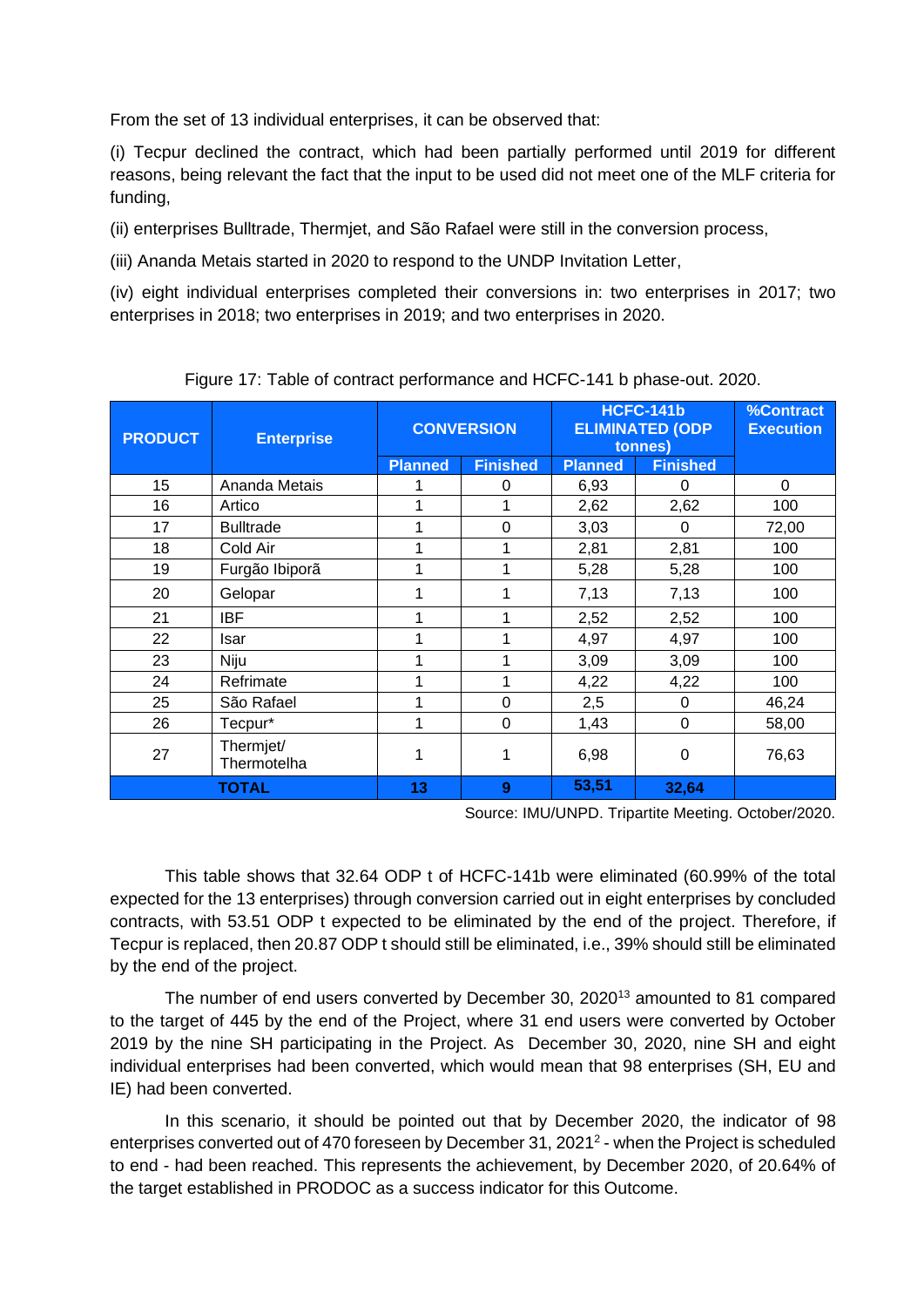The second success indicator for Outcome 3 refers to the completion of 27 investment subprojects by the end of December 2021. By December 2020, 17 investment subprojects were performed, where technological conversion of the plant of nine group subprojects and eight individual enterprise subprojects was carried out.

However, the SH investment subprojects aimed at supporting the technological conversion of end-user enterprises are still under way and far from the agreed indicators for each of the investment subprojects for service delivery.

Therefore, the consumption elimination rate<sup>13</sup> has been so far 68.14 ODP tonnes out of the 169.08 ODP tonnes agreed, leaving, therefore, 100.94 ODP tonnes to be eliminated by the end of the Project. Thus, from 2016 to December 2020, approximately 40.3 of the agreed target for the indicator by the end of the Project was eliminated.

It should be noted that the modest achievement of agreed numbers in terms of investment projects and HCFC consumption elimination was the result of a series of factors, particularly the COVID-19 pandemic in 2020 and early 2021 (while this report was being prepared), causing major delays in the performance of service actions in group projects (SH) with the end users of these enterprises.

According to interviews conducted, the Covid-19 pandemic during implementation affected part of the implementation of enterprises, especially the System Houses, as visits to customers to perform trials and tests were hindered.

Also, the availability of HFC-365/227 in the domestic market at competitive prices compared to HFOs and water-based outputs; the strong marketing strategy implemented in the past associating HFC to ecological technologies; and the belief that HFCs will still be used for a long period, until the country defines its schedule for reducing the use of these substances, have influenced the decision of beneficiary enterprises to join the Project, making it difficult to guarantee that planned numbers be reached for conversion subprojects.

Entrepreneurs indicated that part of the Brazilian foam market requires more specificity in the properties of the final product, and that is has been difficult to absorb the higher costs of HFO, having opted for the use of HFC. There were remaining stocks of HCFC-141b in the domestic market, which also affected the decision of beneficiary enterprises to join the Project at that time.

The Brazilian polyurethane market is fragmented, making it difficult to coordinate information regarding the HCFC phase-out schedule in the country. There is also a certain difficulty in disseminating successful experiences from other countries, and among national enterprises there is a relative asymmetry in obtaining information, which has influenced decision making, by many enterprises that today are not benefited by the Project, about their future participation in the Project, meeting the conditions of the MLF for the implementation of the Montreal Protocol.

Below are two examples of strategic decisions made by two enterprises in the conversion process. According to the Progress Report<sup>11</sup> submitted in 2018 for the  $82<sup>nd</sup>$  Meeting of MLF ExCom, there were "2 enterprises temporarily using polyol systems containing high GWP HFCs: two system houses – Shimtek and U-Tech – which have requested authorization for the temporary use of polyol systems containing high GWP HFCs, with a commitment to discontinue use, with their own resources, as soon as HFOs are available on the market and polyol systems with HFOs have been developed and optimized. Through the Report submitted to the 82<sup>nd</sup> meeting of the MLF ExCom, the enterprises reported the following progress: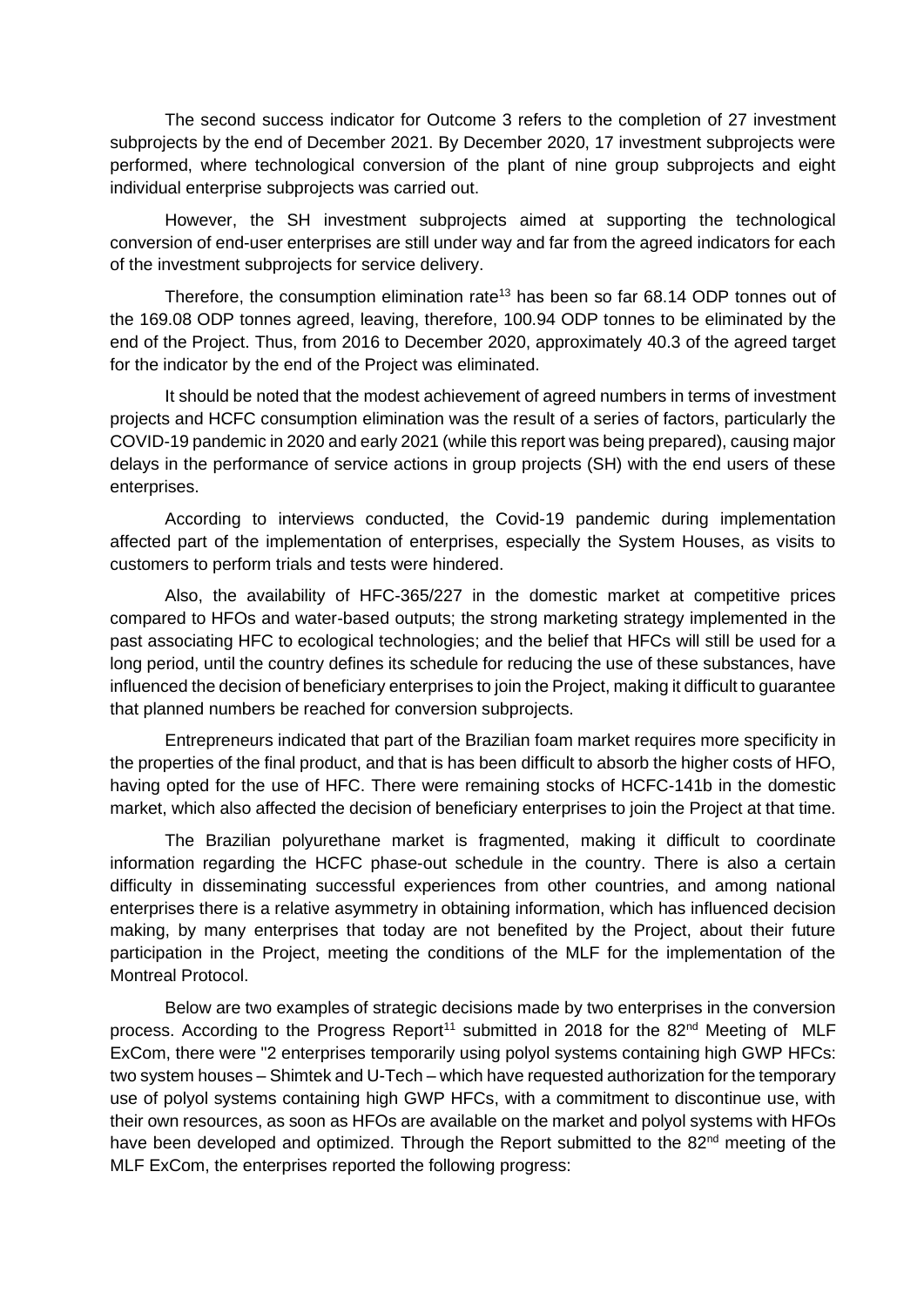a) Shimtek: the HFC 365/227 blend is being used temporarily instead of HCFC-141b. Tests conducted by the enterprise in 2018 with liquid HFO showed satisfactory results. However, the enterprise reports that current costs in the domestic market would make it impossible for Shimtek to produce competitively priced systems. Furthermore, contrary to what producers of the substance claim, Shimtek reports that HFO is not widely available.

b) U-Tech: HFC-134a is temporarily replacing HCFC-22, which was previously used by the enterprise in the production of the foam system. The first tests conducted with gaseous HFO in October 2017 showed instability in the polyurethane system, which resulted in loss of reactivity and collapse of the foam. Possibilities of adjusting the formulation by replacing additives in the system were discussed with the supplier. However, further testing in 2018 did not show satisfactory results either, as the system stability and reactivity problems remained. The enterprise is currently awaiting delivery of new samples of gaseous HFO and additives that are being imported by U-Tech to Brazil for further testing. "They also report that in the current scenario of HFO gaseous costs, replacement would make it impossible for the enterprise to operate in this market segment."

Another point highlighted in the interviews was the fact that geographic distribution and the number of enterprises benefiting from the Project throughout the regional and national territory made it difficult to implement the SH group subprojects with End User enterprises, which sometimes depend on suppliers far from their locations.

It should be noted that the legal framework actions approved by IBAMA normative instructions, prohibiting the import of HCFC-141b<sup>8</sup> starting January 1<sup>st</sup>, 2020, allows us to state that the Project was important to ensure that these Project indicators agreed with the MLF through Stage II of the Brazilian HPMP will be achieved in the short term, even though an extension of the performance period will be required for the BRA/16/G76 Project so as to ensure technical support to the enterprises that choose to carry out the technological conversions, meeting the criteria established by the Montreal Protocol and the Contract signed for this Project.

Thus, the Project, through its actions, has allowed a very satisfactory degree of efficiency to be obtained in relation to the indicators of Outcome 3, considering the difficulties faced in the performance of the Project as a result of the measures adopted in the pandemic, which did not depend on the direct action of the Project, and also because of the characteristics of the decisionmaking process of each enterprise, which requires more time as it is related to technological decisions which affect the production system and the cost composition of each enterprise and which have a medium and long term strategic nature in the entrepreneurial segment of the polyurethane foam sector.

During the pandemic, the IMU/UNDP team held frequent meetings with the enterprises, trying to understand the needs that hindered the implementation progress, as well as to offer support and guidance about the identified needs. All meetings were held virtually, using online meeting tools and applications available in the enterprises (Skype, Zoom, and Teams), as well as telephone conversations. Meanwhile, regular meetings were held between the IMU/UNDP team and the international consultant so as to define lines of action to improve the implementation of these projects, in pandemic and pre-pandemic periods.

It is worth highlighting the progress achieved by the Project in the initial stage of action by SHs in relation to end-user enterprises in 2019, which allows us to say that, if there was no pandemic in 2020, there would certainly have been conditions to expand the conversion to a greater number of end-user enterprises, since the initial experiences and methodologies of action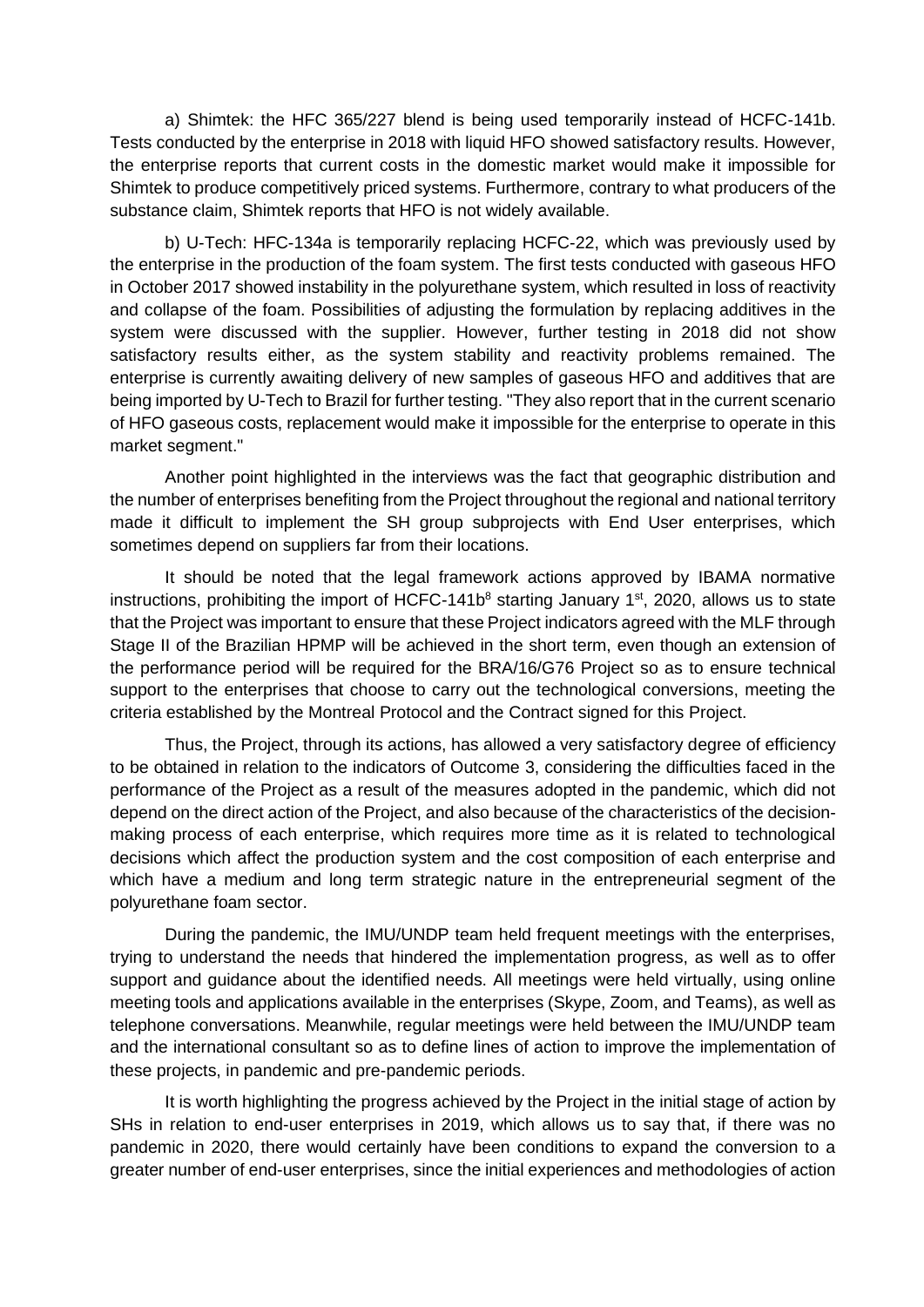had been implemented by SHs, indicating that considerable effectiveness would have been achieved with increased enterprise conversion outcomes in 2020 and 2021.

Therefore, this Outcome has been contributing to the achievement of goals, with permanent records of progress, has been monitored and assessed on a permanent basis, and the team has tried to find effective, flexible, and creative solutions in order to improve Project efficiency.

Outcome 4: Assistance to Brazilian HPMP components – Stage II related to the RAC sector

| <b>Indicator</b>                                                                                                | <b>Baseline</b> | <b>Target</b> |
|-----------------------------------------------------------------------------------------------------------------|-----------------|---------------|
| Number of lots of equipment and parts for<br>five demonstration projects in the RAC services sector<br>procured |                 | 30            |

Also within the scope of Component 2 of the Brazilian HPMP – Stage II, through Outcome 4 of BRA/16/G76, the bilateral agency GIZ has been supported by the Project in meeting the commitment made during Stage I of the Program (Project BRA/12/ G76) and purchasing of equipment for enterprises in the commercial refrigeration services sector (supermarkets) required for the performance of demonstration projects is being conducted.

It should be clarified that, within the scope of Stage II of the Brazilian HPMP, an agreement was made between UNDP and GIZ, as well as the transfer of necessary funds, so that UNDP, as lead agency, could assist GIZ in the process of implementing the above-mentioned demonstration projects with regard to the procurement of components, equipment, tools and consumables for refrigeration systems, equipment, and engagement of specialized consultants.

This Outcome will be achieved through the contribution of the following Output:

*Output 1: Equipment and parts for refrigeration systems required for the implementation of five demonstration projects carried out.*

Three pilot projects were purchased, two of which were cancelled by MMA, and the indicator should be revised from five to three in the next substantive revision of the project.

Thus, purchasing processes related to demonstration projects were carried out in supermarkets located in Belém/PA, Hortolândia/SP, and Natal/RN. GTZ, together with MMA, decided to cancel the other two demonstration projects.

In order to ensure the execution of the resources foreseen in this outcome, UNDP, GIZ and MMA agreed on engaging an IC consultant who coordinated, supervised, followed up and monitored the implementation of the demonstration projects for better containment of HCFC-22 in supermarkets located in Belém/PA, Hortolândia/SP and Natal/RN.

To execute this Output, four international bidding processes were carried out between 2016 and 2017, in order to ensure the purchase of equipment and parts for the three pilot projects. Hiring a consultant improved the quality of this Output. The supermarket pilot project in Natal/RN was subsequently cancelled. The components and equipment purchased for this supermarket where the project was cancelled were donated to seven vocational schools.

In this context, the goals to be achieved in this Output were reduced, but the adjustment was necessary from the perspective of GIZ and MMA. Thus, we could say that the outcome was achieved as agreed and that these three pilot projects and the donation of equipment to vocational schools will support the dissemination and training of other enterprises in the sector, so as to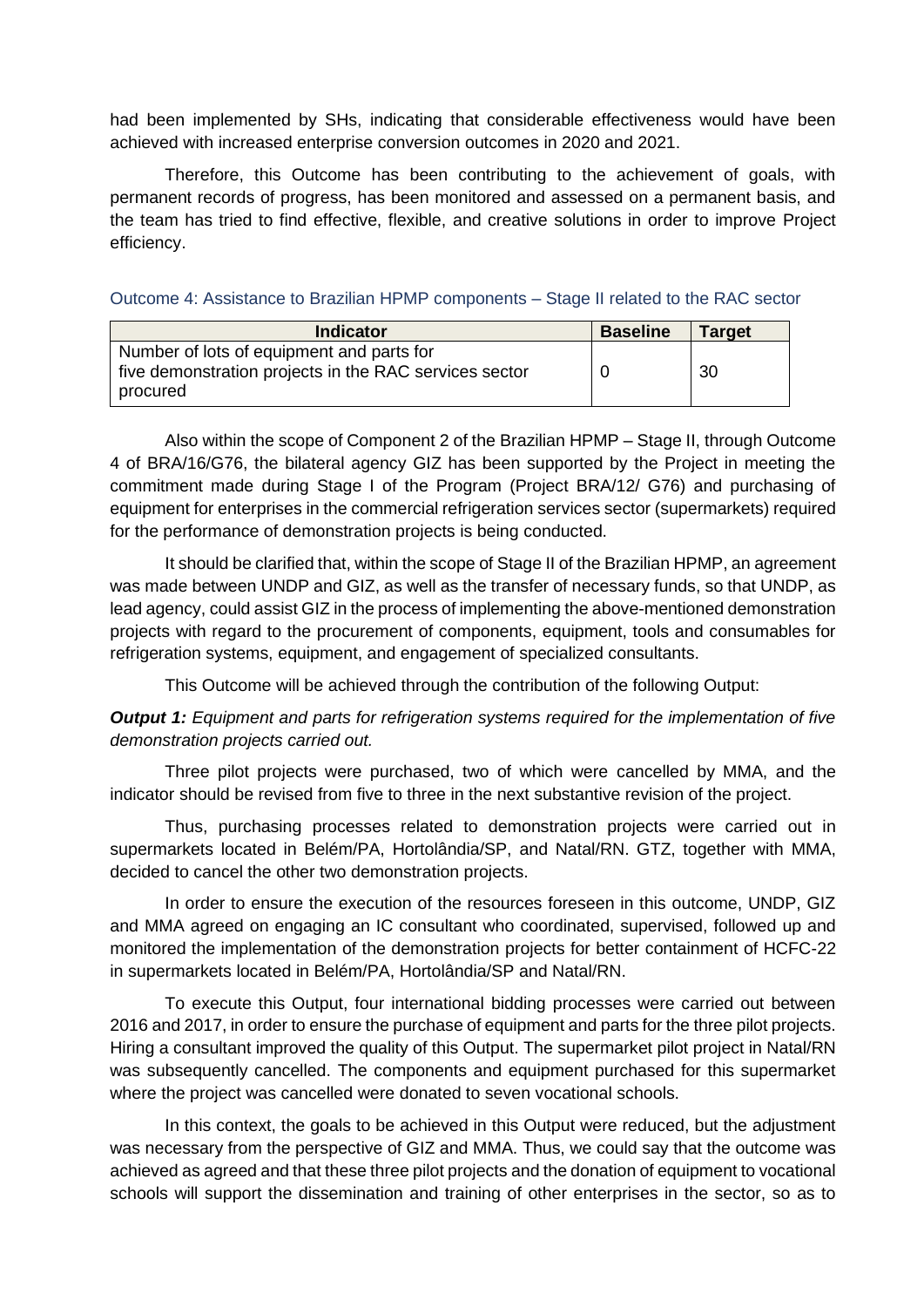reduce the consumption of HCFC-22 in the short and medium term in the supermarket chain, helping meet the goals and targets of the Project.

### *Intermediate conclusions on the Project efficiency:*

The Project proved to be highly efficient as it has ensured HCFC phase-out in the percentages agreed with the MLF for the foam sector, according to the standards and regulatory framework adjusted and approved with support from the Project (Outcome 2), having so far made the conversion of 17 enterprises (SH and individual enterprises), 81 end-user enterprises, and reduced about 70 t/year of HCFC-141b consumption in the rigid polyurethane foam sector, promoting immediate effects and contributing to the expected long-term impacts.

# **3.4. Implementation efficiency and management quality**

This efficiency assessment will provide information on how budget funds and other inputs (human, physical and financial resources) were used to produce and achieve the Outcomes. It will focus mainly on analysis of the relationship between costs, time, opportunity, and adequacy for the production of those short-term effects of the Project.

The four Outcomes and 31 Outputs executed were technically adequate to the needs of the sector, being produced, in general, on time, with adjustments in the performance schedule, generating deadline extensions without increases in the cost of the activities and Outputs; and with reasonable costs according to MLF manuals.

Implementation and respective strategy have so far helped promote favorable conditions for the performance of the Project, aiming at achieving the Goal, Outcomes and targets agreed upon in the Project Document, in relation to the contribution to achieving Stage II of the PHB, with respect to BRA/16/G76.

The Project Outcomes and Resources Matrix has proven to be adequate; however, as of 2020, the Annual Operating Plan has extended the Output execution deadline and consequently changed the pace of expected disbursements; as well as the pace of performance of the activities planned in most of the 27 subprojects supporting the enterprises.

It should be noted that the funds forecast since the approval of the Project reached the amount of US\$ 17,020,000.00 of which the MLF for the Implementation of the Montreal Protocol has so far transferred three Tranches out of a total of four agreed upon with the Brazilian Government. Until December 2020, US\$ 13,125,000.00 had been transferred, representing three Tranches in the amount of: (i) US\$ 3,328,900.00 - Tranche 1; (ii) US\$ 2,627,704.00 - Tranche 2; and (iii) US\$ 7,168,396.00 - Tranche 3. There would still be the last Tranche 4 in the amount of US\$ 3,895,000.00.

Therefore, funds equivalent to 77.1% of the total budget of the Project have already been made available. Due to the conditions for disbursement of each of the MLF Tranches, it should be noted that 98.94% of Tranche 1 has already been executed; 83.26% of Tranche 2, and 36.21% of Tranche 3. In appendix 6 you will find a table with these values.

This means that approximately US\$ 8,077,160.00 of US\$ 13,125,000.00 has already been executed or committed. This would mean, if Tranche 4 is added, the need to execute still around US\$ 5,047,840 (balance of Tranches 1, 2 and 3) and US\$ 3,895,000 (balance of Tranche 4), which would total the amount to be executed in the next years of US\$ 8,942,840, in case of a substantive revision and extension of the performance deadline (Stage II of the PHB can be concluded until 2024), since the Project would end on December 31, 2021.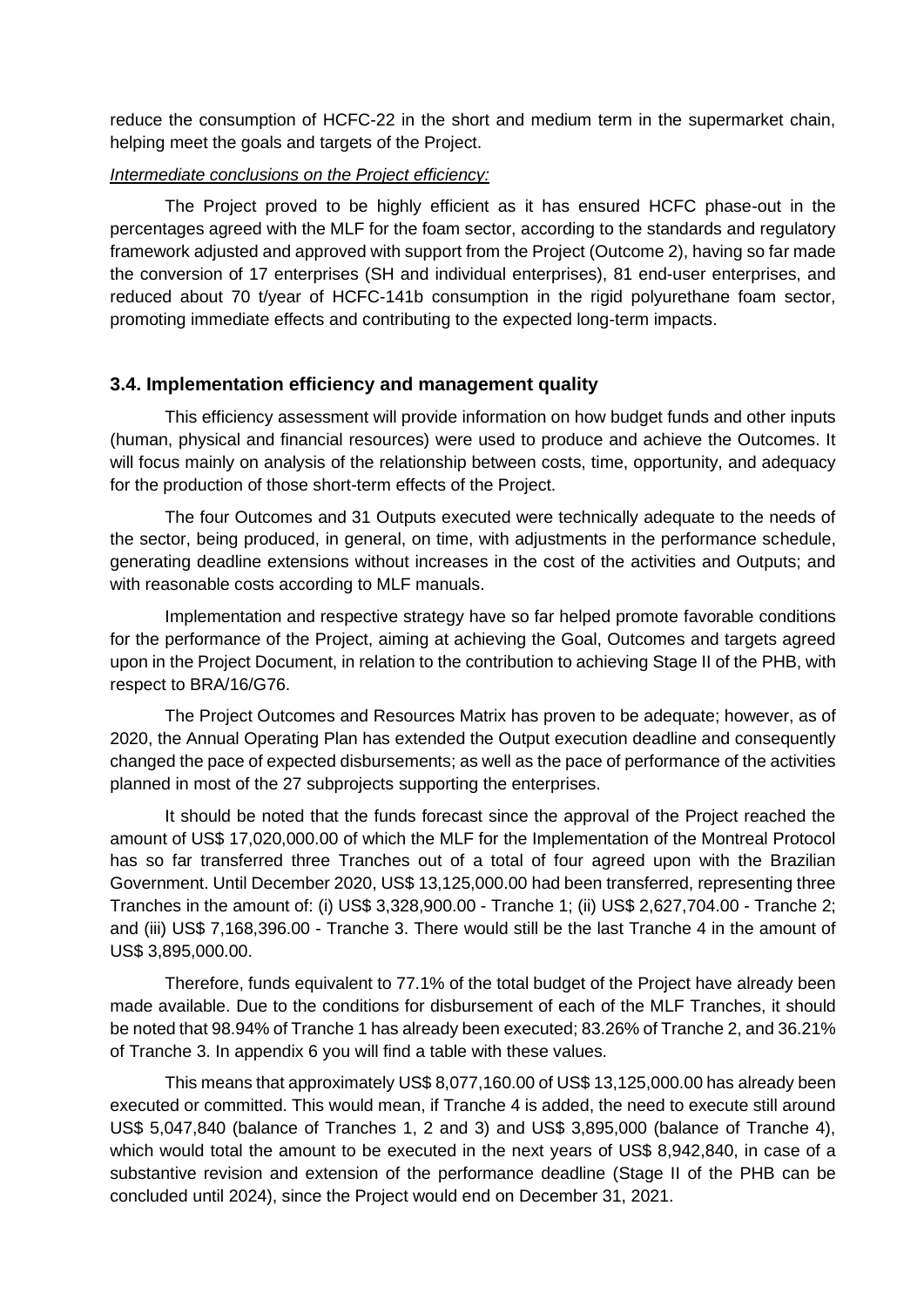Figure 18: Budget Execution Chart.



In the figure 18, it is possible to identified in blues that the Project had executed 46%; in gray the balance of the project is 50% and in orange color the 4% of the budget committed.

From 2016 to 2020, the annual average disbursement was US\$ 2 million, considering that in 2018 and 2019 (with LTA) it was US\$ 2.4 million. In theory, this situation would require the addition of at least three years for the completion of the current Project design, with 27 investment subprojects, with the current technical team and installed and available capacity in the SH to support the conversion of the total number of end users.

Currently, the implementing agency and MMA are evaluating alternatives to adapt the implementation of the Project in times of pandemic; as well as studying the broadening of end users support capacity in their respective conversion processes, reinforcing with consultants the technical performance of SH, which assist hundreds of enterprises as input suppliers.

As previously indicated, the organizational structure of the Project remains the same as what was proposed in the project's<sup>2</sup> design, with functions and responsibilities shared in a smooth and collaborative manner between the participants of the project's implementation, monitoring and evaluation.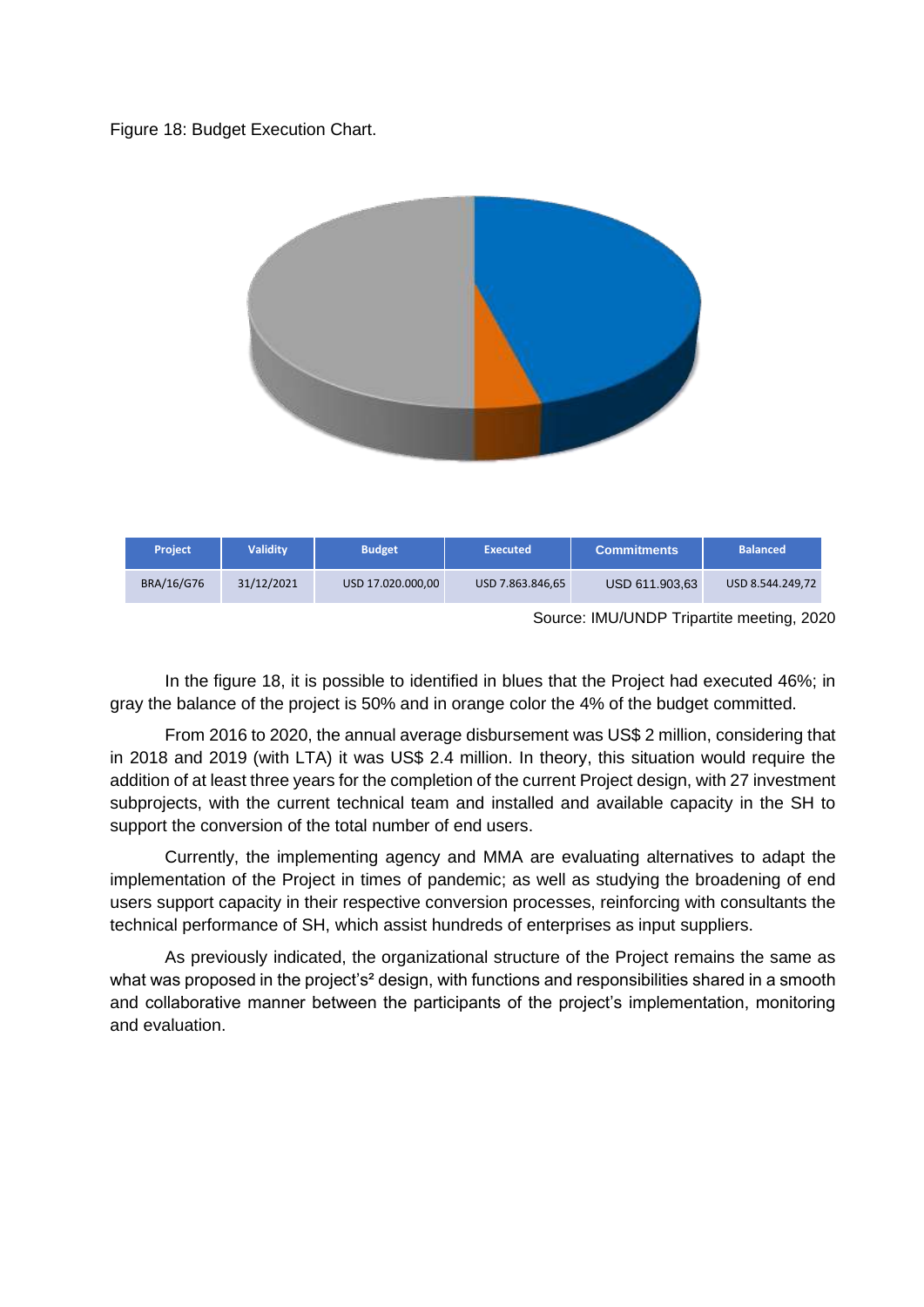### Figure 19: Initial Organizational Chart of the Management Structure



Source: PRODOC, 2016

#### Figure 20: Updated Organizational Chart of Management Arrangements



Source: UNDP. Atlas 2019. Final Evaluation Report BRA/12/G76.

The original proposal for the composition of the general coordination of MMA relied on five collaborators, and there was a change in the location of this unit in MMA, which became part of the Secretary of Climate and International Affairs, through the Department of Climate, relying on a structure dedicated to the Ozone Project. Currently, this coordination relies on a team of four public employees, who provide support to the Projects and the Agreement with the Montreal Protocol, through different existing, ongoing projects on the topic. Today, the team dedicated to this topic relies on a Coordinator, Mr. Luiz Paulo Oliveira Silva and three environmental analysts: Mrs. Magna Luduvice, Mrs. Tatiana Lopes de Oliveira Pereira, and Mr. Frank Amorim.

The Brazilian Cooperation Agency has been working as coordinator of international cooperation and participates in the Project Monitoring Committee, especially through tripartite meetings and permanent monitoring of the Project. It takes place through the Project Monitoring Management Information System, which constitutes a physical, technical, and financial monitoring system that contemplates the information and data MMA provides to the ABC. Directly involved with the Project, the ABC relies on three professionals, from its initial design, maintaining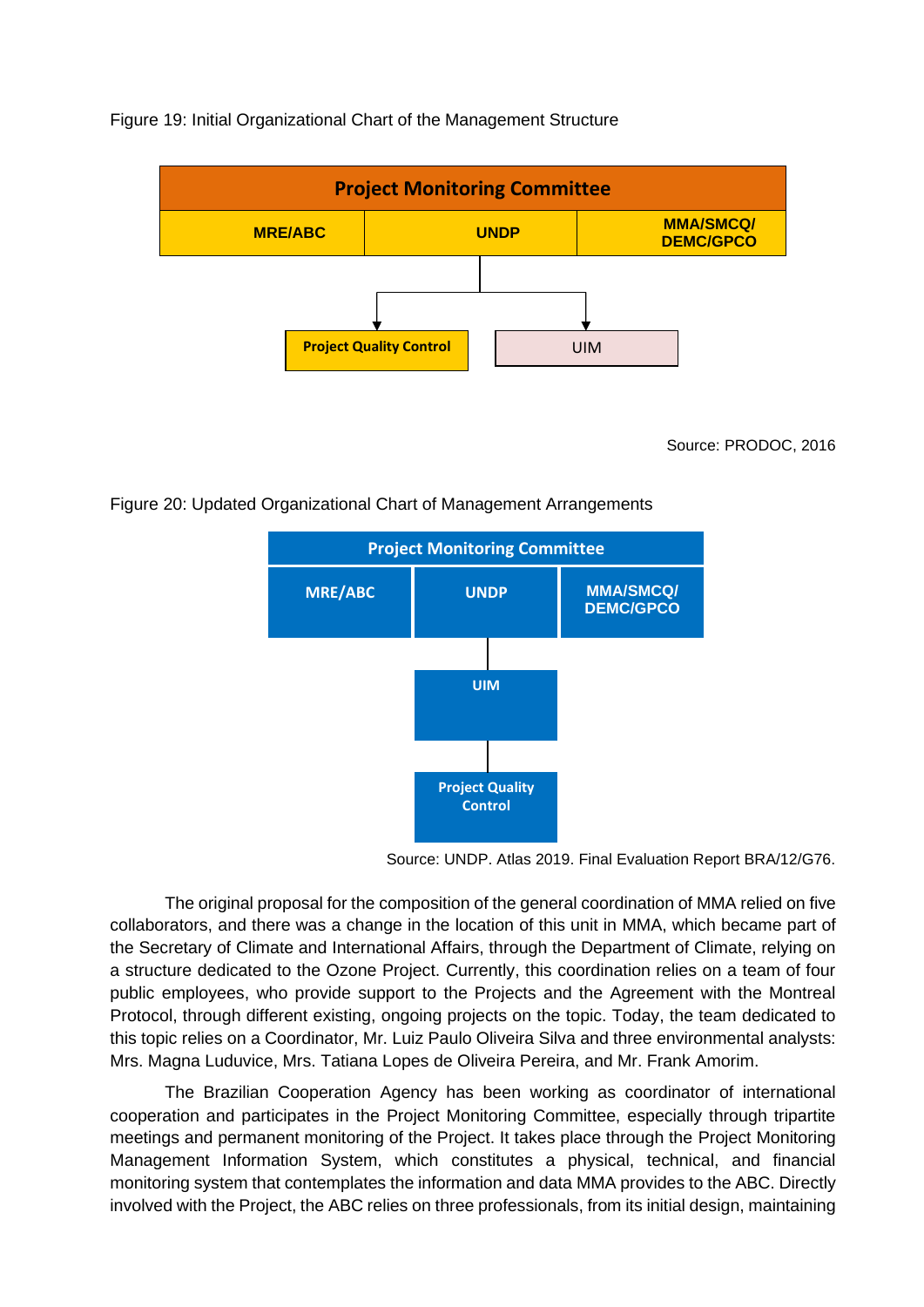the same composition over the last five years: Mr. Márcio Correa, Mrs. Alessandra Ambrósio and Mrs. Tania Jardim, recently replaced by Mrs. Alda Ferreira

Regarding the IMU, located in the UNDP, which works as the implementing agency of the Montreal Protocol, it initially relied on five national consultants and the collaboration of an international consultant, under the UNDP Thematic Coordination of Mrs. Maristela Baione, in charge of projects of this nature. The IMU currently relies on four national consultants and the collaboration of an international consultant, who is not part of the IMU. Between 2016 and 2017, the Project management was carried out by Mrs. Marina Ribeiro who was replaced by Mrs. Ana Paula Pinho Rodrigues Leal, who has three collaborators: Mrs. Raquel Martins Rocha (Technical Advisor); Cleonice Araújo (Project Assistant) and Mr. Sady Fauth (Clerk).



Figure 21: IMU/UNDP Organizational Chart

The implementation arrangements sought close collaboration between the IMU/UNDP, MMA and ABC as far as the monitoring and evaluation processes of the Project, holding annual tripartite meetings in 2019 and 2020, and the minutes were written contemplating the adjustments and recommendations agreed upon. It is worth highlighting that Progress Reports were produced in 2019 and 2020 for the tripartite meetings with the ABC, MMA and IMU/UNDP.

The Project monitoring has been following the UNDP manuals and procedures, which meet the demands and conditions established by the MLF, as far as physical, budgetary, and financial advances. The Project has also been monitored by the Project Monitoring Management Information System. Its objective is to organize the information on the monitoring of international technical cooperation projects in a structure directed to strategic decision making, providing a broad view of the project.

At the same time, whenever necessary, the IMU and the Montreal Protocol team in MMA held meetings to discuss issues that needed actions from the Project, which provided greater efficiency to obtain solutions and referrals for the Project management quality.

Regarding the procedures required by the agreement with the MLF, coordinated by MMA, the Project develops Progress Report together with the UNIDO and GIZ agencies, since 2017, presented in the Executive Committee of the Fund meetings, contemplating technical and

Source: IMU/2021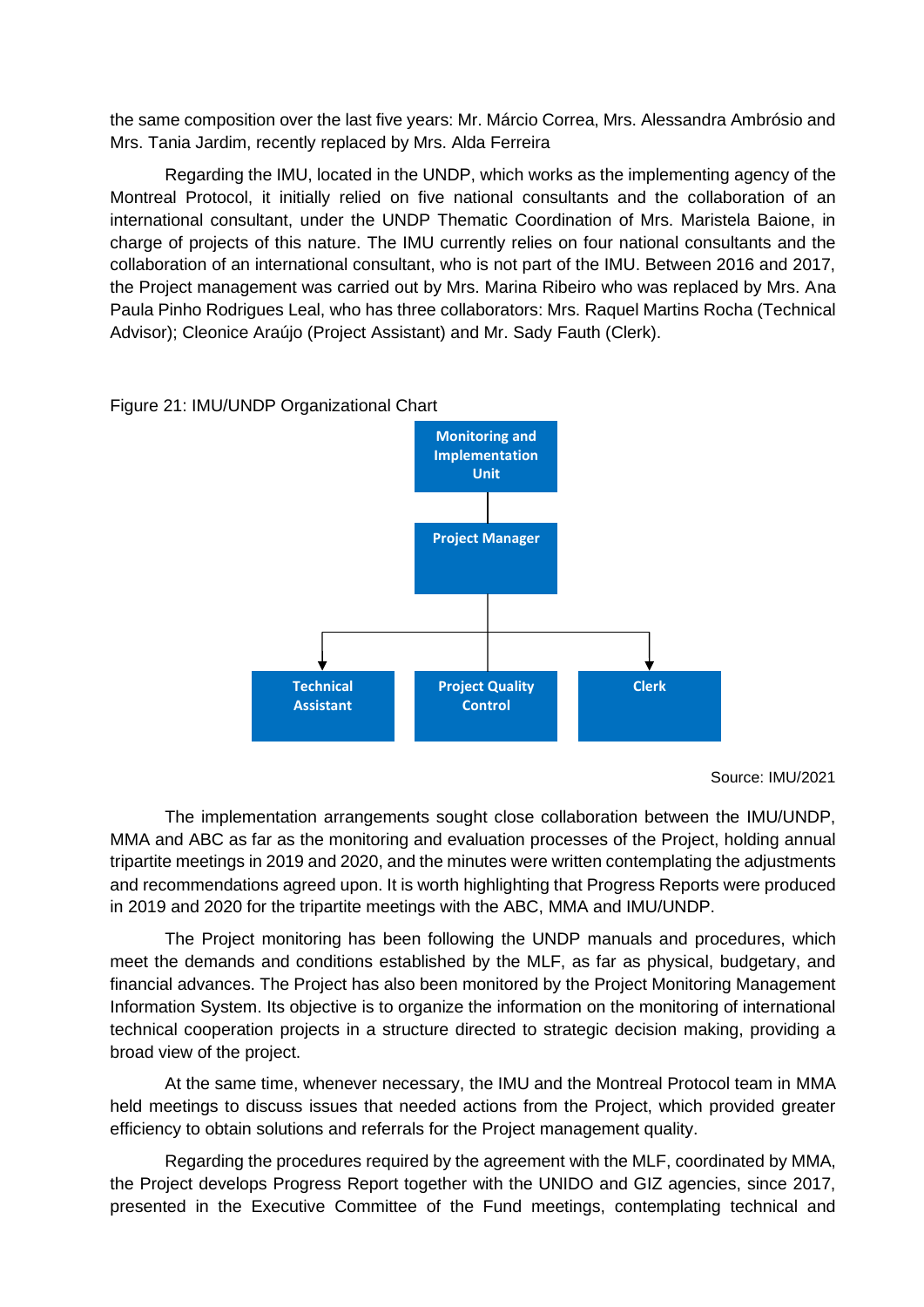financial aspects of the Projects' implementation, which composes the Stage II of the Brazilian HPMP.

This instrument is an important element for the planning, monitoring and has supported the release of Tranches for the implementation of the Project; as well as the monitoring to reach the goals agreed upon with the Montreal Protocol. These reports are available for consultation at the IMU and MMA. The financial reports follow the UN service rendering system, accepted internationally by auditing systems from several different agencies and international funds.

To date, there have not been any Project Substantial Reviews; however, the annual plans of activities and resources have been updated, for the Reports presentations to the MLF and Tripartite Meetings. Regarding Budget Reviews, nine Reviews14 have been made14, between 2017 and 2020, promoting adjustments in the amounts planned and carried out per year in the Project, on the following dates: (i) General Review of 27/11/2017; (ii) General Review: 27/03/2018; (iii) General Review: 24/09/2018; (iv) General Review: 21/12/2018; (v) General Review: 12/07/2019; (vi) General Review: 24/09/2019; (vii) Review of Initial Budget: 17/12/2019; (viii) Review of Initial Budget: 30/06/2020; (ix) General Review: 06/11/2020.

The initial Work Plan of the Project approved with PRODOC, in 2016, foresaw the full execution of the Project until December 31st, 2021. However, as previously seen, several factors at work ended up causing important differences in the rhythm of execution of the 27 enterprise subprojects (equivalent to 27 Outputs of Outcome 3), generating the need for adjustments in time, in the service agreement modality (LTA) and in the amounts.

Next, we indicate the values agreed upon in the Planning of Activities and Resources over the six years of execution, for the purposes of this evaluation. In attachment 01, you can find the tables of values agreed upon in the PRODOC and successive general budget reviews between 2016 and 2021, considering that only three of the Tranches agreed upon with the Fund have been released, and with the four Tranches the funds would total US\$ 17,020,000.00.

The chart below should be analyzed, in which the three Tranches total up to date approximately US\$ 12,879,750 and the Tranches were made effective on the following dates:

(i) Tranche 1 of the MLF was made available on May 19th, 2016, amounting to US\$ 3,078,900.00

(ii) Tranche 2 of the MLF was made available on January 30th, 2018, amounting to US\$ 2,627,704.00 (RAC and Foam)

(iii) Complementary Tranche 1 was made available on March 27th, 2018, amounting to US\$ 250,000.00(Italy);

(iv) Tranche 3 of the MLF was made available on March 12th, 2019, amounting to US\$ 7,168,396.00 (Regulatory and Foams).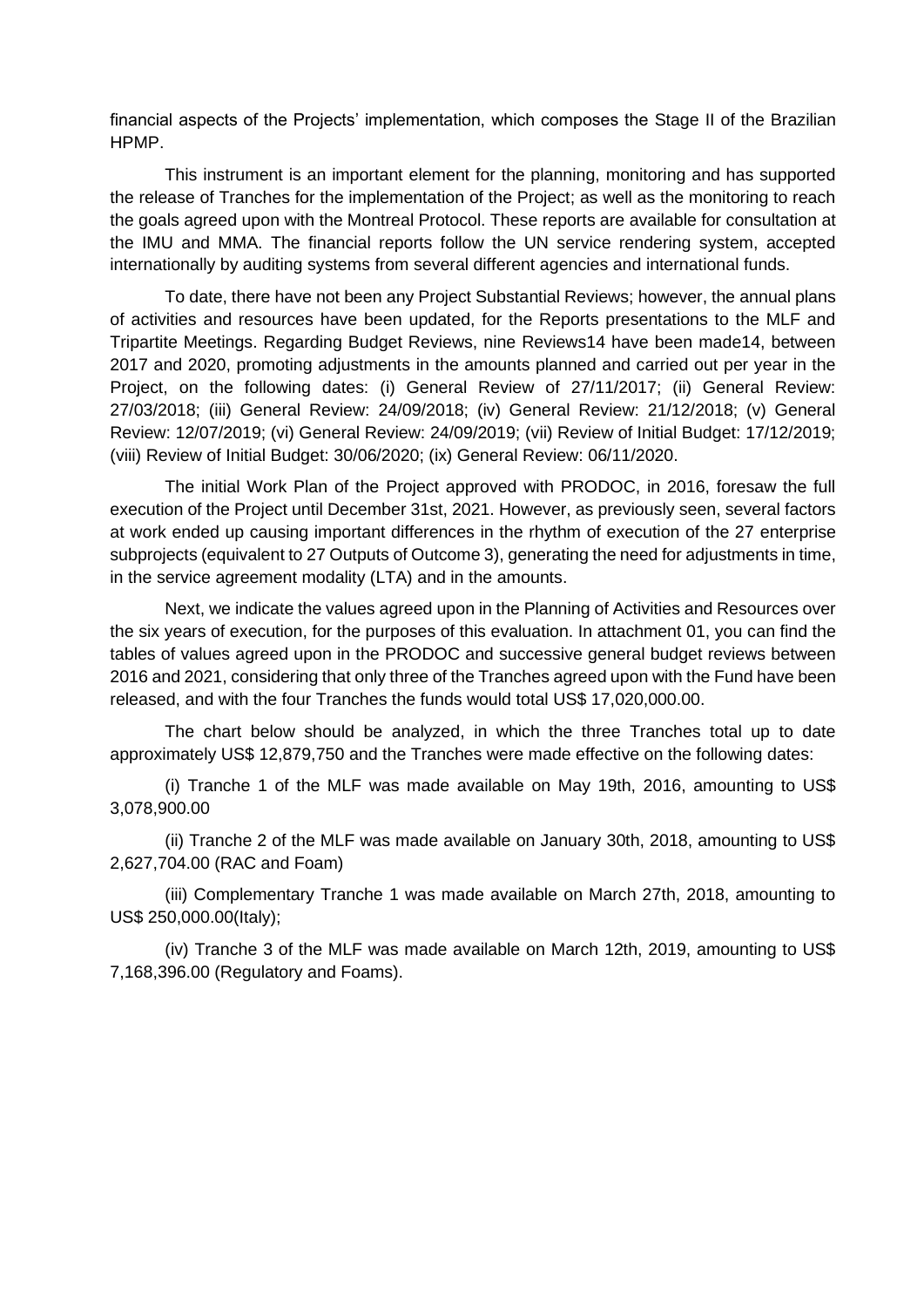

## Figure 22: Budget Execution Chart of the 4 Tranches

Source: IMU/UNDP. Tripartite Meeting. 2020

In the figure 22 it is possible to identify in blue the amount of each tranche; in gray the project balance and in orange the executed budget.

Therefore, the values foreseen in the Annual Work Plan for 2019 reflect in part the advance of the approximately US\$ 7 million made available, when the Project was facing operational difficulties to provide agility to the SH contracts to work in the future conversion of end users, and thus waited for the approval of the new LTA modality to replace the old contract model of the SH – end user conversion support.

Next, we present the amounts from annual reviews, to identify existing differences in the estimates between planning and what was actually executed:

| $\overline{a}$ Die 4. Allinger Wulf Fight vs. Allinger Execution zu in/zuz i. |            |              |              |              |              |              |  |  |
|-------------------------------------------------------------------------------|------------|--------------|--------------|--------------|--------------|--------------|--|--|
| <b>Document</b>                                                               | 2016       | 2017         | 2018         | 2019         | 2020         | 2021         |  |  |
| <b>PRODOC</b>                                                                 | 866,123.24 | 3,874,677.44 | 6,167,378.48 | 4,931,741.75 | 512.323.29   | 667,755.63   |  |  |
| <b>Rev. Nov 2017</b>                                                          | 33,922.10  | 1,693,841.11 | 2,473,425.03 | 6,945,012.87 | 5,163,458.75 | 710,340.14   |  |  |
| <b>Rev. Sep 2018</b>                                                          | 33,922.10  | 1,380,173.14 | 2,721,481.24 | 2,550,631.59 | 5,895,100.04 | 4,438,691.69 |  |  |
| Rev. Sep 2019                                                                 | 33,922.10  | 1,380,173.14 | 2,437,966.06 | 3,346,392.88 | 5,068,455.76 | 4,753,090.06 |  |  |
| <b>Rev. Nov 2020</b>                                                          | 33,922.10  | 1,380,173.14 | 2,437,966.06 | 2,556,600.20 | 2,047,489.58 | 8,523,848.92 |  |  |
| Difference                                                                    | 28 times   | 2.8 times    | 2.5 times    | 1.3 times    | 4 times      | times<br>14  |  |  |
| PRODOC and last                                                               | lower      | lower        | lower        | lower        | higher       | higher       |  |  |
| Review                                                                        |            |              |              |              |              |              |  |  |

| Table 4: Annual Work Plan vs. Annual Execution 2016/2021. |  |  |  |  |  |  |
|-----------------------------------------------------------|--|--|--|--|--|--|
|-----------------------------------------------------------|--|--|--|--|--|--|

Source: IMU/UNDP. General Reviews of the Project.

Thus, we verify that there was reduced execution over the first year, due to awarenessraising activities, information exchange and development of documents to be signed, while the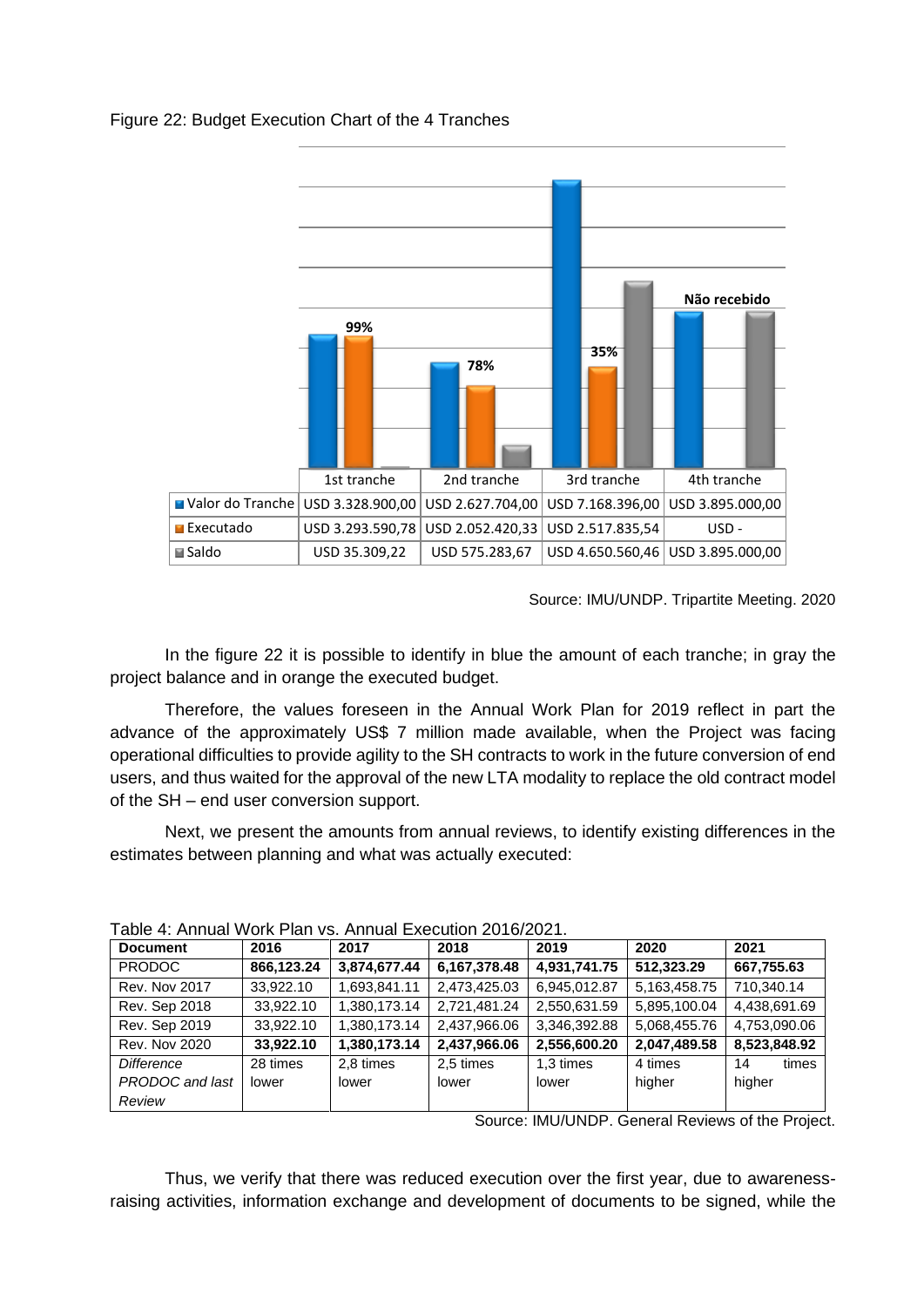second year of execution had to face difficulties to implement contracts with the SH, as well as the lack of flexibility of these instruments. At the same time, the second and third years provided better efficiency to the instruments and procedures used, as well as identified difficulties faced that needed operational management improvements.

As of 2019, with the new contract instrument with SH through the use of LTAs, it was possible to come closer to what had been originally planned in 2016, through contracts with a certain number of individual enterprises and end users beginning the execution of their respective conversions.

However, it is worth mentioning that until April 2020 there was a period of greater speed in the implementation of contracts, and after April there has been a relative stall of SH technical assistance actions for the conversion of end user enterprises, including the temporary or definitive shut down of many enterprises in the sector.

According to IMU data, the conversion of end users between July 2019 and September 2020, that is, after the adoption of better suited and more flexible LTA contracts with the SH for technical assistance and to support end user conversion, there has been a great advance in this process, showing better operational efficiency, in the achievement of Output and established goals, with greater disbursement speed of Tranches 2 and 3 of the MLF. Next, we present the conversions of end users with the improvement trend of what had been planned and executed to reach the Objective, Outcomes and Outputs:

| Period                     | Number of enterprises converted<br>(end users)                                                                                       |
|----------------------------|--------------------------------------------------------------------------------------------------------------------------------------|
| July to September/2019     | 31                                                                                                                                   |
| October to December/2019   | 20                                                                                                                                   |
| January to March/2020      | 13                                                                                                                                   |
| April to June/2020         | 9                                                                                                                                    |
| July to September/2020     | 5                                                                                                                                    |
| October to December/2020   | 2                                                                                                                                    |
| Total                      | $(18.2\%)$<br>81                                                                                                                     |
| <b>Commitment Stage II</b> | 445<br>$\mathbf{a}$ and $\mathbf{a}$ and $\mathbf{a}$ and $\mathbf{a}$ and $\mathbf{a}$<br>$\sim$<br>$\sim$ $\sim$<br>1.111111111777 |

Table 5: Total number of End User Conversions 2019/2020.

Source: IMU/UNDP. Tripartite Meeting Presentation. 2020.

A very positive point that brought greater efficiency to the Project management was the adoption of LTA contracts with the System Houses, as of July 2019, and if it were not for COVID-19 (as of mid-March 2020), there would be a high probability of more end user conversions (average of 20 users converted per month) with the possibility of the Project reaching the goal of approximately 350 to 380 end users until August 2021.

That would bring the reaching of goals much closer to the expected outcomes, with proper Project management, since the update and review of the end users list of each System House would be performed in 2021(2021estimate of likely cancelling of 23 end user enterprises for not meeting the criteria or declining to participate in the Project due to national market conditions). Therefore, instead of 445 end users converted there would be an immediate reduction in the total number of end users totaling approximately 422 end users in the Project completion.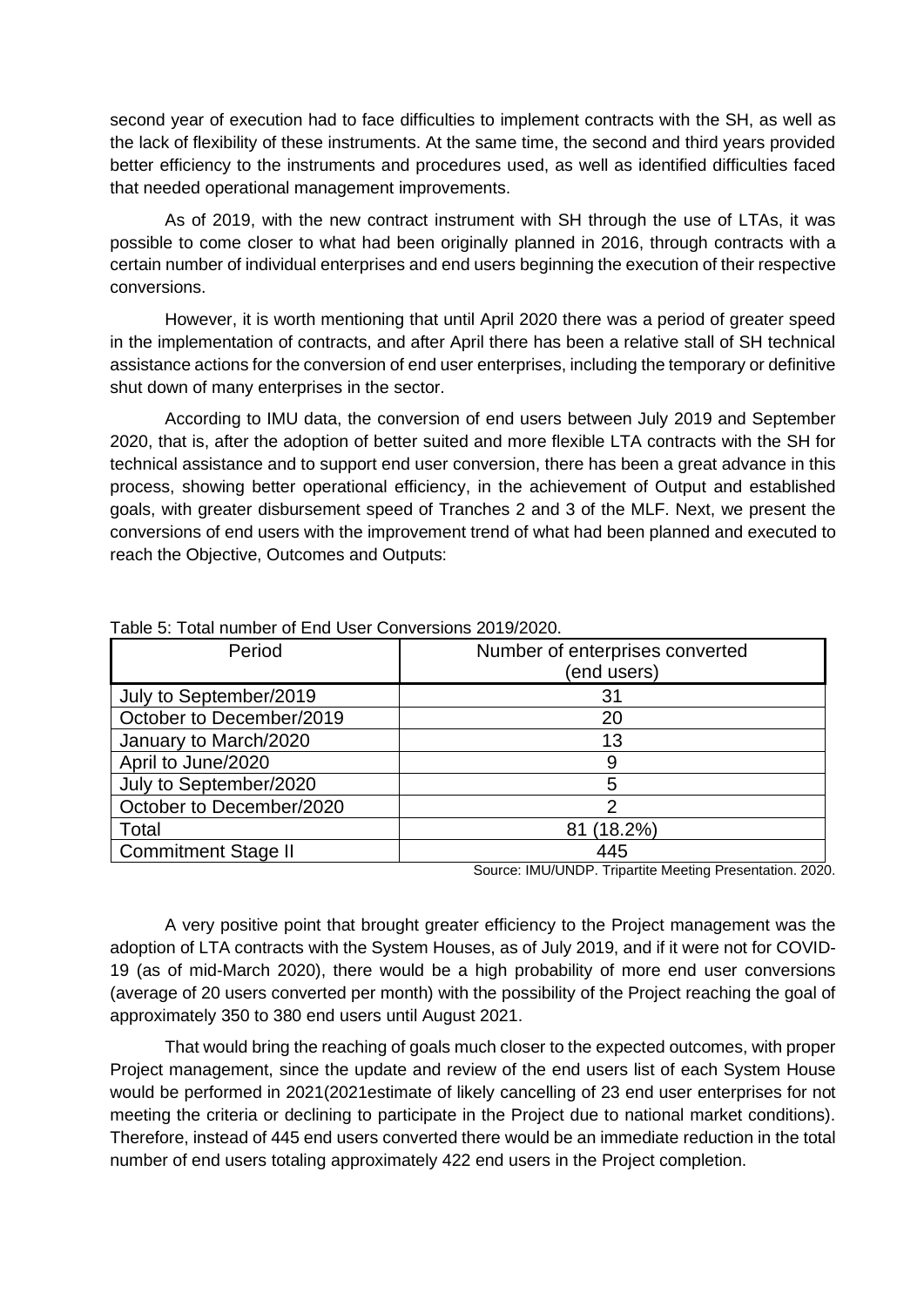It is still worth mentioning that the level of the implementation efficiency (proper resources, implementation time and response/solution opportunity) and the management quality (processes, dynamics, and instruments) would tend to be effectively higher if the Brazilian Government had ratified the Kigali Amendment to the Montreal Protocol, which was approved in 2016.

As previously mentioned, the original Project execution schedule was updated by the annual Action Plans elaborated by UNDP and agreed with MMA, ABC, and the MLF. From 2019 onwards, the outputs and implemented actions foreseen in the Action Plans became more aligned with the actual execution and management capacity of this type of Project, still highly dependent on tests and laboratory results, and the decisions made by each enterprise about the execution of the activities proposed. The capacity not only to monitor test related initiatives, but also to provide technical support for output validation and the dissemination of results. Also, the IMU role in articulating partnerships with Systems Houses and SMEs to support Project initiatives.

Nevertheless, it can be observed that the disbursement of approximately US\$ 8.5 million planned for the year 2021, represents about 50% of the total funds to be transferred by the MLF to the Project, considering the four Tranches planned. This fact would require a substantive revision of the Project, with an extension of the execution period. At the same time, the revision should aim at redistributing the funds allocated to each subproject envisioning to increase of support to end users for short periods of time during the adherence and conversion stages. In this way, it would be possible to increase the Project's execution capacity until 2024.

This gap between the available funds and the execution timeline is also reflected in the significant mismatch between the foreseen budget and the disbursements made each year up to the time of the evaluation. This situation has led to a systematic reduction of the foreseen annual disbursements for the last five years, except for the year 2019 when the use of LTA type contracts was approved.



Figure 23: Adjusted Budget Execution Chart 2016/2020

Source: IMU/UNDP. Tripartite Meeting. 2020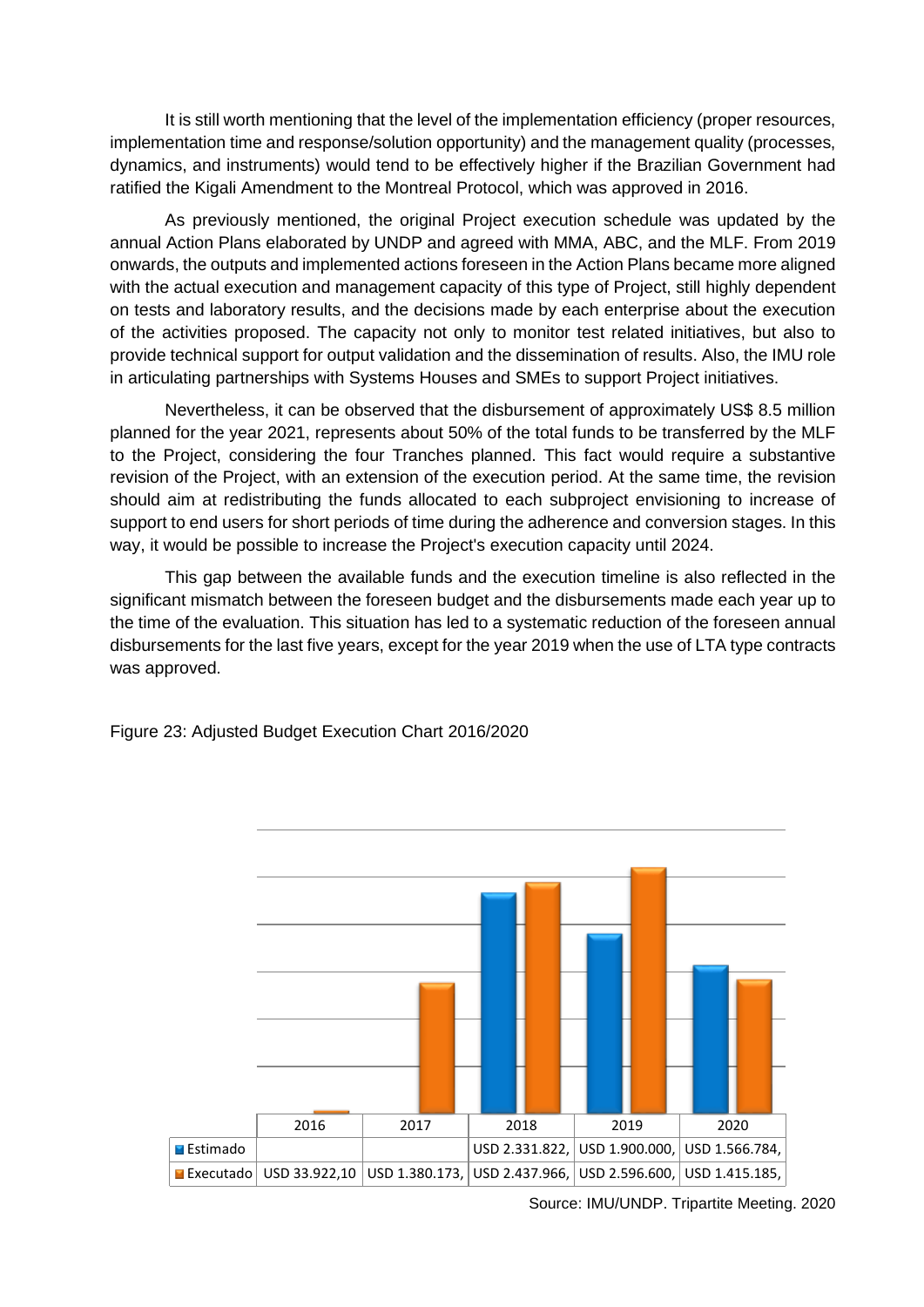In the Figure 23 it is showed the year budget adjusted regarding amounts indicated in bleu is the estimated and, in the orange, is the executed amount.

During the interviews, it was highlighted the permanent and qualified work of the IMU team and the international consultant in providing timely and quick answers to the doubts or requests for guidance regarding conversion processes and contract implementation.

The technical-operational execution strategy adopted by the Project was based on the identification of focal points in System Houses, end-users, or individual enterprises; and involved pre-existing focal points of enterprises that had or were still participating in Project BRA/12/G76 - Stage I of the Brazilian HPMP.

This arrangement required the IMU to be in permanent contact with at least 27 focal points, while the System Houses oversaw the contact with end users. Through the interviews, it was possible to identify that the SH commercial agent (in charge of supplying inputs and technical assistance) was facing difficulties in meeting the emerging demands of an expressive number of enterprises that were carrying out their conversion processes, and unable to visit end users in geographically distant regions to provide advice, do follow-up and validate conversion stages.

The four Outcomes, especially Outcome 2 (regulatory framework- ABNT) and Outcome 3 (27 subprojects), were technically well executed, meeting the needs of the sector, and with some deadline extensions. Costs were reasonable considering the achievements attained by the Project throughout the last five years of execution. In 2020, there was a reduction in the expected number of conversions to be implemented by end users.

The original Outcome Matrix, Resources allocated, and the corresponding Outcomes could be assessed as appropriate if conditions had remained normal, without the pandemic, and if the new LTA contract modality had been approved in 2018 instead of mid-2019. It is expected that by the end of the Project these situations will have been resolved and that the pace of implementation will be resumed as it used to be in previous stages of the project.

The estimates for each of the activities in the 27 Subprojects proved to be adequate for the fulfilment of the Project's goal. The amounts agreed with the Fund were not surpassed. It should be noted that some enterprises signaled that the amount approved by the Fund as a subsidy during the first 12 months of the technological conversion would not be sufficient to cover the related expenses, putting at risk their ability to compete in the national market.

Additionally, the contract signed by the enterprises guarantees the continuity of the conversion process through the technical and financial aid provided by the MLF and constitutes an important element in the efficient achievement of the Project´s Outcomes.

According to the interview, it took less time to obtain the inputs required to perform Subproject activities (SH, End Users and Individual enterprises) allowing for better outcomes when compared to the ones observed in other Latin American countries. Execution times resembled those observed in projects ran in countries with a similar foam sector, although the size of the enterprises and their pulverization all over Brazil may differ from the size and distribution array found in Colombia or Chile. The execution time resembles the one originally established for the Project BRA/12/G76 (2012/2016) that was granted a three-year extension, until 2019.

It should be noted that in relation to Outcome 4 (remaining from Project BRA/12/G76), the scope of output 1 suffered an important reduction. The project originally included the procurement of equipment for five demonstration projects in supermarkets. However, after the completion of the Brazilian HPMP Project- Stage I by GIZ, and partly due to the complex UNDP bidding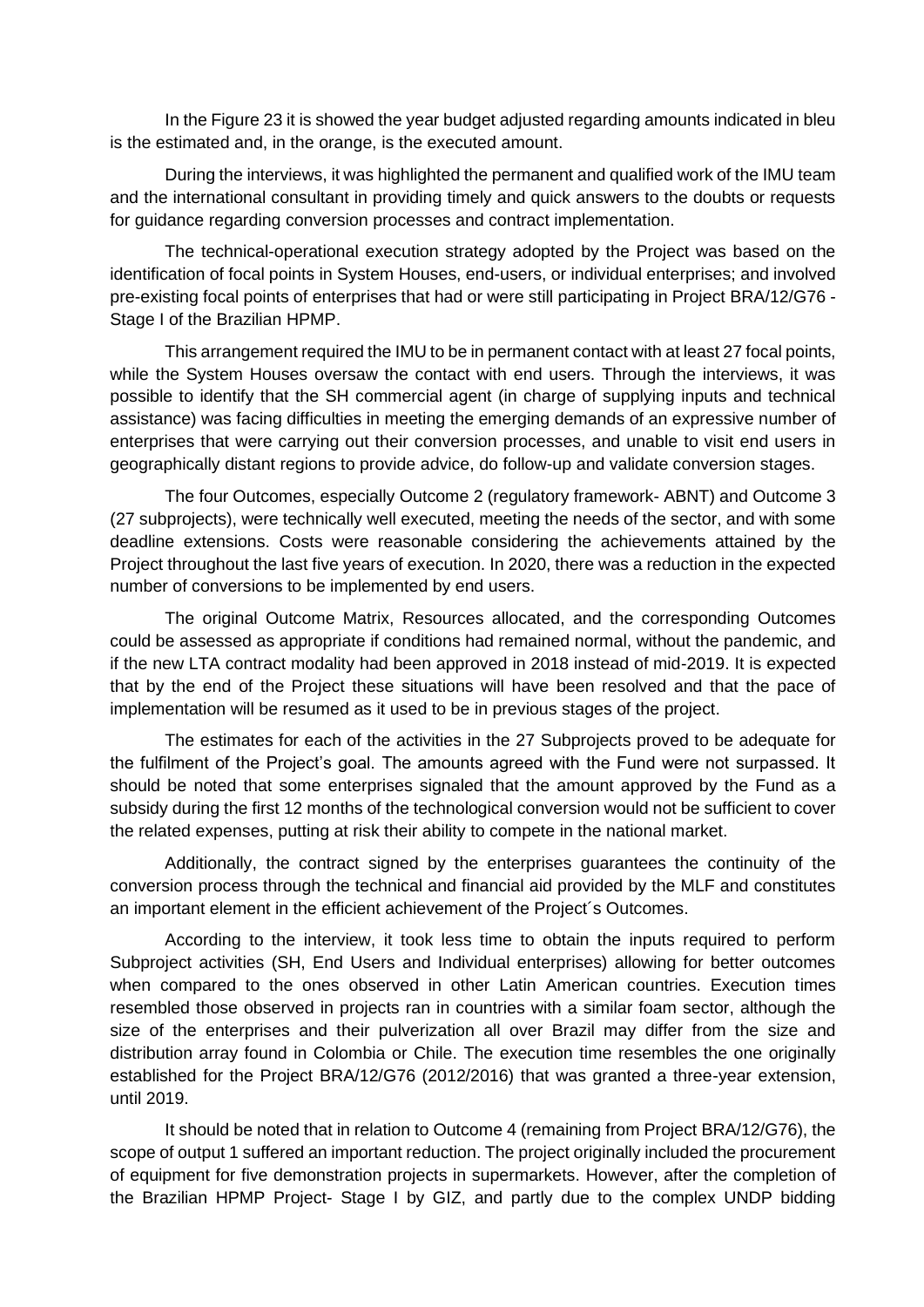processes which included international bids, it was agreed between the Project management and MMA to reduce the number of bids to three, with the delivery of the equipment to two supermarkets and the donation of the remaining equipment to technical schools.

The financial and administrative management of the Project, carried out by IMU/UNDP, was considered highly efficient. Accomplished professionals with a vast experience in Project implementation and previous experiences in the foam sector timely responded to project development needs and duly performed strategy adjustments in a transparent and collaborative manner with enterprises and partners of the sector.

The effective and fluid communication between the different players, collaborators and direct beneficiaries has been key to the success of the program. MMA, UNDP, IBAMA and the international consultant have worked collaboratively to efficiently manage the project, implement initiatives and give a timely response to the demands and special needs of the different types of beneficiaries.

The coordinating body dealt with external and internal factors that impacted operational aspects in different ways, many of them derived from changes in the national scenario due to the pandemic. The Project had sufficient budget; and it provided efficient solutions through instruments that allowed end users implement their technological conversion.

The average costs to carry out activities related to technical assistance, HCFC-141b consumption annual reports, awareness raising campaigns, technical visits and missions, training, events and seminars, and monitoring and assessment activities were reflected those practiced in the Brazilian market. However, it was observed that in the last two years, and due to reasons external to the project, the amounts disbursed were lower than the ones planned, and the execution schedule suffered delays.

In practice, approximately 68.5 % of the funds made available for the project had been executed/ committed until December 2020. The remaining US\$ 8.5 million, including the amount corresponding to the last tranche- which is still pending- would be disbursed over the next three years, extending in this way the project's execution period.

The project efficiency made possible the achievement of the expected outcomes through the attainment of the corresponding outputs and activities. It is expected that further outcomes will be achieved through the technical cooperation to be received till the end of the program. The project's short and mid-term outcomes were attained within the expected budget and with some degree of delay.

Long-term objectives and goals have been guaranteed through the improvement of the institutional framework, and it is hoped that by the end of the Project, greater benefits may be obtained if national decisions and strategies are taken towards the Brazilian ratification of the Kigali Amendment.

The funds disbursed until December 2020 vs the budget approved by outcome for the period 2016 – 2020 was as follows:

Outcome 01: Out of US\$ 1,594,155.00 approved, US\$ 748,931.67 were disbursed (3 Tranches).

Outcome 02: Out of US\$ 120,000.00 approved, US\$ 66,082.33 were disbursed.

Outcome 03: Out of US\$ 14,705,844.92 approved, US\$ 6,697,153.64 were disbursed.

Outcome 04: Out of US\$ 600,000.00 approved, US\$ 564,990.78 were disbursed.

The percentages of the budget executed by Outcome stands as follows: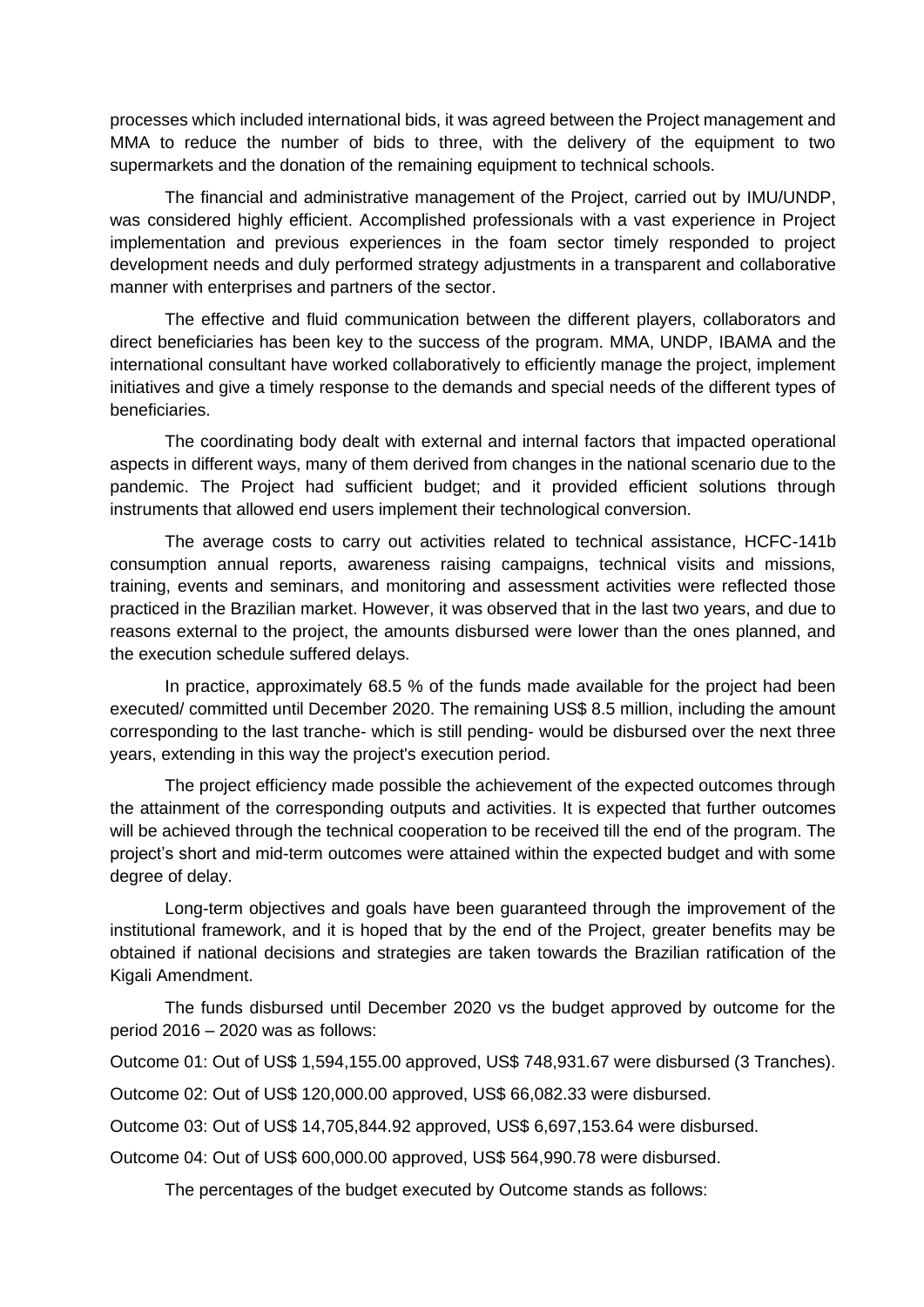Outcome 01:46.0 % Outcome 02: 55.0 % Outcome 03: 45.5 % Outcome 04: 94.1 %

The implementation process was collaboratively carried out by MMA, ABC and UNDP who were in permanent communication. Their joint efforts highly contributed to the improvement of implementation aspects. The financial management was performed with transparency through the presentation of financial reports by UNDP. Transparent mechanisms were also observed in bidding processes, direct contracts with enterprises (LTA), minutes made available, and selection of consultants hired by internal committees.

#### *Mid-term conclusions:*

The efficiency of the implementation and management of the project can be assessed as very satisfactory in view of the significant efforts made by project collaborators throughout its execution. However, due to factors beyond the control of the project, disbursements were lower than the originally planned in some years; and delays were observed in the execution schedule despite the high degree of monitoring and evaluation of activities, outputs and outcomes achieved. The Project executed 64% of the available funds. During these five years, expected outcomes were attained with adequate costs, human and financial resources and some delay.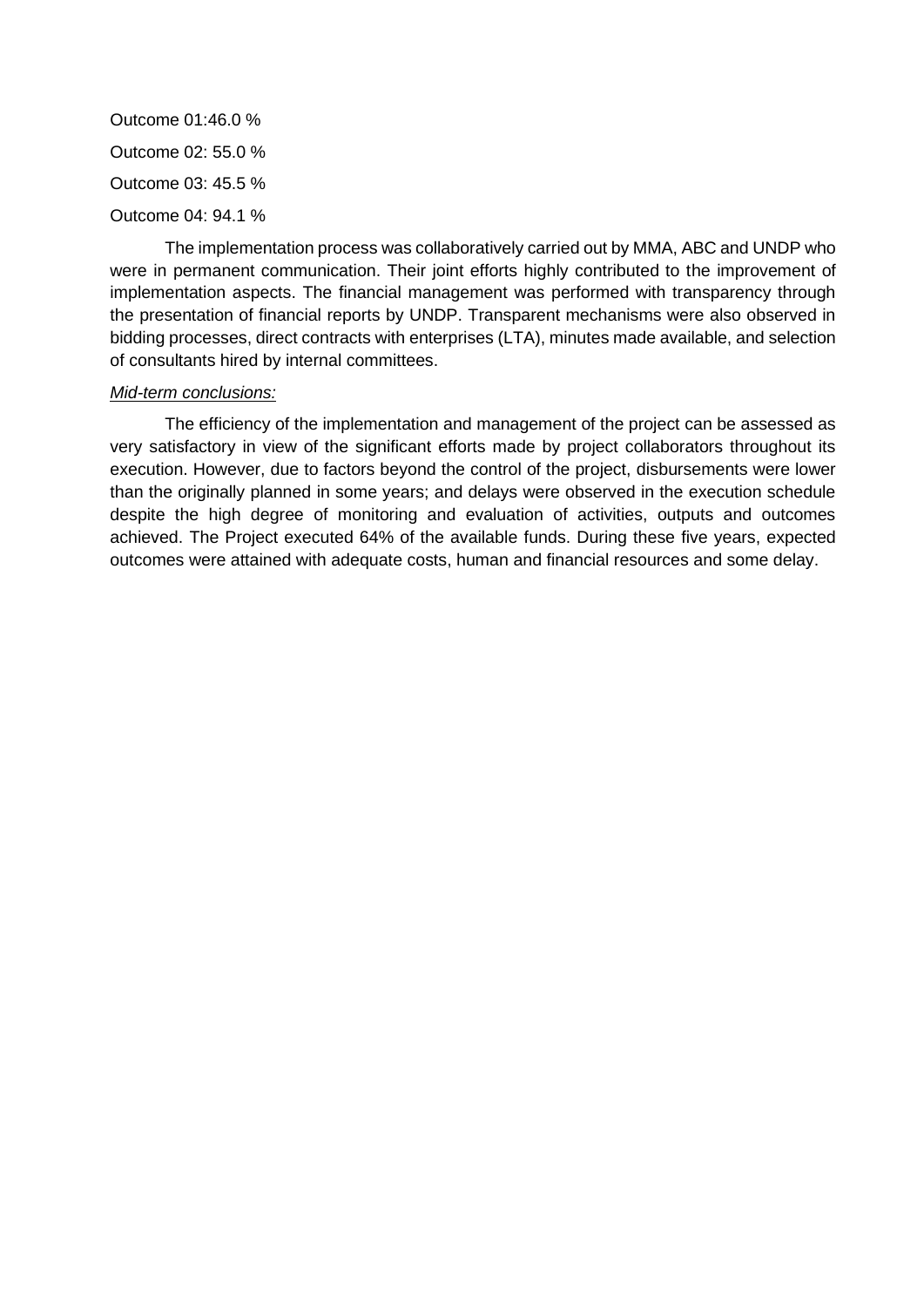## *4. CONCLUSIONS*

The Project BRA/16/G76 envisages the improvement of the ozone layer protection. It is funded by MLF, coordinated at national level by Ministry of Environment and IBAMA institute and directly implemented by UNDP.

The Project encompasses initiatives aimed at achieving the goals agreed for the Brazilian HPMP - Stage II, through the support provided to: strategic management actions; adjustments of regulatory framework; investment projects to perform technological conversion and demonstration projects of Brazilian HPMP - Stage I related actions in the RAC sector; and the generation of information for planning, monitoring and evaluation purposes.

As previously mentioned, the project started in 2016, and it is expected to be fully executed by December 31, 2021. The allocated funds were agreed at US\$ 17,020,000 to be disbursed in four tranches. To date, three tranches have been disbursed accounting for US\$13,125,000, out of which US\$8,000,000 were executed by December 2020.

The present evaluation confirmed the high relevance of the project given its contribution to international commitments made by the Brazilian government in relation to the Montreal Protocol goals. It has also proved to be highly relevant to the promotion of public policies that contribute to the Ozone Layer protection, and the phase-out of ODS in the foam sector, as it can be verified in project related documents posted in MMA portal.

To date, the Project has allowed the technological conversion of eight Systems Houses out of the 14 SHs initially scheduled -three of which turned to be ineligible for the project; and nine individual enterprises out of the 13 originally planned. These conversions have promoted a ODP reduction of 68.14t. by December 2020, out of the 169.08 tonnes estimated by the end of the Project. In terms of end-users, 81 of them performed their technological conversion out of the 445 enterprises scheduled to be converted by the end of the Project.

It should be noted that the objectives and Outcomes of this collaborative venture are contributing to the achievement of eight out of the 17 Sustainable Development Goals, namely: (i) Goal 9 - Industry, Innovation and Infrastructure; (ii) Goal 12 - Responsible Consumption and Production; (iii) Goal 13 - Action Against Global Climate Change through the technological conversion of Brazilian enterprises and the replacement of HCFC-141b by other substances that do not deplete the ozone layer and do not contribute to global warming (low GWP).

IMU/UNDP direct actions made possible the dissemination of alternative technologies to replace the use of ODS by others with zero ODP and low warming potential in the polyurethane foam production. The implementation of investment projects for technological conversion helped in the dissemination of new environmentally appropriate technologies and promoted the improvement of infrastructure and operational safety of the foam sector industries (Goal 9 - Industry, Innovation and Infrastructure).

Initiatives addressing the general public and the production sector to raise awareness and disseminate information on the importance of the use of non-ODS, promoted more responsible consumption and production practices (Goal 12 - Responsible Consumption and Production). ODS phase-out actions also contributed to the mitigation of adverse impacts on climate. (Goal 13 - Action Against Global Climate Change).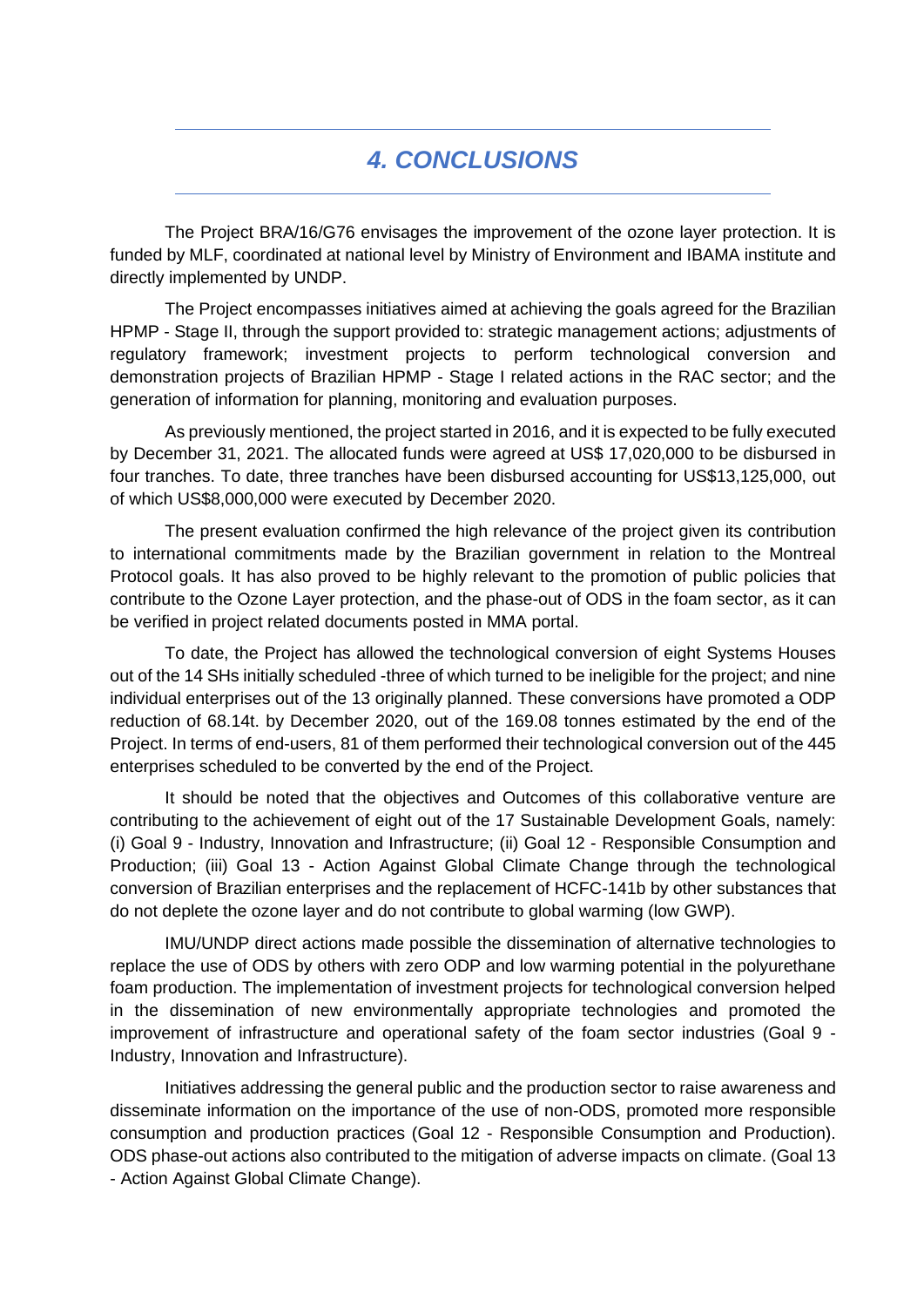The Project supported improvements in the regulatory framework enacted by IBAMA/MMA through updates in normative instructions IN #14/2018, IN #4/2019, and IN #5/2018 that prohibited the import of HCFC-141b for the manufacture of foam as of January 1, 2020; and the import and export of polyol formulated with HCFC-141b as of January 1, 2021.

The new regulations alerted national enterprises about the need to adjust their technologies to the use of non-ozone depleting substances by 2020. In this context, the Project's efforts in providing financial and technical support to Brazilian enterprises since 2016, became even more relevant.

It is worth mentioning that the Project initial design was adapted to suit the socioeconomic reality of the country and to meet the needs of technological conversion to substitute the use of HCFC-141b in enterprises of varied types. Thus, the strategy, objectives and expected outcomes remain relevant and valid after five years of implementation meeting the demands and business capabilities of the foam sector.

The project has allowed the transmission of technical information on the subject as well as the dissemination of MLF objectives and conditions to provide financial support for technological conversion; and it has raised awareness among entrepreneurs on issues related to ozone layer protection, climate change and sustainable development through meetings, communications and mailing lists. A website was developed, and information and awareness raising campaigns were broadcasted in urban public transportation in different cities. Having a specialized international consultant promoted the exchange of information about similar international projects. All these initiatives attested the project´s relevance in spreading the word about these topics among the general public and the business sector.

During the interviews, it was possible to confirm that many enterprises that carried out their technological conversion and substituted HCFC-141b, would not have been able to do so without the support of the Project.

It is important to highlight that the Project is aligned with other projects and initiatives promoted by the Ministry of the Environment in the area of sustainable development; and that the Brazilian Association of Chemical Industries also supported the Project by means of the facilitation and promotion of communication and awareness raising initiatives.

According to the interviews, some enterprises faced difficulties in the supply of inputs after the technological conversion due to the pandemic in 2020 and 2021.

Project outcomes have proved to be highly relevant in this context and have significantly contributed to the fulfillment of international commitments and national policies that seek the protection of the ozone layer.

The project design responds to national specificities and local enterprises characteristics; and has contributed to the goals set for the Brazilian HPMP - Stage II and the Brazilian commitments agreed with the Montreal Protocol.

The implementation strategy adopted proved to be efficient in its approach of differentiating three categories of enterprises implementing the technological conversion and the substitution of HCFC-141b. A list with the enterprises to be benefited by the Project was made during the execution of the Project BRA/12/G76 (Brazilian HPMP- Stage I) that preceded the current Project. Many of the enterprises participating in Stage I also joined BRA/16/G76. A preliminary survey was carried for the Brazilian HPMP by which 1655 enterprises operating in the Foam sector were assessed.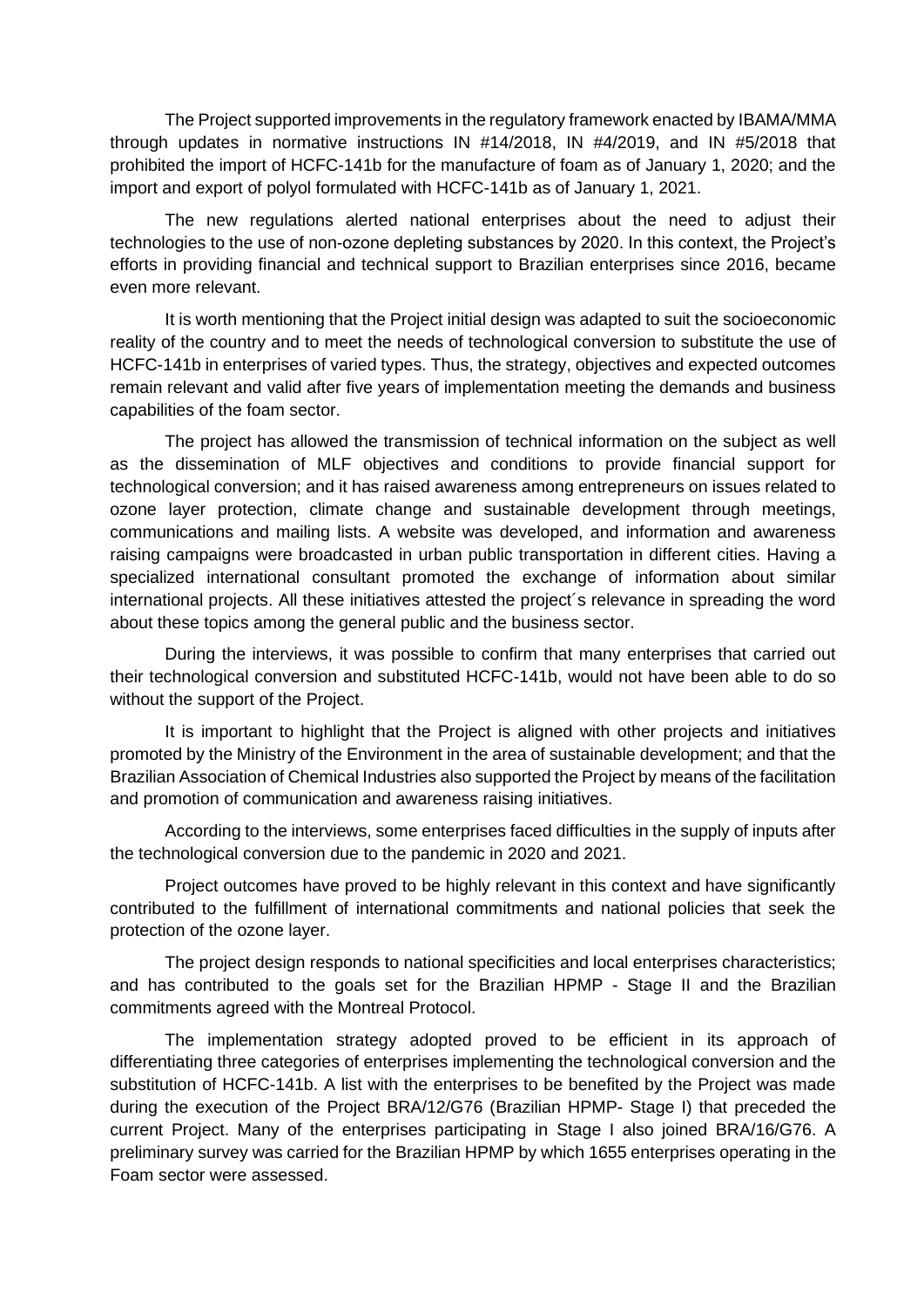Therefore, the 27 subprojects had already been selected when the Project started in 2016. They were divided into two categories: 14 subprojects were group investments (Systems Houses or umbrella subprojects that supplied inputs to end users) and 13 subprojects were individual investments. The strategy adopted was to use the Systems Houses as technical assistance hubs to support the conversion of their customers of inputs, identified as end users (EU), with the objective of converting a total of 445 EU by the end of the Project.

Regarding the project execution, it was proposed that all SHs and individual enterprises would be converted first. After SHs conversions, end users linked to each SH would be converted. A UNDP Service Contract was the instrument that enabled the financial and technical support for the SHs and Individual enterprises conversions. However, this contract model presented some operational difficulties for the transfer of Project funds to end-users, that require the UNDP to first transfer the funds to the SHs, and only then the end-user would receive the funds from the corresponding SHs.

In this context, it was necessary to revise the use of this contract model and approve a new one by the Assessment Committee Project (ACP). This situation led to a time lag between the completion of the SHs and Individual enterprises' conversion and the adoption of an LTA type contract in July 2019 by the two Projects: BRA/12/G76 (in its final phase) and BRA/16/G76.

Regarding monitoring and evaluation procedures, the Project relied on UNDP pre-existing systems that required the presentation of Progress Reports for the ABC and MLF tripartite meetings in Brazil, and the MLF ExCom meetings; procedures that were all attended by the Project. Missions and technical visits to monitor the subprojects were also observed. One of the constraints of the Project design was not considering how distant and disperse end users were from their respective SHs, posing a challenge when technical assistance was required.

One of the suggestions to be evaluated in a possible Substantive Revision is to review the list of EUs that were initially allocated to each SH and reorganize them considering the criteria of geographical proximity; or to appoint consultants that could promptly travel to support SHs actions.

The initially estimated amounts allocated to each of the conversion subprojects (27 individual and group subprojects, and 445 end users) remain valid to date. They were budgeted in dollars and benefited from exchange rate variations between 2016 and 2020.

The clear definition of four Outcomes and 33 outputs, baseline, outcome indicators, and targets to be reached by the end of the implementation stage, facilitated follow-up activities and the mid-term evaluation of the Project.

The implementation process as defined in the initial project design proved to be very satisfactory. The parts involved collaboratively performed their stipulated activities with efficiency, attending new demands or making the necessary adjustments throughout the implementation. The direct execution modality adopted by UNDP, who acted as the implementing agency, presented important comparative advantages in terms of workflow and the use of internationally recognized procedures and guidelines.

All in all, the project design can be assessed as very satisfactory, appropriate and relevant in view of its implementation and the outputs and outcomes attained so far. However, some topics deserve to be revised, such as: dissemination and systematization of project execution procedures and good practices; establishment of new partnerships and networks involving public and private players that may benefit from initiatives that promote the ozone layer protection and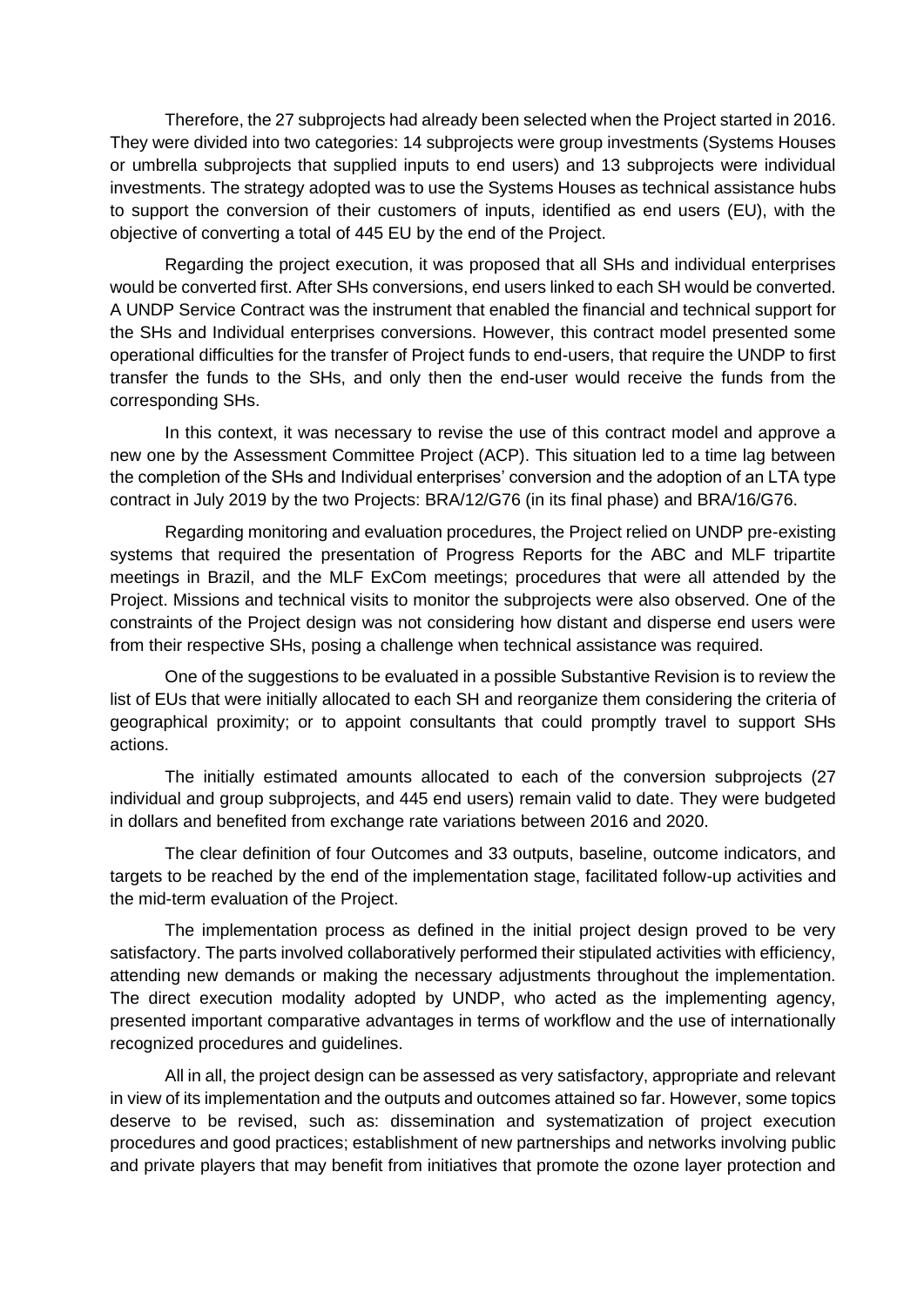the prevention of climate change; alternatives that may guarantee the continuation of the project regardless the ratification of the Kigali Amendment to the Montreal Protocol in the next 12 months.

Regarding the project effectiveness, it was verified that the Outcomes achieved so far have satisfactorily contributed to the attainment of the General Objective of the Brazilian HPMP -Stage II: to phase-out HCFC consumption in the polyurethane foam sector and to assist the Brazilian Government in the implementation of the Brazilian HPMP - Stage II.

This high degree of effectiveness is also reflected in the efforts to comply with the percentages of HCFCs to be phased-out in the foam sector agreed upon with the MLF, and the support provided to promote and update the regulatory framework (Outcome 2) envisioning longterm effects; also in the technological conversion of approximately 98 enterprises by December 2020 with the corresponding reduction of 1/3 of the HCFC-141b to be phased-out by the end of the Project, with the conversion of 470 enterprises.

The actions to achieve Outcome 3 were carried out as described in the Project Document and in compliance with the Logical Framework of the Brazilian HPMP – Stage II BRA/16/G76 in a joint effort with the national enterprises that agreed to implement the technological changes required to substitute the use of Ozone depleting substances and therefore attain the project goals through the indicators established in each of the contracts, including the adjustments in the contract model to better assist the conversion of 445 end users by 14 SHs.

Regarding Outcome 1, project management initiatives can be evaluated as very satisfactory although the assessment of this item could also be included as part of the analysis of the project's efficiency. Project management procedures, instruments and resources included: on-going monitoring and evaluation system; baseline with clear and measurable indicators; targets to monitor indicators; progress reports and annual consumption verification reports presented to the MLF of the Montreal Protocol; planning and tripartite meetings with key national stakeholders and the Fund; missions and technical visits to sub-projects; improvement of instruments for the implementation of 27 sub-projects (SHs and individual enterprises) with the execution of 81 end-user conversions. It should be highlighted that the management and execution of the Project was highly successful, despite the very small staff -four professionals- in the IMU/UNDP office dedicated to the various projects with the MLF.

Many external factors, beyond the control of the Project, have contributed to a major delay in the conversion processes, especially those of end users, namely: (i) the local impact of the global pandemic in 2020 and 2021; (ii) the local increasing cost per kg/ton of certain non ODS and GWP inputs used in rigid polyurethane foam industries; (iii) the competitive and attractive prices of substances that do not deplete the ozone layer, but that negatively contribute to global warming/climate change, (iv) the commercialization of substances still accepted in the Brazilian legislation, due to the still pending ratification of the Kigali Amendment by the National Congress.

Regarding Outcome 2, aimed at improving the regulatory framework, two Normative Instruction updates (IN 4/2018 and IN 5/2018) were approved by Brazilian authorities and came into force between 2016 and 2020 regulating the banning of HCFC-141b importation, coming into effect on January 1st, 2020; and the prohibition to import or export HCFC-22 as of January 1st, 2021.

It should be noted that the fact that Brazil does not produce HCFC-141b, automatically allows the attainment of the reduction of HCFC-141b consumption goal agreed upon with the Fund; similar is the case of HCFC-22, which in addition is prohibited to be sold to other countries which continue to consume it, especially in Latin America.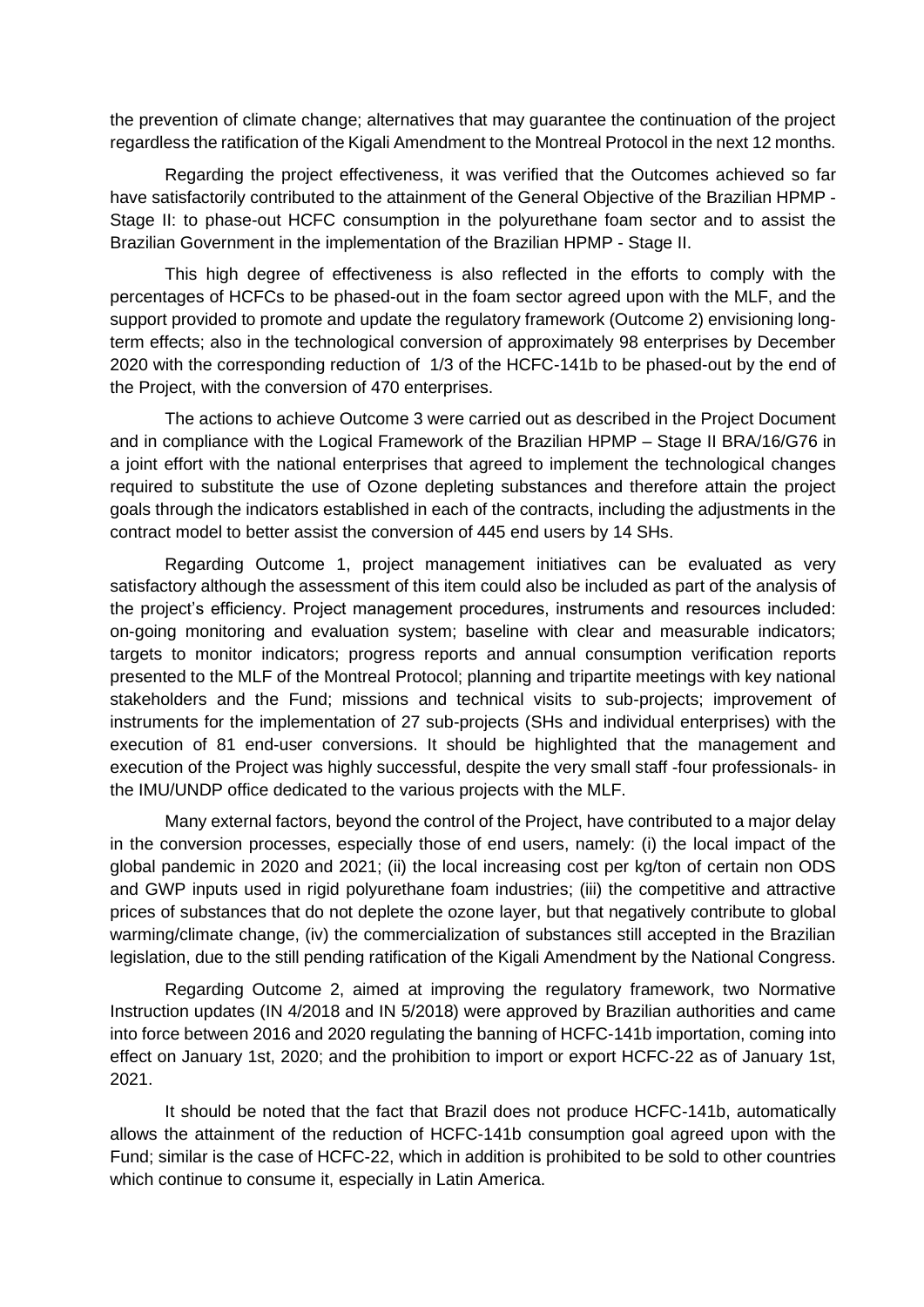Therefore, MMA and IBAMA initiatives proved to be highly effective in improving the regulatory framework. However, some external factors had a negative impact in this regard, namely: (i) the non-approval by the ABNT of standards and guidelines on the conditions and use of certain flammable substances in the foam and RAC sector; (ii) the dissolution of two governmental entities (PROZON and GT-HCFC)involved in the implementation of the Montreal Protocol and the protection of the Ozone layer by decree No. 9,759, issued by the Federal Government on April 11, 2019.

Outcome 3, aimed at supporting the phase-out of HCFC-141b consumption at national level, encompassed indicators and targets agreed with FML through 27 outputs that would allow the conversion of 13 SMEs and 14 Systems Houses sub-projects that would also assist approximately 445 downstream foam enterprises. It should be clarified that out of the 14 SH Projects, two of them are multinational enterprises and therefore ineligible to receive funds for their conversions, however they will still support the conversion of downstream enterprises. Furthermore, one of the enterprises in the SH group is still deciding whether it will participate or not in the project.

These were the technological conversion projects implemented by December 2020: 9 Individual and 8 SHs subprojects, totaling 17 out of the 27 subprojects to be executed by the end of the Project; and 81 end-users out of a total of 445.

This scenario reflects the conversion of 98 enterprises out of the 470 foreseen by December 31, 2021 -the conclusion date of the Project-, representing the achievement of 20.64% of the corresponding indicator for this Outcome, as stablished in the PRODOC.

The second indicator of success for Outcome 3 refers to the achievement of 27 investment sub-projects by the end of December 2021. By January 2021, 17 of those investment subprojects had been executed, being 9 SHs enterprises and 8 individual enterprises.

However, many SH investment subprojects that would support the conversion of end-user enterprises are still under execution and still very far from reaching the indicators agreed. This gap responds in part to the inappropriateness of the service contract model adopted until July 2019 to support the technical assistance and the transfer of funds from SHs to end-users.

Long-Term Agreements (LTA) were then adopted by IMU/UNDP after the CAP approval to speed up the conversions of a large numbers of end-users in a short period of time.

To date, 68.14 ODP tonnes. out of the 169.08ODP tonnes agreed have been phased out, leaving a balance of approximately 100.94 ODP tonnes to be phased out by the end of the Project. Approximately 40% of the agreed target for the indicator has been achieved from 2016 to December 2020.

It is worth pointing out that the COVID-19 pandemic, in 2020 and 2021, was another important factor that contributed to the low levels of HCFC phased-out and the delays in the execution of end-users´ conversions to be assisted by SHs.

Advertising pieces, folders, brochures, and videos were produced and disseminated throughout the Project to support communication and the circulation of information, facilitating the adherence of enterprises to the project. These materials can be found on the Project's website.

The effectiveness of this important Outcome, that accounts for over 70% of the project approved funds, was favored and impacted by different external factors, namely: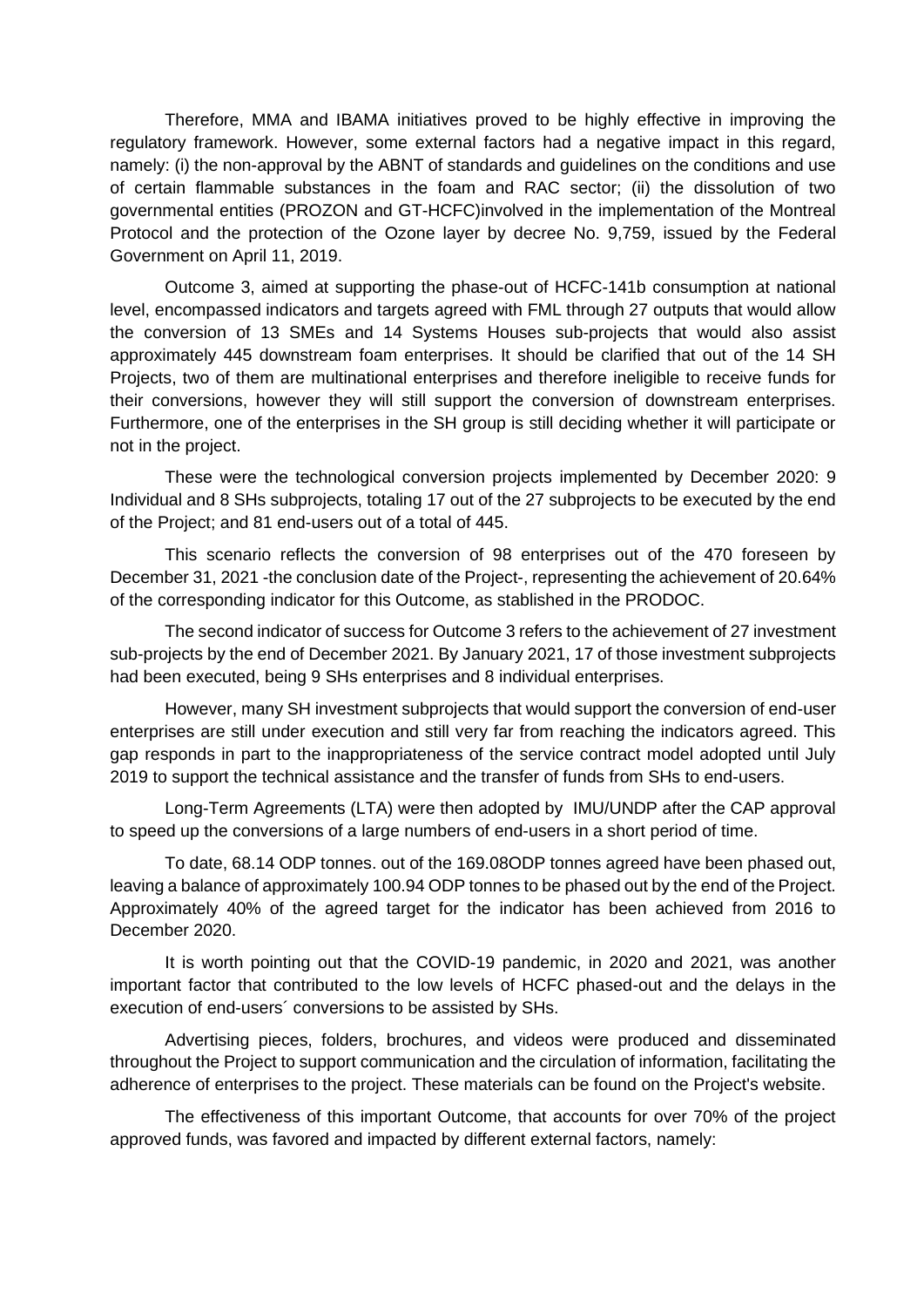#### **(a) factors that enhanced effectiveness:**

**(i)** prior diagnosis and identification of large consumer enterprises; **(ii)** Project BRA/12/G76 being still in execution which favored the adherence and contact with enterprises; **(iii)** a technical team and an international consultant that assisted the enterprises in their technology conversion decisions; **(iv)** a permanent monitoring system and technical visits that facilitated the identification of needs and the provision of high quality technical support in a timely manner; **(v)** standardized MLF cost estimates, and Project support for the technological conversion, including financial compensation during the first 12 months after the conversion; **(vi)** regulatory framework favorable to technological conversion until 1/1/2020; **(vii)** availability of funds for execution, provided that the requirements of the agreement with the MLF were met **(viii)** fluid communication with the different types of enterprises and dissemination of information on the topic; **(ix)** implementation strategy envisioning multiplication, counting on the Systems Houses as input suppliers to end users; **(x)** interest of the enterprises in the possibility of increasing their base of consumers by means of the adoption of substances that do not deplete the ozone layer and do not contribute to global warming; **(xi)** the understanding that the adherence and conversion implementation rates directly depend on the individual decisions made by the national enterprises; **(xii)** the adoption of the LTA contract model, that allowed more flexibility to meet the conversion needs of end user enterprises.

#### **(b) factors that reduced effectiveness:**

**(i)** adjustment time to the use of new substances and formulas; **(ii)** the time taken by enterprises of diverse typologies to join the Project: **(iii)** excessive number of forms to be filled out and submitted to the IMU by enterprises that demanded extra support; **(iv)** termination of consultancy support dedicated to the communication and updating of Project information, by orientation of MMA; **(v)** long time taken by the National Congress to ratify the Kigali Amendment to the Montreal Protocol; **(vi)** dissolution of collegiate instances at federal level that used to attend issues related to the Montreal Protocol; **(vii)** difficulties faced by SHs to provide technical assistance to end users, since the person in charge of this task was in general the same person that was also in charge of sales; **(viii)** the outbreak of the COVID-19 pandemic since March 2020; **(ix)** stocks of the substance to be replaced for up to 12 months in some cases; **(x)** the existence of low cost non- ozone depleting substances in the local market to replace HCFC-141b that are compliant with the Brazilian legislation despite the fact of being substances that contribute to global warming; **(xi)** asmall IMU team of only four people to manage all the MLF projects; **(xii)** the initial adoption of a service contract that did not allow for the flexibility required to migrate end user from one contract to another; **(xiii)** geographical dispersion of end- user enterprises all over the country making it difficult to assist them.

As it can be observed: (i) the management of the Project was very satisfactory; (ii) the regulatory framework of the sector was updated guaranteeing the no importation of HCFC-141b as of January 2020, and the reduction of HCFC-22 importation in 2021, despite the fact that the Kigali Amendment has not been approved yet; (iii) 17 enterprises were converted out of a total of 24 (three of which have international capital), and 81 end-user enterprises were converted out of a total of 445; and (iv) it was deemed satisfactory the procurement of equipment to finalize Project BRA/12/G76 to carry out five RAC pilot projects in supermarkets. Three procurement processes were executed, two for supermarket projects and a third one that was redirected to seven technical schools with the purpose of training students on Outcome 4 related topics.

Therefore, the effectiveness of the project can be evaluated as very satisfactory, given the progress achieved and the fact that the deadline for the execution has been extended until the end of 2024, without affecting the funds and resources to attain the project's outcomes. If the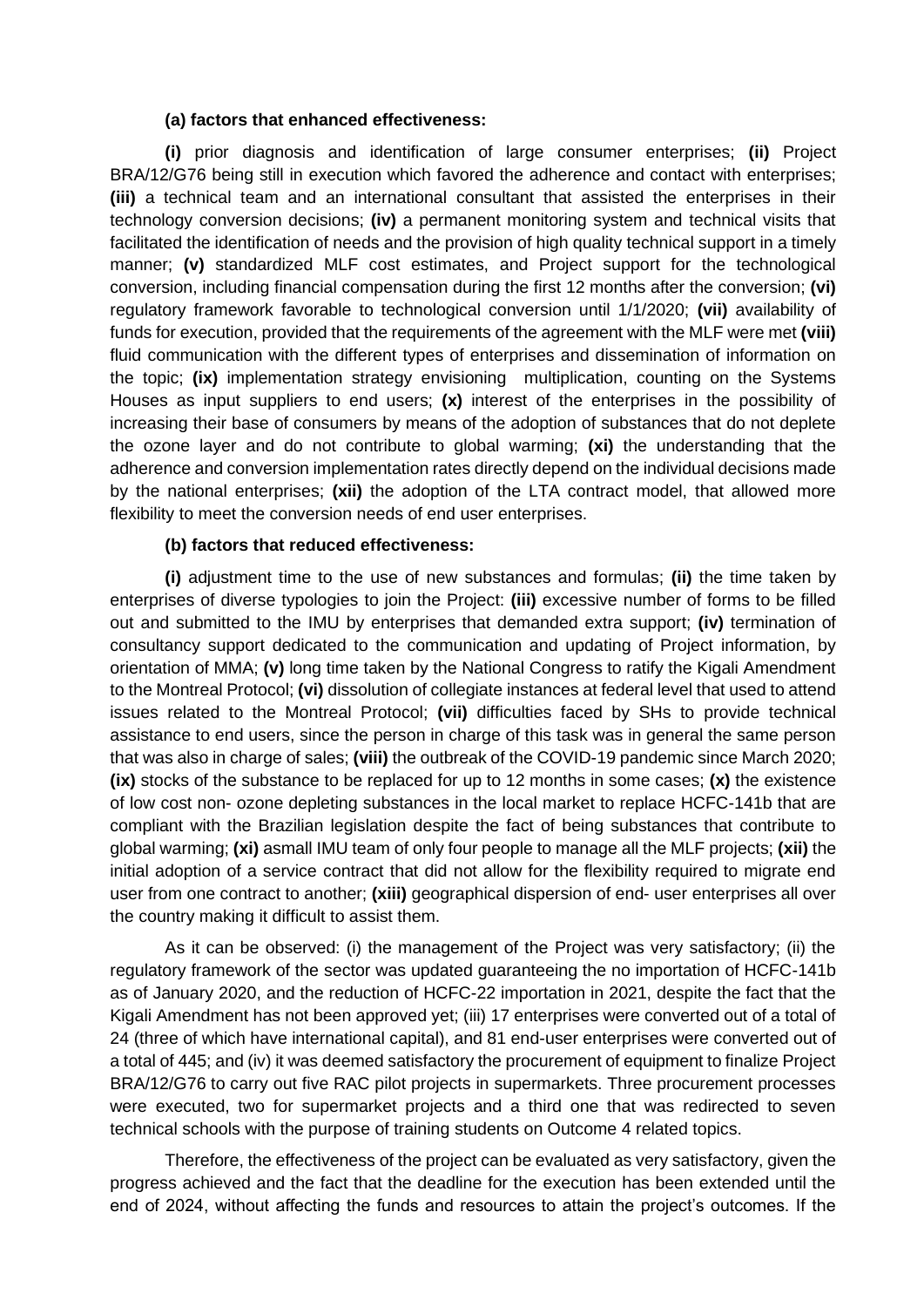current project completion date, which is 12/31/2021, were to be considered, it would be possible to evaluate the project as being moderately satisfactory for this mid-term assessment, which would then become a sort of final evaluation if there were no extension of the execution deadline until 2024. It is important to highlight that the outputs achieved to date have contributed to the attainment of Outcomes Goals and are an important contribution to the achievement of the General Objective for the Brazilian HPMP - Stage II (which also involves the contributions of UNIDO and GTZ).

In terms of efficiency, it was verified that the Project has a system in place for the permanent monitoring and evaluation of the implementation process with clear indicators, baseline, and goals to be reached in each of the Outcomes and Outputs expected by the end of the Project. MMA and IMU/UNDP responded in a timely manner and with adequate resources to the demands posed by the enterprises; and duly monitored the advances in the regulatory framework.

The four Outcomes and 31 outputs with their respective activities were technically appropriate to the sector needs, being produced, in general, on time, with some adjustments in the execution schedule which generated deadline extensions without affecting the costs, which were reasonable and aligned with the MLF guidelines and the Brazilian reality. So far, the implementation process and the strategy adopted have contributed to the achievement of the targets, outputs, outcome agreed upon in the Project Document, and the overall achievement of Project Brazilian HPMP - Stage II, under which BRA/16/G76 is inscribed.

The Outcomes Matrix and Resources have proven to be adequate. However, since 2020, and due to the Covid-19 pandemic outbreak, the Annual Operational Plan has presented modifications given the need to extend the execution period of the Outputs and adjust the disbursement schedule and the expected times to carry out the activities planned in most of the 27 subprojects.

It is important to highlight that the total approved budget was of US\$ 17,020,000.00 and that three tranches have been disbursed by the MLF out of a total of four agreed upon with the Brazilian Government. By December 2020, a total of US\$ 13,125,000.00 were disbursed in three tranches of (i) US\$ 3,328,900.00 - Tranche1; (ii) US\$ 2,627,704.00 - Tranche 2; and (iii) US\$ 7,168,396.00 - Tranche 3; Tranche 4, which is still pending, would be of US\$ 3,895,000.00.

Thus, 77.1% of the total approved budget has already been made available for project implementation. However, it should be noted that due to the conditions established to transfer the funds, not all the Tranches disbursed have been fully used yet. In the case of Tranche 1, 98.94% of the funds have been already executed; for the Tranche 2 83.26%, and for Tranche 3, 36.21%.

This means that about US\$ 8,077,160.00 out of the US\$ 13,125,000.00 have already been executed and/or committed. That results in US\$ 8,942,840 that still need to be executed in the coming years: about US\$ 5,047,840 corresponding to the balance of Tranches 1, 2 and 3; and US\$ 3,895,000 corresponding to the balance of Tranche 4. In case of a substantive revision of the Brazilian HPMP – Stage II, the execution deadline could be extended until 2024, otherwise the project should be finalized by December 31, 2021.

The implementation arrangements promoted a close collaboration between IMU/UNDP, MMA and ABC for the monitoring and evaluation processes of the Project. Annual tripartite meetings were held in 2019 and 2020, and Progress Reports were prepared for these occasions. Minutes were kept reflecting the adjustments and recommendations agreed.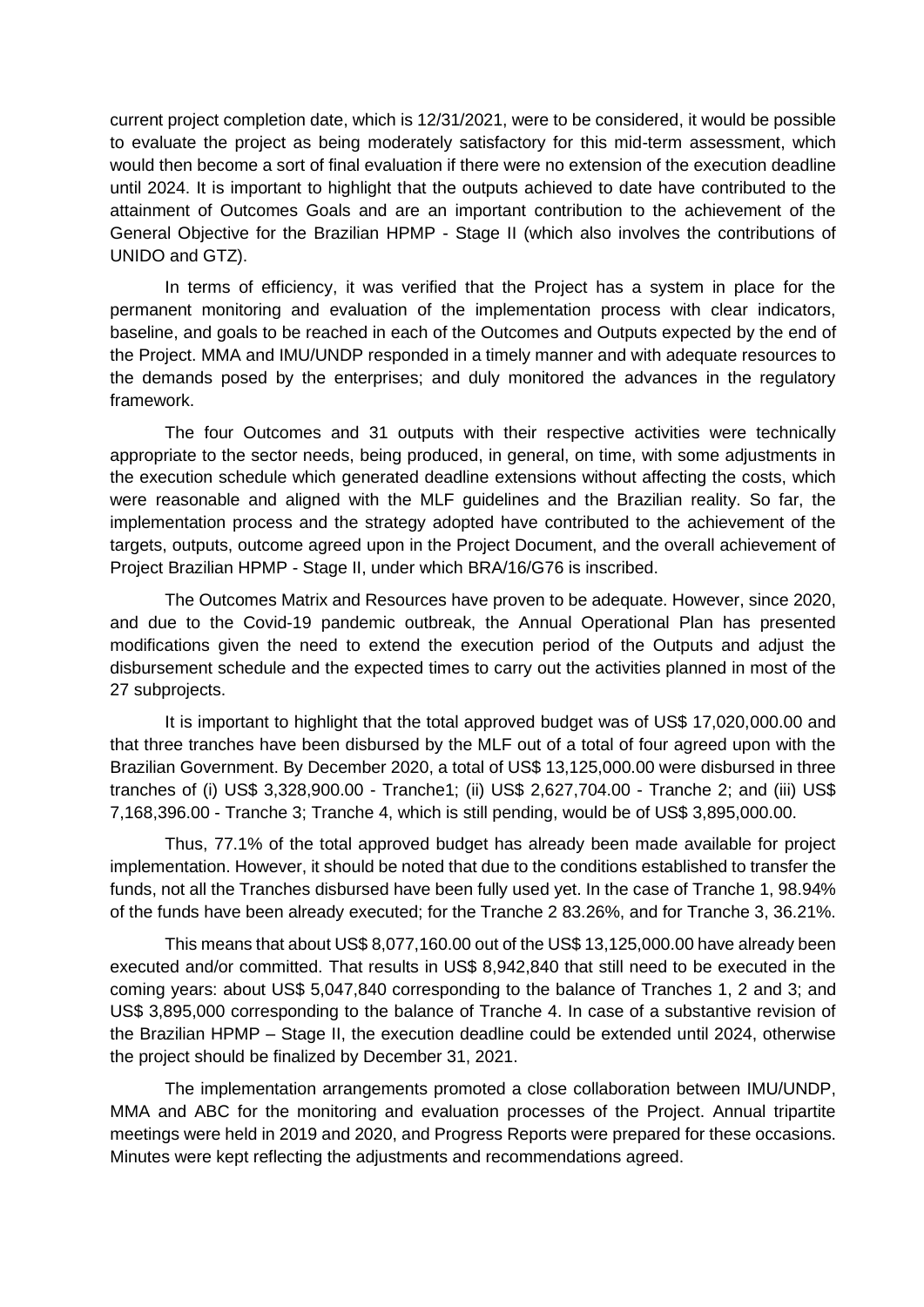In compliance with MLF requirements, Progress Reports covering technical and financial aspects of the Project implementation were jointly elaborated with UNIDO and GIZ and presented for the ExCom meetings since 2017, becoming an important planning and monitoring instrument that informed the disbursement schedule and the achievement of the targets agreed. Financial reports followed UN accountability directives, broadly accepted by auditing systems of international organizations and funds.

Annual plans of activities and resources have been regularly updated for the presentation of reports to the MLF and Tripartite Meetings; although no Substantive Reviews of the Project have been carried out to date. Between 2017 and 2020, nine budget revisions were performed reflecting the adjustments in the allocated and disbursed funds.

Three tranches were disbursed from 2016 to 2020. By December 2020 this was the situation of funds approved vs executed by Project outcome: (i) Outcome 01: out of the US\$ 1,594,155.00 approved, US\$ 748,931.67 were executed; (ii) Outcome 02: out of the US\$ 120,000.00 approved, US\$ 66. 082.33 were executed; (iii) Outcome 03: out of the US\$ 14,705,844.92 approved, US\$ 6,697,153.64 were executed; (iv) Outcome 04: out of the US\$ 600,000.00 approved, US\$ 564,990.78 were executed.

These figures reflect the following percentages of executed budget out of the total budget approved by outcome:

Outcome 1: 46.0 % of the approved budget Outcome 2: 55.0% of the approved budget Outcome 3: US\$ 45.5% of the approved budget Outcome 4: US\$ 94.1 % of the approved budget

The degree of efficiency attained throughout the implementation and the quality of the project management can be considered satisfactory in view of the significant efforts made by project collaborators throughout its execution. However, due to some factors beyond the control of the project, it was observed a reduction of the amounts disbursed in some years and delays in the execution schedule of project actions. On the other hand, there was a high degree of follow up and evaluation of the activities performed, and the outputs and outcomes achieved. The Project executed 64% of funds that were made available. During these five years, several of the expected outcomes and short-term objectives have been achieved with certain delay but within the foreseen costs, and human and financial resources.

In terms of efficiency, several external factors have impacted the attainment of the expected indicators, outputs and outcomes in different ways:

### **(a) factors that enhanced efficiency:**

(i) permanent follow up and adjustment of action plans to encompass the pace of implementation up to the level of subprojects; (ii) monitoring and evaluation of Project implementation through indicators, targets and subprojects; (iii) periodic meetings of the main players: MMA, IMU/UNDP and ABC, and annual meetings held with the ExCom and ABC; (iv) financial and administrative teams; instruments, processes and execution being compliant with MLF and UNDP guidelines; (v) close collaboration with UNDP Panama Regional Office and international consultant; ABIQUIM and focal points in each of the subprojects; (vi) IMU/UNDP structure and operation being supported by MMA and IBAMA, in a collaborative synergy; (vii) the replacement of service contracts by the LTA model; (viii) technical and financial support offered to enterprises to achieve technological conversion.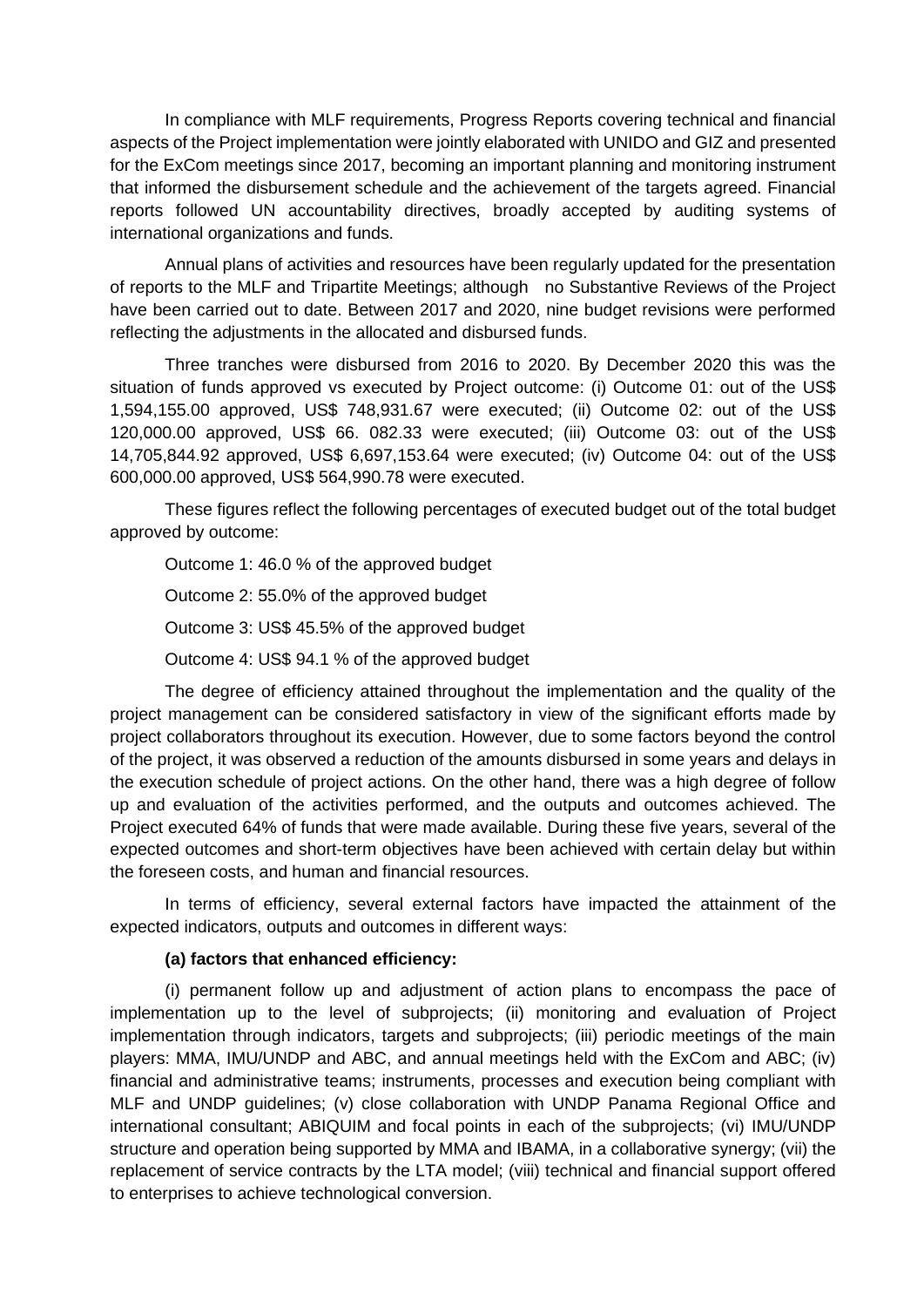#### **(b) factors that reduced efficiency:**

(i) service contract model lack of flexibility that prevented the receipt/transfer of end-users from one contract to another (ii) delay in the submission of documentation required to sign the contracts with end-users and some individual enterprises (iii) reduced IMU/UNDP staff to manage the project with the MLF; (iv) constraints in conducting technical visits and missions during the pandemic; (v) reduction in the number of SMEs originally listed to be converted;(vi) absence of tripartite meetings in 2017 and 2018.

All in all, it is possible to evaluate the Project as very satisfactory in view of the Outcomes achieved so far, the appropriate and efficient management, and its high relevance in the fulfillment of international and national commitments regarding ozone layer protection and global warming prevention.

Although it is not within the scope of this evaluation, it is possible to foresee further mid and long-term beneficial effects to be verified and monitored through annual ODS consumption reports presented at the ExCom meetings. It is deemed as necessary to follow up and speed up the ratification of the Kigali Amendment to the Montreal Protocol by the Brazilian government in order to guarantee greater mid and long-term Project Outcome effects; and the sustainability of technological conversion and HCFC substances substitution by national enterprises in the coming years.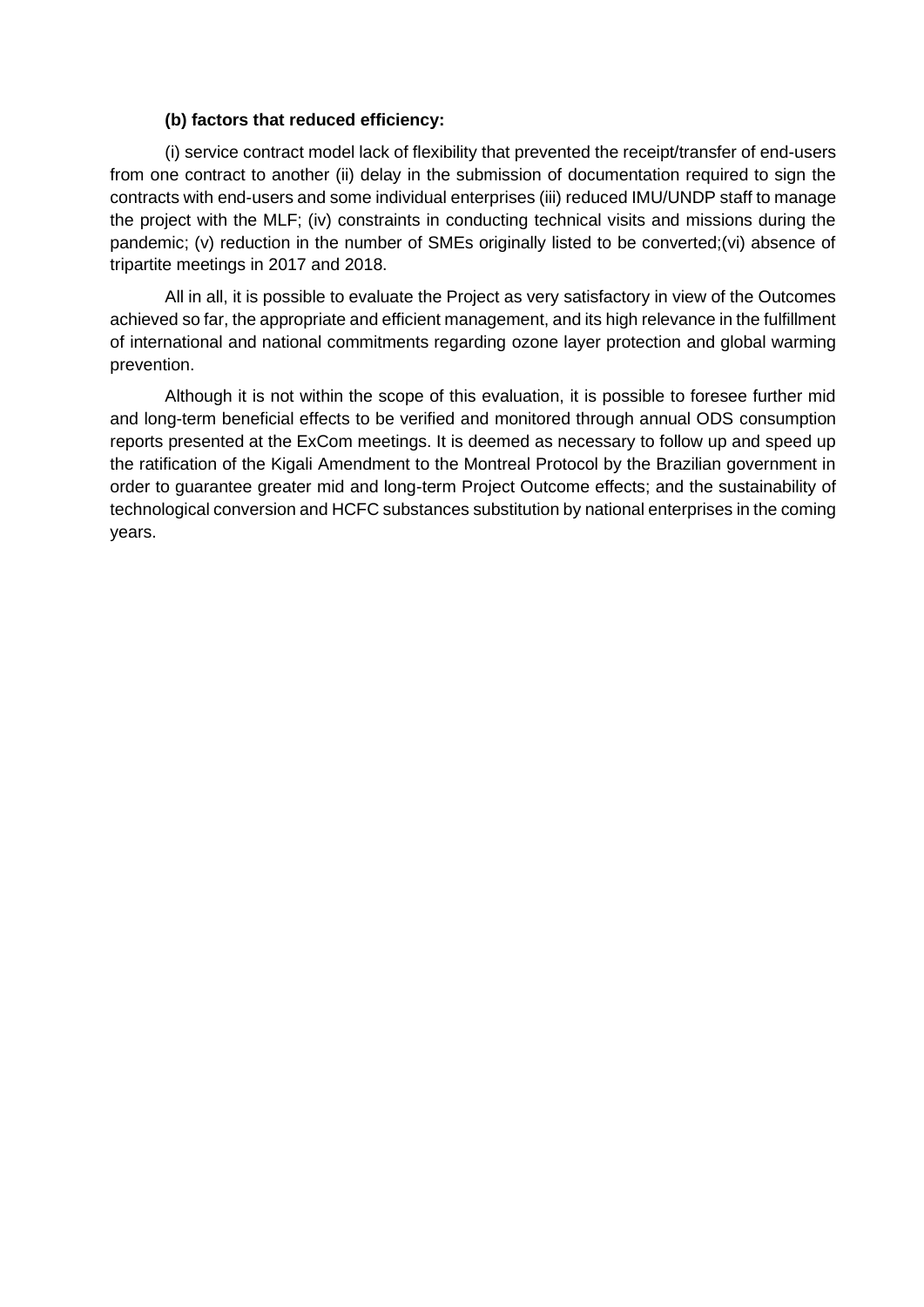# *5. RECOMMENDATIONS*

#### *Recommendation 1:*

A substantive revision of the Project is suggested to be carried out in the next two months to adjust the implementation time and budget funds for an extended execution period until 2024, and to confirm the list of enterprises to be technologically converted until the conclusion of the Project.

#### *Recommendation 2:*

It is recommended to extend the execution period without harming the funds allocated and scheduled for disbursement to achieve the expected targets and indicators, allowing to make up for the delays caused by the two years of pandemic and the replacement of the contract model for a more suitable LTA type.

#### *Recommendation 3:*

It is suggested to insist with the National Congress and specific Commissions on the importance to ratify of the Kigali Amendment to the Montreal Protocol.

#### *Recommendation 4:*

It is recommended to hire more national consultants to support SHs, speed up the technological conversion of end-users, and update the list of the enterprises that still adhere to the Project.

#### *Recommendation 5:*

It is proposed the elaboration of two half-yearly progress reports considering the time cycles required for the conversion of the CHs, Individual enterprises and End Users.

#### *Recommendation 6:*

It is suggested to hire a consultant to sustain and update the information flow through the website, brochures, videos and seminars to improve the communication with enterprises, public officials, NGOs, business associations, and the general public.

#### *Recommendation 7:*

It is recommended the elaboration of a document (manual) containing the systematization of the procedures carried out in conversion projects of different kinds, good practices and lessons learned during the different phases of implementation.

#### *Recommendation 8:*

It is recommended to include in the substantive review a column in the section referring to "Assumptions", i.e., prerequisites to be obtained for the achievement of Outputs and Outcomes, and their corresponding risk assessment rating if obtained within the proposed timeframe.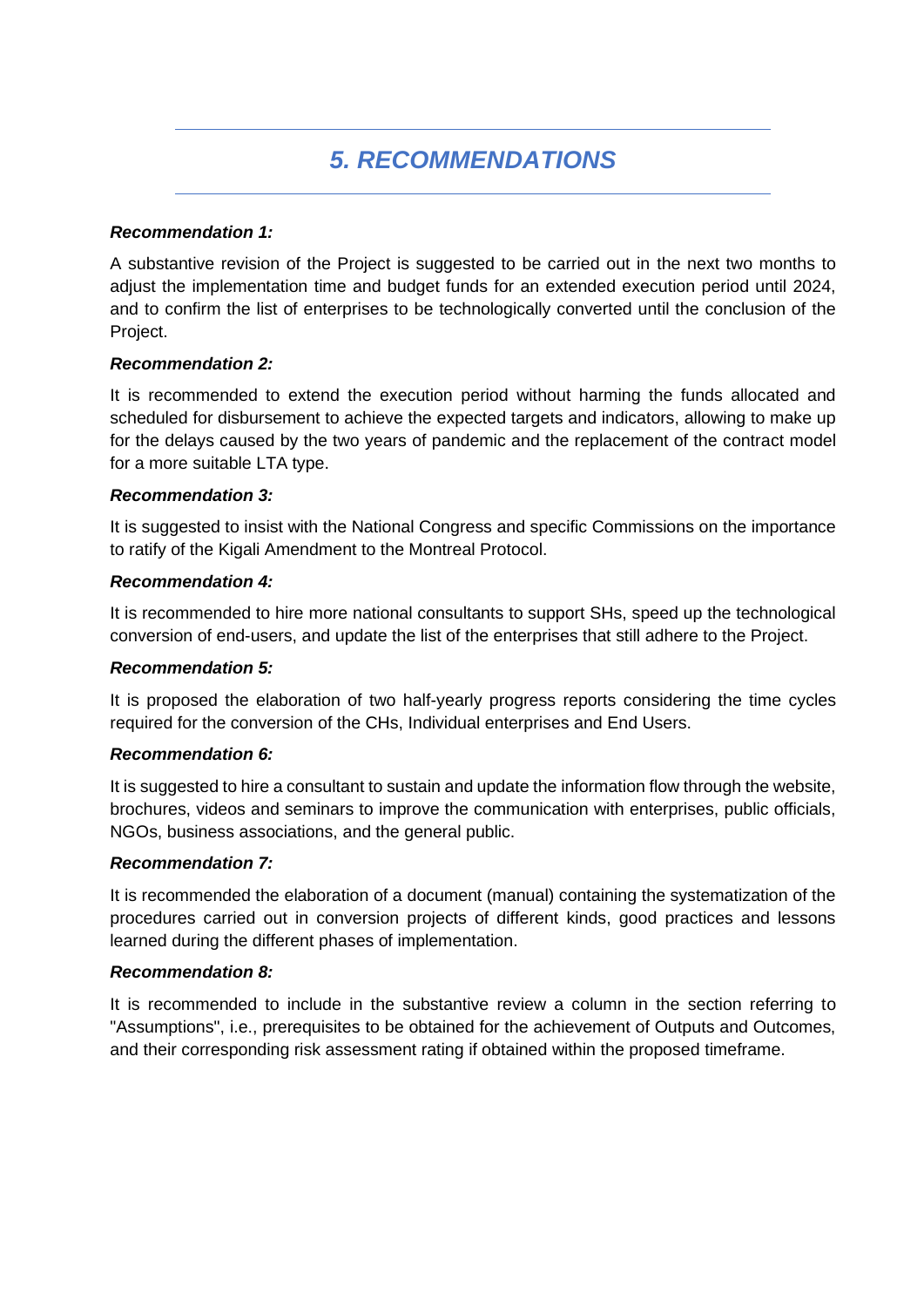# *6. LESSONS LEARNED*

### *Lesson learned 1:*

The Project design considered the previous experience with the Brazilian HPMP - Stage I which facilitated the initial stages of the Project in aspects related to management arrangements, monitoring systems, and focal points in enterprises and public agencies.

#### *Lesson learned 2:*

The Project is based on the premise that each enterprise may decide on the substance to be adopted to replace ODS (HCFC-141b) and the corresponding technological conversion adjustments. However, it was overseen the fact that the Brazilian legislation does not prohibit the use of some non-ODS but that generate global warming (high GWP). Hence, an alternative plan B should have been proposed in those cases where those substances were chosen.

#### *Lesson learned 3:*

The service contract model signed by UNDP and SHs involving end-users proved not to be suitable for its intended purpose. The introduction of long-term agreements (LTAs), after two years of implementation, facilitated this process giving greater agility and efficiency to end users' conversion processes.

#### *Lesson learned 4:*

The participation of an international consultant with expertise and a vast experience in international projects promoted an exchange of ideas about similar projects in the region and gave confidence to entrepreneurs.

#### *Lesson learned 5:*

The innovative initiatives (LTA, SH multipliers) undertaken in the Brazilian Project should be systematized in a formal document to be supported and presented by the MLF in the Excom meeting, and to be shared with other countries.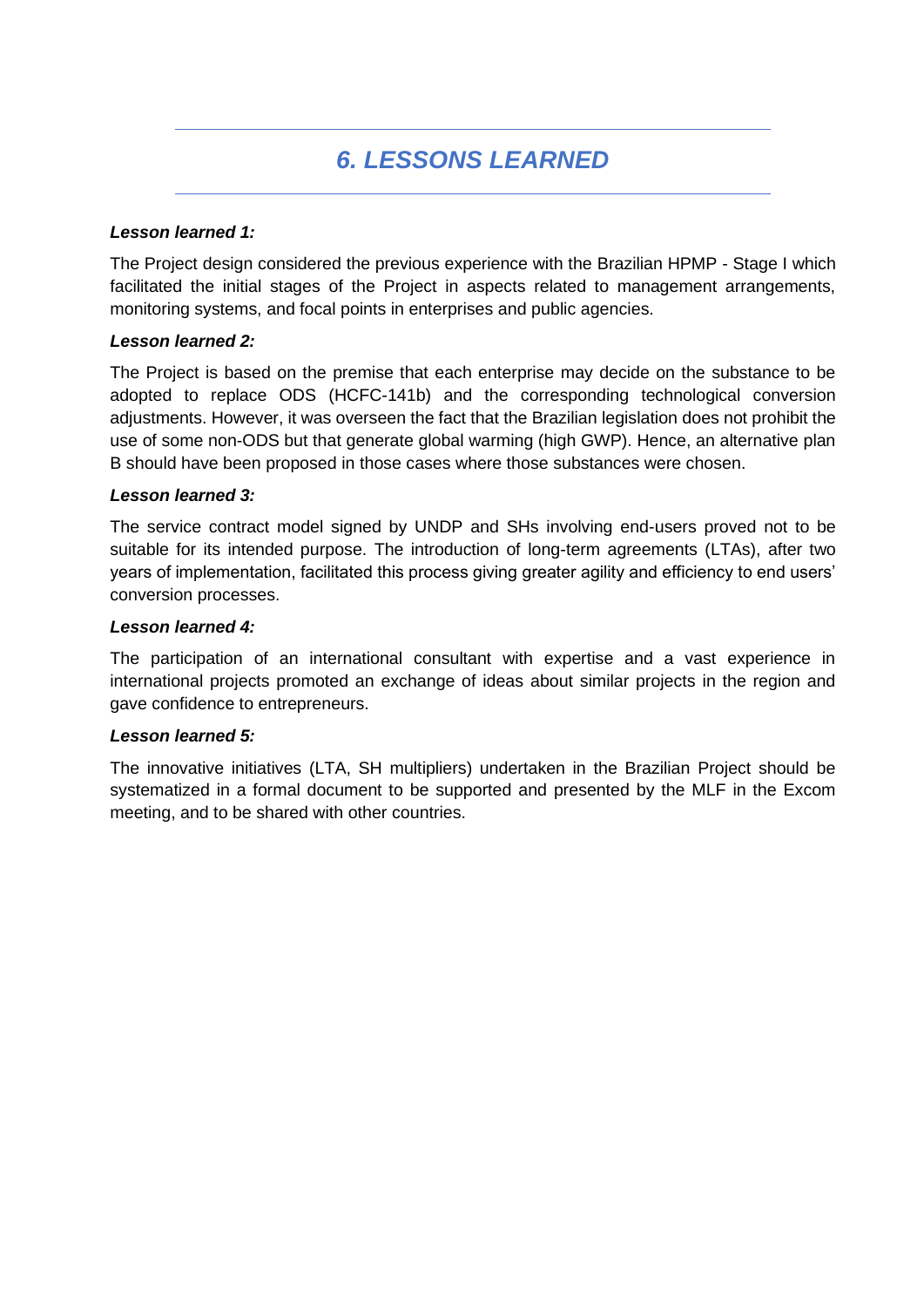## *BIBLIOGRAPHIC REFERENCES*

1 - PROTA, Sonia. Relatório Final da Avaliação Final do Projeto Projeto BRA/12/G76 - Etapa 1 – Setor de Espumas do Programa Brasileiro de Eliminação dos HCFCs – PBH. Produto 3. Brasília. PNUD. 2020;

2 - Documento de Projeto - PRODOC. BRA/16/G16. 2016;

3 - Relatório de Progresso Etapa 1 e 2 para a "80th Meeting of the Executive Committee of the Multilateral Fund for the Implementation of the Montreal Protocol" 80ª Reunião do Comitê Executivo FML/ Protocolo de Montreal. MMA. 2016/ 2017. Agosto de 2017;

4 - Relatório de Progresso 2020 ABC/MMA/PNUD. Outubro 2020;

5 - Agreement between the Government of the Federative Republic of Brazil and the Executive Committee of the Multilateral Fund for the Reduction in Consumption of Hydrochlorofluorocarbons in accordance with Stage II of the HCFC Phase-Out Management Plan.UNEP/OzL.Pro/ExCom/75/85. Annex XL;

6 - Planilha de Execução Financeira. UIM/PNUD. Brasília. Janeiro 2021;

7 - Peças publicitárias, informações e comunicações do Projeto BRA/16/G16. [www.mma.gov.br/ozonio;](http://www.mma.gov.br/ozonio) e [www.protocolodemontreal.org.br;](http://www.protocolodemontreal.org.br/)

8 - Instruções Normativas sobre HCFC e instâncias consultivas PROZON e GT/HCFC[.http://www.protocolodemontreal.org.br/site/legislacao](http://www.protocolodemontreal.org.br/site/legislacao)[ehttps://mma.gov.br/clima/pro](https://mma.gov.br/clima/protecao-da-camada-de-ozonio/grupos-consultivos/prozon/legislacao-vinculada) [tecao-da-camada-de-ozonio/grupos-consultivos/prozon/legislacao-vinculada;](https://mma.gov.br/clima/protecao-da-camada-de-ozonio/grupos-consultivos/prozon/legislacao-vinculada)

9 - Apresentações de Relatórios de Progresso em Reuniões Tripartites: ABC, MMA e PNUD. UIM/PNUD. Brasília. 2019 e 2020;

10 - Relatório de Progresso 2016 a 2019 ABC/MMA/PNUD. UIM/PNUD. Outubro de 2019;

11 - Relatório de Progresso Etapa 2 para a "86th Meeting of the Executive Committee of the Multilateral Fund for the Implementation of the Montreal Protocol "86ª Reunião do Comitê Executivo FML/ Protocolo de Montreal. MMA. 2018/ 2020. Outubro de 2019;

12 - RINO, Carlos Alberto. Verificação das metas de consumo de SDOs. Projeto BRA/16/G76. Programa Brasileiro de Eliminação dos HCFCs – Etapa 2. MMA. Brasília. 2018/2019;

13 - Planilha de Execução dos Contratos com CS (conversão de usuários finais) e Empresas Individuais até 31/12/2020. UIM/PNUD. Brasília. 2021;

14 - Documentos de 9 Revisões Gerais de Orçamento referentes aos anos de: 2017, 2018, 2019, 2020. UIM/PNUD. Brasília. 2021.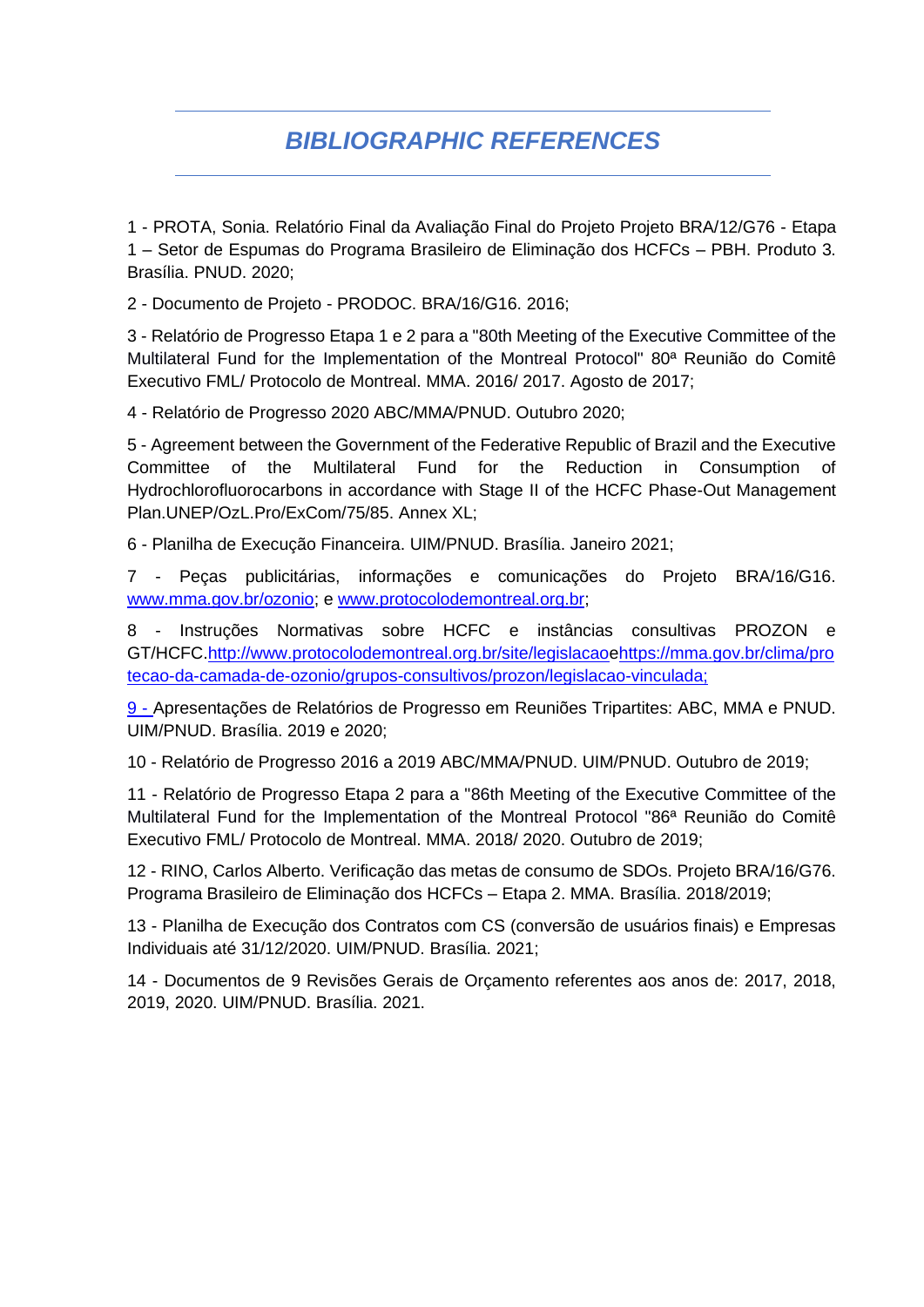# *OTHER DOCUMENTS CONSULTED*

- Apresentação da Secretaria de Relações Internacionais. Departamento de Economia Ambiental e Mudança do Clima; **Programa Brasileiro de Eliminação dos HCFCs– PBH**. Dia Internacional para a preservação da Camada de Ozônio. MMA. 2019;
- Apresentação Programa Brasileiro de Eliminação dos HCFCs (Etapa 2). Resultados da missão. Plano de implementação (2016 a 2020). Plano de trabalho para o biênio 2016- 2017. UIM/PNUD. Brasília, 16 de agosto de 2016;
- Programa Brasileiro de Eliminação dos HCFCs PBH. Etapa 2. MMA, GIZ, UNIDO, PNUD. Brasília. 2015;
- Nota para Arquivo de critérios de qualificaçãoe seleção de empresas para participar do Projeto BRA/16/G76. "Projeto BRA/16/G76- HCFC Phase-out Management Plan (PBH) - Stage II; Qualification of Beneficiary Enterprises- Setor de Espuma. 2016;
- Projeto BRA/16/G76 Projeto Programa Brasileiro de Eliminação dos HCFCs Etapa 2 (Setor de Espuma). Estratégia para melhorar a performance dos projetos de investimento em grupo em 2021. UIM/PNUD. Brasília. 2020;
- Plano de Ação Anual e Orçamento Planejado do Projeto. 2016 a 2021. UIM/PNUD. Brasília. 2020;
- Planilhas com o demonstrativo financeiro Combined Delivery Report (CDR) do Projeto. 2017, 2018, 2019 e 2020. UIM/PNUD. Brasília. 2021;
- Atas Reuniões Tripartites: outubro de 2019, outubro de 2020;
- Folders: PBH. 2012; Ações Brasileiras para a Proteção da Camada de Ozônio/ Ministério do Meio Ambiente. Brasília: MMA, 2014; Programa Brasileiro de Eliminação dos HCFCS – PBH (Etapa 2). 2016;
- PRODOC BRA/12/G76 HCFC Programa Nacional de Eliminação de HCFC. 2012;
- UNDP Evaluation Guidelines © UNDP Jan. 2019;
- Site: https://www.protocolodemontreal.org.br/site/;
- Site https://www.mma.gov.br/
- Site https://www.mma.gov.br/clima/protecao-da-camada-de-ozonio/acoesbrasileiraspara-protecao-da-camada-de-ozonio/programa-brasileiro-deeliminacao- dos-hcfcspbh;
- Site: https://www.ibama.gov.br/;
- Site: https://www.ibama.gov.br/cadastro-tecnico-federal-ctf
- Site: https://www.ibama.gov.br/notas/1365-ibama-publica-instrucoes-normativasparareduzir-a-importacao-e-intensificar-o-controle-de-substancias-nocivas-acamada-deozonio-2;
- Relatório de Progresso 2019/2020. 85ª Reunião do ExCom do FML para Implementação do Protocolo de Montreal, 84ª Reunião do ExCom do FML. Set/2019;
- Criação do PROZON: http://www.planalto.gov.br/ccivil\_03/DNN/2003/Dnn9844.htm
- CriaçãodoGTHCFCs:https://www.mma.gov.br/images/arquivo/80179/Regimento%20G T%20HCFC%20FINAL.pdf;
- Extinção PROZON e GT-HCFC.http://www.planalto.gov.br/ccivil\_03/\_Ato2019- 2022/2019/Decreto/D9759.htm .